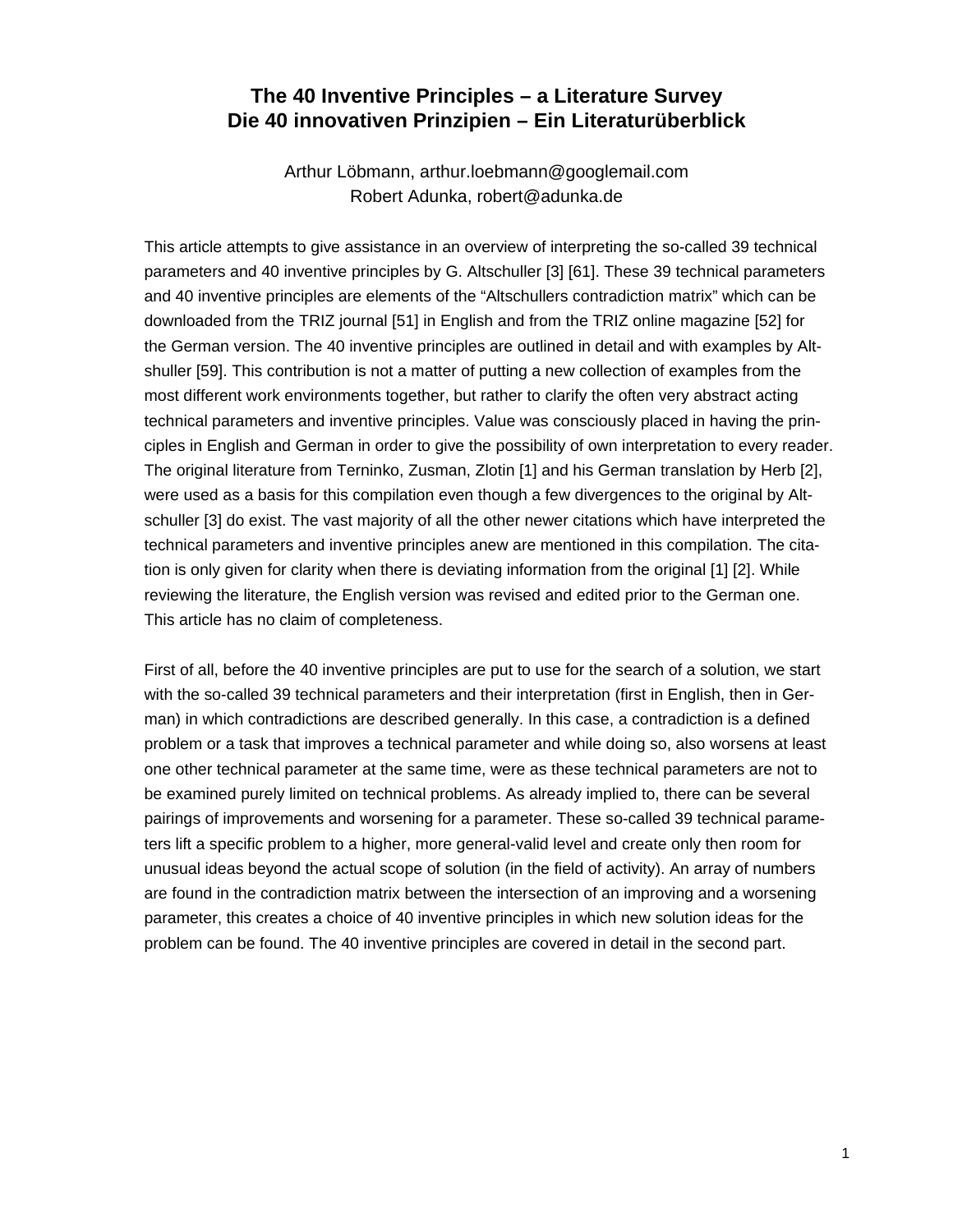Next, the English version was revised with the so-called "general-valid" inventive principles [5] [6] [7] [8] [29] [30] [57] [59] [60] [62] and as soon as, terms other than the unspecified general terms "Object" and "Part" were used, they were adapted in the compilation without evaluation because they often described a principle more comprehensive and more accurate then the original literature [1]. A compilation of term expansions is found at the end of this text. All other principles conveyed on specialised areas are based from the sources by Tate, Domb [5] and Mann, Dewulf [7] which latter, in addition to the term "object" introduced the term "system". For the business and management area, is the work by Mann, Domb [9] and in his revised and improved form by Mann [10]. For the social area are the workings by Terninko [11] and a later work by Marsh, Waters, Marsh [23] which has substituted the object concept with the event concept and the part concept with the personal concept. Rea [14] [15] and Tillaart [16] have developed in the software area analogies to the existing generally valid principles. This is also valid for the area of Finance, in which Dourson [24] uses along with the analogies and analogyprinciple names which better describe the purely technical, laid out principle names for the area of Finance. All the other workings from architectural [12], nourishment [13], health [19], microelectronics [17], quality management [18], chemistry [20] and process engineering [27], ecology [21], service and customer service [22] [54], marketing, sales and advertisement [25], construction (apparatus engineering, construction, tool making, automotive engineering, etc.) [26] fields of knowledge and Latin expressions, [55] use the above mentioned basic works and limit themselves to a few exceptions [17] [18] [19] [25] purely on the information of examples from their field of knowledge.

The revision of the German version was treated in the same manner as the English one above. The basis was, as already mentioned above, the German translation from Herb [2] in Terninkos, Zusmans, Zlotins book. Besides this work, there is a sparse amount of German workings from a former period of time, like in particular Zobel [33] whose basis is the Russian original literature. Other works from that period of time are from Linde and Hill [40] and from Altshuller [61] [64]. All the other newer German works from the period after 1998 are based on the older work, which are by Teufelsdorfer and Conrad [36], Herb, Herb, Kohnhauser [31], Gimpel, Herb, Herb [32], Bläsing and Brunner [38], Zobel [34] [35], Orloff [37] and Klein [39], Livotov [49] [63], Ophey [56] as well as Schweizer [58]. The same is valid for both internet sources by Horowitz [41] and trizonline [42]. Müller [45] also uses these basic works and has conveyed the principles on to the human resource management.

Available and also known from the literature are the alias names, the return principle and the counter principles in the compilation for the principle names as well; these are the alias names of the return principles with references.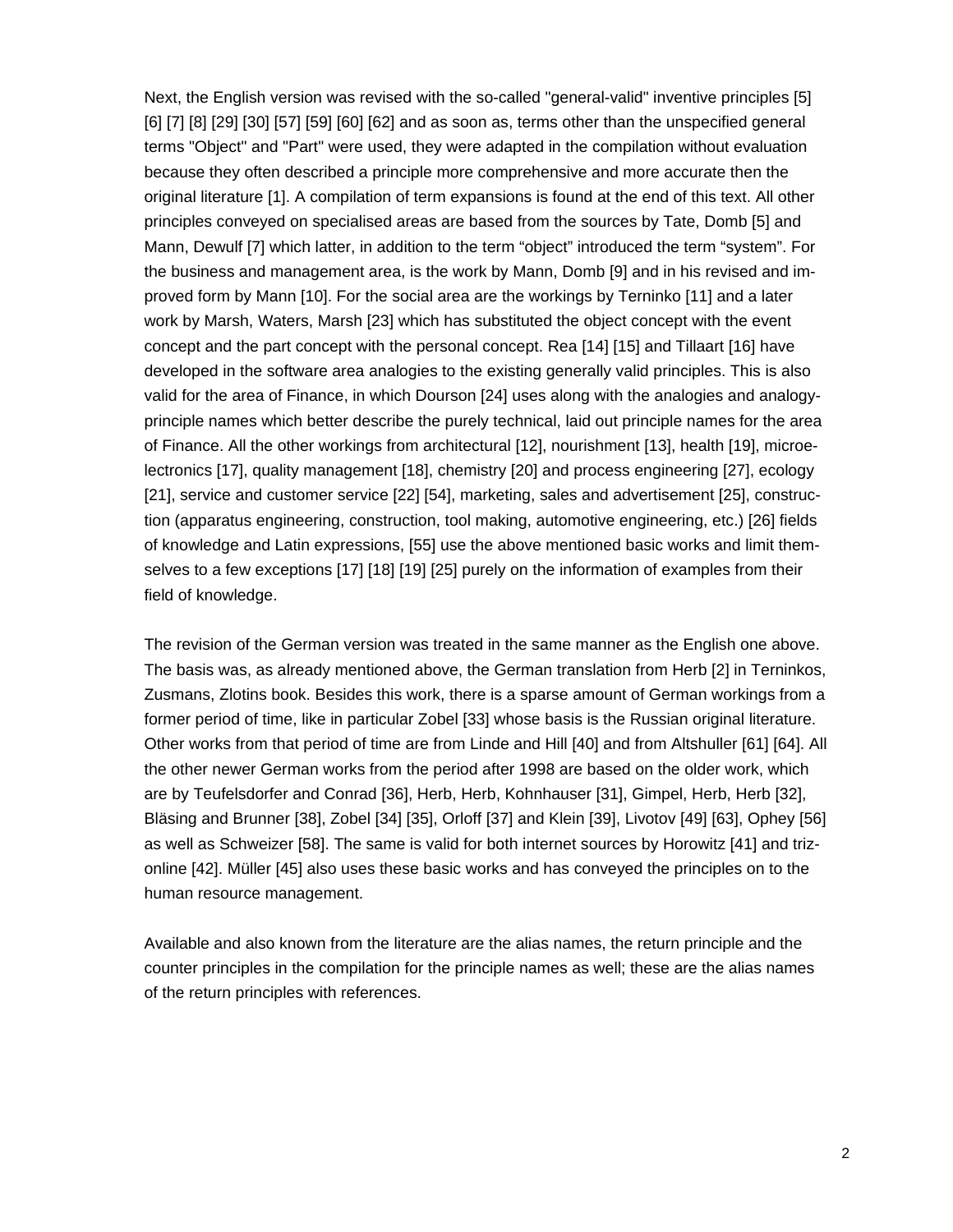The performed correlations with the 76 standard solutions and 4 separation principles in the literature were included in the compilation because they indicate coherences to other TRIZ tools. The correlation with 76 standard solutions was found on one single source (Domb, Terninko, Miller, Gran [28]). Although the sources don't always completely agree on the allocation of them, 6 sources all together in which correlations with 4 separation principles [7] [8] [10] [31] [37] [43] could be found. Mann, Dewulf, Zlotin and Zusman [30] [68] extended the 4 separation principles in their book "matrix 2003" by one and called this principle "Separation between the parts and the whole". Ball [48] extended in his book "Hierarchical TRIZ Algorithms" the number of the separation principles to a total of 9.

Some authors tried to expand the 40 inventive principles. WOIS [66] expanded to 46, Altschuller [65] and Zobel [33] to 50, Klein [39] to 55 and Mann, Dewulf, Zlotin, and Zusman [30] [68] to 77 principles and called these expansions, combination principles and special principles. The expansions that differ from source to source are not implied to in this case. Ball [46] partially uses the known principles from the literature as well as his own whereas the number of expansions, change from issue to issue [47] [48]. Ruchti [44] uses the other way around. He has derived 12 so-called double principles from 40 inventive principles for the business and management area which pursue two contradicting plot direction or direction of thought during the search for an idea in respect to the 40 inventive principles. A few authors have tried to create a hierarchy for the 40 principles. These attempts can be found from Zobel [33] [34] [35] [69] and Müller [45]. Fayer [67] uses another way. He suggests a division of the 40 inventive principles into 4 groups in order to solve special problems.

What's noticeable with the compilation of the 40 inventive principles was that essentially only single words like "Object" based on the original principle were substituted with other words like "system" or "event" which are more felicitous in the field of activity. This was the purpose Altschuller had in mind. The principles are individually supplemented by other subsections. They are performed to half of the completeness.

An English and German tabular comparison of 39 technical parameters as well as 40 inventive principles from the literature can be found at the end of this article. The authors paid a lot of attention in order to present the principles in a significant, universally valid action manner, which allows getting along without examples. It must be displayed in practice to what extent this is possible.

The authors wish you a lot of fun and many new ideas while going through the reading.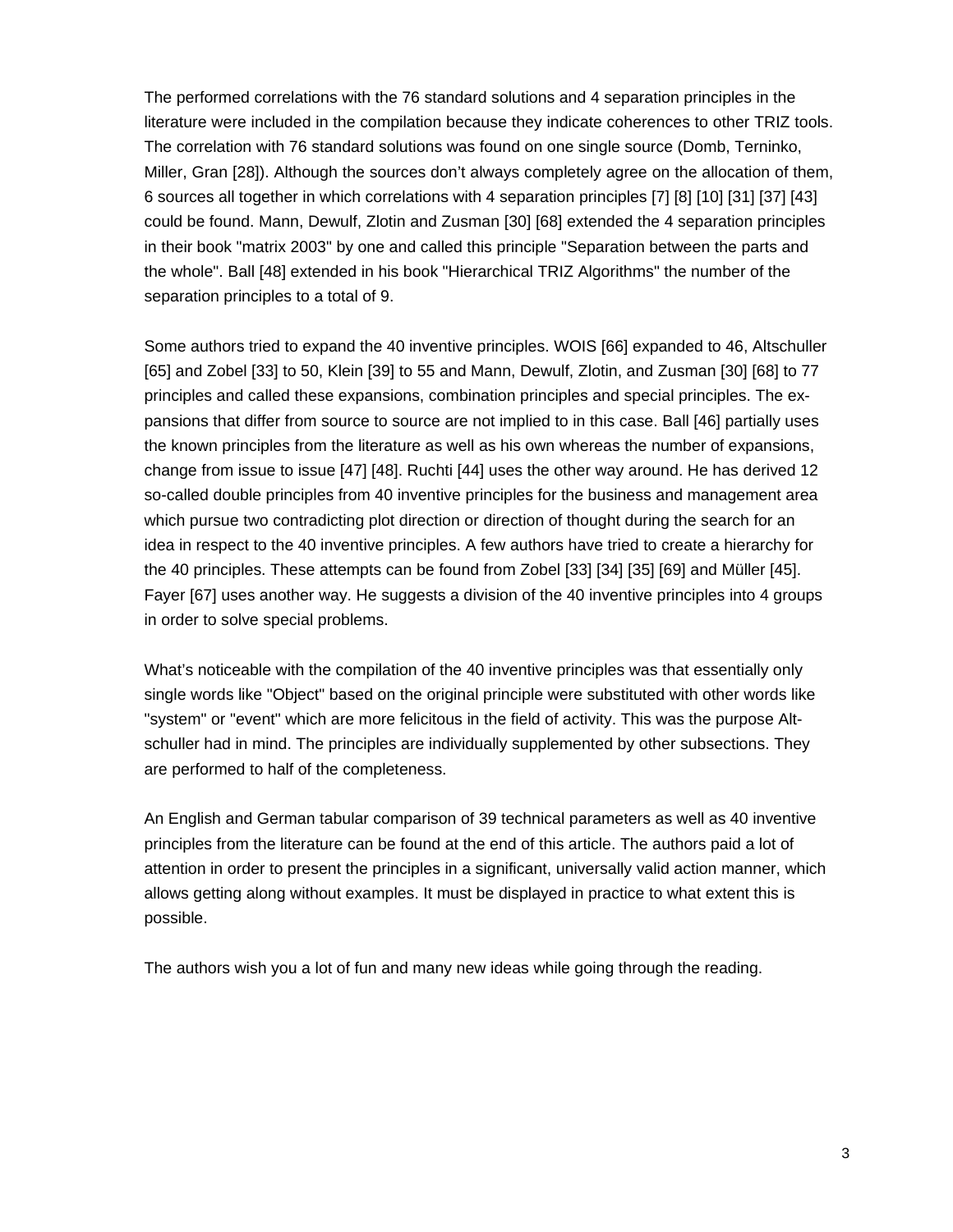In diesem Beitrag wird versucht, in einem Überblick Hilfestellung bei der Interpretation der sogenannten 39 technischen Parameter und der 40 innovativen Prinzipien von G. Altschuller [3] [61] zu geben. Diese 39 technischen Parameter und 40 innovativen Prinzipien sind Elemente der Altschullerschen Konfliktmatrix, die in der englischen Version im TRIZ-Journal [51] und in der deutschen Version im TRIZ-online Magazin [52] aus dem Internet heruntergeladen werden können. Ausführlich werden die 40 innovativen Prinzipien mit Beispielen in Altshuller [59] behandelt. In diesem Beitrag geht es also nicht darum, eine neue Sammlung von Beispielen aus den verschiedensten Arbeitsgebieten zusammenzustellen, sondern vielmehr darum, die oftmals sehr abstrakt wirkenden technischen Parameter und innovativen Prinzipien anschaulicher zu machen. Es wurde bewußt Wert darauf gelegt, die Prinzipien in Englisch und Deutsch aufzuführen, um jedem Leser die Möglichkeit der eigenen Interpretation zu geben. Als Grundlage für diese Zusammenstellung dienten die Originalliteratur von Terninko, Zusman, Zlotin [1] und dessen Übersetzung in die deutsche Sprache von Herb [2], auch wenn gewisse Abweichungen zum Original von Altschuller [3] vorhanden sind. Alle weiteren, überwiegend neueren Literaturstellen, die die technischen Parameter und innovativen Prinzipien neu interpretiert haben, sind in der Zusammenstellung aufgeführt. Die Literaturstelle wird der Übersichtlichkeit aber nur dann angegeben, wenn sie eine abweichende Angabe vom Original [1] [2] aufweist. Bei der Durchsicht der Literatur wurde jeweils zuerst die englischsprachige und dann die deutschsprachige Literatur durchgesehen und bearbeitet. Der Beitrag erhebt nicht den Anspruch der Vollständigkeit.

Begonnen wird mit den sogenannten 39 technischen Parametern und deren Interpretation (zuerst in Englisch, dann in Deutsch), mit denen Konflikte allgemeingültig beschrieben werden, bevor mit der Lösungssuche anhand der 40 innovativen Prinzipien begonnen werden kann. Unter einem Konflikt verstehen wir eine Problemstellung oder Aufgabe, bei der sich bei einer Verbesserung eines technischen Parameters gleichzeitig mindestens ein anderer technischer Parameter verschlechtert, wobei diese "technischen" Parameter nicht auf rein technische Problemstellungen beschränkt zu betrachten sind. Wie schon angedeutet, können für ein Problem auch mehrere Paarungen von sich verbessernden und verschlechternden Parametern gewählt werden. Diese sogenannten 39 technischen Parameter heben also ein spezifisches Problem auf eine höhere allgemeingültigere Ebene und machen es durch diesen Schritt erst möglich, zu neuen, außergewöhnlichen Ideen außerhalb des eigenen Lösungsraumes (i.d.R. Arbeitsgebiet) zu kommen. Im Schnittpunkt einer Paarung zwischen einem sich verbessernden und sich verschlechternden Parameter finden sich dann in der Konfliktmatrix eine Anzahl von Nummern, die die Auswahl der 40 innovativen Prinzipien angeben, mit denen neue Lösungsideen für das Problem gefunden werden können. Die 40 innovativen Prinzipien werden im zweiten Teil ausführlich behandelt.

Im zweiten Schritt wurden zuerst die englischsprachigen Arbeiten mit den sogenannten "allgemeingültigen" innovativen Prinzipien durchgesehen [5] [6] [7] [8] [29] [30] [57] [59] [60] [62] und, soweit andere als die allgemein etwas unspezifizierten Begriffe "Objekt" und "Teil" verwendet wurden, die Begriffserweiterungen ohne Wertung in die Zusammenstellung mit aufgenommen,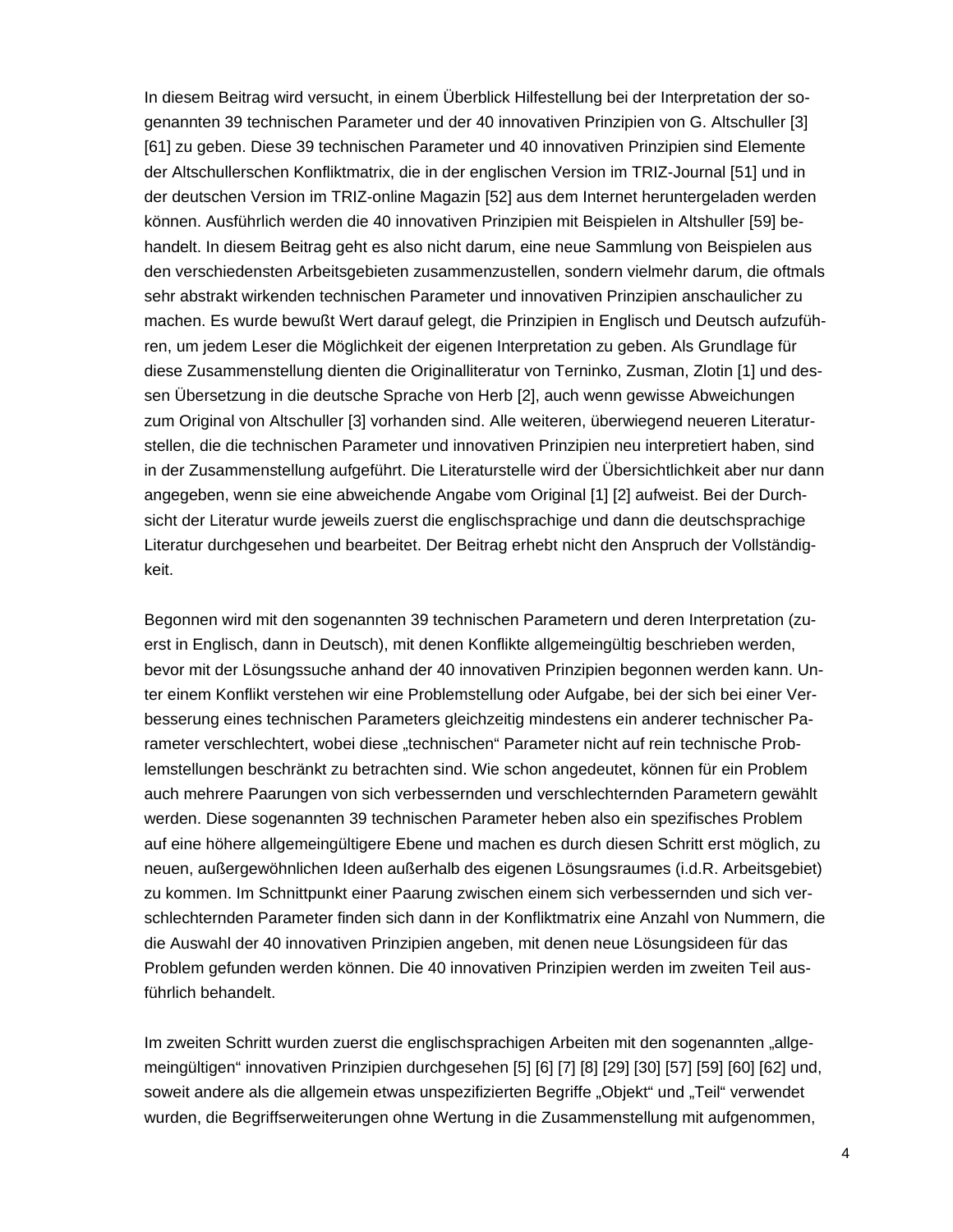da sie oftmals ein Prinzip umfassender und treffender beschreiben als die Originalliteratur [1]. Eine Zusammenstellung von Begriffserweiterungen findet sich im Anschluß an diesen Text. Alle weiteren, auf Spezialgebiete übertragenen Prinzipien bauen auf den Quellen von Tate, Domb [5] und Mann, Dewulf [7] auf, wobei letztere zusätzlich zum Objekt- den Systembegriff eingeführt haben. Für den Business- und Management-Bereich sind das die Arbeiten von Mann, Domb [9] und in seiner überarbeiteten und verbesserten Form die von Mann [10]. Für den sozialen Bereich sind das die Arbeiten von Terninko [11] und eine spätere Arbeit von Marsh, Waters, Marsh [23], die den Objekt-Begriff durch den Event-Begriff und den Part-Begriff durch den Person-Begriff ersetzt haben. Für den Softwarebereich haben Rea [14] [15] und Tillaart [16] Analogien zu den bestehenden, allgemein gültigen Prinzipien entwickelt. Dies gilt auch für den Bereich Finanzwesen, für den Dourson [24] neben den Analogien auch Analogie-Prinzipiennamen verwendet, die die rein technisch ausgelegten Prinzipiennamen für den Bereich Finanzwesen besser beschreiben. Alle anderen Arbeiten aus den Wissensgebieten Architektur [12], Nahrung [13], Gesundheit [19], Mikroelektronik [17], Qualitätsmanagement [18], Chemie [20] und Verfahrenstechnik [27], Ökologie [21], Dienstleistung und Kundendienst [22] [54], Marketing, Verkauf und Werbung [25], Konstruktion (Apparatebau, Bau, Werkzeugbau, Automobilbau, etc.) [26] und lateinische Redensarten [55] verwenden die oben genannten grundlegenden Arbeiten und beschränken sich, bis auf ganz wenige Ausnahmen [17] [18] [19] [25], rein auf die Angabe von Beispielen aus Ihren Wissensgebieten.

Bei der Durchsicht der deutschsprachigen Literatur wurde nach dem gleichen Muster wie bei der englischsprachigen verfahren. Grundlage war, wie schon oben erwähnt, das Buch Terninko, Zusman, Zlotin in seiner deutschen Übersetzung von Herb [2]. Neben dieser Arbeit existieren nur sehr wenige deutschsprachige Arbeiten aus früherer Zeit. Hier ist insbesondere Zobel [33] zu nennen, dessen Grundlage die russische Originalliteratur ist. Weitere Arbeiten aus dieser Zeit ist die von Linde und Hill [40] und von Altshuller [61] [64]. Alle anderen deutschsprachigen Arbeiten aus der neueren Zeit nach 1998 bauen auf diesen älteren Arbeiten auf. Dies sind Teufelsdorfer und Conrad [36], Herb, Herb, Kohnhauser [31], Gimpel, Herb, Herb [32], Bläsing und Brunner [38], Zobel [34] [35], Orloff [37] und Klein [39], Livotov [49] [63], Ophey [56] sowie Schweizer [58]. Dasselbe gilt für die beiden Internetquellen von Horowitz [41] und triz-online [42]. Müller [45] verwendet ebenfalls diese grundlegenden Arbeiten und hat die Prinzipien auf das Personalmanagement übertragen.

Soweit vorhanden, sind in der Zusammenstellung für die Prinzipiennamen auch die aus der Literatur bekannten Alias-Namen sowie das Umkehrprinzip und die Gegenprinzipien, das sind die Aliasnamen zu den Umkehrprinzipien, mit Quellenangaben aufgeführt.

In die Zusammenstellung wurden weiterhin die in der Literatur aufgeführten Korrelationen mit den 76 Standardlösungen und 4 Separationsprinzipien mit aufgenommen, da sie die Zusammenhänge zu anderen TRIZ-Werkzeugen aufzeigen. Für die Korrelation mit den 76 Standardlösungen wurde nur eine einzige Quelle (Domb, Terninko, Miller, Gran [28]) gefunden. Insgesamt konnten 6 Quellen bei den Korrelationen mit den 4 Separationsprinzipien ausgemacht werden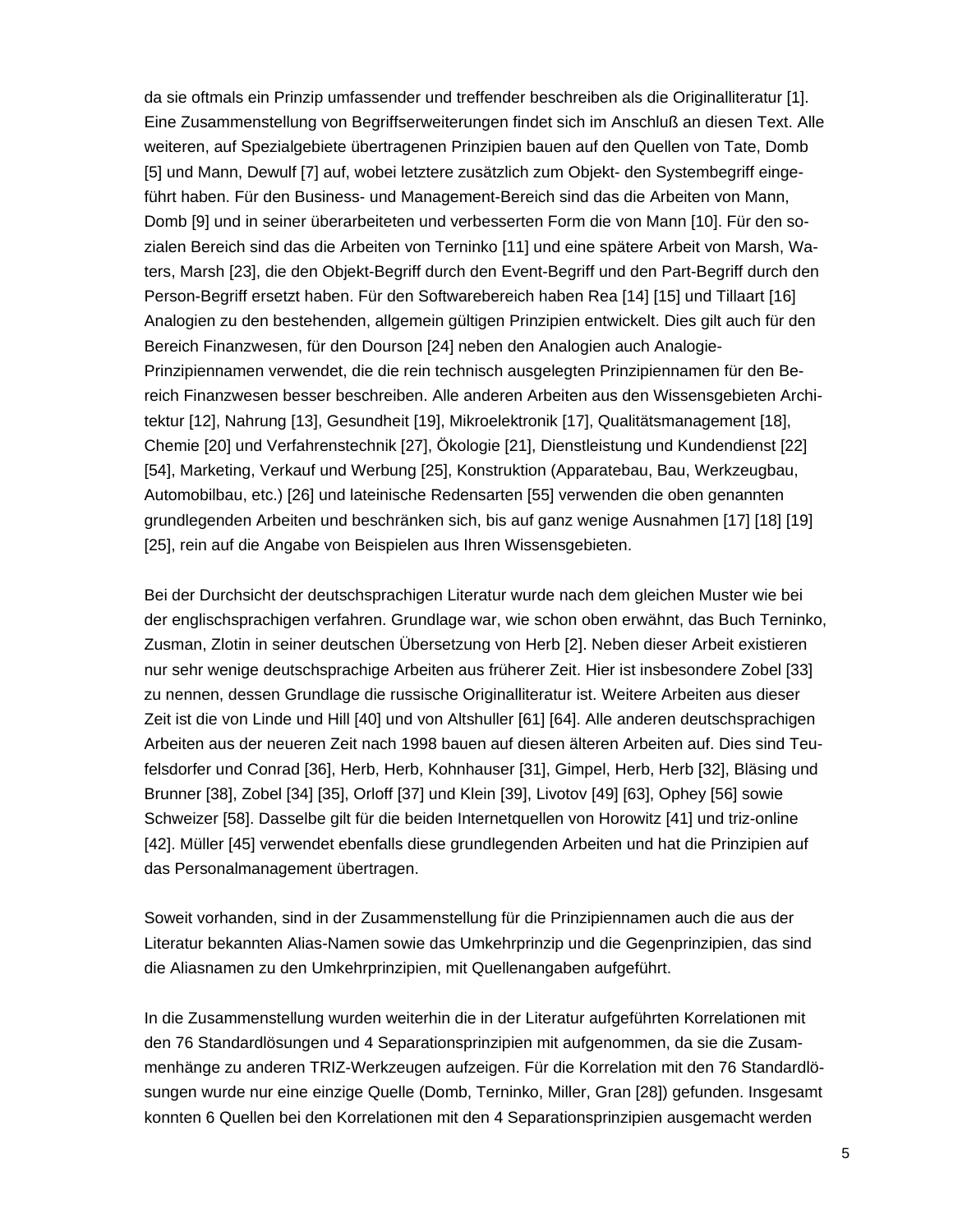[7] [8] [10] [31] [37] [43], wobei sich die Quellen in ihrer Zuordnung nicht immer ganz einig sind. Mann, Dewulf, Zlotin und Zusman [30] [68] haben in ihrem Buch "Matrix 2003" die 4 Separationsprinzipien um eines erweitert und dieses Prinzip "Separation between the parts and the whole" genannt. Ball [48] erweiterte in seinem Buch "Hierarchical TRIZ Algorithms" die Anzahl der Separationsprinzipien auf insgesamt 9.

Einige Autoren haben versucht, die 40 Innovationsprinzipien zu erweitern. Bei WOIS [66] finden sich Erweiterungen auf 46, bei Altschuller [65] und Zobel [33] auf 50, bei Klein [39] auf 55 und bei Mann, Dewulf, Zlotin und Zusman [30] [68] auf 77 Prinzipien und nenne diese Erweiterungen Kombinations- und Spezialprinzipien. Auf die Erweiterungen, die sich durchwegs von Quelle zu Quelle unterscheiden, wird hier nicht eingegangen. Ball [46] verwendet sowohl teilweise die aus der Literatur bekannten Prinzipien als auch eigene, wobei sich die Anzahl von Ausgabe zu Ausgabe ändert [47] [48]. Den umgekehrten Weg geht Ruchti [44]. Er hat aus den 40 innovativen Prinzipien 12 sogenannte Doppelprinzipien für den Business- und Management-Bereich abgeleitet, die zwei gegensätzliche Handlungs- bzw. Denkrichtungen bei der Ideensuche verfolgen und in Beziehung zu den 40 innovativen Prinzipien gesetzt. Einige Autoren haben auch versucht, eine Hierarchie für diese 40 Prinzipien zu schaffen. Ansätze finden sich bei Zobel [33] [34] [35] [69] und Müller [45]. Einen wiederum anderen Weg geht Fayer [67]. Er schlägt eine Einteilung der 40 innovativen Prinzipien in 4 Gruppen vor. Diese können verwendet werden, um spezielle Problemstellungen zu lösen.

Auffallend bei der Zusammenstellung der 40 innovativen Prinzipien war, dass ausgehend vom Originalprinzip im Wesentlichen nur einzelne Wörter wie z.B. das Wort "Objekt" durch ein anderes, ein Arbeitsgebiet treffenderes Wort wie "System" oder "Ereignis" ersetzt wurden. Dies ist ganz im Sinne von Altschuller selbst. Vereinzelt werden die Prinzipien auch nur durch weitere Unterpunkte ergänzt. Sie werden der Vollständigkeit halber aufgeführt.

Am Ende des Artikels finden sich tabellarische Gegenüberstellungen der 39 technischen Parameter sowie der 40 Innovativen Prinzipien aus der Literatur in Englisch und Deutsch. Bei den Prinzipien legten die Autoren ein besonderes Augenmerk auf eine Darstellung als aussagekräftige, allgemeingültige Aktion, die es erlauben soll, ohne Beispiele auszukommen. Inwieweit das möglich ist, muß die Praxis zeigen.

Die Autoren wünschen viel Spaß und neue Ideen beim Lesen der Lektüre.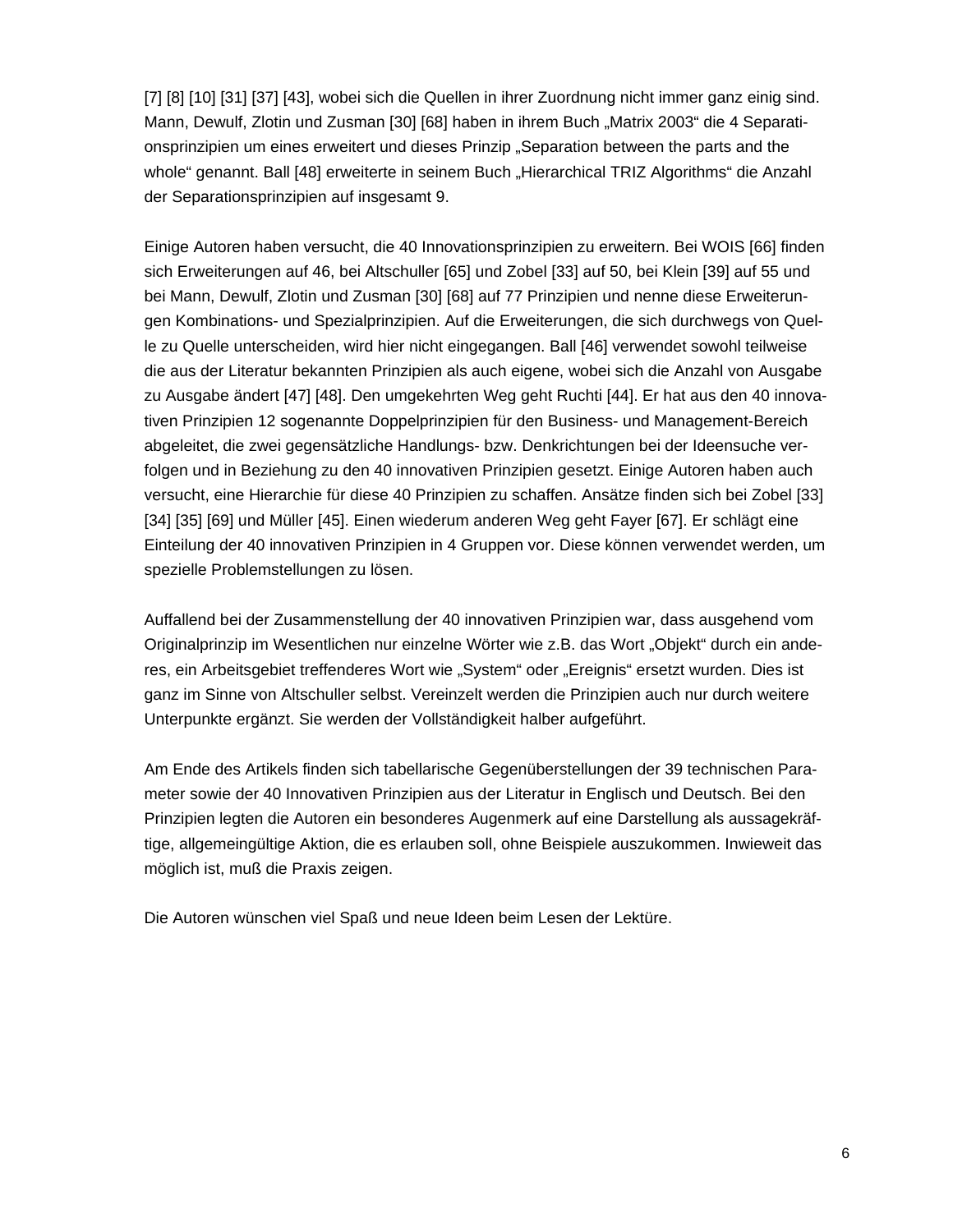#### **Die 39 technischen Parameter nach Altschuller**

39 features (parameters) of Altshuller´s contradiction matrix [1] [3] [50]

Definition of moving objects

Objects which can easily change position in space, either on their own, or as a result of external forces. Vehicles and objects designed to be portable are the basic members of this class.

Definition of stationary objects

Objects which do not change position in space, either on their own, or as a result of external forces. Consider the conditions under which the object is being used.

- 1. Weight of moving object The mass of the object, in a gravitational field. The force that the body exerts on its support or suspension.
- 2. Weight of stationary object The mass of the object, in a gravitational field. The force that the body exerts on its support or suspension, or on the surface on which it rests.
- 3. Length of moving object Any one linear dimension, not necessarily the longest, is considered a length.
- 4. Length of stationary object Same.
- 5. Area of moving object A geometrical characteristic described by the part of a plane enclosed by a line. The part of a surface occupied by the object. OR the square measure of the surface, either internal or external, of an object.
- 6. Area of stationary object Same
- 7. Volume of moving object The cubic measure of space occupied by the object. Length x width x height for a rectangular object, height x area for a cylinder, etc.
- 8. Volume of stationary object Same
- 9. Speed The velocity of an object; the rate of a process or action in time.
- 10. Force (Intensity)

Force measures the interaction between systems. In Newtonian physics, force  $=$  mass  $X$  acceleration. In TRIZ, force is any interaction that is intended to change an object's condition.

- 11. Stress or pressure (tension or pressure) Force per unit area. Also, tension.
- 12. Shape The external contours, appearance of a system.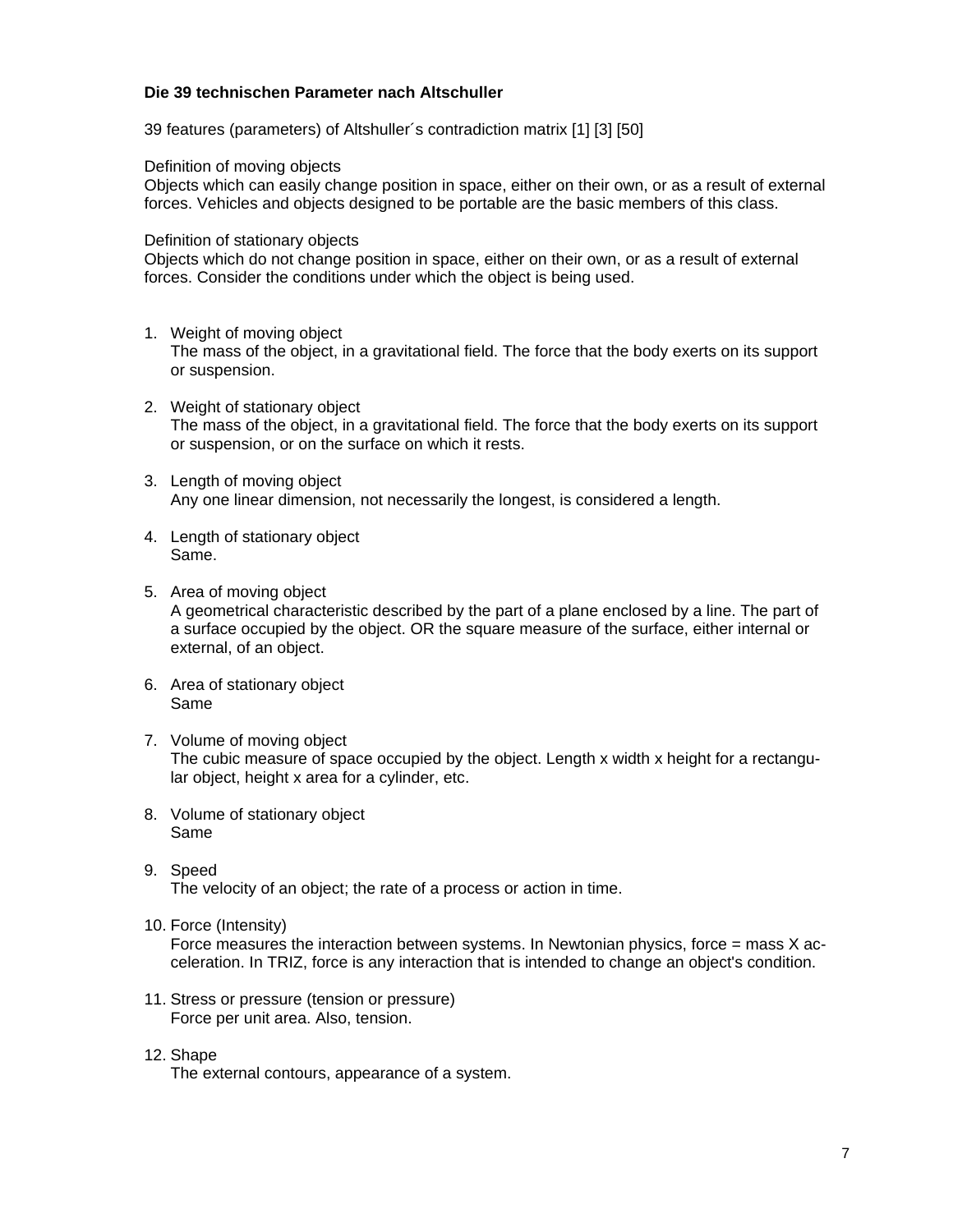13. Stability of the object's composition

The wholeness or integrity of the system; the relationship of the system's constituent elements. Wear, chemical decomposition, and disassembly are all decreases in stability. Increasing entropy is decreasing stability.

14. Strength

The extent to which the object is able to resist changing in response to force. Resistance to breaking

- 15. Duration of action by a moving object The time that the object can perform the action. Service life. Mean time between failure is a measure of the duration of action. Also, durability.
- 16. Duration of action by a stationary object Same.
- 17. Temperature

The thermal condition of the object or system. Loosely includes other thermal parameters, such as heat capacity, that affect the rate of change of temperature.

- 18. Illumination intensity (brightness) Light flux per unit area, also any other illumination characteristics of the system such as brightness, light quality, etc.
- 19. Use of energy by moving object

The measure of the object's capacity for doing work. In classical mechanics, Energy is the product of force times distance. This includes the use of energy provided by the supersystem (such as electrical energy or heat.) Energy required to do a particular job.

- 20. Use of energy by stationary object same
- 21. Power

The time rate at which work is performed. The rate of use of energy.

22. Loss of energy

Use of energy that does not contribute to the job being done. See 19. Reducing the loss of energy sometimes requires different techniques from improving the use of energy, which is why this is a separate category.

23. Loss of substance

Partial or complete, permanent or temporary, loss of some of a system's materials, substances, parts, or subsystems.

24. Loss of information

Partial or complete, permanent or temporary, loss of data or access to data in or by a system. Frequently includes sensory data such as aroma, texture, etc.

25. Loss of time

Time is the duration of an activity.

Improving the loss of time means reducing the time taken for the activity. "Cycle time reduction" is a common term.

26. Quantity of substance/the matter The number or amount of a system's materials, substances, parts or subsystems which might be changed fully or partially, permanently or temporarily.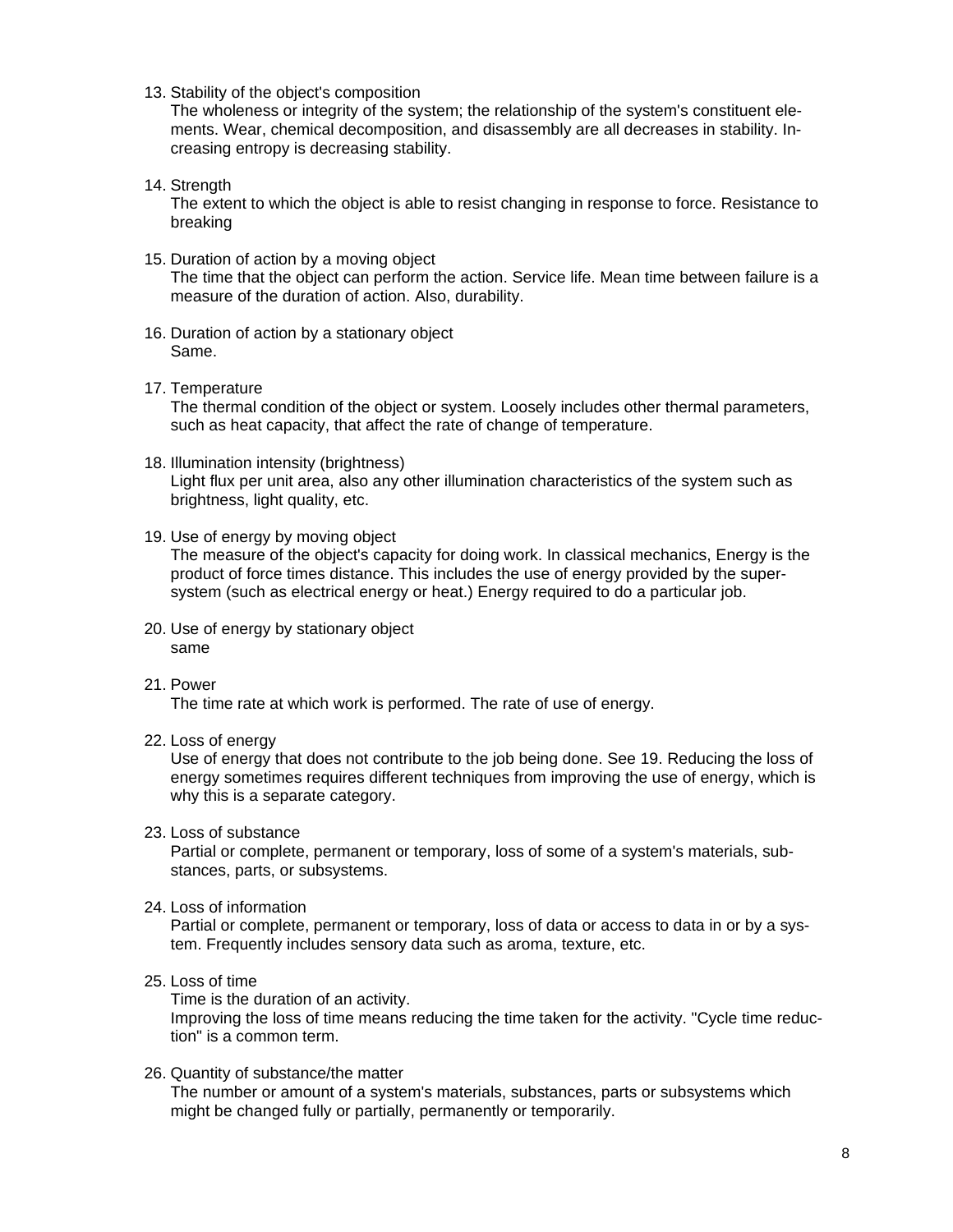#### 27. Reliability

A system's ability to perform its intended functions in predictable ways and conditions.

#### 28. Measurement accuracy

The closeness of the measured value to the actual value of a property of a system. Reducing the error in a measurement increases the accuracy of the measurement.

#### 29. Manufacturing precision

The extent to which the actual characteristics of the system or object match the specified or required characteristics.

30. External harm affects the object (Object-affected harmful factors) Susceptibility of a system to externally generated (harmful) effects.

#### 31. Object-generated harmful factors

A harmful effect is one that reduces the efficiency or quality of the functioning of the object or system. These harmful effects are generated by the object or system, as part of its operation.

#### 32. Ease of manufacture

The degree of facility, comfort or effortlessness in manufacturing or fabricating the object/system.

#### 33. Ease of operation

Simplicity: The process is NOT easy if it requires a large number of people, large number of steps in the operation, needs special tools, etc. "Hard" processes have low yield and "easy" process have high yield; they are easy to do right.

#### 34. Ease of repair

Quality characteristics such as convenience, comfort, simplicity, and time to repair faults, failures, or defects in a system.

#### 35. Adaptability or versatility

The extent to which a system/object positively responds to external changes. Also, a system that can be used in multiple ways for under a variety of circumstances.

#### 36. Device complexity

The number and diversity of elements and element interrelationships within a system. The user may be an element of the system that increases the complexity. The difficulty of mastering the system is a measure of its complexity.

#### 37. Difficulty of detecting and measuring

Measuring or monitoring systems that are complex, costly, require much time and labor to set up and use, or that have complex relationships between components or components that interfere with each other all demonstrate "difficulty of detecting and measuring." Increasing cost of measuring to a saticfactory error is also a sign of increased difficulty of measuring.

#### 38. Extent of automation

The extent to which a system or object performs its functions without human interface. The lowest level of automation is the use of a manually operated tool. For intermediatel levels, humans program the tool, observe its operation, and interrupt or re-program as needed. For the highest level, the machine senses the operation needed, programs itself, and monitors its own operations.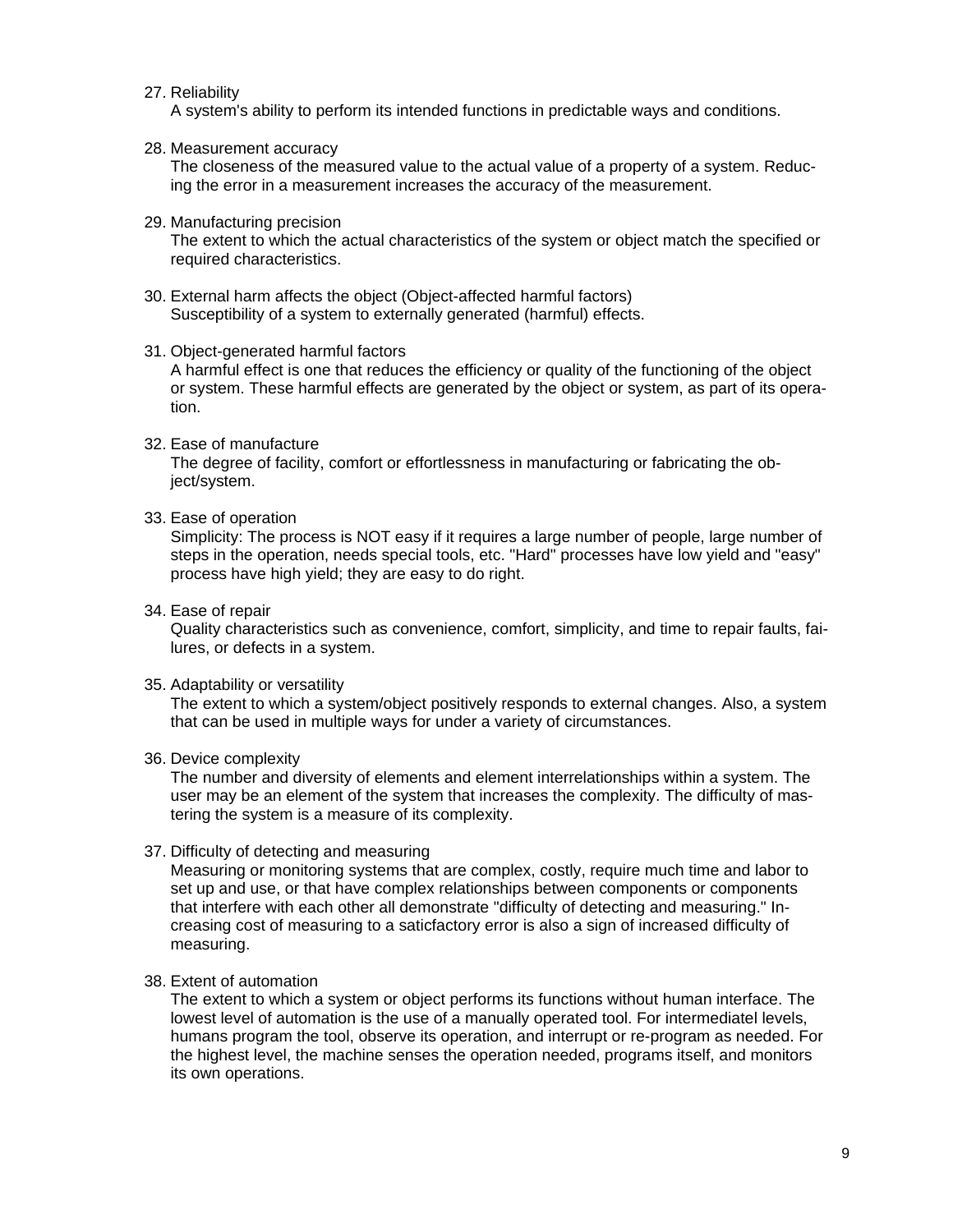#### 39. Productivity

The number of functions or operations performed by a system per unit time. The time for a unit function or operation. The output per unit time, or the cost per unit output.

Altschuller´s 39 technische Parameter [2] [31] [36] [37] [39]

#### 1

Masse/Gewicht eines bewegten Objektes

Die meßbare, von der Schwerkraft verursachte Kraft, die ein bewegter Körper auf die ihn vor dem Fallen bewahrende Auflage ausübt. Ein bewegtes Objekt verändert seine Position aus sich heraus oder aufgrund externer Kräfte.

#### 2

Masse/Gewicht eines stationären Objektes

Die meßbare, von der Schwerkraft verursachte Kraft, die ein stationärer Körper auf seine Auflage ausübt. Ein stationäres Objekt verändert seine Position weder aus sich heraus noch aufgrund externer Kräfte.

#### 3

Länge eines bewegten Objektes

Die lineare Maßzahl der Länge, Höhe oder Breite eines Körpers in Bewegungsrichtung. Die Bewegung kann intern oder durch externe Kräfte verursacht sein.

#### 4

Länge eines stationären Objektes

Die lineare Maßzahl der Länge, Höhe oder Breite eines Körpers in der durch keine Bewegung gekennzeichneten Richtung.

#### 5

Fläche eines bewegten Objektes

Die flächige Maßzahl einer Ebene oder Teilebene eines Objektes, das aufgrund interner oder externer Kräfte seine räumliche Position verändert.

6

Fläche eines stationären Objektes

Die flächige Maßzahl einer Ebene oder Teilebene eines Objektes, das aufgrund interner oder externer Kräfte seine räumliche Position nicht verändern kann.

7

Volumen eines bewegten Objektes

Die kubische Maßzahl eines Objektes, das aufgrund interner oder externer Kräfte seine räumliche Position verändert.

#### 8

Volumen eines stationären Objektes

Die kubische Maßzahl eines Objektes, das aufgrund interner oder externer Kräfte seine räumliche Position nicht verändern kann.

#### 9

**Geschwindigkeit** 

Das Tempo, mit dem eine Aktion oder ein Prozeß zeitlich voran gebracht wird.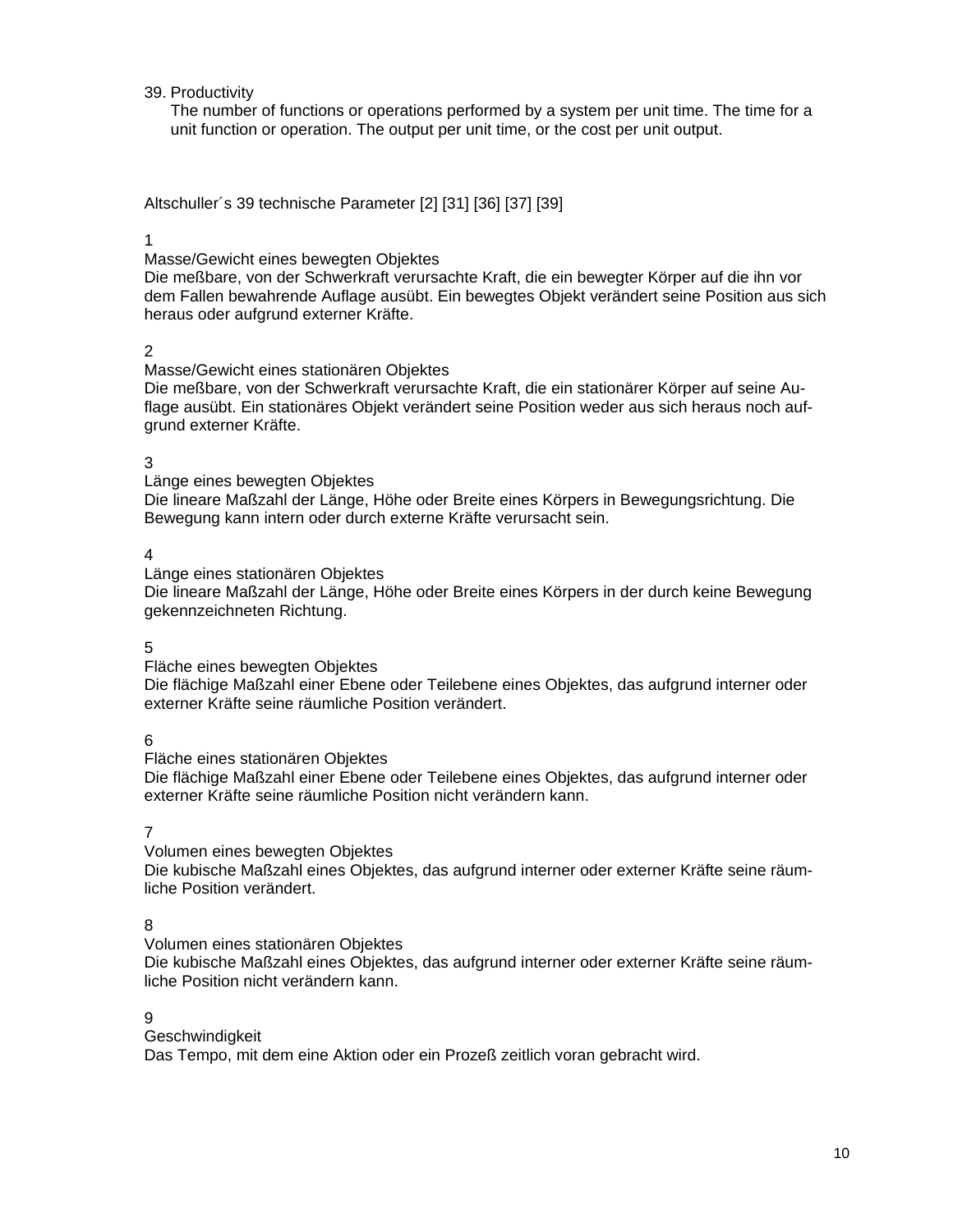#### 10

#### Kraft, Intensität

Die Fähigkeit, physikalische Veränderungen an einem Objekt oder in einem System hervorrufen zu können. Die Veränderung kann vollständig oder teilweise, permanent oder temporär sein.

#### 11

Druck oder Spannung (Zug)

Die Intensität der auf ein Objekt oder System einwirkenden Kräfte, gemessen als Kompression oder Spannung pro Fläche.

#### 12

Form

Die äußerliche Erscheinung oder Kontur eines Objekts oder Systems. Die Form kann sich vollständig oder teilweise, permanent oder temporär aufgrund einwirkender Kräfte verändern.

#### 13

Stabilität (der Zusammensetzung) eines Objektes Die Widerstandsfähigkeit eines ganzen Objektes oder Systems gegen äußere Effekte.

#### 14

**Festigkeit** 

Die Fähigkeit eines Objektes oder Systems, innerhalb definierter Grenzen Kräfte oder Belastungen auszuhalten, ohne zu zerbrechen.

#### 15

Haltbarkeit eines bewegten Objektes (Dauer der Aktion eines bewegten Objekts) Die Zeitspanne, während der ein sich räumlich bewegendes Objekt in der Lage ist, seine Funktion erfolgreich zu erfüllen.

#### 16

Haltbarkeit eines stationären Objektes (Dauer der Aktion eines stationären Objekts) Die Zeitspanne, während der ein räumlich fixiertes Objekt in der Lage ist, seine Funktion erfolgreich zu erfüllen.

#### 17

**Temperatur** 

Der Verlust oder Gewinn von Wärme als mögliche Gründe für Veränderungen an einem Objekt, System oder Produkt während des geforderten Funktionsablaufes.

#### 18

Helligkeit, Stärke der Beleuchtung

Lichtenergie pro beleuchteter Fläche, Qualität und Charakteristik des Lichtes; Grad der Ausleuchtung.

### 19

Energieverbrauch eines bewegten Objektes (Nutzung der Energie eines bewegten Objekts) Der Energiebedarf eines sich aufgrund interner oder externer Kräfte räumlich bewegenden Objektes oder Systems.

### 20

Energieverbrauch eines stationären Objektes (Nutzung der Energie eines stationären Objekts) Der Energiebedarf eines sich trotz äußerer Kräfte räumlich nicht bewegenden Objektes oder Systems.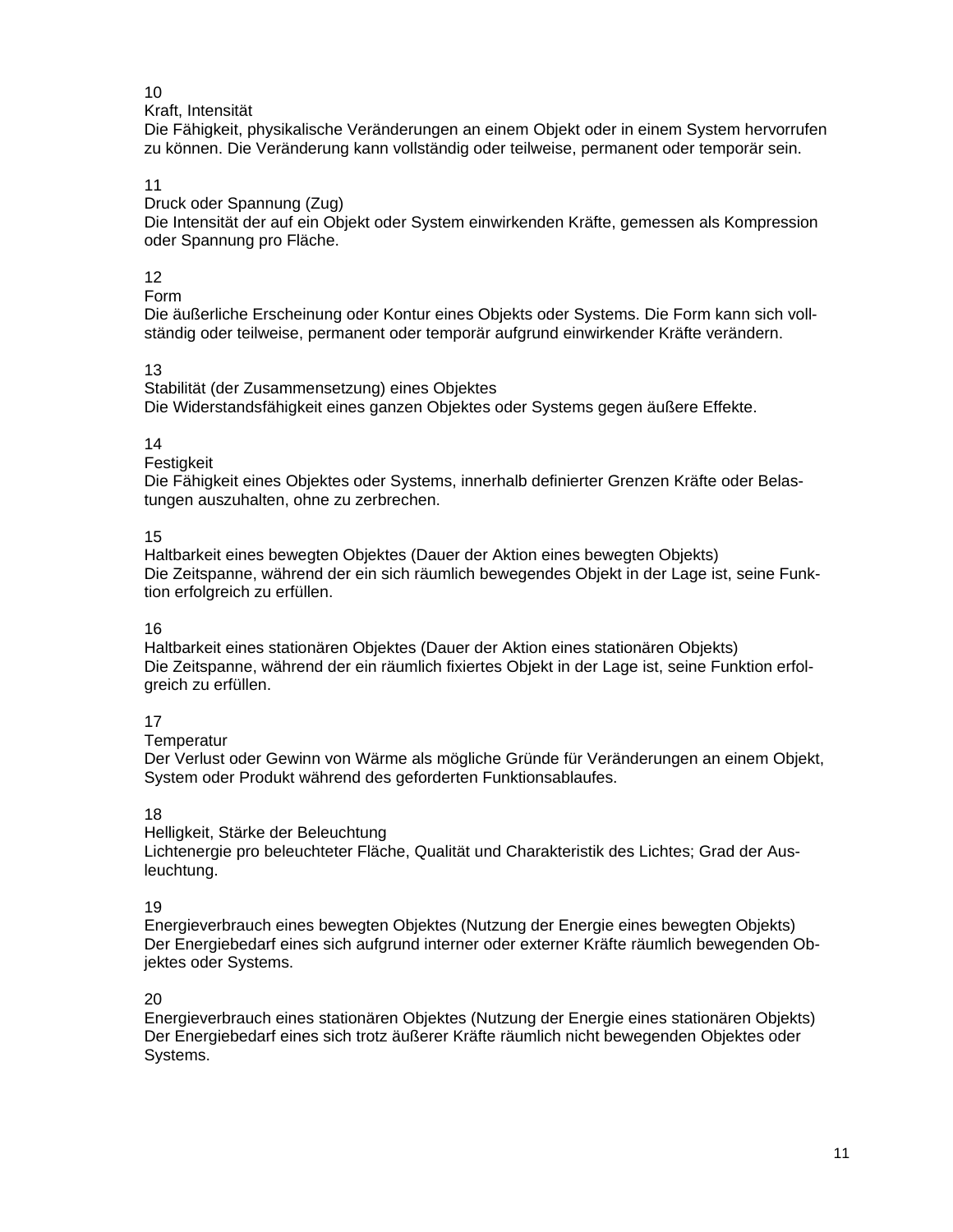#### 21

#### Leistung, Kapazität

Das für die betreffende Aktion benötigte Verhältnis aus Aufwand und Zeit. Dient zur Charakterisierung benötigter, aber unerwünschter Veränderungen in der Leistung eines Systems oder Objektes.

#### 22

Energieverlust, -verschwendung

Unfähigkeit eines Systems oder Objektes Kräfte auszuüben, insbesondere wenn nicht gearbeitet oder produziert wird.

#### 23

Substanzverlust (Materialverschwendung/-verlust) Abnahme oder Verschwinden von Material, insbesondere wenn nicht gearbeitet oder produziert wird.

#### 24

Informationsverlust Abnahme oder Verlust an Informationen oder Daten.

### 25

Zeitverlust, -verschwendung Zunehmender Zeitbedarf zur Erfüllung einer vorgegebenen Funktion.

#### 26

#### Materialmenge

Die benötigte Zahl an Elementen oder die benötigte Menge eines Elementes für die Erzeugung eines Objektes oder Systems.

#### 27

Zuverlässigkeit (Lebensdauer, Sicherheit) Die Fähigkeit, über eine bestimmte Zeit oder Zyklenanzahl die vorgegebene Funktion adäquat erfüllen zu können.

#### 28

Messgenauigkeit Der Grad an Übereinstimmung zwischen gemessenem und wahrem Wert der zu messenden Eigenschaft.

#### 29

Fertigungsgenauigkeit (Toleranz), Herstellungsgenauigkeit Das Maß an Übereinstimmung mit Spezifikationen.

#### 30

Äußere negative Einflüsse auf das Objekt Die auf ein Objekt einwirkenden, Qualität und Effizienz beeinflussenden, äußeren Faktoren.

#### 31

Negative Nebeneffekte des Objektes (Negative Einflüsse verursacht durch das Objekt) Intern erzeugte Effekte, die die Qualität und Effizienz eines Objektes oder Systems beeinträchtigen.

32

Fertigungsfreundlichkeit, Einfachheit der Herstellung Komfort und Einfachheit, mit der ein Produkt erzeugt werden kann.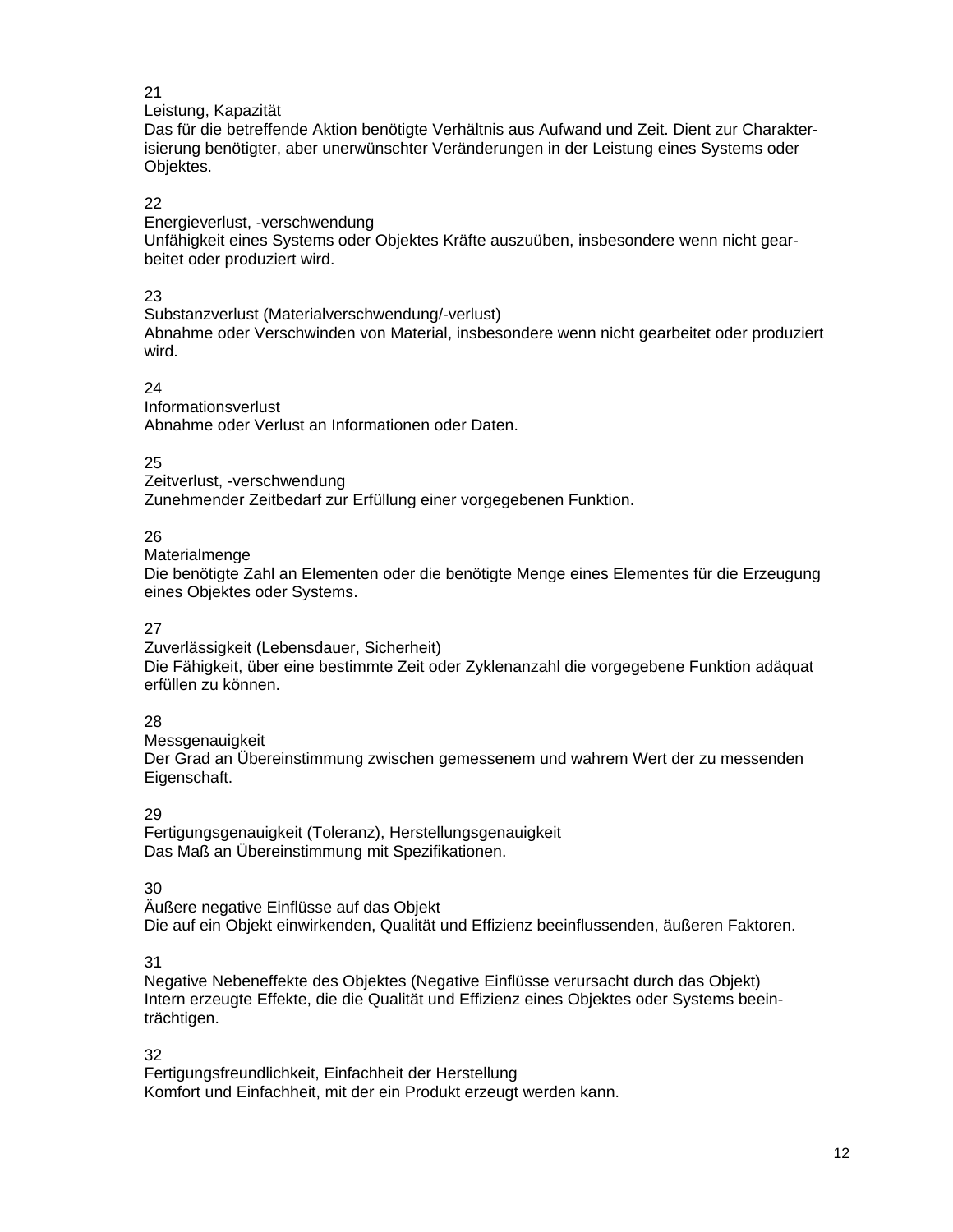#### 33

Benutzungsfreundlichkeit, Bedienkomfort, Einfachheit des Prozesses Komfort und Einfachheit, mit der ein Objekt oder System bedient oder benutzt werden kann.

### 34

Reparaturfreundlichkeit

Komfort und Einfachheit, mit der ein System oder Objekt nach Beschädigung oder Abnutzung wieder in den arbeitsfähigen Zustand zurückversetzt werden kann.

### 35

Anpassungsfähigkeit, Adaptierbarkeit, Universalität Die Fähigkeit, sich an veränderliche externe Bedingungen anpassen zu können.

36

Komplexität in der Struktur, Gerätekomplexität

Anzahl und Diversität der Einzelbestandteile einschließlich derer Verknüpfungen. Weiterhin ist hier die Schwierigkeit, ein System als Benutzer zu beherrschen, gemeint.

37

Komplexität in der Kontrolle oder Steuerung, Auffindungs- und Meßschwierigkeit Anzahl und Diversität an Elementen bei der Steuerung und Kontrolle des Systems, aber auch der Aufwand, mit einer akzeptablen Genauigkeit zu messen.

38

Automatisierungsgrad Die Fähigkeit, ohne menschliche Interaktion zu funktionieren.

39

Produktivität (Funktionalität)

Das Verhältnis zwischen Zahl der abgeschlossenen Aktionen und des dazu notwendigen Zeitbedarfes.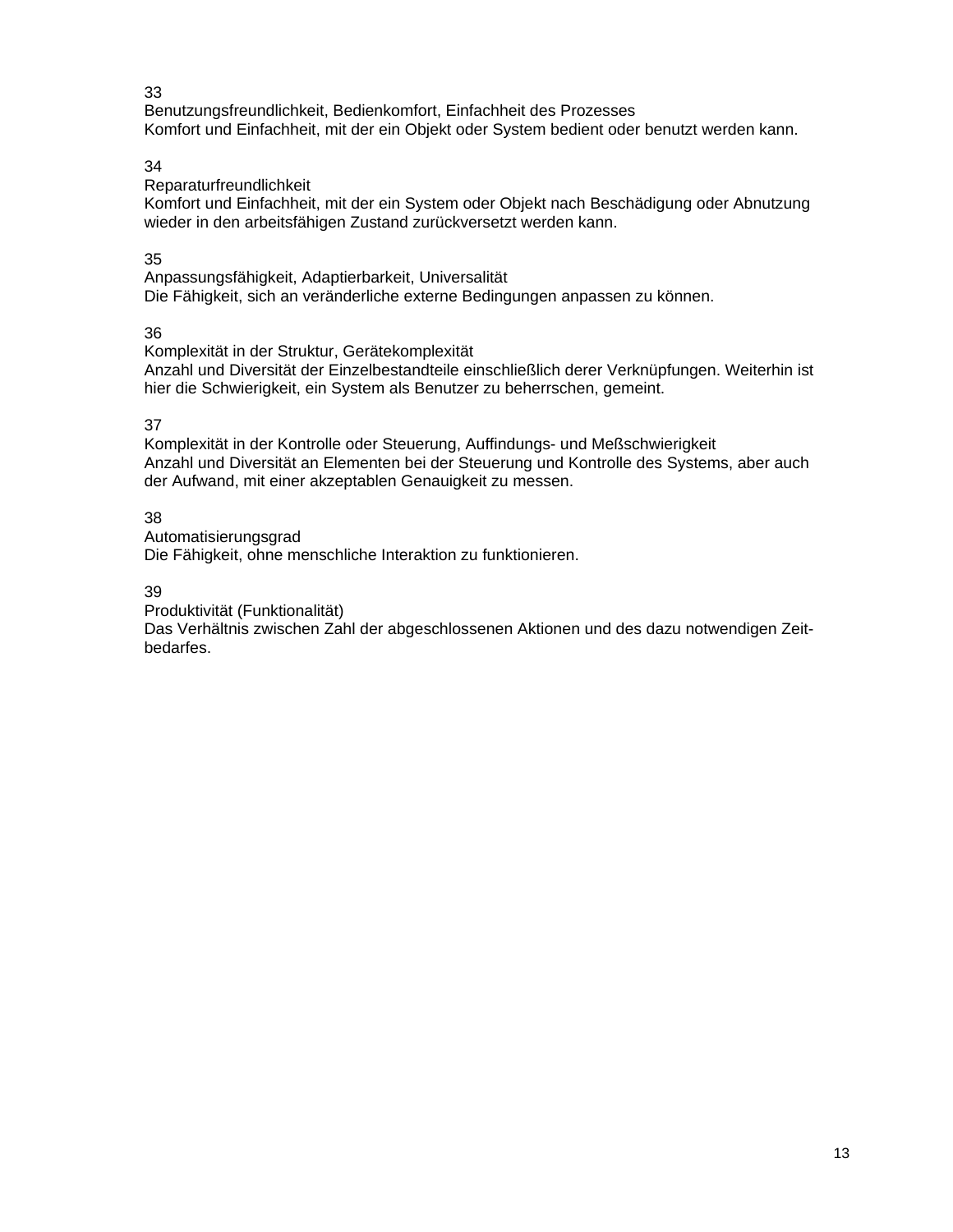#### **The 40 inventive principles**

**Bold** = best description (from different sources)

*Italic = Authors recommendation* 

Build-up of terms expansions:

- 1. Object (overall. Something unspecified): Item, figure, body, article, matter, anything, thing, ware, component, element, agent, material, structure, environment, site, medium, data-type, addition~, assist~, target~
- 2. System (structure): Process, regulations, rule, method, program, procedure, data stream, module, organisation, outline
- 3. Event (occurrence):

Action, event, appearance, flow, progression, course, development, content, topic, (market)position, (Target)intention

4. Person (~being):

Subject, community, individual, customer, supplier, financial concerns

5. Part (overall. Components of a bigger whole):

~function, ~system, ~components, environment, process, structure, element, agent, substance, procedure, operation, attributes, format, ingredient, fragment, fraction, involvement, community, attachment, ingredient, side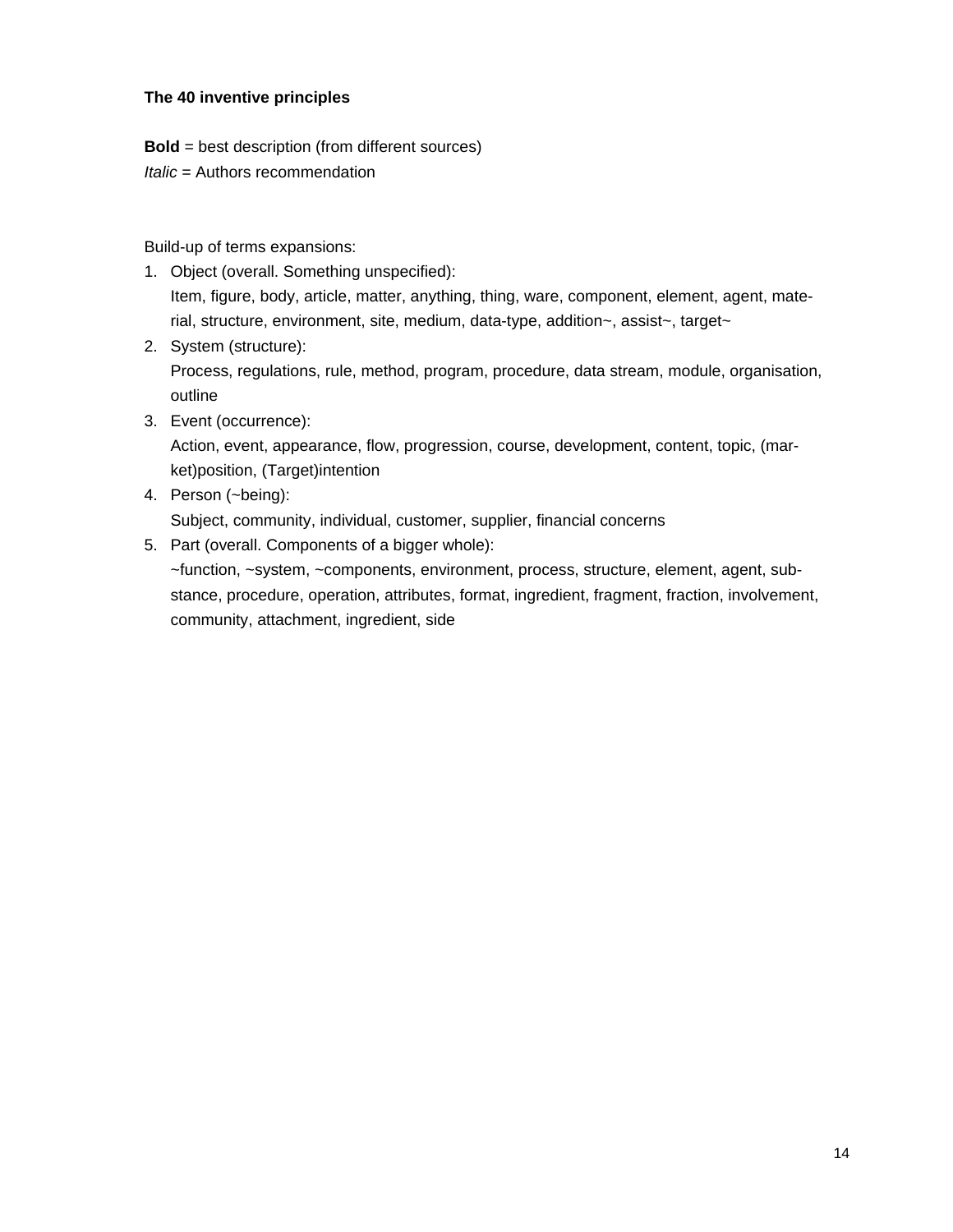#### **Die 40 innovativen Prinzipien**

**fett** = beste Beschreibung (kommen aus unterschiedlichen Quellen) *kursiv* = Vorschlag der Autoren

Zusammenstellung Begriffserweiterungen:

- 1. Objekt (allg. etwas unspezifiziertes): Gegenstand, Gebilde, Körper, Artikel, Sache, Etwas, Ding, Ware, Komponente, Element, Stoff, Material, Struktur, Umgebung, Standort, Medium, Datentyp, Zusatz~, Hilfs~, Ziel~
- 2. System (Gebilde): Prozeß, Vorschrift, Regel, Methode, Programm, Verfahren, Datenstrom, Modul, Organisation, Gliederung
- 3. Event (Ereignis):

Aktion, Vorfall, Auftritt, Ablauf, Abfolge, Verlauf, Entwicklung, Inhalt, Handlung, (Markt)Position, (Ziel)Vorhaben

- 4. Person (~Wesen): Subjekt, Gesellschaft, Individuum, Kunde, Lieferant, Finanzwesen
- 5. Teil (allg. Komponente von einem größeren Ganzen): ~funktion, ~system, ~komponente, Umgebung, Prozeß, Struktur, Element, Stoff, Substanz, Vorgang, Operation, Eigenschaft, Format, Zutat, Fragment, Anteil, Beteiligung, Gemeinschaft, Beiwerk, Ingredienz, Seite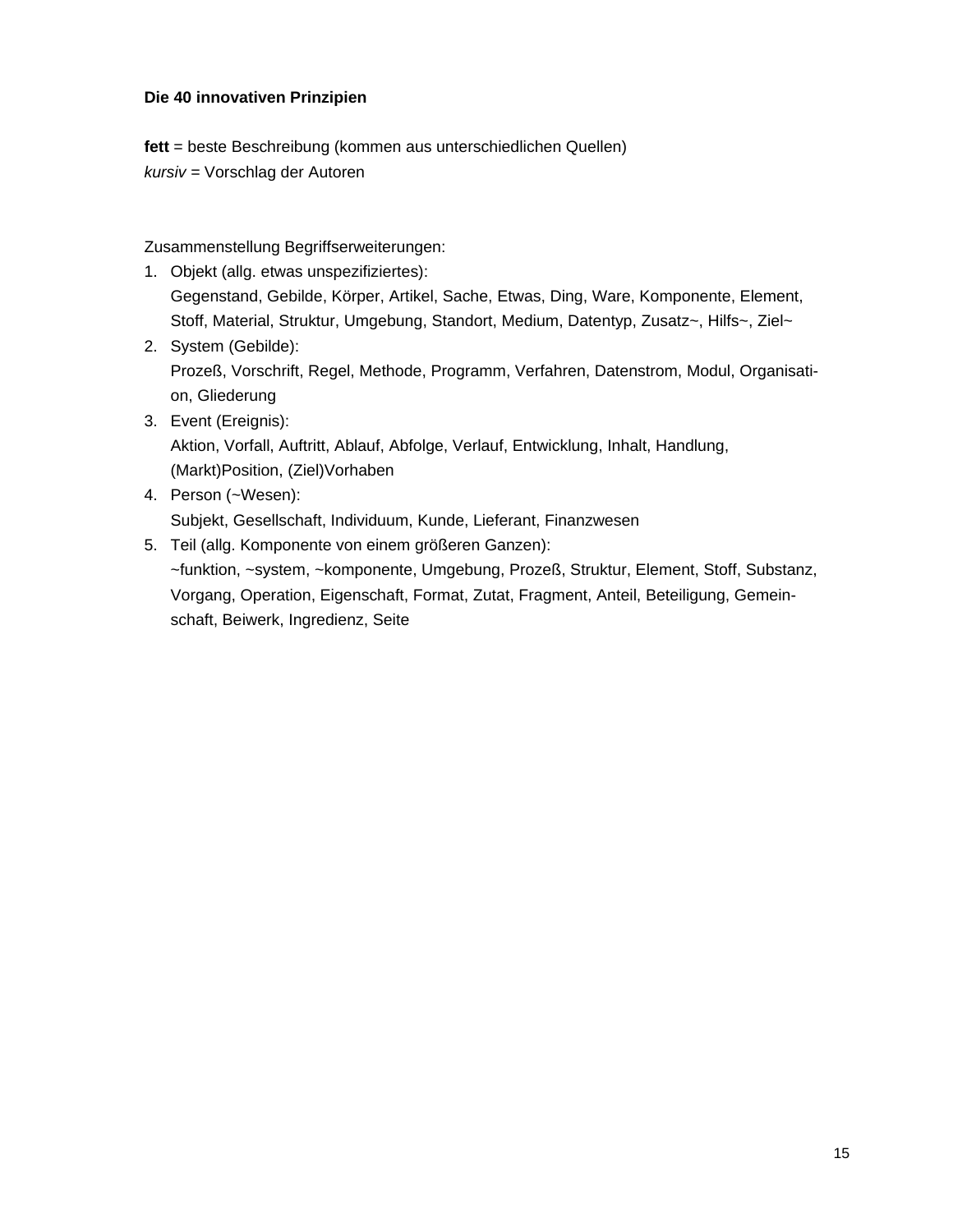# 6. Principle 1

### **Segmentation** [1]

Aliases: Fragmentation [3], Division [17], Financial Control [24] Reverse: Merging (#5) [4] Opposite: Integration [4], Agglomeration [4]

Correlation with 76 standard solutions [28]:

- 5.1.2 Divide the element into smaller units
- 2.2.2 Use particles instead of the whole object
- 2.2.4 Divide the object into parts, then make it flexible by linking the parts
- 3.2 Transition to micro-level

Correlation with 4 separation principles:

Separation in Space [7] [8] [10] [43]

Alternative Ways: Sub-System [7] [8] [10] [43], Super-System, Alternative System, Inverse System

Separation on Condition (Satisfy Contradiction) [10] Separation between the parts and the whole [30]

- a) Divide an object into independent parts [1] Divide a system into separate parts or sections [7] Divide an object or system (or event [11]) into independent parts [10] (or persons [11]) If an object is uniform, make it modular [19] Divide a system (an object or a data stream [16]) into autonomous components [14] Divide a business, investment, security or portfolio into independent parts [24]
- b) Make an object sectional [1] Make an object divisible [3] Make an object (or system [10], event [11]) easy to (assemble or [13]) disassemble [5] Make a system easy to put together and take apart [7] Make an object demountable [19] Separate money in time, money in risk, risk in time, time (activities) in time [24]
- c) Separate according to a condition or parameter; separate money according to purpose, risk according to type, time (activities) according to significance, the excess from the necessary and sufficient, the coincident from the inherent, the avoidable from the unavoidable [24]
- d) Increase the degree of an object´s segmentation [1] Increase the degree of fragmentation or segmentation [5] Change (Increase [8]) the amount of segmentation [7] If an object is modular, subdivide it further [19] Increase the level of granularity until a known atomic threshold (solution [16]) is reached (The atomic threshold is the smallest structural unit of an object or component; e.g., bits can be thought of as atomic in the context of an encoding scheme) [14] Distribute over money time, risk over time, risk in space, risk over space, activities over time or increase the degree of separation [24]
- e) Separate similar functions and properties into self-contained program elements (modules) [14]
- f) Transition to microlevel [6]

Segmentierung [2]

Aliases: Segmentierung und Zerlegung [31], **Zerlegen** [33], Zerlegung [34], **Zerteilen** [37], Zerstückelung [64], Segmentieren [69], *Zerteile und zerlege* Umkehrprinzip: Vereinigen (#5) [33]

Gegenprinzip: ,Zusammenfügen von Teilen [69]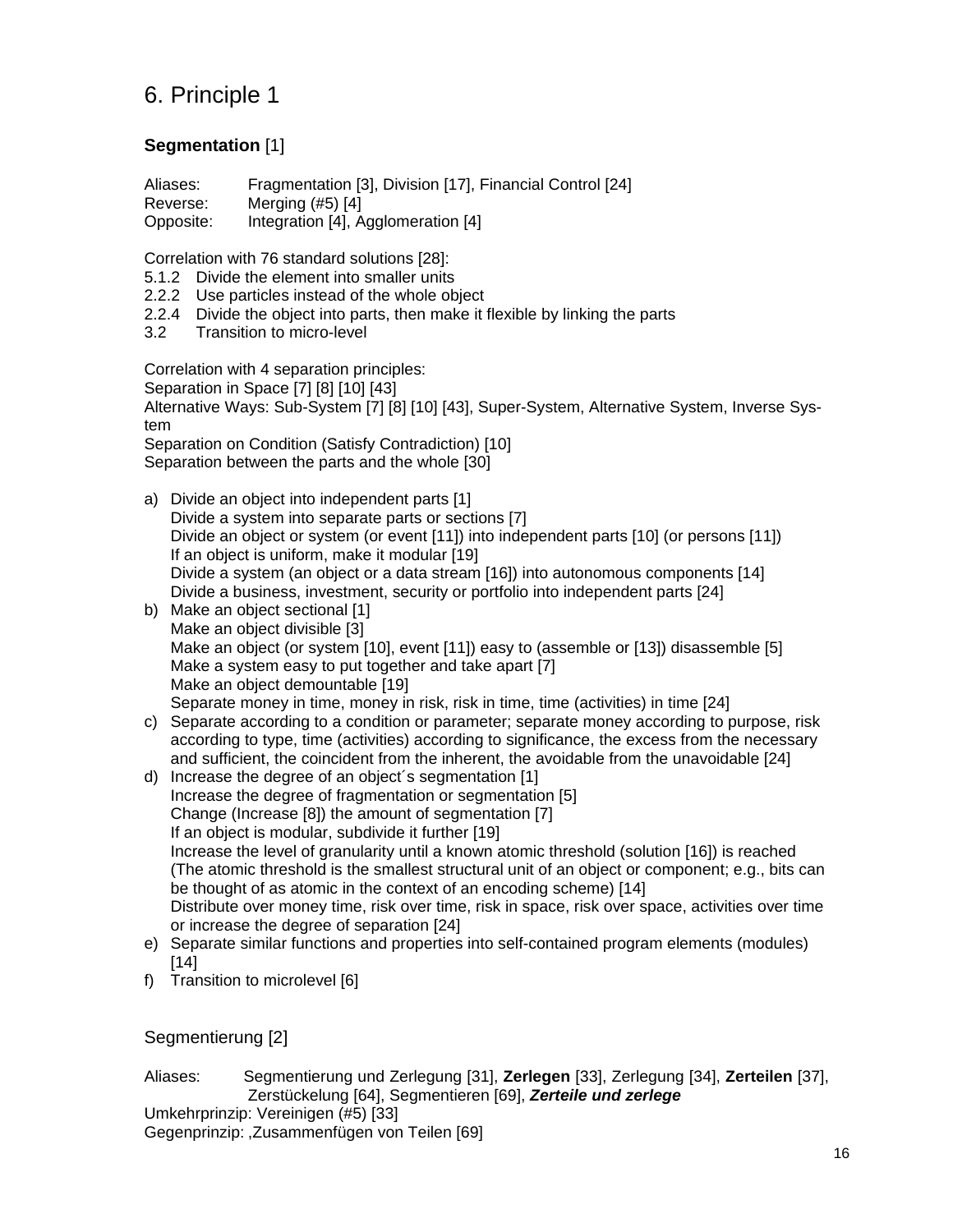Korrelation mit den 76 Standardlösungen:

Korrelation mit den 4 Separationsprinzipien:

Separation im Raum (örtliche Trennung, Aufteilung eines Systems in Teilsysteme) [31] Separation innerhalb eines Objektes und seiner Teile (System gliedern, Überführung in ein Suboder Supersystem, Teil mit unerwünschten Eigenschaften vom Rest trennen, Änderungen in der Struktur) [37]

Separation durch Bedingungswechsel (Phasenübergänge, Änderungen der stofflichen Eigenschaften, Veränderungen des Systems oder seiner Umgebung) [31]

- a) Zerlege ein Objekt in unabhängige Teile [2] Das Objekt ist in voneinander unabhängige (gleiche [40]) Teile zu zerlegen [33]
- b) Führe das Objekt zerlegbar aus [2] Das Objekt ist zerlegbar auszuführen [34]
- c) Führe das Objekt unter Einhaltung gewisser Bedingungen zerlegbar aus
- d) Erhöhe den Grad an Unterteilung [2] [36] Erhöhe den Grad an Unterteilung, sorge für leichte Zerlegbarkeit und Zusammenfügbarkeit [31]

Der Grad der Zerlegung des Objektes ist zu erhöhen [34]

- e) Die Funktion des Objektes bzw. des Systems ist in unabhängige Teilfunktionen zu zerlegen [49]
- f) Übergang in ein Mikro-System [6]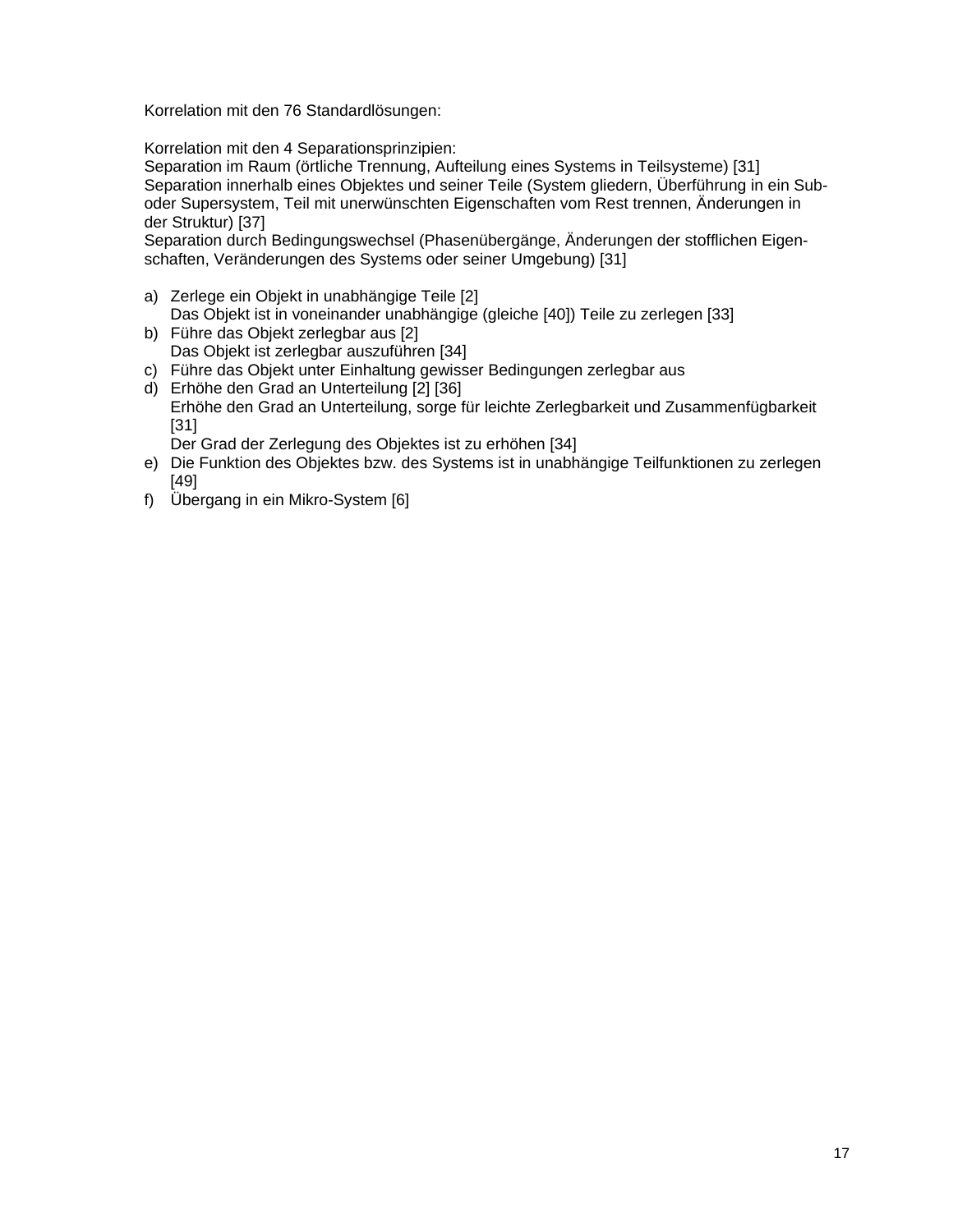Extraction [1]

Aliases: Removal [3], Taking Out [4] [5], Separation [17], Segregation [17], Detachment [19], **Taking Away** [29], Isolation [55] Reverse: Merging (#5) [4] Opposite: Adding In [4]

Correlation with 76 standard solutions [28]:

Correlation with 4 separation principles: Separation in Space [7] [8] [10] [43] Separation on Condition (Satisfy Contradiction) [10]

- a) Extract (remove or separate) a "disturbing" part or property from an object [1] Separate (remove [24]) an interfering (weak [55]) part or property from an object [5] (or system [10], event [11], activity, time, money, risk or transaction [24]) Where a system provides several functions of which one or more are not required (and may be harmful) at certain conditions, design the system so that they are or can be taken out [7] Detach (remove or separate) the disturbing part or property from an object [19] Given a language, define a representation for its grammar along with an interpreter that uses the representation to extract/interpret sentences in the language [14]
- b) Extract the only necessary part or property [1] Single out the only necessary (and sufficient [55]) part (or property) of an object [5] (or system [10], event [11]) Detach (remove or separate) the essential part or property from an object [19]

### Abtrennung [2]

Aliases: **Abtrennen** [33], Ausgliedern [37], Extraktion [56], Gesonderte Behandlung (des Störenden oder des einzig Nötigen) [64], *Trenne ab oder nehme heraus*

Umkehrprinzip:

Gegenprinzip: Hinzufügen [33], Das störende Teil, die störende Eigenschaft werden bewußt nicht abgetrennt [69]

Korrelation mit den 76 Standardlösungen:

Korrelation mit den 4 Separationsprinzipien: Separation im Raum (örtliche Trennung, Aufteilung eines Systems in Teilsysteme) [31] [37]

- a) Entfernung oder Abtrennung des störenden Teiles eines Objektes [2] Vom Objekt ist die störende Eigenschaft (Funktion [49]) bzw. der störende Teil zu trennen [33]
- b) Den notwendigen Teil bzw. die wesentliche Eigenschaft alleine einsetzen [58] oder herausnehmen [31]

Es ist (der einzig notwendige Teil [34]) die einzig erforderliche Eigenschaft (Funktion [49]) hervorzuheben [33] (abzutrennen [34])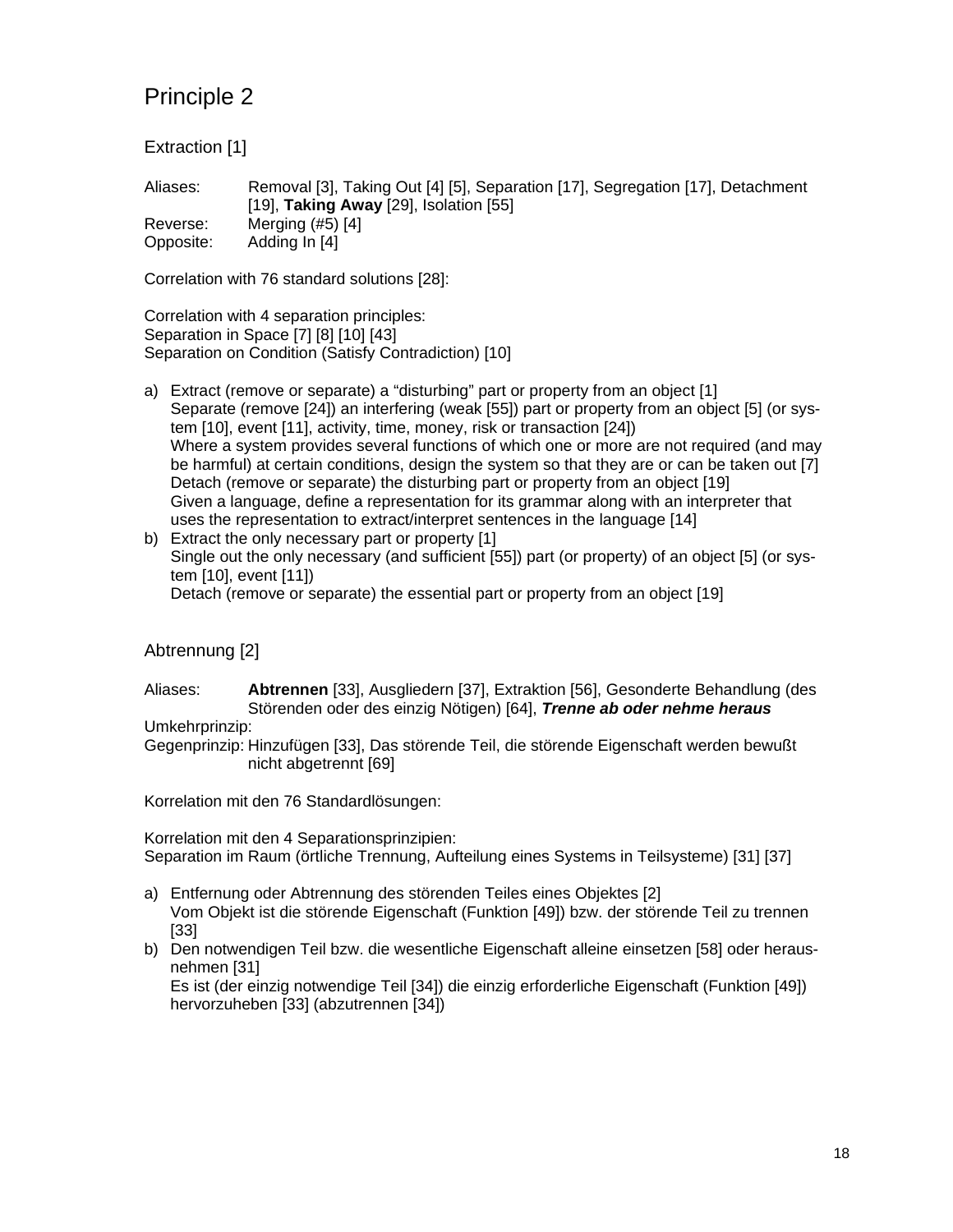Local Quality [1]

Aliases: Non-Uniform [46], Non-uniformity [55], **Local Conditions** [57] Reverse: Universality (#6) [4] Opposite: Global Quality [4], Generic Quality [18], Uniformity [55]

Correlation with 76 standard solutions [28]:

1.1.8.2 Protect certain regions from the full impact of an action

1.2.5 Turn a magnetic field on or off according to the local need

2.2.6 Change from uniform structure to a structure that is specific to the situation

5.1.1.5 Concentrate an additive in one location

Correlation with 4 separation principles: Separation in Space [7] [8] [10] [43] Separation between the parts and the whole [30]

a) Provide transition from a homogenious structure of an object or outside environment (outside action) to a heterogeneous structure [1] Change the structure of an object (or system [10], event [11]) from uniform to non-uniform, change an external environment (or external influence) from uniform to non-uniform [5]. Use object or system non-uniformity [55] Change an object´s structure or an external environment (or external influence) so that the object will have different features or influences in different places or situations [6] Change an object's classification in a technical system from a homogenous hierarchy to a heterogeneous hierarchy [14]

- b) Have different parts of the object carry out different functions [1] Make each part (or person/system [11]) of an object (or system [10], event [11]) fulfill a different and useful function [5] Enable each part of a system or object to carry out different (possibly directly opposite) useful functions [7]
- c) Place each part of the object under conditions most favourable for its operations [1] Make each part (or person/system [11]) of an object (or system [10], event [11]) function in conditions most suitable for its operation [5] Enable each part of a system or object in locally optimized conditions [7]
- d) Make each part or object or system fulfill a different and/or complementary useful function [55]

Örtliche Qualität [2]

Aliases: Schaffen optimaler Bedingungen [33], Örtliche Eigenschaften [38], **Lokale Eigenschaft** [37], Lokale Qualität [56] (Ungleichmäßigkeit der System und Umgebungselemente) [69], Optimale Bedingungen für Teile (höchste örtliche Priorität) [64], Anpassung [69], *Schaffe optimale, lokale Bedingungen*

Umkehrprinzip: Gleichartigkeit bzw. Homogenität (Gleiche oder sehr ähnliche Werkstoffe im System) (#33) [69]

Gegenprinzip:

Korrelation mit den 76 Standardlösungen:

Korrelation mit den 4 Separationsprinzipien: Separation im Raum (örtliche Trennung, Aufteilung eines Systems in Teilsysteme) [31]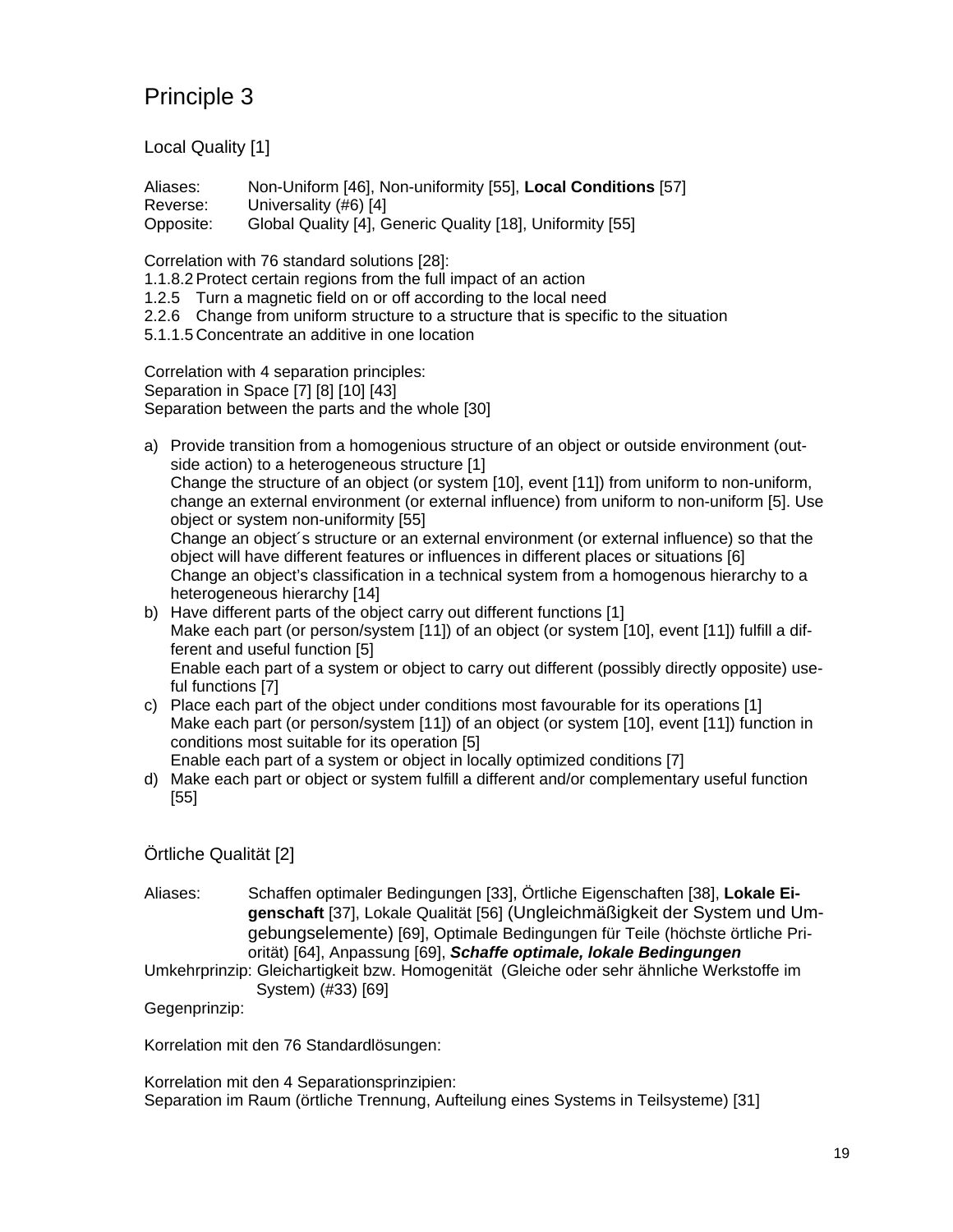Separation innerhalb eines Objektes und seiner Teile (System gliedern, Überführung in ein Suboder Supersystem, Teil mit unerwünschten Eigenschaften vom Rest trennen, Änderungen in der Struktur) [37]

- a) Übergang von homogener Struktur des Objektes oder seiner Umgebung zu einer inhomogenen Struktur [2] Von der homogenen ist zur inhomogenen (heterogenen [53]) Struktur überzugehen. Dies betrifft das Objekt selbst, in anderen Fällen aber auch das umgebende Medium bzw. die Arbeitsumgebung [34] Von der homogenen ist zur inhomogenen Struktur überzugehen, ändere die Eigenschaft der Umgebung von "einheitlich" zu "nicht-einheitlich" [42]
- b) Die verschiedenen Teile eines Systems sollen verschiedene Funktionen erfüllen [2] Verschiedene Teile eines Objekts führen unterschiedliche Funktionen aus [34]
- c) Jede Komponente eines Systems unter für sie individuell optimalen Bedingungen einsetzen [2]

Jeder Teil des Objekts muß sich unter Bedingungen befinden, die seiner Funktion optimal entsprechen [33]

Jedes Teil des Objektes soll sich unter Bedingungen befinden, die seiner Arbeit am meisten zuträglich sind [34]

Eigenschaften oder Teile des Objekts sollen individuell an die örtlichen Erfordernisse angepasst werden [49]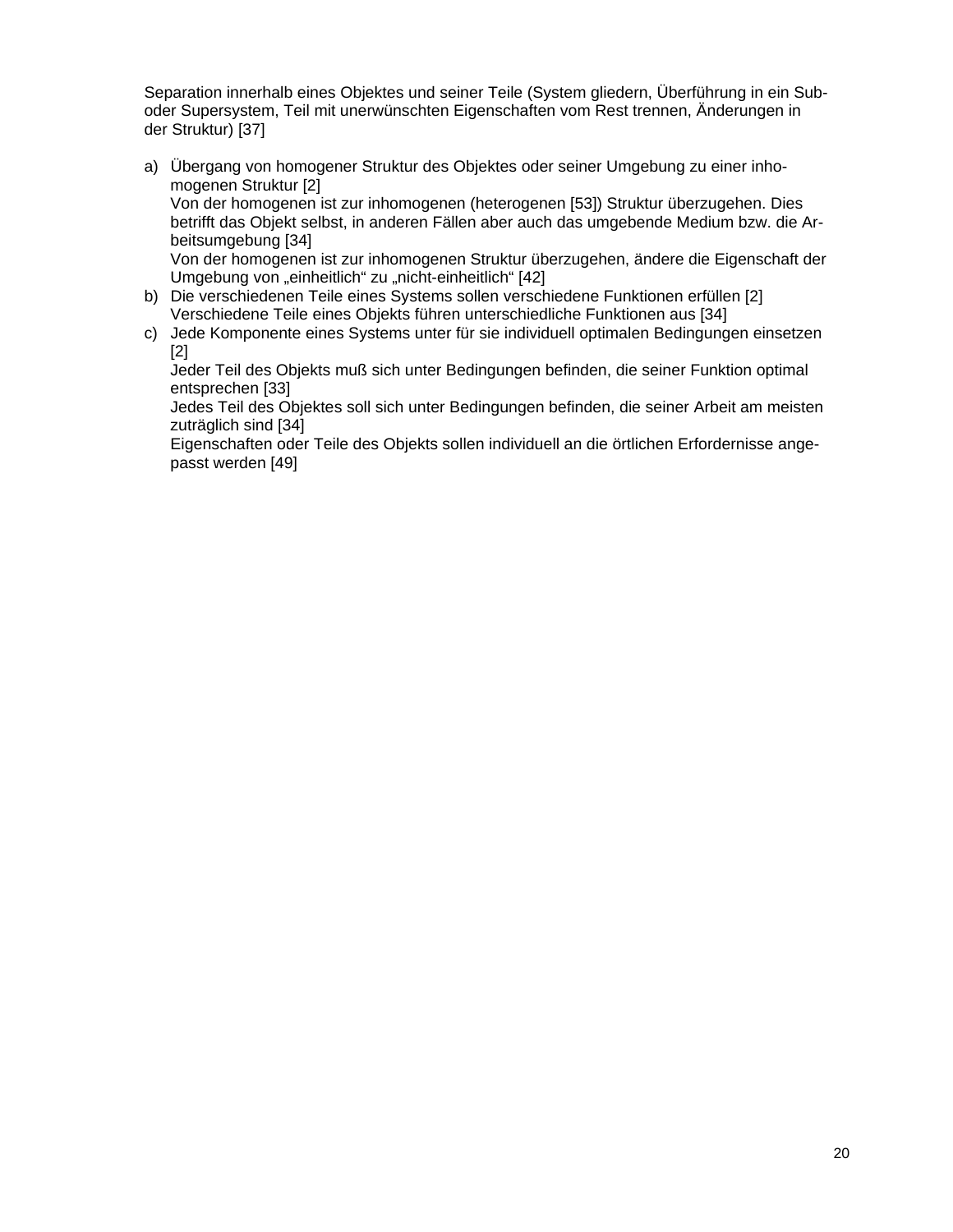## **Asymmetry** [1]

Aliases: Symmetry Change [17] Reverse: Opposite: Symmetry, Balance [4], Reciprocity [55]

Correlation with 76 standard solutions [28]: 2.2.6 Change from uniform structure to a structure that is specific to the situation

Correlation with 4 separation principles: Separation in Space [7] [8] [10] [43]

- a) Replace a symmetrical form with an asymmetrical form of the object [1] Change the shape of an object (or system [10], event [11], position [24]) from symmetrical to asymmetrical [5] (- or vice versa – to offset risk [24]) Where an object or system is symmetrical or contains lines of symmetry, introduce asymmetries [7] Change the asymmetry of a technical system in order to non-uniformly affect a desired result of a computation [14] Bring asymmetry in an application [16]
- b) If an object is already asymmetrical, increase the degree of asymmetry [1] If an object (or system [10], event [11], our position [24]) is asymmetrical, increase (change [10], or decrease [24]) its degree of asymmetry [5]
- c) Change the shape of an object or system (or event [11]) to suit external asymmetries (e.g. ergonomic features) [7]

## **Asymmetrie** [2]

Aliases: *Verändere die Symmetrie* Umkehrprinzip: Symmetrie [69] Gegenprinzip:

Korrelation mit den 76 Standardlösungen:

Korrelation mit den 4 Separationsprinzipien: Separation im Raum (örtliche Trennung, Aufteilung eines Systems in Teilsysteme) [31] [37]

- a) Ersetze symmetrische Formen durch asymmetrische [2] Es ist vom symmetrischen zum asymmetrischen Objekt überzugehen [33] Übergang von der symmetrischen zur asymmetrischen Form [34] [36] (oder Eigenschaft [49])
- b) Erhöhe den Grad an Asymmetrie, wenn diese schon vorliegt [2] [58] [61] Ist das System bereits asymmetrisch, so ist der Grad der Asymmetrie zu erhöhen [34] [63] (ändern [42])
- c) Ändere das Aussehen eines Objekts, Systems (oder Ereignisses [11]), um es Asymmetrien in der Umgebung anzupassen [7]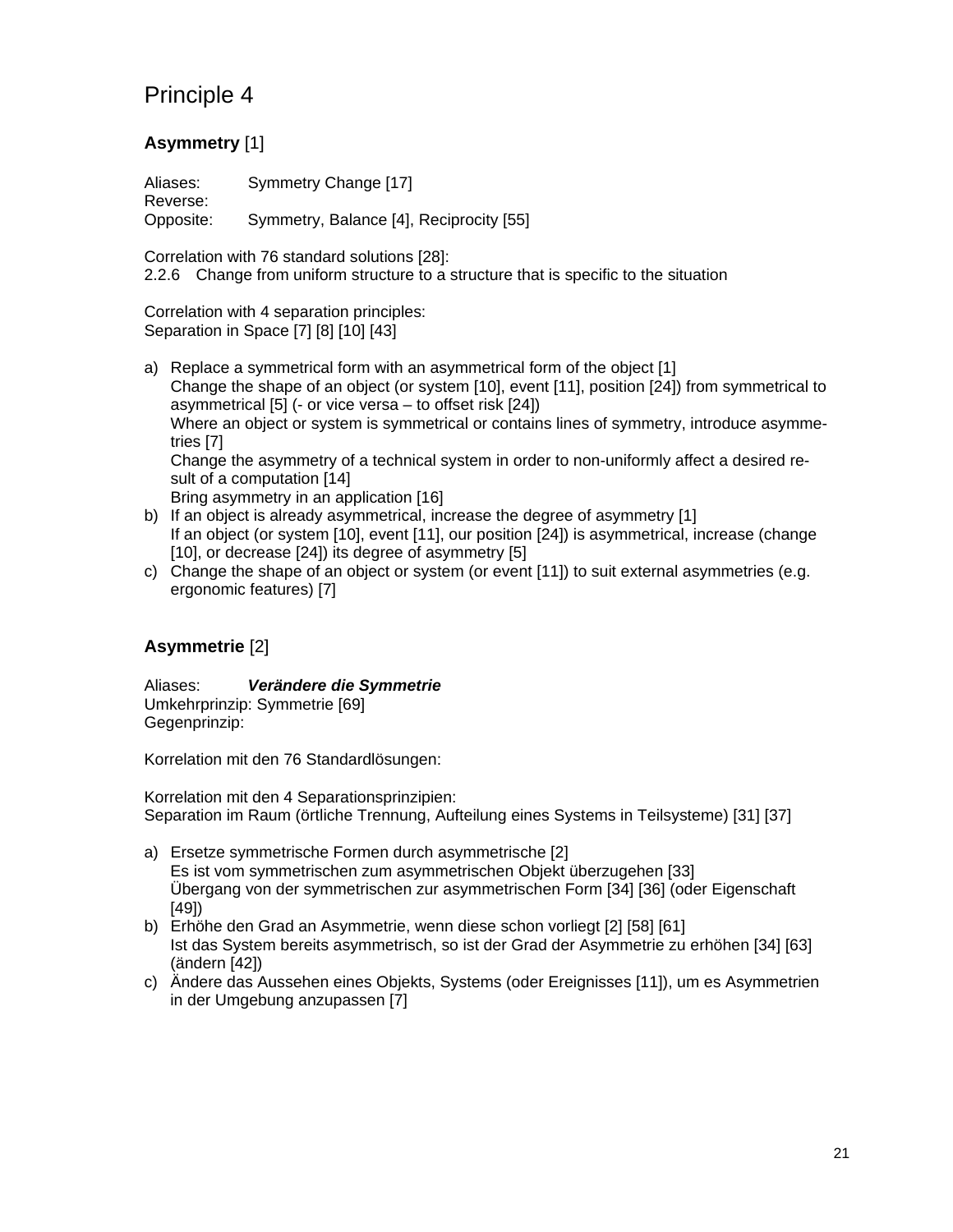Combining [1]

Aliases: Joining [3], **Merging** [4] [5], Consolidation [6], Composition [17], Integration [17], Agglomeration [17], Combination [20], Combine Elements with Similar Functions [46], Harmony [55] Reverse: Segmentation (#1) [4] Opposite: Separating [4]

Correlation with 76 standard solutions [28]:

- 1.1.2 temporary or permanent additive internal
- 1.1.3 temporary or permanent external additive
- 1.1.4 temporary or permanent environment as additive
- 1.1.5 change the environment or system temporarily or permanent
- 3.1.4 Simplification of Bi- and Poly-systems

Correlation with 4 separation principles:

Alternative Ways: Sub-System, Super-System [7] [8] [10] [43], Alternative System, Inverse System

Separation between the parts and the whole [30]

a) Combine in space homogeneous objects or objects designed for contiguous operations [1] Bring closer together (or merge) identical or similar objects (or systems [10], events [11]), assemble identical or similar parts (or persons/systems [11]) to perform parallel operations [5]

Physically join or merge identical or related objects, operations or functions [7] Combine like objects or objects intended for similar or related operations [19] Make processes run in parallel [14] Merge time, activities, money or risk [24]

- b) Combine in time homogeneous or contiguous operations [1] Make operations contiguous or parallel; bring them together in time [5] Join or merge objects, operations or functions so that they act together in time [7] Carry out similar or related operations simultaneously [19] Bring closer together (or merge) identical or similar objects or activities. Assemble identical or similar parts to perform parallel operations or to create a desired property or effect [24]
- c) Agglomerate objects to Bi- and Poly-system [17]

### Vereinen [2]

Aliases: Kombination [33], Kopplung [34] (von Objekten oder Operationen) [64], Vereinigen [37], *Gruppiere, kopple und fasse zusammen*

Umkehrprinzip: Entkopplung [69]

Gegenprinzip: Übergang zu den Einzelfunktionen [33], Übergang bzw. Rückkehr zu den idealen Einzelfunktionen [34]

Korrelation mit den 76 Standardlösungen:

Korrelation mit den 4 Separationsprinzipien:

Separation in der Zeit (zeitliche Trennung, Wirkung zu unterschiedlichen Zeiten) – 5b [37] Separation innerhalb eines Objektes und seiner Teile (System gliedern, Überführung in ein Suboder Supersystem, Teil mit unerwünschten Eigenschaften vom Rest trennen, Änderungen in der Struktur) – 5a [37]

Separation durch Bedingungswechsel (Phasenübergänge, Änderungen der stofflichen Eigenschaften, Veränderungen des Systems oder seiner Umgebung) [31]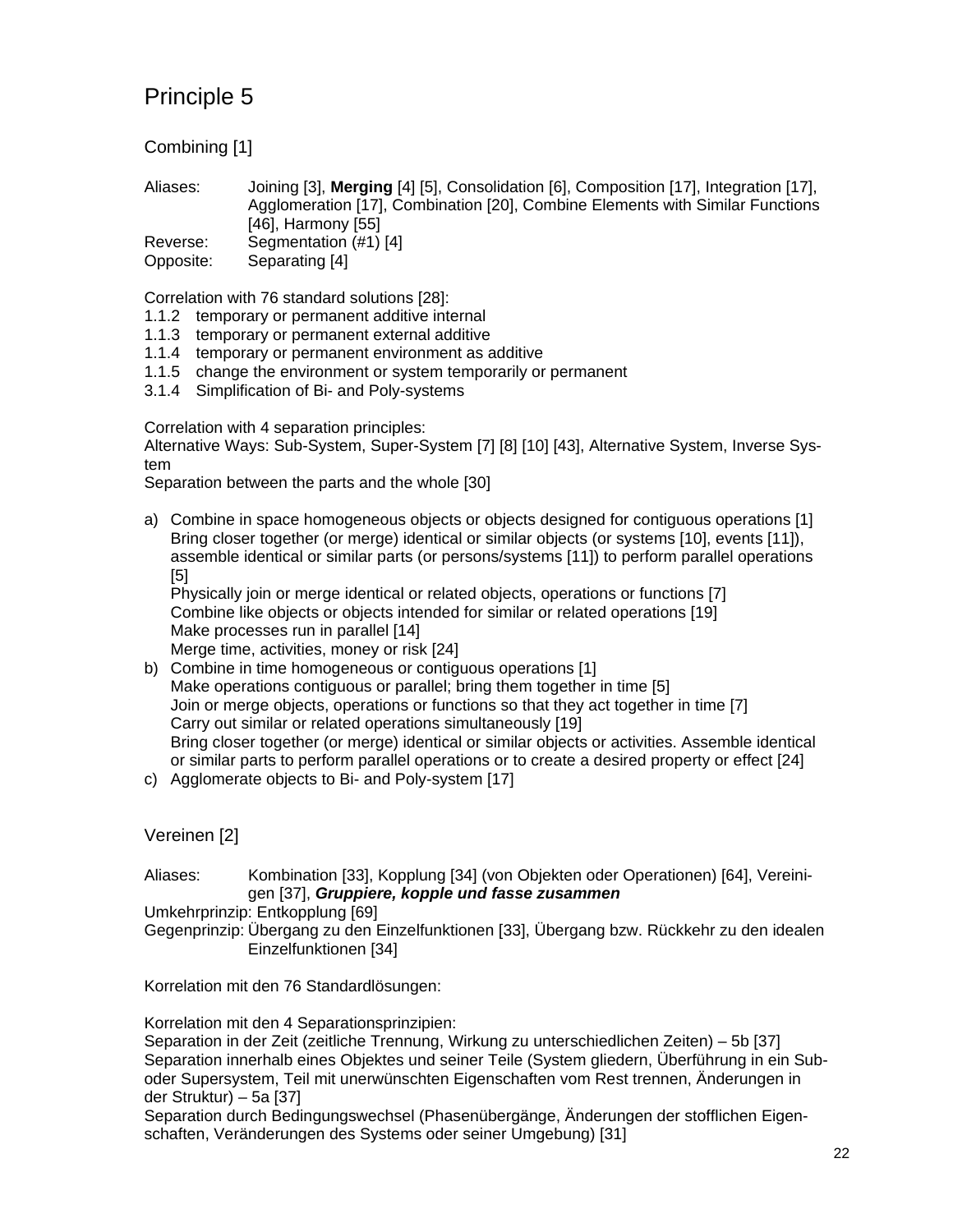a) Gruppiere gleichartige oder zur Zusammenarbeit bestimmte Objekte räumlich zusammen, kopple sie [2]

Es sind gleichartige oder für benachbarte Operationen bestimmte Objekte zu vereinigen [33] (Wesentliche Ergänzung: Es sind Funktionen und/oder Stoffe zu vereinigen, um ungewöhnliche Wirkungssteigerungen zu erreichen [35])

Gleichartige oder für zu koordinierende Operationen vorgesehene Objekte sind zu koppeln [34] (vereinigen [37])

Kopplung homogener Objekte oder solcher, die für "beliebige" Tätigkeiten bestimmt sind [36]

b) Vertakte gleichartige oder zur Zusammenarbeit bestimmte Objekte, d.h. kopple sie zeitlich [2]

(Funktionen koppeln: [49]) Gleichartige oder für zu koordinierende Operationen sind zeitlich zu koppeln [34](vereinigen [37])

Kopplung von zeitlichen oder "beliebigen" Tätigkeiten [36]

c) Fasse Objekte zu Bi- und Poly-System zusammen [17]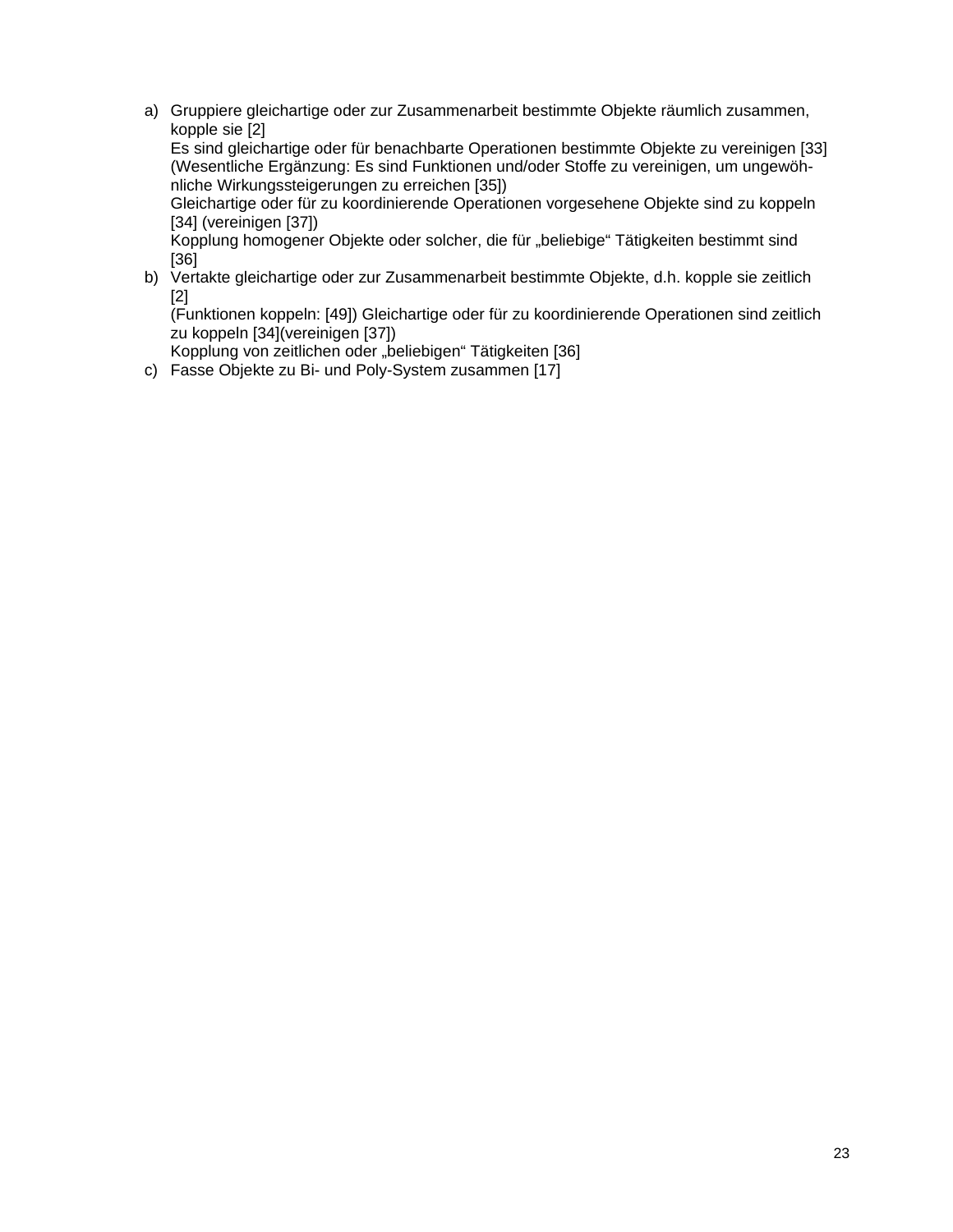Universality [1]

Aliases: **Multi-functionality** [6], Multi-function [24] Reverse: Local Quality (#3) [4] Opposite: Locality [4], Specialization [18], Non-universality [55]

Correlation with 76 standard solutions [28]:

Correlation with 4 separation principles:

Alternative Ways: Sub-System, Super-System [7] [8] [10], Alternative System [43], Inverse System

a) Have the object perform multiple functions, thereby eliminating the need for some other objects [1]

Make a part or object (or system [6]), structure [10], event [11]) perform multiple functions; eliminate the need for other parts [5] (or other systems [7], persons [11])

Design a object to perform multiple functions so that some other objects are no longer needed [19]

Make a technical system support multiple and dynamic classifications based on context [14] b) Use standardized features [12]

Standardize time or activities, risk, money; make fungible [24]

Universalität [2]

Aliases: **Mehrzwecknutzung** [33], Kombination [69,] *Generiere Multifunktionalität* Umkehrprinzip:

Gegenprinzip: Verlassen der Mehrzwecknutzung [33], Einzelfunktionen sind häufig vorteilhafter von einem dafür speziell konstruierten Objekt als von einem Universalobjekt auszuführen [69]

Korrelation mit den 76 Standardlösungen:

Korrelation mit den 4 Separationsprinzipien:

Separation im Raum (örtliche Trennung, Aufteilung eines Systems in Teilsysteme) Separation innerhalb eines Objektes und seiner Teile (System gliedern, Überführung in ein Suboder Supersystem, Teil mit unerwünschten Eigenschaften vom Rest trennen, Änderungen in der Struktur)

der stofflichen Eigenschaften, Veränderungen des Systems oder seiner Umgebung)

- a) Das System erfüllt mehrere unterschiedliche Funktionen, wodurch andere Systeme oder Objekte überflüssig werden [2] Ein Objekt (oder eine Struktur [42]) führt mehrere Funktionen aus; dadurch sind andere Funktionen (Teile [42] nicht mehr notwendig [33] (überflüssig [49])
- b) Unnötige Objekte oder Funktionen sind wegzulassen [49]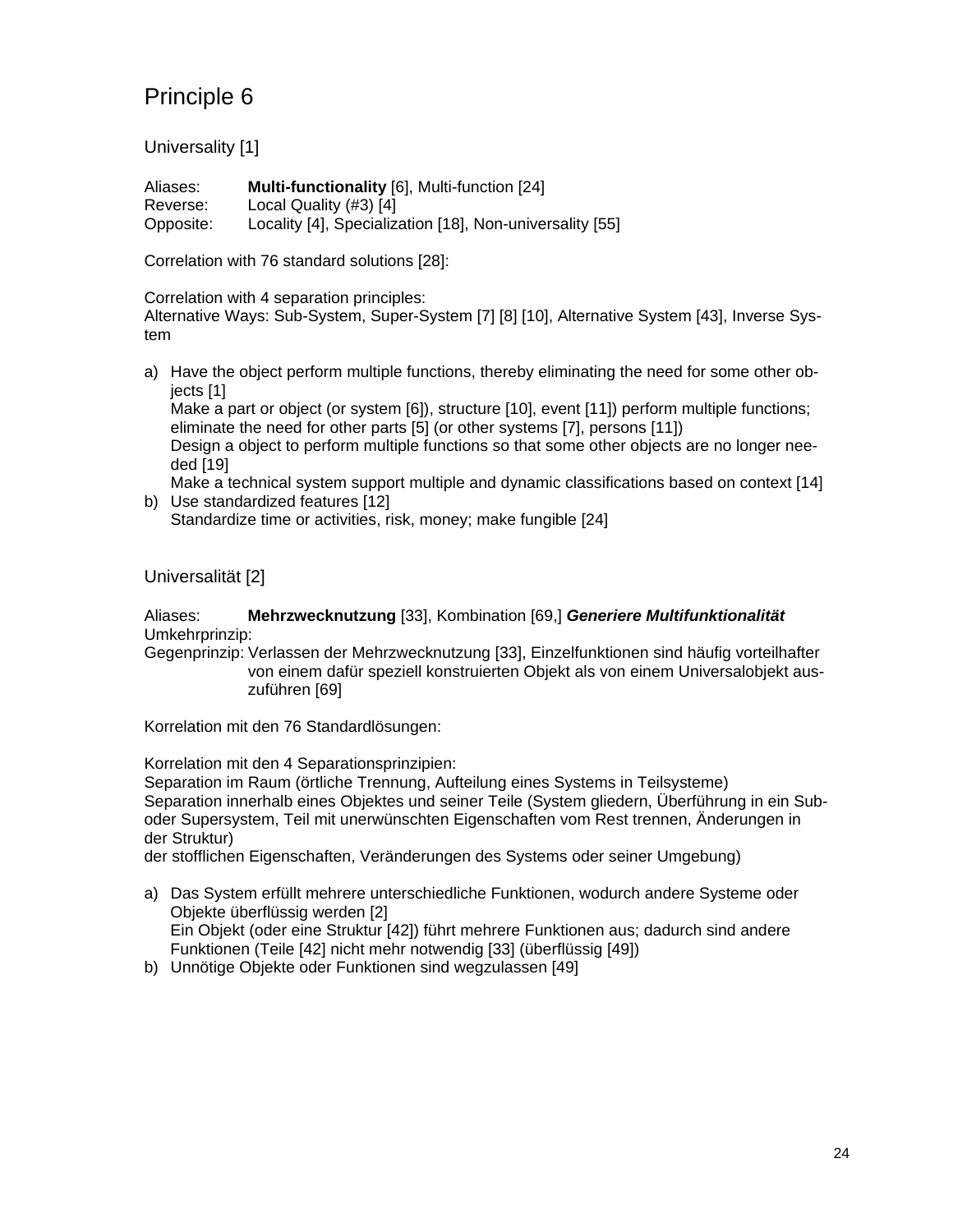## **Nesting** [1]

Aliases: Nested Doll [4] [5], Matrushka [6], Recess [17], Embedding [17], Guided [46] Reverse:

Opposite: Mutual Exclusivity or Mismatch [4]

Correlation with 76 standard solutions [28]:

Correlation with 4 separation principles: Separation in Space [7] [8] [10] [43] Alternative Ways: Sub-System [43], Super-System, Alternative System, Inverse System

- a) Contain an object inside another, which in turn is placed inside a third object, etc. [1] Place one object (or system [10], event [11]) inside another; place each object (or system [10], event [11]), in turn, inside the other [5] Placing one object inside another, which in turn is placed inside a third object or one connected with another by a chain [26] Inherit functionality of other objects by "nesting" their respective classes inside a base class [14] Use multiple layers of abstraction [16] Use recursive data structures and algorithm [16]
- b) An object passes through a cavity of another object [1] Make one part (or person/system [11]) pass (dynamically [12]) through a cavity in the other [5] Allow one object or system to pass through an appropriate hole in another [7] Make one thing (part [24]) pass through another [10]

Arrange an object to pass through a hole or a cavity of another object [19]

Verschachtelung [2]

Aliases: Matrjoschka [33], Steckpuppe ("Matroschka") [34], Integration [49], Eins im Anderen [69], *Ineinanderschachteln, Integrieren, Verschachtle ineinander*

#### Umkehrprinzip:

Gegenprinzip: Bewusster Verzicht auf das Ineinander-Schachteln [69]

Korrelation mit den 76 Standardlösungen:

Korrelation mit den 4 Separationsprinzipien: Separation im Raum (örtliche Trennung, Aufteilung eines Systems in Teilsysteme) [31] [37]

- a) Ein Objekt befindet sich im Inneren eines anderen Objektes, das sich ebenfalls im Inneren eines dritten befindet [2] Ein Objekt befindet sich innerhalb eines anderen, das sich seinerseits in einem weiteren befindet usw. [33] (Prinzip der russischen Steckpuppe [35]) Ein Objekt ist im Inneren eines anderen untergebracht, das sich wiederum im Inneren eines dritten befindet (usw.) [34] Ein Objekt beinhaltet ein anderes, dieses wiederum enthält ein weiteres Objekt [36] b) Ein Objekt passt in oder durch den Hohlraum eines anderen [2]
- Ein Objekt befindet sich im (bzw. verläuft durch den) Hohlraum eines anderen Objektes [34]
- c) Teleskopierbare Objekte bzw. Systeme [49]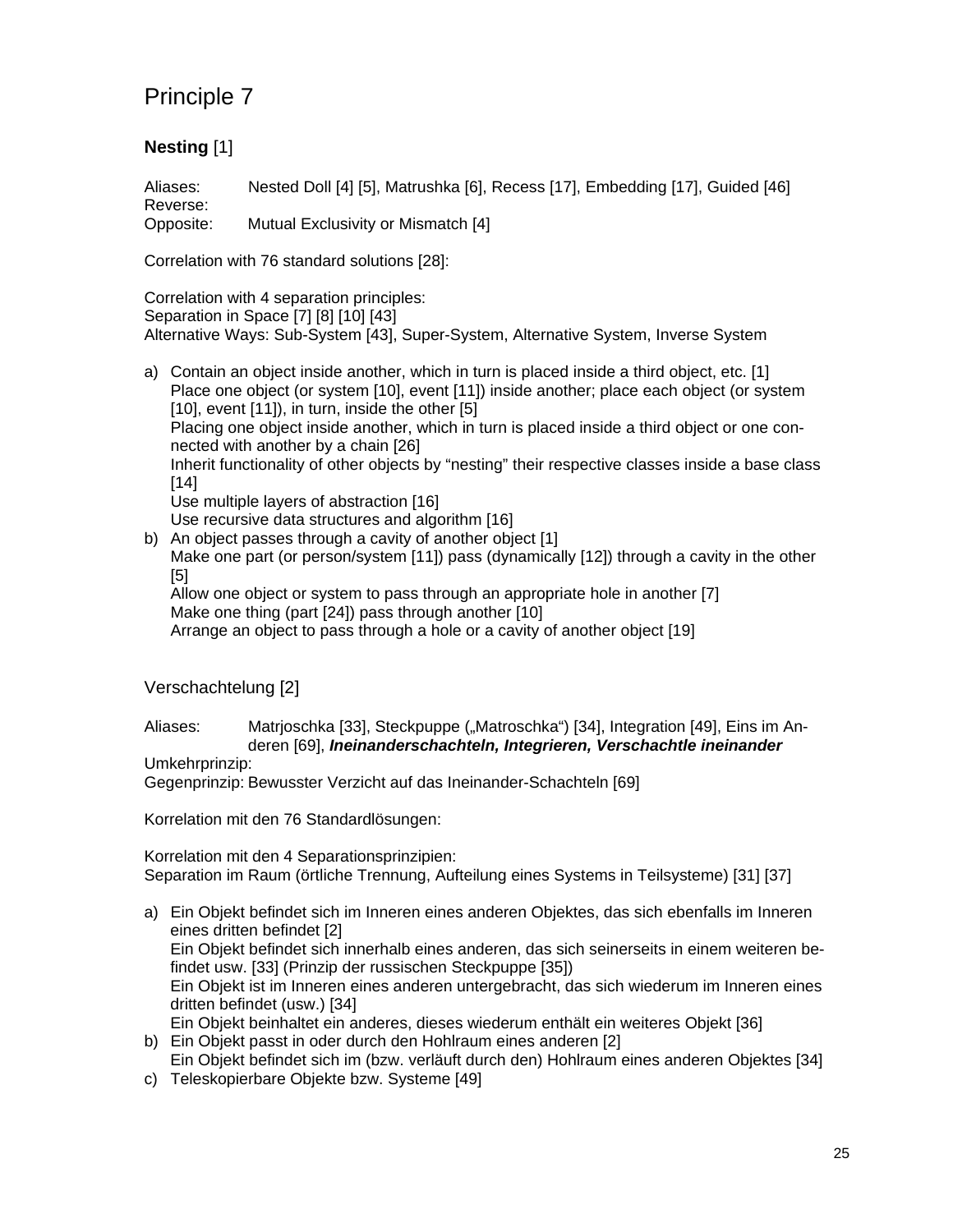Counterweight [1]

Aliases: Anti-weight [4] [5], **Weight Compensation** [6], Counter Balance [10], Levitation [17], Compensate for Inflation [24], Countering [46], Seeking Help from Higher Forces [55]

Reverse: Opposite: Weight [4]

Correlation with 76 standard solutions [28]:

Correlation with 4 separation principles:

Alternative Ways: Sub-System, Super-System, Alternative System [43], Inverse System [7] [8] [10]

a) Compensate for the object´s weight by joining with another object that has a lifting force [1] To compensate for the weight (downward tendency [9]) of an object (or system [25], event [11]), merge it with other objects (or events [11]) that provides lift [5]

Where the weight of an object or system causes problems, combine it with something that provides lift [7]

To compensate for the tendency of a system or object to deviate from desired path, merge it with others that provide a re-stabilizing effect [10]

Use sharing to support large numbers of fine-grained objects efficiently to counter dynamic loads on a technical system [14]

Use hashing functions to distribute "weight evenly" [16]

To compensate for inflation in an investment, merge it with other investments that compensate for inflation by providing financial "lift"; e.g., hedge the investment [24]

b) Compensate for the object´s weight by providing aerodynamic or hydrodynamic forces (or general: by its interaction with the environment [3]) [1]

To compensate for the weight of an object (or system [25], event [11]) , make it interact with the environment (e.g. use aerodynamic, hydrodynamic, buoyancy and other forces, (global lift forces [18])) [5]

Where the weight of an object or system causes problems, use aerodynamic, hydrodynamic, buoyancy and other forces to provide lift [7]

To compensate for the deviation tendency of a system or object, make it interact with global/macro-scale phenomena [10]

Make an investment or a transaction interact with the financial environment. Hold wealth in non-cash form. Hold or control assets in the form required for delivery or use. Eliminate money entirely from a transaction [24]

### Gegengewicht [2]

Aliases: Gegengewicht durch aerodynamische, hydrodynamische und magnetische Kräfte [33], Gegenmasse [34], Gegengewicht (durch ein anderes Objekt oder ein Medium) [64], *Gewichtskompensation, Kompensiere ein Gewicht durch ein Gegengewicht*

Umkehrprinzip: Gegenprinzip: Masse (#8) [69]

Korrelation mit den 76 Standardlösungen:

Korrelation mit den 4 Separationsprinzipien: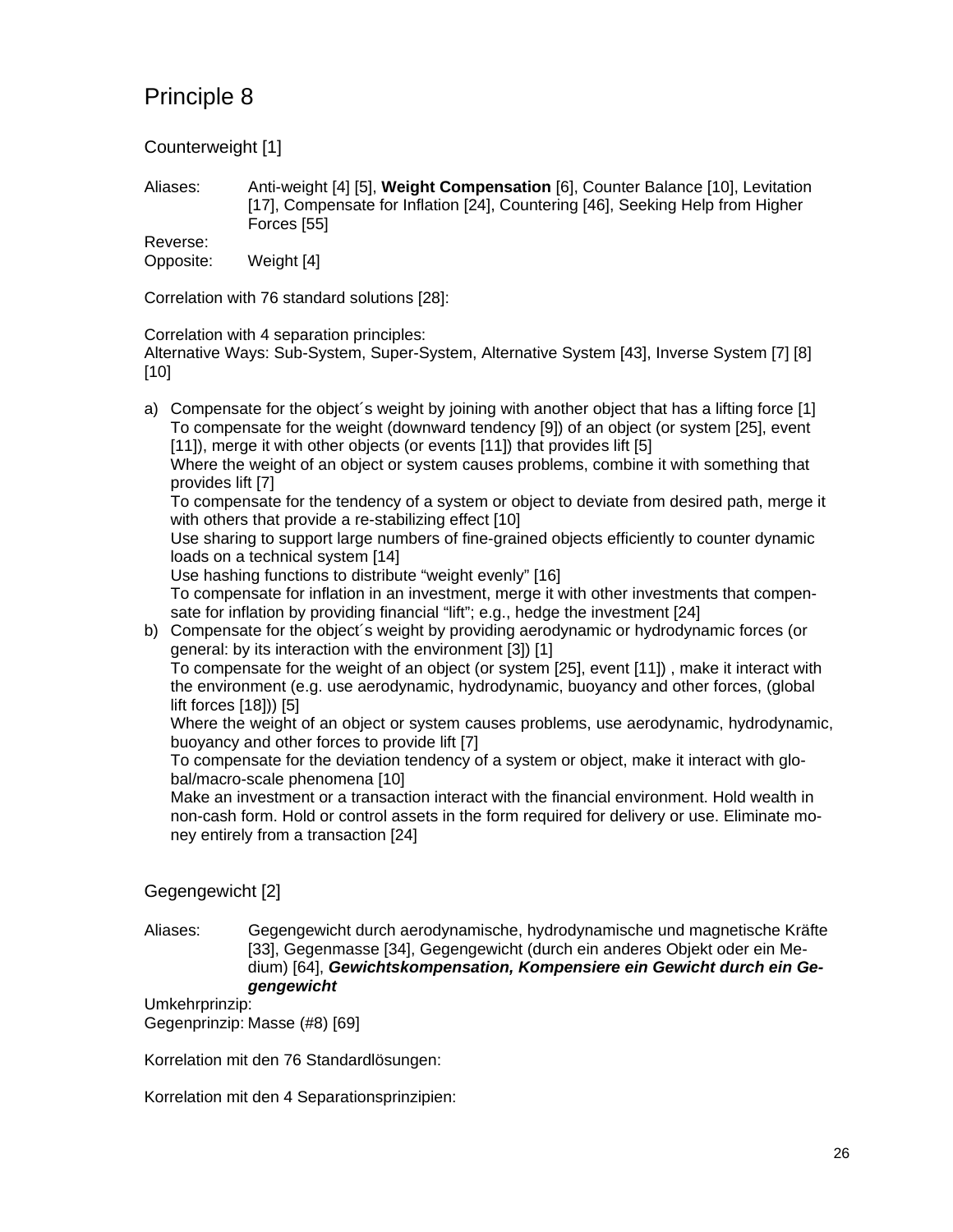Separation innerhalb eines Objektes und seiner Teile (System gliedern, Überführung in ein Suboder Supersystem, Teil mit unerwünschten Eigenschaften vom Rest trennen, Änderungen in der Struktur)

- a) Das Gewicht des Objektes kann durch Kopplung an ein anderes, entsprechend tragfähiges Objekt kompensiert werden [2] Masse-Kompensation durch Anwendung einer Gegenmasse [34] Um das Gewicht (Abwärtstrend, fallende Tendenz) eines Objektes zu kompensieren, ist es mit anderen Objekten zu kombinieren, die Auftrieb erzeugen [42] Das Gewicht des Objekts ist mit einem Gegengewicht zu kompensieren [36] b) Das Gewicht des Objektes kann durch aerodynamische oder hydraulische Kräfte kompen
	- siert werden [2] Nutzen der Auftriebskraft, Halten des Objekts in einer bestimmten Lage durch aerodynamische, hydrodynamische und magnetische Kräfte [33]

Die Masse eines Objekts ist durch Wechselwirkung mit einem Kraft ausübenden Medium (insbesondere Wasser- oder Windkraft) zu kompensieren [34]

Kompensation des Gewichtes eines Objekts durch die Interaktion mit der Umwelt (in erster Linie durch aero- und hydrodynamische Kräfte) [36]

Um das Gewicht (Abwärtstrend, fallende Tendenz) eines Objektes zu kompensieren, ist es so auszuführen, daß es mit der Umgebung interagiert (z.B. Ausnutzung globaler Auftriebskräfte) [42]

c) Das Gewicht des Objekts ist durch Wechselwirkung mit einem Medium zu kompensieren, z.B. durch aero- oder hydrodynamische Kräfte [49]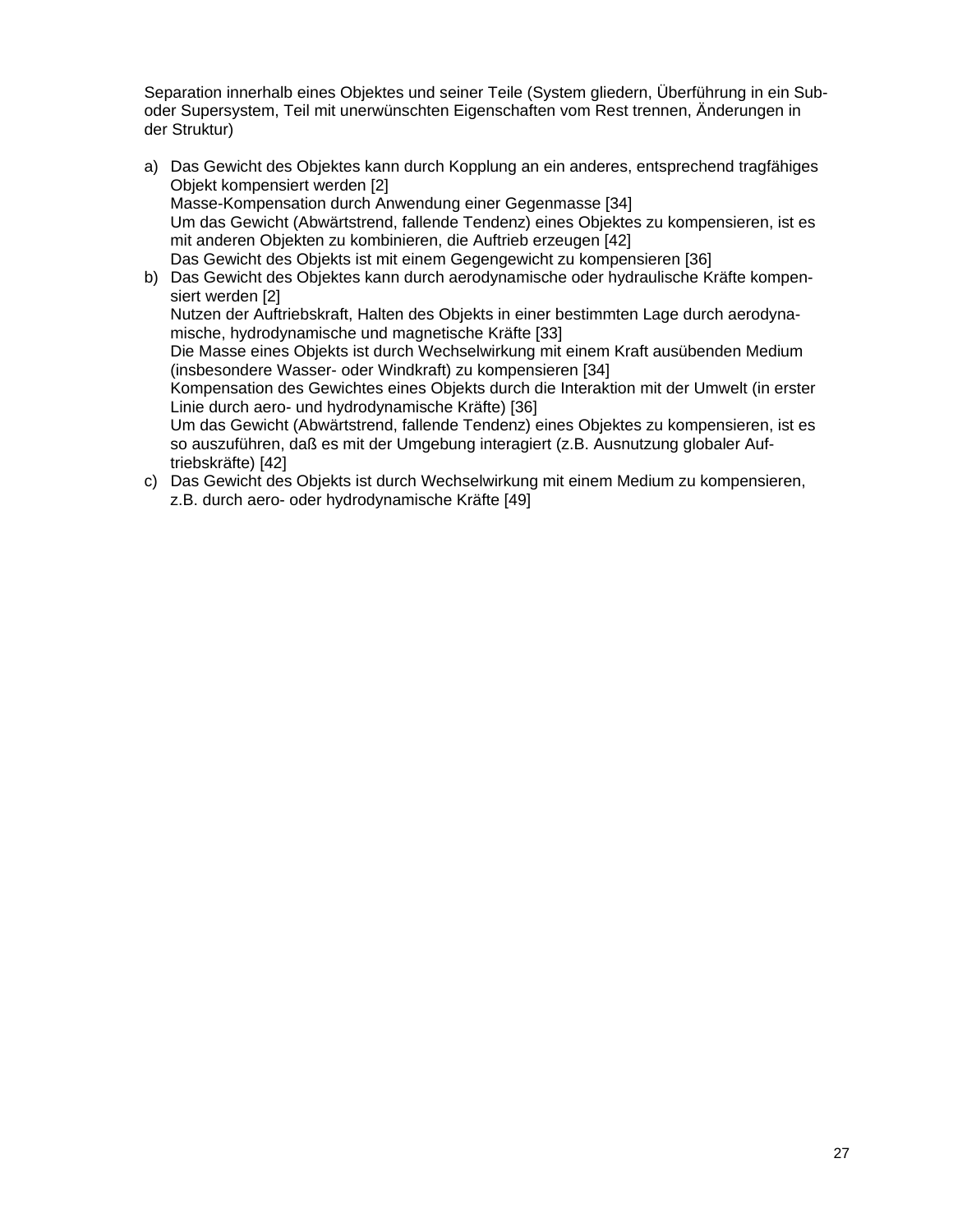### **Prior Counteraction** [1]

Aliases: Preliminary Counteraction [3], Preliminary Anti-action [4] [5], Preventive Measures [55]

| Reverse:  | Preliminary Action (#10) [4] |
|-----------|------------------------------|
| Opposite: | Afterward Anti-action [4]    |

Correlation with 76 standard solutions [28]:

Correlation with 4 separation principles: Separation in Time [7] [8] [10] [43]

- a) If it is necessary to carry out some action, consider a counteraction in advance [1] If it will be necessary to do an action (transaction [24]) with both harmful and useful effects, this action should be replaced (or augmented [24]) with anti-actions (counteraction [6]) to control harmful effects [5] (in advance [10]) Where a action contains both harmful and useful effects, precede the action with opposite or anti-actions to reduce or eliminate the harmful effects [7] If an object experiences a damaging or undesirable stress it has to be pre-stressed in the direction opposite to the damaging forces [19] Perform preliminary processor actions in systems that will improve a later computation [14] Preload countertension to an object to compensate excessive and undesirable stress [62] b) If an object must be in tension, provide anti-tension in advance [1]
- Create beforehand stresses in an object (or system [10], event [11]) that will oppose known undesirable working stresses later on [5] Introduce stresses in an object or system known harmful working stresses later on [7] If the circumstances require carrying out some undesired action, the counter-action must be executed in advance [19] Use negative correlation in an investment or portfolio that will oppose known or expected effects later on. Take both sides of the market position, typically by using options, in order to preserve upside potential while limiting downside risk [24]

## **Vorgezogene Gegenaktion** [2]

Aliases: Vorspannung [33], Vorherige Gegenwirkung [34], Vorgezogene Gegenwirkung [39], Frühere Gegenaktion [56], *Ziehe Gegenaktion vor* Umkehrprinzip: Vorgezogene Wirkung (#10) [69] Gegenprinzip:

Korrelation mit den 76 Standardlösungen:

Korrelation mit den 4 Separationsprinzipien: Separation in der Zeit (zeitliche Trennung, Wirkung zu unterschiedlichen Zeiten) [31] [37]

a) Vor der Ausführung einer Aktion muß eine erforderliche Gegenaktion vorab ausgeführt werden [2]

Dem Objekt sind im voraus Veränderungen zu geben, die den unzulässigen oder nicht erwünschten Veränderungen im Betrieb entgegengesetzt sind [33]

Wenn gemäß den Bedingungen der Aufgabe eine bestimmte Wirkung erzielt werden soll, ist eine erforderliche Gegenwirkung vorab zu gewährleisten [34]

Vor der Ausführung einer Aktion muß die entsprechende Gegenaktion schon ausgeführt sein [38]

Soll eine Funktion ausgeführt werden, die sowohl nützliche als auch schädliche Auswirkun-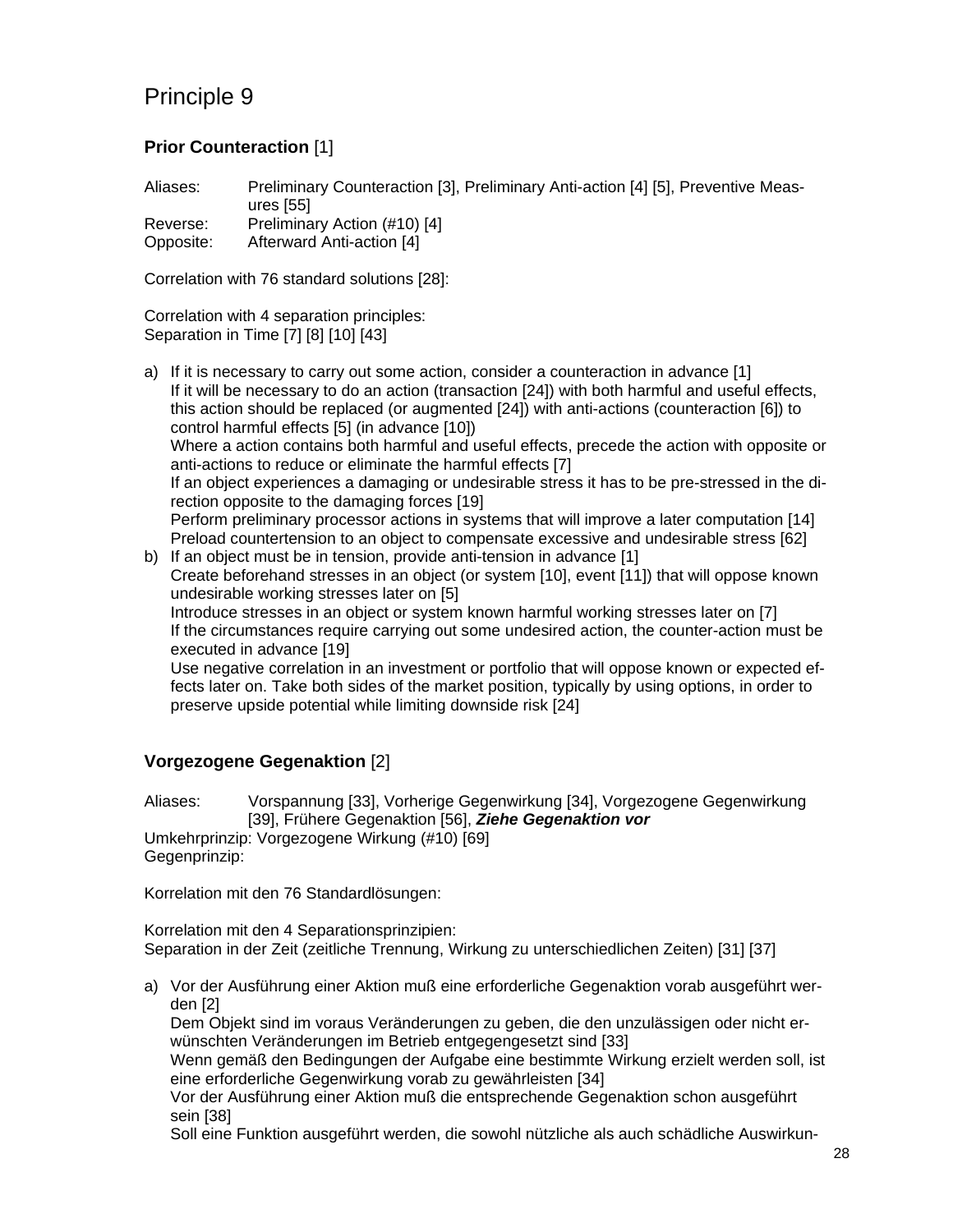gen hervorruft, so ist diese Funktion durch gegensätzliche Aktionen zu ersetzen, um die schädlichen Auswirkungen zu kontrollieren [42]

Wie sieht die Gegenwirkung der (der betrachteten Wirkung) vorangegangenen Wirkung aus [36]

b) Muß ein Objekt in Spannung sein, dann muß vorab die Gegenspannung erzeugt werden [2] Erzeuge im Vorlauf Spannungen in einem Objekt, das während des Betriebe unerwünschten, entgegengesetzten Spannungen ausgesetzt ist [42] Das Objekt soll im voraus einer Belastung bzw. Beanspruchung unterworfen werden, deren

Wirkung der unzulässigen oder unerwünschten Arbeitsbelastung entgegengerichtet ist [49]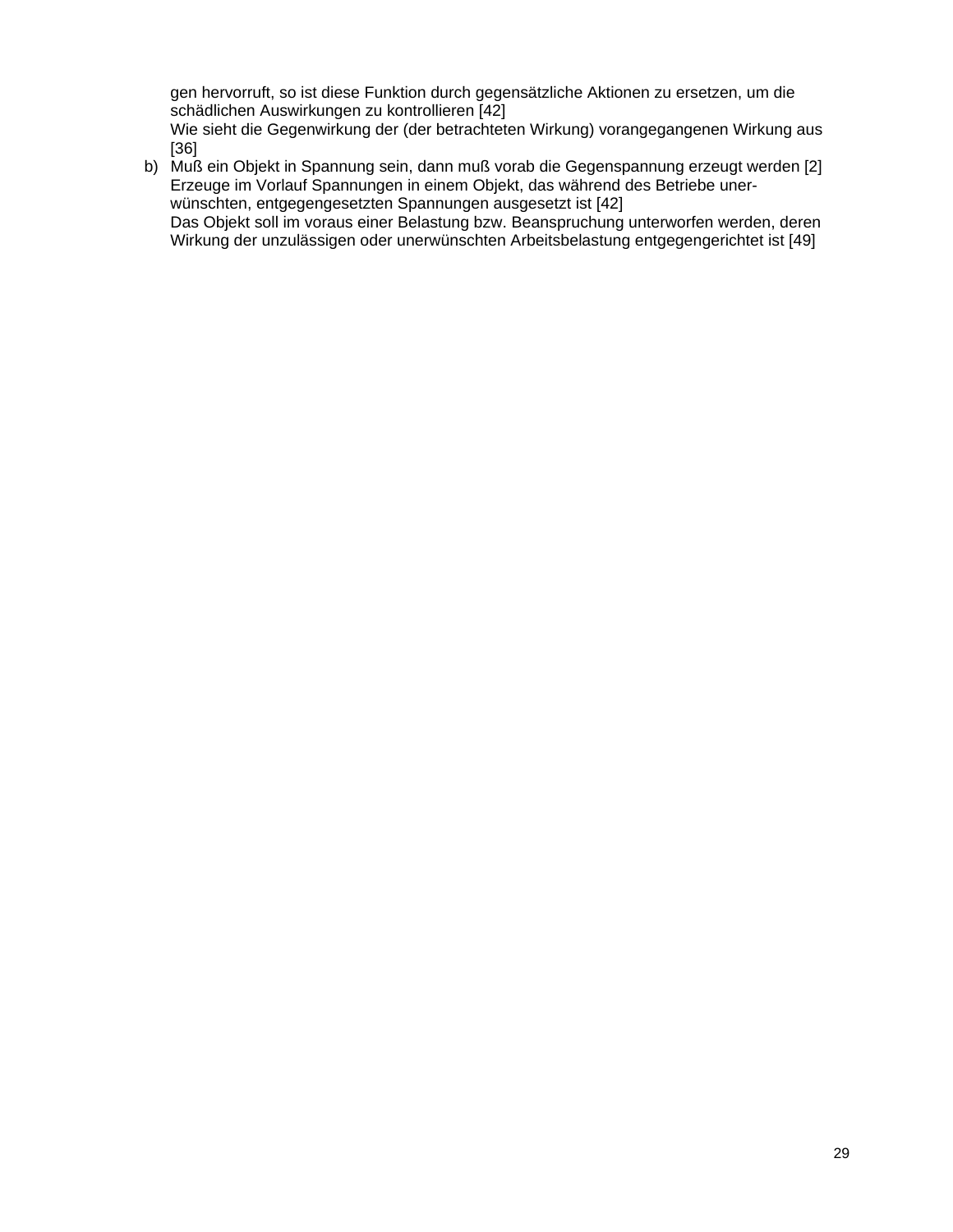### **Prior Action** [1]

Aliases: Preliminary Action [3], Do it in Advance [6], Preliminary Execution [19] Reverse: Preliminary Anti-action (#9) [4] Opposite: Afterward Action [4]

Correlation with 76 standard solutions [28]:

Correlation with 4 separation principles: Separation in Time [7] [8] [10] [43]

a) Carry out the required action in advance, in full or in part [1] Perform, before it is needed, the required change of an object (or system [6], event [11], position or fulfillment of an obligation [24]) (either fully or partially) [5]. Carry out all or part of the required action in advance [14] Introduce a useful action into an object or system (either fully or partially before it is needed) [7] If it will be necessary to perform an action with both harmful and useful effects, this action should be replaced with anti-actions to control harmful effects in advance [10] Accomplish the required action fully or partly in advance [19] Targeted investments (defeasance) [24]

b) Arrange objects so that they can go into action, without time loss while waiting for the action (and from the most convenient position) [1] Pre-arrange objects (or systems [8], elements [10], events [11], affairs [24]) such that they can come into action from the most convenient place and without losing time for their delivery [5] (transaction [24]) Prearrange objects to act from the most convenient position and with no time loss [19] Prearrange affairs to allow taking advantage of a potential favorable situation in the future

[24]

### **Vorgezogene Aktion** [2]

Aliases: Vorher-Ausführung [33], Vorherige Wirkung [34], Vorspannung [39], Frühere Aktion [56], Vorfertigung [64], Vorgezogene Wirkung [68], *Ziehe Aktionen vor* Umkehrprinzip: Vorgezogene Gegenwirkung (#9) [69] Gegenprinzip:

Korrelation mit den 76 Standardlösungen:

Korrelation mit den 4 Separationsprinzipien: Separation in der Zeit (zeitliche Trennung, Wirkung zu unterschiedlichen Zeiten) [31] [37]

- a) Führe die notwendige Aktion teilweise oder ganz im voraus aus [2] Die erforderliche Wirkung ist vorher zu erzielen (vollständig oder teilweise) [34] Ausführen der erforderlichen Aktion durch Fortschreiten der Aktion, ganz oder in Teilen [36]
- b) Ordne Objekte so an, daß sie ohne Zeitverlust vom richtigen Ort aus arbeiten können [2] [58]

Die Objekte sind vorher so auszuführen oder anzuordnen, daß sie ohne Zeitverlust für ihren Abtransport und vom günstigsten Platz aus in Aktion treten können [33]

Die Objekte sind vorher so zu positionieren, daß sie ohne Zeitverlust vom geeignetsten Ort aus wirken können [34]

Arrangieren der Objekte, daß sie ohne Verlust an Zeit und Verfügbarkeit von der optimalen Position aus zusammenwirken können [36]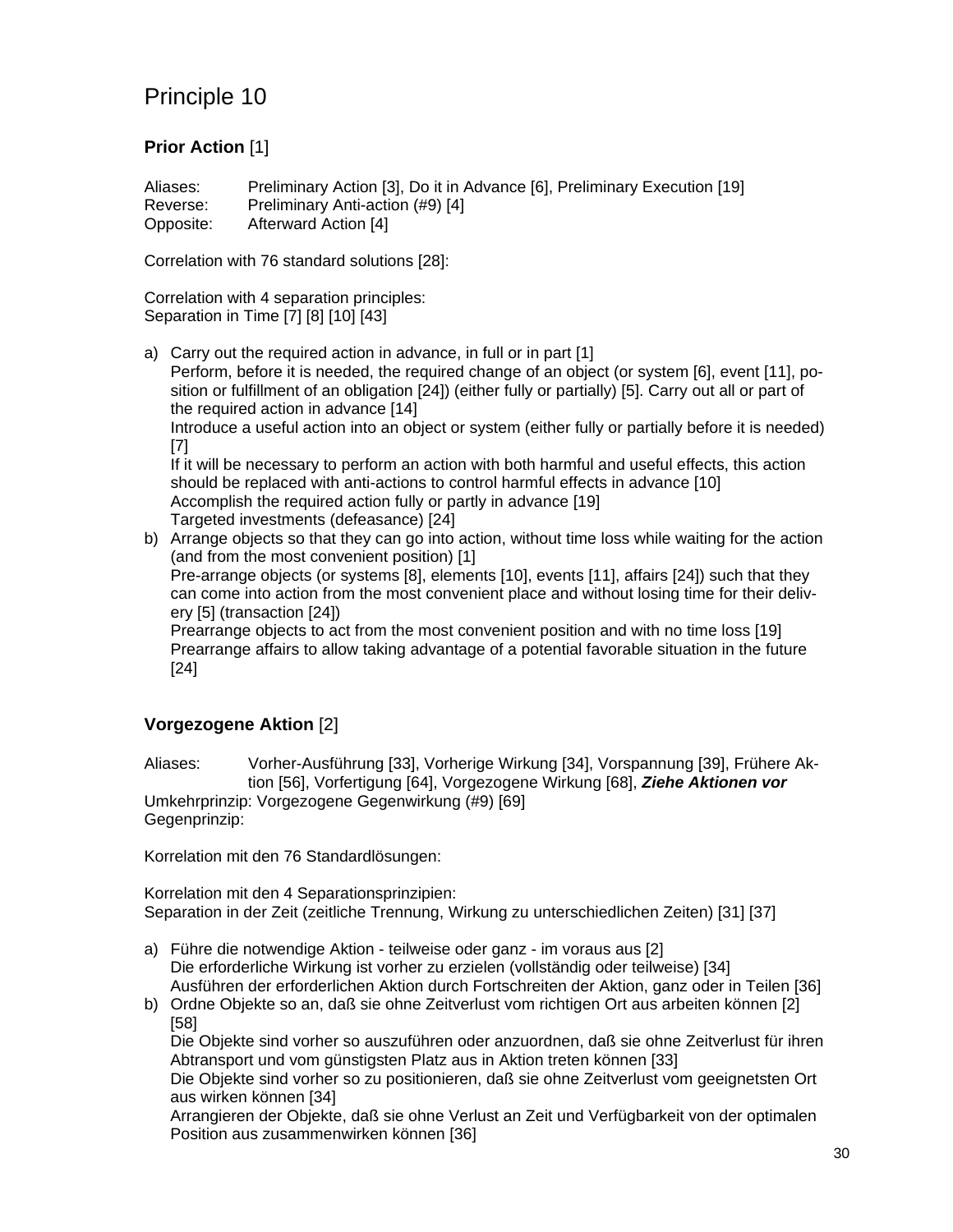Cushion in Advance [1]

Aliases: Previously Placed Cushion [3], Beforehand Cushioning [4], **Beforehand Compensation** [6], Prior Cushioning [10], "Expecting the Worst" [19], Early Cushioning [29], Cushion [46], Caution, Alertness [55]

Reverse:

Opposite: Afterward Cushioning [4]

Correlation with 76 standard solutions [28]:

1.1.8.1 Use a substance to protect a weaker substance from a potentially harmful occurrence

Correlation with 4 separation principles: Separation in Time [7] [8] [10] [43]

a) Compensate for the relatively low reliability of an object by countermeasures taken in advance [1]

Prepare emergency means beforehand to compensate for the relatively low reliability of an object [5], system over time [6], event [11])

Introduce emergency backups to compensate for the potentially low reliability of an object ("belt or braces") [7]

Prepare emergency means beforehand to compensate for the possible problems that might occur later [10]

If an object ´s reliability is poor have the emergency gear ready in advance [19] Use an algorithm that handles worst-case harmful effects and maintains global invariance [14]

Don't assume anything about something you haven't completely in control. Whether it be 3<sup>rd</sup> party libraries, communication lines or users providing data [16]

### **Vorbeugemaßnahme** [2]

Aliases: Vorbeugen [33] /(zur Erhöhung der Zuverlässigkeit) [64], "Vorher untergelegtes Kissen" [34], Prävention [39], Vorzeitiges Abfangen [56], *Beuge Problemen vor*

#### Umkehrprinzip:

Gegenprinzip: Schäden am Objekt werden nicht generell vorbeugend, sondern erst beim Entstehen akut gefährlicher Situationen durch automatisches Gegensteuern verhindert [69]

Korrelation mit den 76 Standardlösungen:

Korrelation mit den 4 Separationsprinzipien: Separation in der Zeit (zeitliche Trennung, Wirkung zu unterschiedlichen Zeiten) [31] [37]

- a) Kompensiere die schlechte Zuverlässigkeit eines Systems durch vorher ergriffene Gegenmaßnahmen aus [2] Die verhältnismäßig geringe Zuverlässigkeit des Objekts ist durch vorher bereitgestellte schadensmildernde Mittel zu kompensieren [33] Falls die Zuverlässigkeit eines Objekts unbefriedigend ist, muß dies durch vorher bereitgestellte schadensvorbeugend wirkende Mittel ausgeglichen werden [34] Kompensiere die niedrige Zuverlässigkeit eines Systems durch präventive Notfallmaßnahmen [38] (Vorbeugemaßnahmen [36]) Die relativ geringe Sicherheit eines Objekts durch vorher integrierte Sicherheitsvorkehrungen kompensieren [37]
- b) Mögliche Versagensfälle und Fehlerszenarien voraussagen und vorbeugen [49]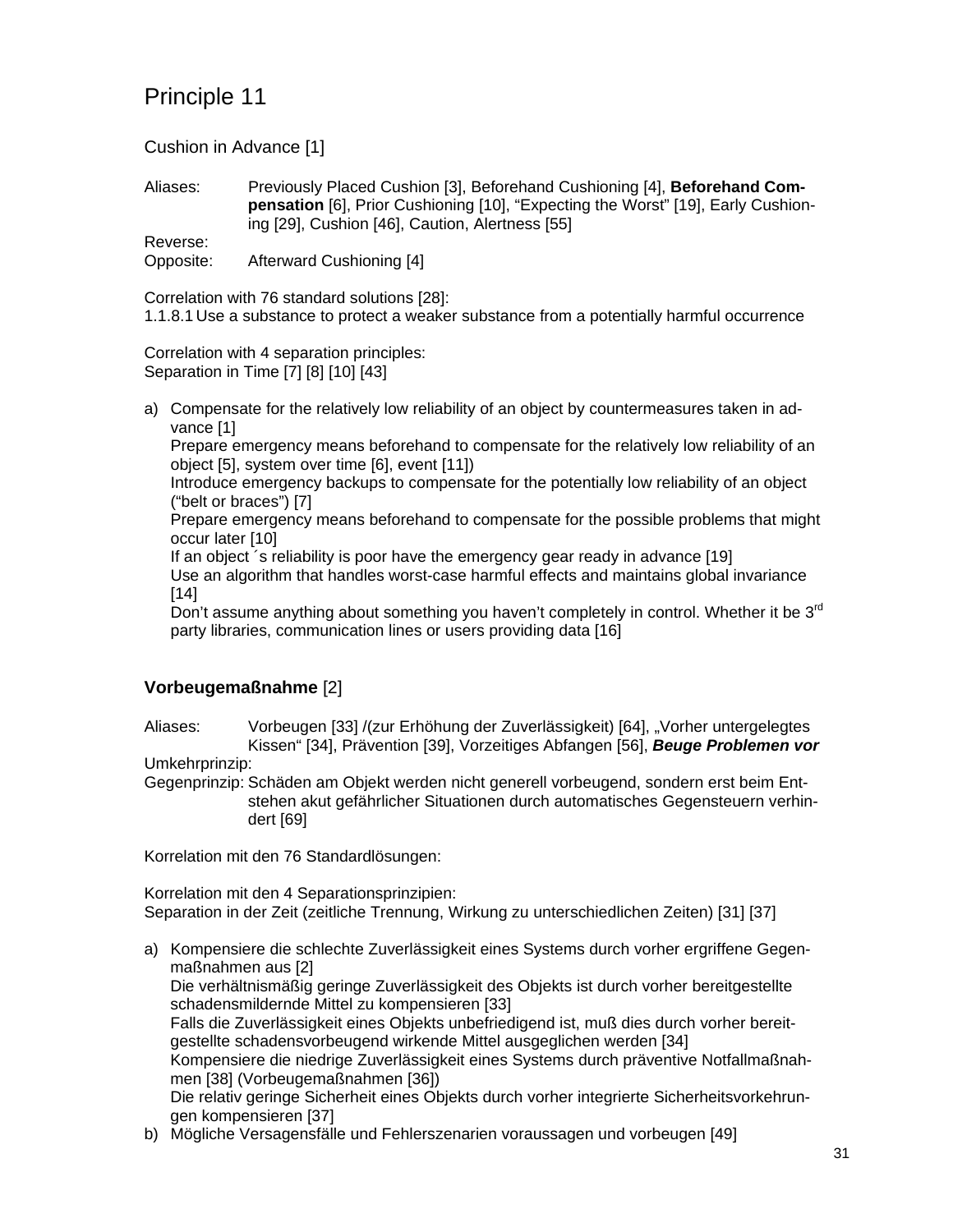## **Equipotentiality** [1]

Aliases: Bring Things on the Same Level [6], Remove Tension [10], Avoid Field Gradients [46], Equality [55]

Reverse: Opposite: Increase Potentiality [4], Potentiality Gap [25]

Correlation with 76 standard solutions [28]:

Correlation with 4 separation principles:

Alternative Ways: Sub-System [7] [8] [10], Super-System, Alternative System, Inverse System Separation on Condition (Satisfy Contradiction) [43]

a) Change the condition of work so that an object need not be raised or lowered [1] In a potential field, limit position changes (e.g. change operating conditions to eliminate the need to raise or lower objects (or events to match requirements [23]) in a gravity field) [5] Change operation conditions to eliminate the need to work against a potential field (e.g. eliminate the need to raise or lower objects in a gravity field) [6]

If an object or system requires or is exposed to tension or compression forces, redesign the object´s environment so the forces are eliminated or are balanced by the surrounding environment [7]

Where harmful tensions may exist, create conditions to compensate, reduce or eliminate them [10]

Change the condition of work so an object doesn´t need to be raised, lowered, rotated, etc. [26]

Change the operational conditions of an algorithm so as to control the flow of data into and out of a process [14]

An analogy of the potential field is the time it costs to recreate an object in memory. Objects that costs much time must be kept alive as long as possible [16]

In a market or business environment, limit position changes [24]

Äquipotential [2]

Aliases: Kürzester Weg – ohne Anheben und Absenken des Objekts [33], **Äquipotentialprinzip** [34], **Äquivalentes Potential** [37], Gleichgewicht [56], Äquipotentieller Transport (auf gerader oder Kreislinie ohne Anheben und Absenken) [64], "Vor-Ort"-Arbeitsweise [69], *Halte das Potential konstant oder auf gleichem Niveau*

Umkehrprinzip:

Gegenprinzip: Maximaler Weg [33], Das Objekt darf angehoben oder abgesenkt werden [69]

Korrelation mit den 76 Standardlösungen:

Korrelation mit den 4 Separationsprinzipien:

Separation im Raum (örtliche Trennung, Aufteilung eines Systems in Teilsysteme) Separation innerhalb eines Objektes und seiner Teile (Überführung in ein Sub- oder Supersystem, Änderungen in der Struktur)

a) Verändere die Bedingungen so, daß das Objekt mit konstantem Energiepotential arbeiten kann, also beispielsweise weder angehoben noch abgesenkt werden muß [2] Die Arbeitsbedingungen sind so zu verändern, daß es nicht notwendig ist, das Objekt zu heben oder zu senken [33]

Die Arbeitsbedingungen (Randbedingungen [36]) sind so zu verändern, daß das Objekt we-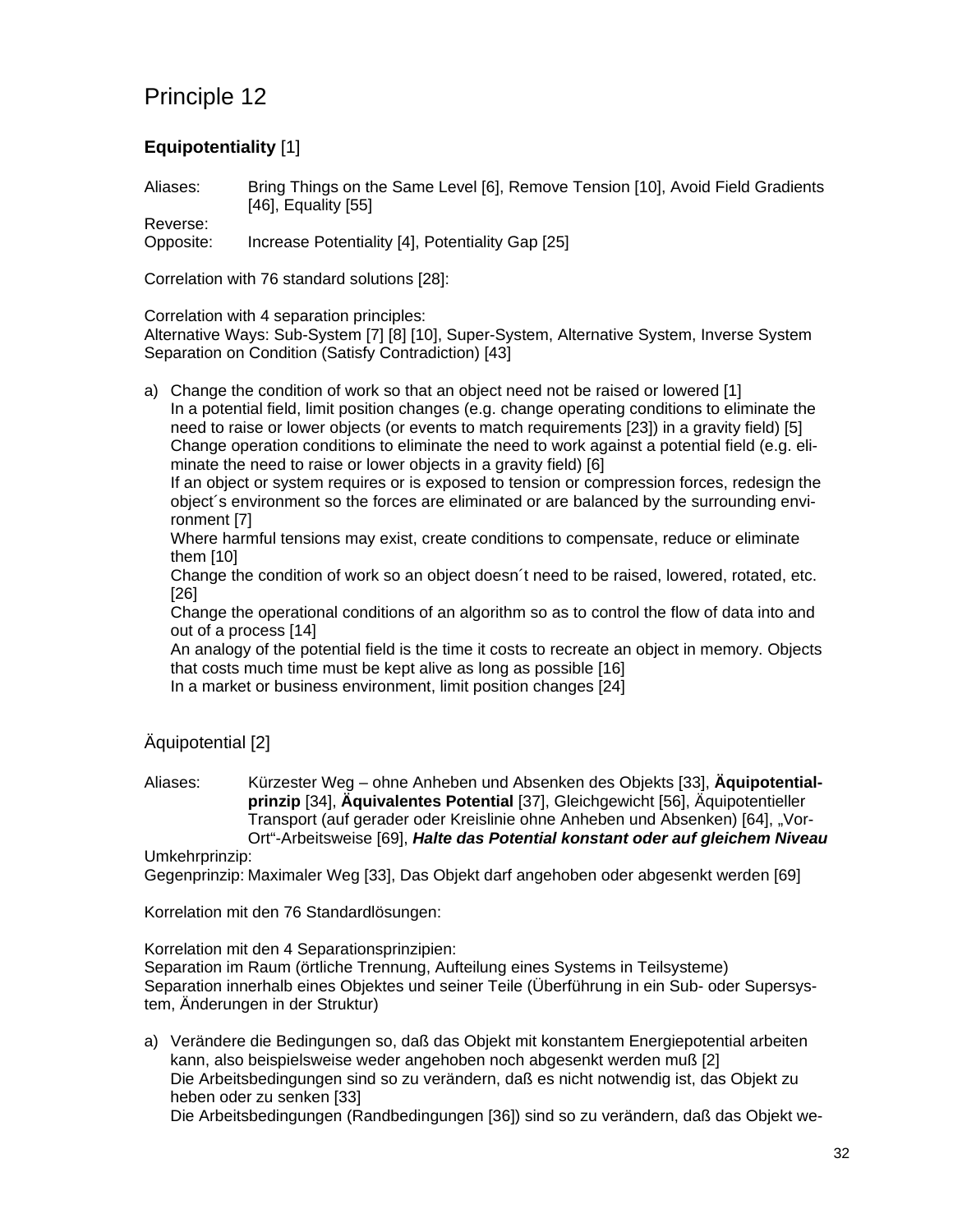der angehoben noch abgesenkt werden muß [34] Veränderung der potentiellen Energie im System ist zu vermeiden [49]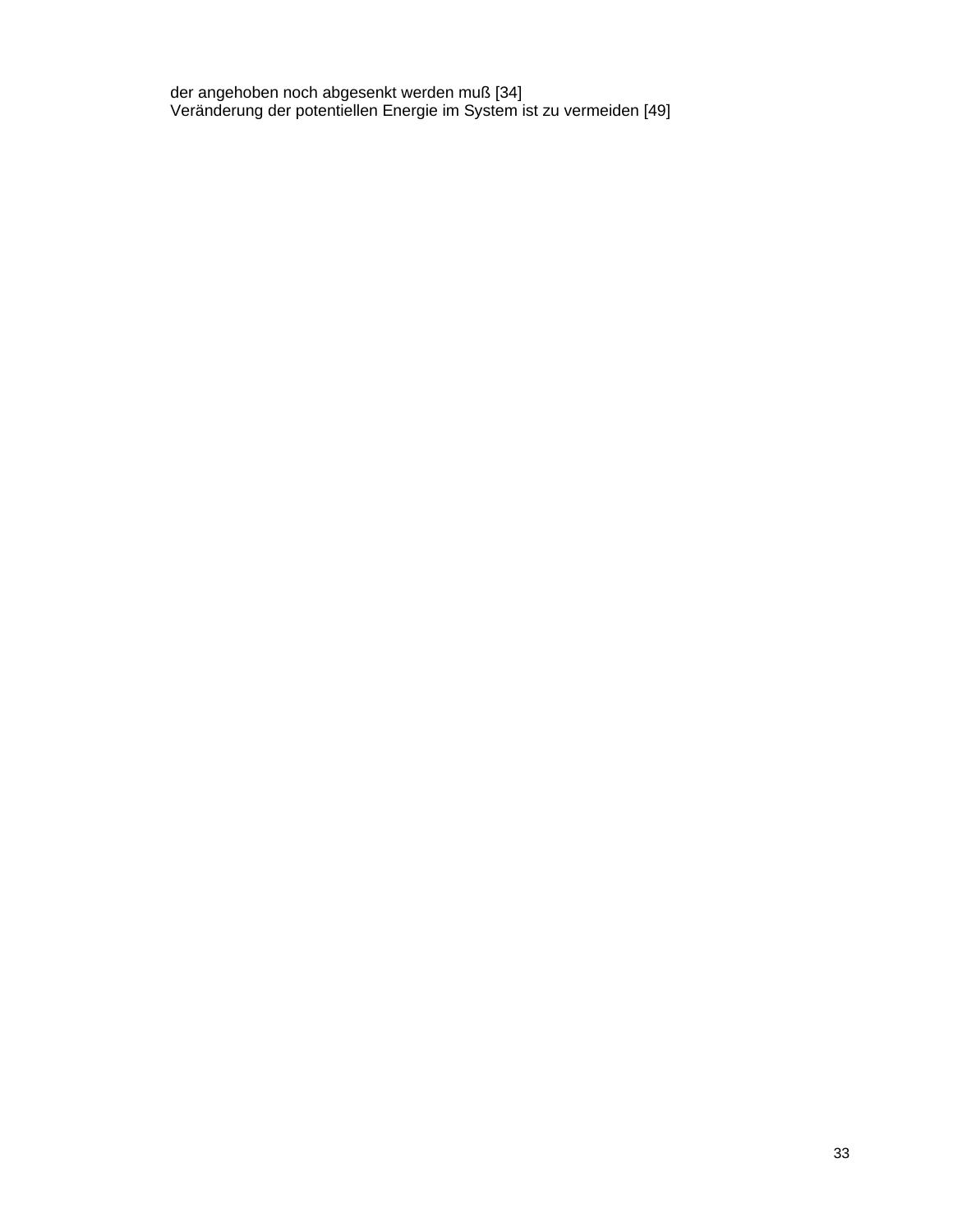Inversion [1]

Aliases: The Reverse [3], **The other Way Round** [4] [5], Do it in Reverse [6], Do it Inversely [6], Inverse [18]

Reverse: Opposite: Internally Contains Opposites [4]

Correlation with 76 standard solutions [28]:

2.4.6 Introduce magnetic materials in the environment, instead of into the object

Correlation with 4 separation principles:

Separation in Space [7] [8] [10] [43]

Alternative Ways: Sub-System, Super-System, Alternative System, Inverse System [7] [8] [10] [43]

a) Instead of an action dictated by the specifications of the problem, implement an opposite action [1] Invert the action(s) used to solve the problem (e.g. instead of cooling an object (or event [11]), heat it) [5]

Store transactions in reverse order for backing out [14]

b) Make object a moving part, or make nonmoving part movable and outside environment immovable [1]

Make movable parts (or the external environment) (or persons/systems [11]) fixed, and fixed parts (or persons/systems [11]) movable [5]

c) Turn the object upside down [1] Turn the object (or process) (or system [7], activity [24]) 'upside down' [5]

Umkehr [2]

Aliases: Umkehrung [33] (Vereinbarung des Unvereinbaren) [64], **Funktionsumkehr** [34], Entgegengesetzt [37], Inversion [49], Andersherum [58], *Mache das Gegenteil* Umkehrprinzip:

Gegenprinzip: Umkehrung [69]

Korrelation mit den 76 Standardlösungen:

Korrelation mit den 4 Separationsprinzipien:

Separation innerhalb eines Objektes und seiner Teile (System gliedern, Überführung in ein Suboder Supersystem, Teil mit unerwünschten Eigenschaften vom Rest trennen, Änderungen in der Struktur) [31] [37]

a) Implementiere an Stelle der durch Spezifikation diktierten Aktion die genau gegenteilige Aktion [2]

Statt des Prozesses, der durch die Bedingungen der Aufgabe diktiert wird, ist der entgegengesetzte Prozeß zu verwirklichen [33]

Statt der durch die Bedingungen der Aufgabe vorgeschriebenen Wirkung ist die umgekehrte Wirkung anzustreben [34]

- b) Mache ein unbewegtes Objekt beweglich oder ein bewegliches unbeweglich [2] [58] Die beweglichen Teile sind unbeweglich, die unbeweglichen beweglich zu machen [33] Der bewegliche Teil des Objektes oder der Arbeitsumgebung ist unbeweglich zu machen (und umgekehrt) [34]
- c) Stelle das System "auf den Kopf", kehre es um [2] Oben und Unten sind zu verkehren, statt abkühlen ist zu erwärmen usw. [33]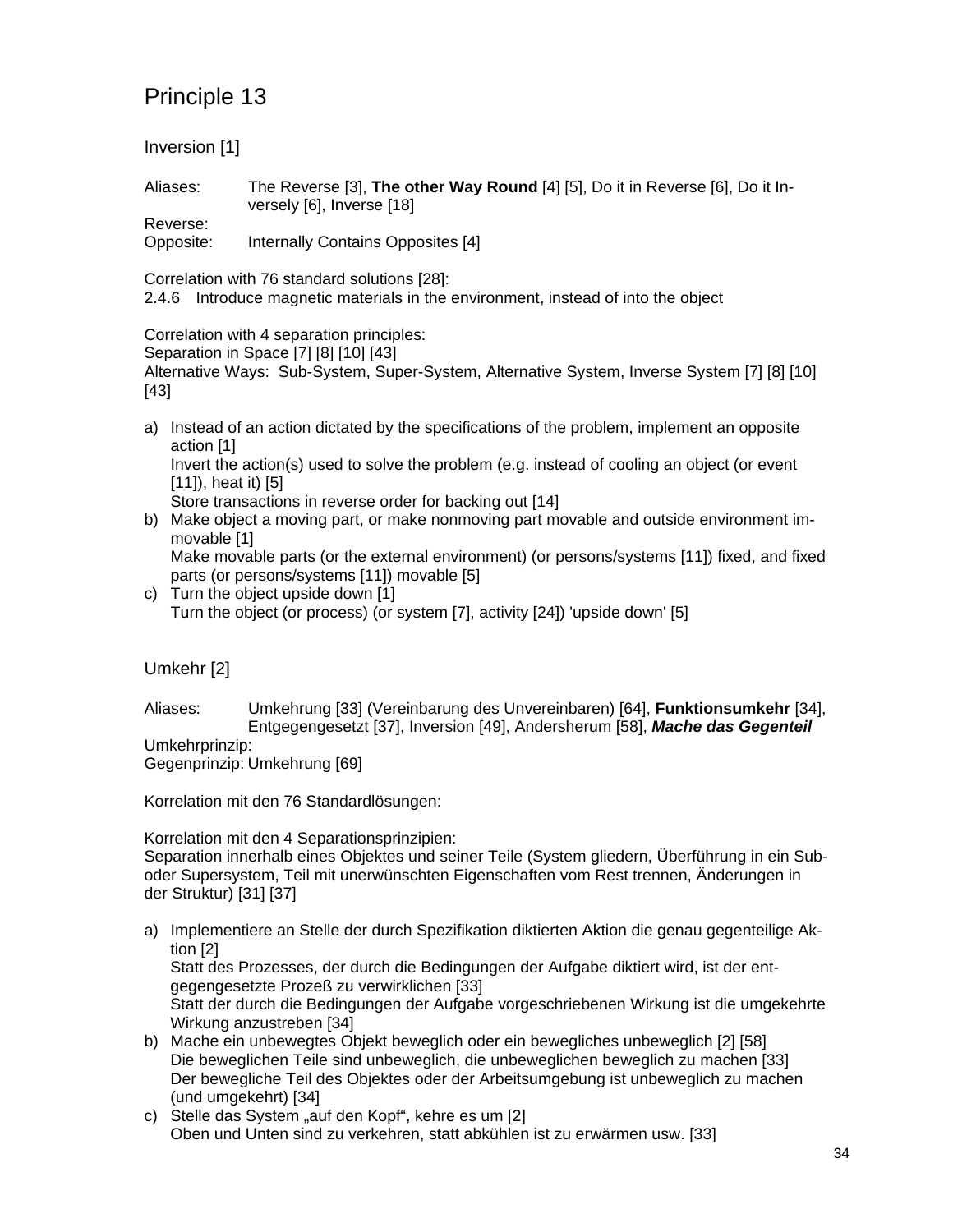Das Objekt ist im geometrischen Sinne umzukehren [34] Das Objekt in "Unordnung" bringen, es umkehren [36] Das Objekt ist "auf den Kopf zu stellen", d.h. alle Teile erfüllen spiegelbildliche Funktion [39] Der Prozess oder seine einzelnen Phasen sind umzukehren [49]

d) Der Prozess oder seine einzelnen Phasen sind in einer anderen Reihenfolge auszuführen [49]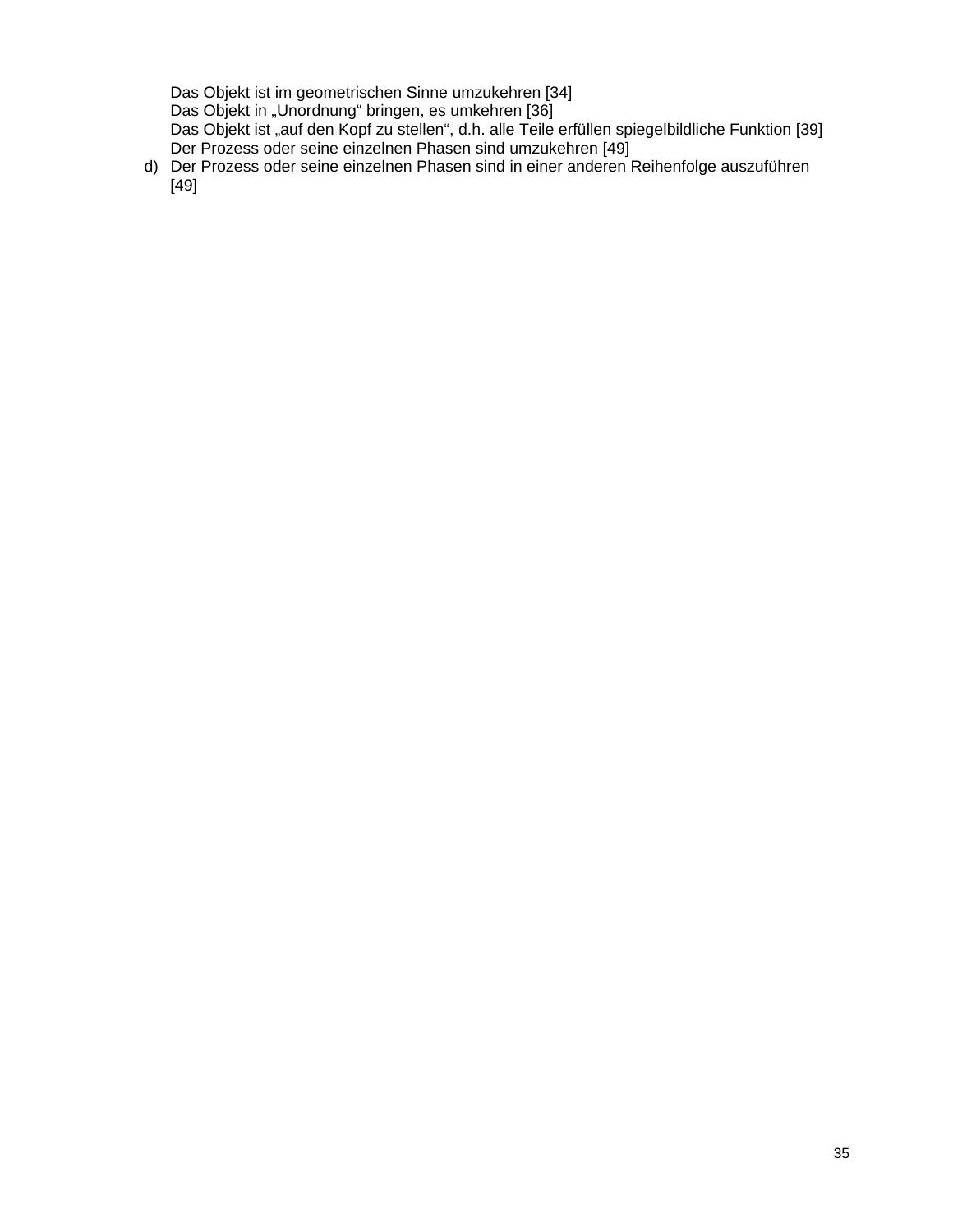Spheroidality [1]

Aliases: Spheroidality – Curvature [4] [5], **Curvature Increase** [6], Curvature [10], Sphericity [17], Curvilinearity [17], Use of Curves [25], Increasing Curvature [25], Cycles [24], Perfection, Excellence [55]

Reverse: Opposite: Linearity [4], Imperfection [55]

Correlation with 76 standard solutions [28]:

Correlation with 4 separation principles: Separation in Space [7] [8] [10] Alternative Ways: Sub-System, Super-System, Alternative System [43], Inverse System

a) Replace linear parts or flat surfaces with curved ones, and cubical shapes with spherical shapes [1]

Instead of using rectilinear parts (square, rectangular, cubical, flat [6]), surfaces, or forms (or systems [11]), use curvilinear ones (curved or rounded [6]); move from flat surfaces to spherical ones; from parts (or systems [11], etc.) shaped as a cube (parallel-piped) to ballshaped structures [5]

Turn flat or straight things into curved ones [10]

Replace linear parts or flat surfaces with curved, helical, spherical shapes [26] Replace linear data types with circular abstract data types [14] (Replace linear data types with circular abstract data types. Also consider tree based or graph based data types. Similar is valid for the algorithms: replace linear performing algorithms with non-linear ones [16]) In general replace the simplest solution with a more complex one that might have additional benefits [16]

Take advantage of cyclical patterns in the financial environment [24]

- b) Use rollers, balls and spirals [1] Use rollers, balls, spirals, domes [5]
- c) Replace a linear motion with a rotating motion [1] Go from linear to rotary motion [5] (or vice versa [12]) Arrange activities to allow cyclical or repeating patterns of activity [24]
- d) Utilize a centrifugal force [1] Use centrifugal forces [5]

### Krümmung [2]

Aliases: Sphärische Form [33] (Anpassung an Kreis und Kugel) [64], Kugelähnlichkeit [34], Sphäroidalität [37], Kugeligkeit [56], *Sphärische Formen und Bewegungen, Verwende ungerade Formen, Geometrien oder Bewegungsabläufe*

#### Umkehrprinzip:

Gegenprinzip: Geradlinige Bewegung ist besser als Rotation, Kuben sind besser als Kugeln, ebene Flächen sind besser als gekrümmte [69]

Korrelation mit den 76 Standardlösungen:

Korrelation mit den 4 Separationsprinzipien:

Separation im Raum (örtliche Trennung, Aufteilung eines Systems in Teilsysteme) [37] Separation innerhalb eines Objektes und seiner Teile (System gliedern, Überführung in ein Suboder Supersystem, Teil mit unerwünschten Eigenschaften vom Rest trennen, Änderungen in der Struktur)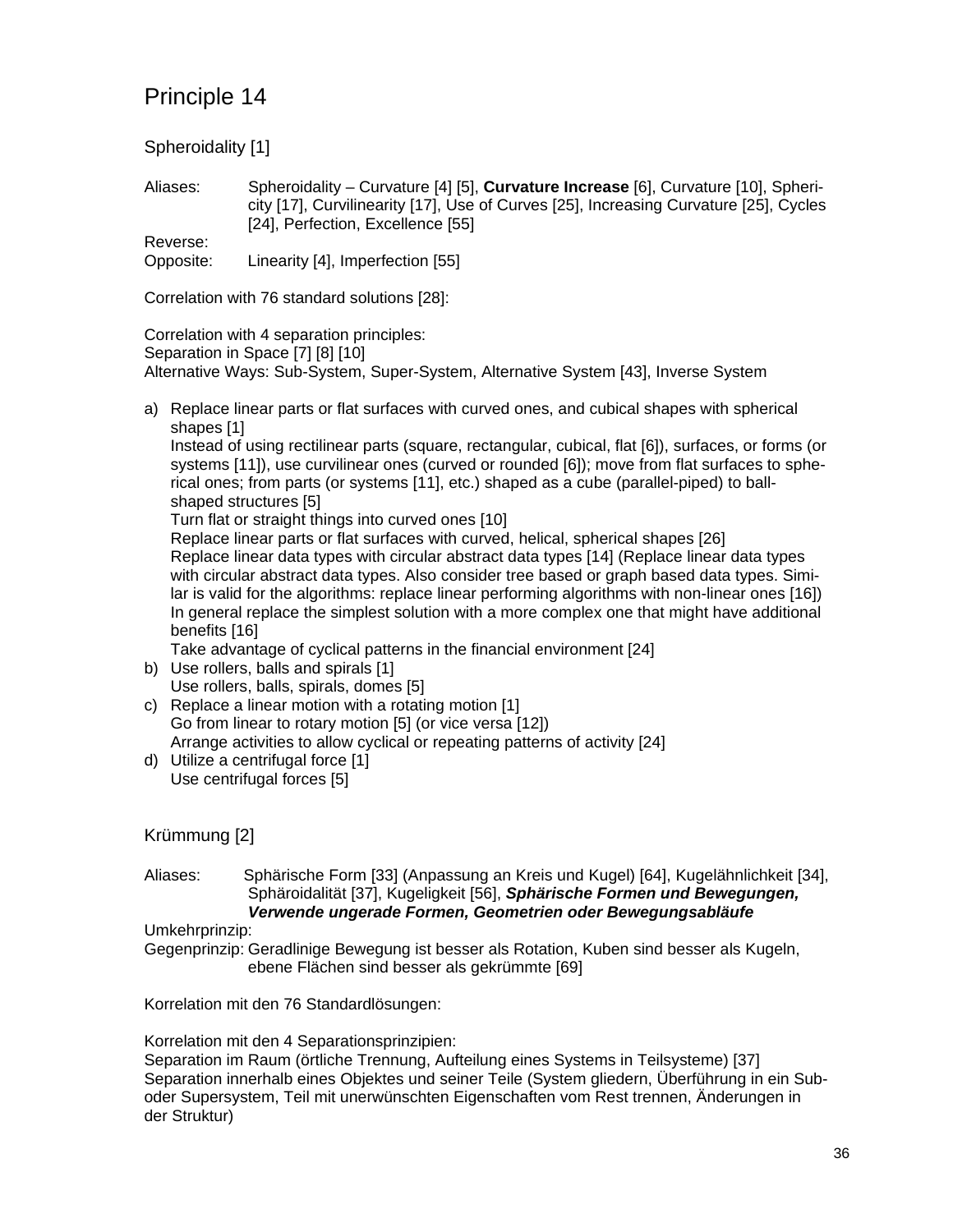a) Ersetze lineare Teile oder flache Oberflächen durch gebogene, kubische Strukturen durch sphärische [2] Es ist überzugehen von rechtwinkligen Teilen des Objektes zu gekrümmten, von ebenen Flächen zu sphärischen, von Würfeln (Quadern [38]) zu Kugeln [33]

Von geradlinigen Konturen ist zu krummlinigen, von ebenen zu sphärischen Flächen und von kubischen zu kugelförmigen Konstruktionen überzugehen [34]

- b) Benutze (Zu verwenden sind [34]) Rollen (und Walzen [36]), Kugeln (Wälzlagern [36]), Spiralen (Hauben [42]) [2]
- c) Ersetze lineare Bewegungen durch rotierende [2] Von der geradlinigen Bewegung zur Rotationsbewegung [34]
- d) Nutze die Zentrifugalkraft aus [2] Ausnutzen der Fliehkraft [34]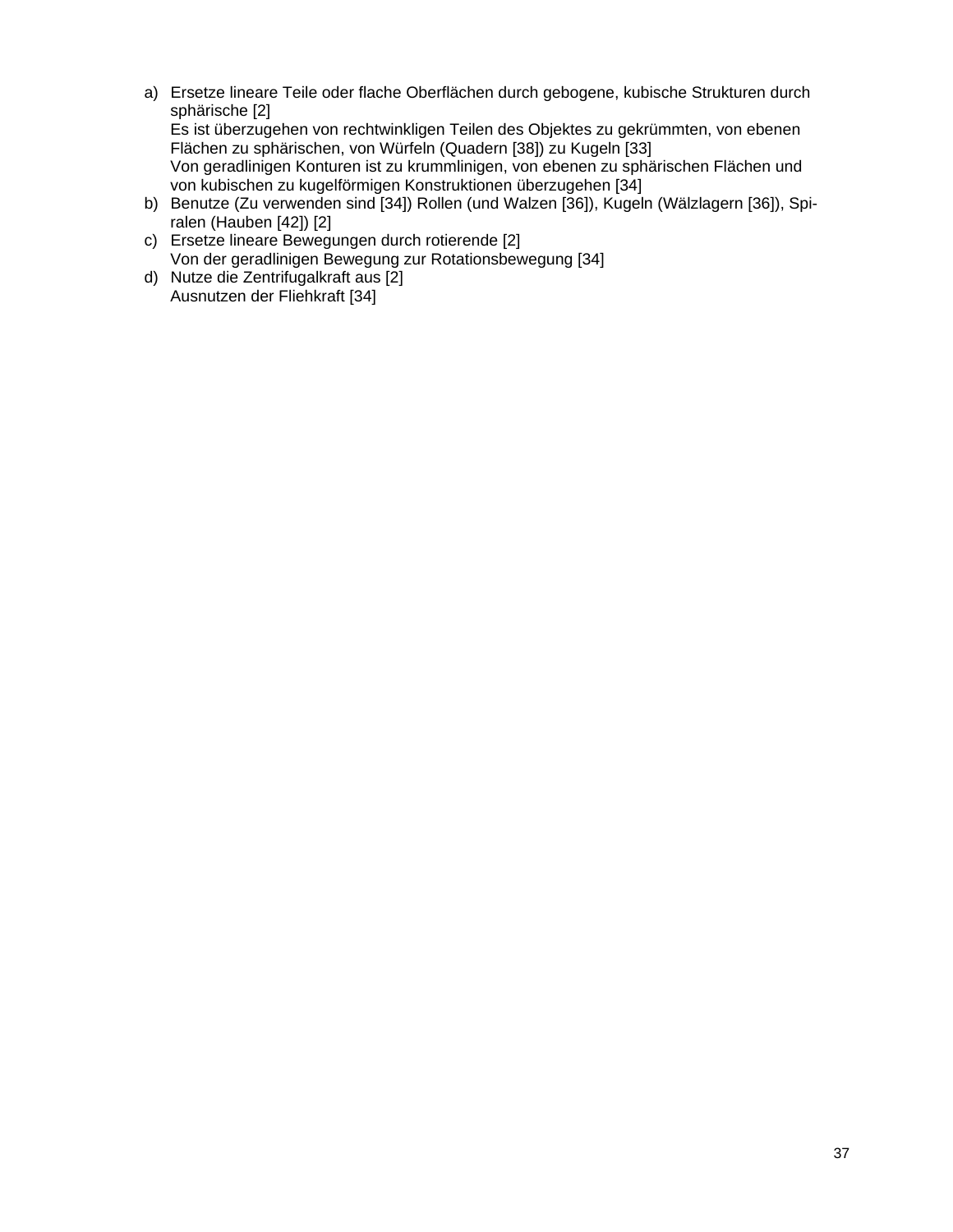Dynamicity [1]

Aliases: Dynamism [3], **Dynamics** [4] [5], Dynamic Parts [6], Dynamization [6], Optimization [17], **Adjustability** [19], Make Adjustable [46]

Reverse: Opposite: Statics [4], Immovability [44], Static State [54]

Correlation with 76 standard solutions [28]:

2.2.4 Make the system flexible

2.4.8 Use dynamic magnetic fields

Correlation with 4 separation principles: Separation in Time [7] [8] [10] [43]

a) Make characteristics of an object or outside environment automatically adjust for optimal performance at each stage of operation [1] Allow (or design) the characteristics of an object (or system [10], event [11]), external environment, or process to change to be optimal or to find an optimal operating condition [5] (internal or external [26]) Make an object (or its environment) automatically adjustable to the changing conditions so as to function optimally through its operational cycle [19] Use financial leverage. Financial leverage is the borrowing, use, or control of the assets of others, usually to achieve a multiplying effect on returns [24]

- b) Divide an object into elements able to change position relative to each other [1] Divide (Split [7]) an object (or system [6], event [11]) into parts (or persons/systems [11]) capable of movement relative to each other [5] Divide an object into parts capable moving and changing relative position [19] "Leaverage", in context of finance, also refers to amplified relative movement or effect. Take advantage of investments or market positions which are capable of amplified movement relative to each other [24]
- c) If an object is immovable, make it movable or interchangeable [1] If an object or process (or system [6], event [11], activity [24]) is rigid or inflexible, make it movable or adaptive [5] Convert a stationary object into a mobile one [19]
- d) Increase the amount of free motion [7]

Dynamisierung [2]

Aliases: **Anpassung** [33], Verfahren des Dynamischen [36], Dynamik [56], Ständige Anpassung (an dynamisch optimale Bedingungen) [64], Dynamisieren [69], *Einstellen der optimalen Bedingungen; Dynamisiere, passe Bedingen optimal an, arrangiere sie neu*

Umkehrprinzip:

Gegenprinzip: Vom dynamischen zum statischen Objekt übergehen [69]

Korrelation mit den 76 Standardlösungen:

Korrelation mit den 4 Separationsprinzipien: Separation in der Zeit (zeitliche Trennung, Wirkung zu unterschiedlichen Zeiten)[31] [37]

a) Gestalte ein System oder dessen Umgebung so, daß es sich automatisch unter allen Betriebszuständen auf optimale Performance einstellt [2] Die charakteristischen Eigenschaften des Objekts müssen so verändert werden, daß sie in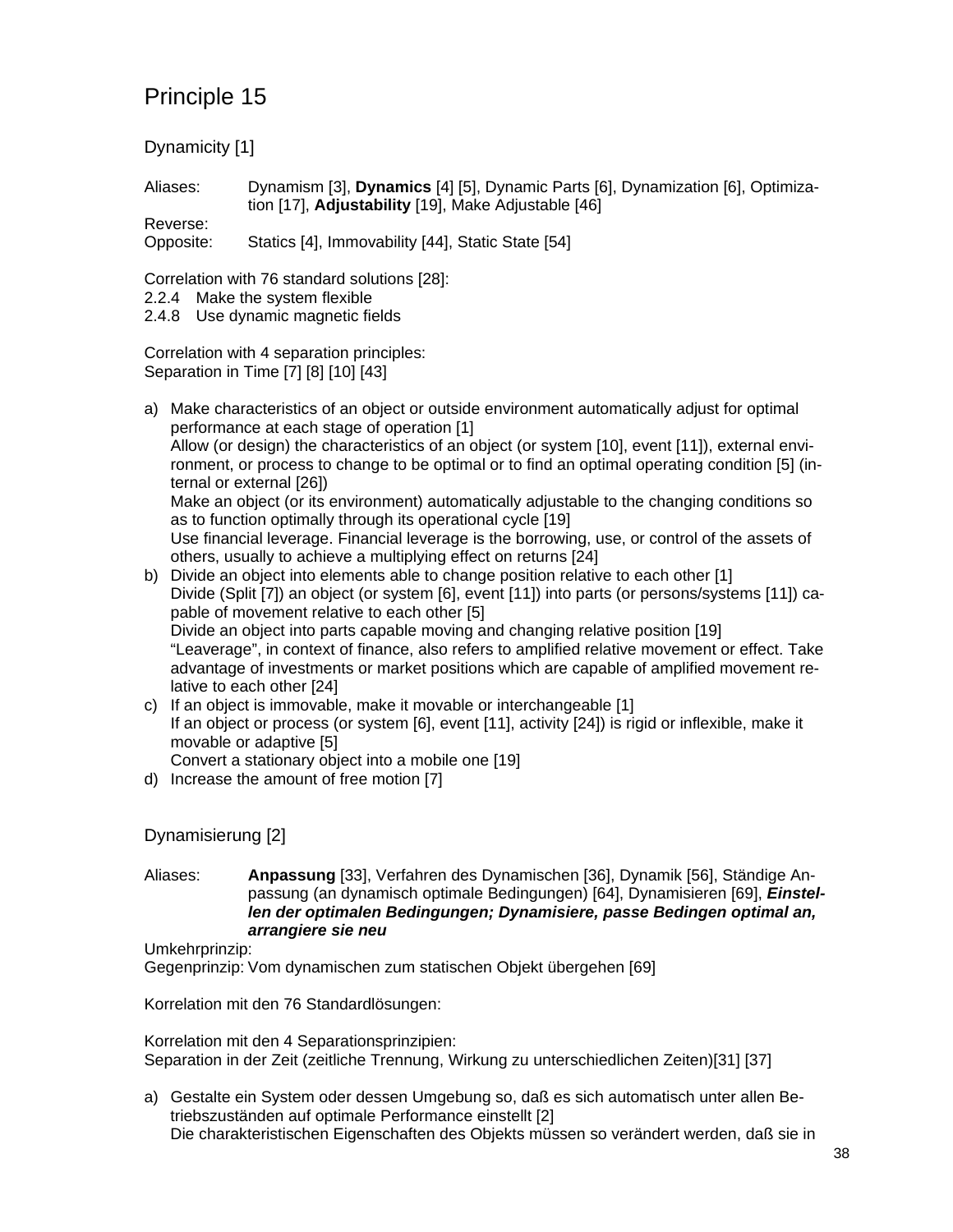jeder Anwendungsphase optimal wirken [33]

Die Kennwerte des Objektes bzw. des Arbeitsmediums (oder des Prozesses [42]) sind für die jeweiligen Arbeitsetappen so zu verändern, daß stets optimal gearbeitet werden kann [34]

- b) Zerteile ein System in Elemente, die sich untereinander optimal arrangieren können [2] Das System ist in zueinander verschiebbare bzw. verstellbare Teile zu zerlegen [34] Zerteile ein System in Teile, die relativ zueinander beweglich sind [38] Die Eigenschaften eines Systems müssen änderbar/verstellbar sein, um sie immer genau einstellen zu können [38]
- c) Mache ein unbewegliches Objekt beweglich, verstellbar oder austauschbar [2] Unbewegliche Objekte (oder Prozesse [42]) sind beweglich (oder anpaßbar [42]) zu gestalten [34]
- d) Erhöhe den Grad an Beweglichkeit [7]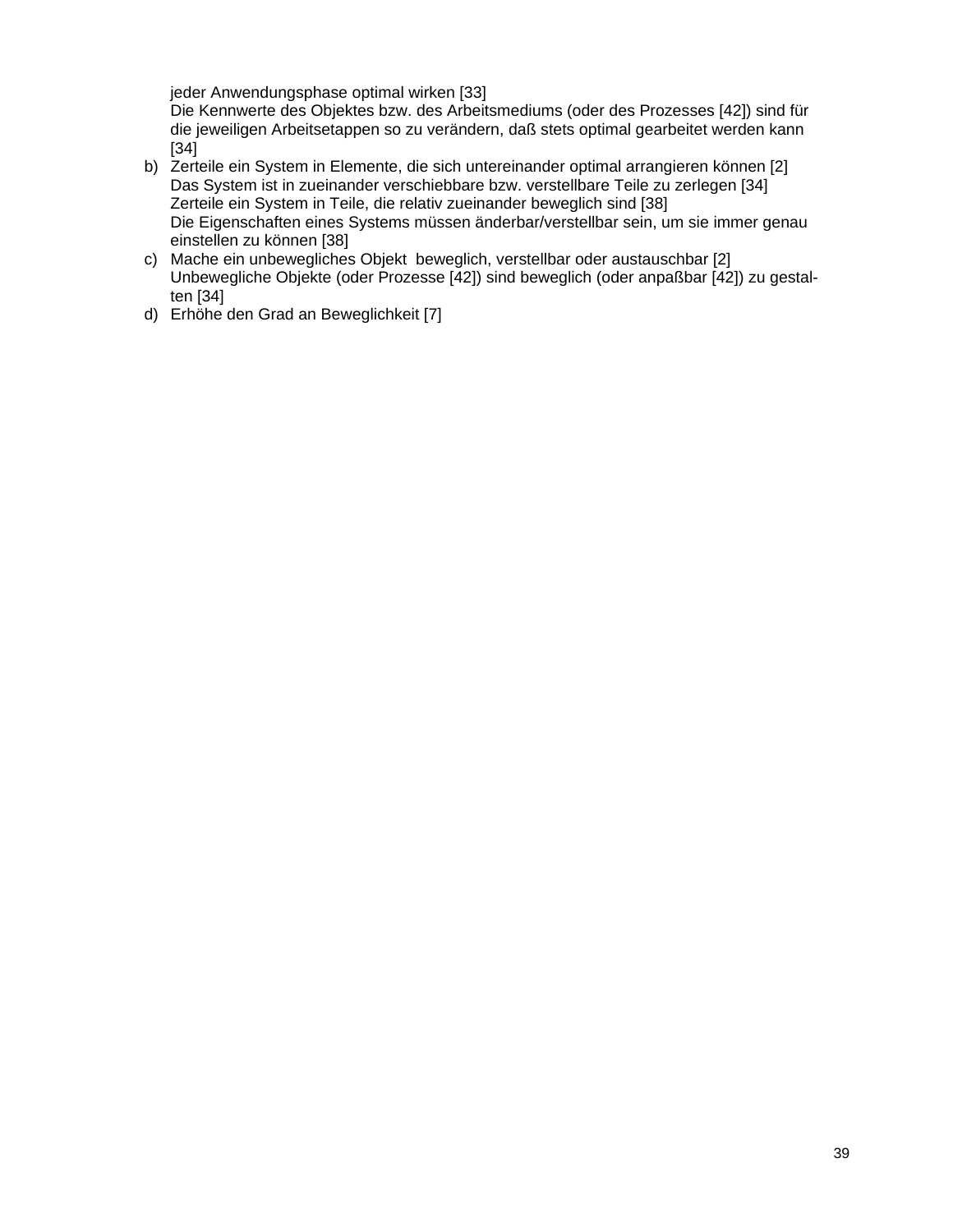Partial or Overdone Action [1]

Aliases: Partial or Satiated Action [3], Partial or Excessive Actions [4] [5], Do a Little Less [6], Slightly Less/Slightly More [10], Excess or Shortage [17], **Partial, Overdone or Excessive Action** [20], Deficient or Excessive Solution [19], Perform Excessively [46]

Reverse:

Opposite: This is its Own Opposite [4], All or Nothing [18], Extremism [55]

Correlation with 76 standard solutions [28]:

- 1.1.6 Control small quantities by applying and removing a surplus
- 5.1.4 Simulate the introduction of more than is acceptable

Correlation with 4 separation principles: Separation in Time [7] [8] [10] [43]

a) If it is difficult to obtain 100% of a desired effect, achieve somewhat more or less to greatly simplify the problem [1]

If 100 percent of an object(ive [9]) ( goal [6], event [11]) is hard (or risky [24]) to achieve using a given solution method then, by using 'slightly less' or 'slightly more' of the same method, the problem may be considerably easier to solve [5]

If exactly the right amount of an action is hard to achieve, use 'slightly less' ore 'slightly more' of the action to reduce or eliminate the problem [7]

If it is difficult to achieve the desired effect fully, it is required to accomplish "a bit less" or "a bit more" of it. The task may well be significantly simplified [19]

Increasing the performance of measurable and deterministic computations by perturbation analysis [14]

### **Partielle oder überschüssige Wirkung** [2]

Aliases: Nicht vollständige Lösung [33] (oder überschüssige Einwirkung; Optimierung der Zielparameter) [64], Teil- oder übertriebene Lösung [56], *Verwende mehr oder weniger*

Umkehrprinzip:

Gegenprinzip: Überschüssige oder partielle Wirkung (#16) [69]

Korrelation mit den 76 Standardlösungen:

Korrelation mit den 4 Separationsprinzipien: Separation in der Zeit (zeitliche Trennung, Wirkung zu unterschiedlichen Zeiten) [31]

- a) Wenn es schwierig ist, 100% einer geforderten Funktion zu erreichen, verwirkliche etwas mehr oder weniger, um so das Problem deutlich zu vereinfachen [2] Wenn keine vollständige, dann ist eine teilweise Lösung der Aufgabe zu erreichen [33] (bzw. anzustreben [34]) Falls 100% des erforderlichen Effektes direkt nur schwer zu erzielen sind, kann das Prinzip "ein bißchen weniger" oder "ein bißchen mehr" die Aufgabe leichter machen [34] Wenn es schwierig ist, 100% zu erreichen, setze etwas mehr oder weniger um und betrachte die Aufgabenstellung erneut [38] (d.h. feste Vorgaben sind zu verletzen [39])
- b) Falls eine genaue Materialmenge schwer zu erzielen ist, soll eine überschüssige Materialmenge zugeführt werden. Materialüberschüsse sind mit einem Kraftfeld zu beseitigen [49]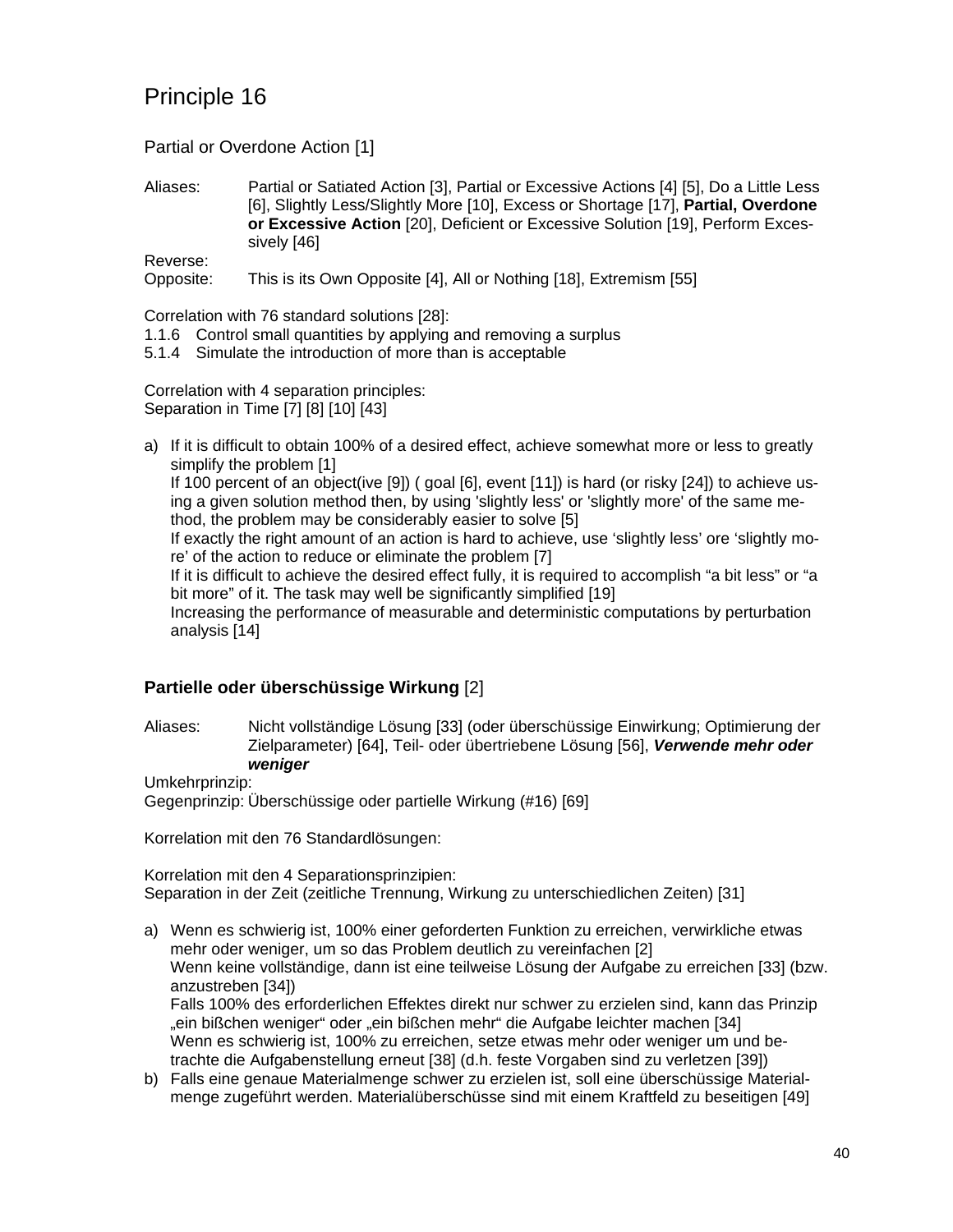c) Falls eine genaue Energiemenge schwer zu erzielen ist, soll eine überschüssige Energiemenge zugeführt werden. Die Energieüberschüsse sind mit einem zusätzlichen Objekt zu kompensieren [49]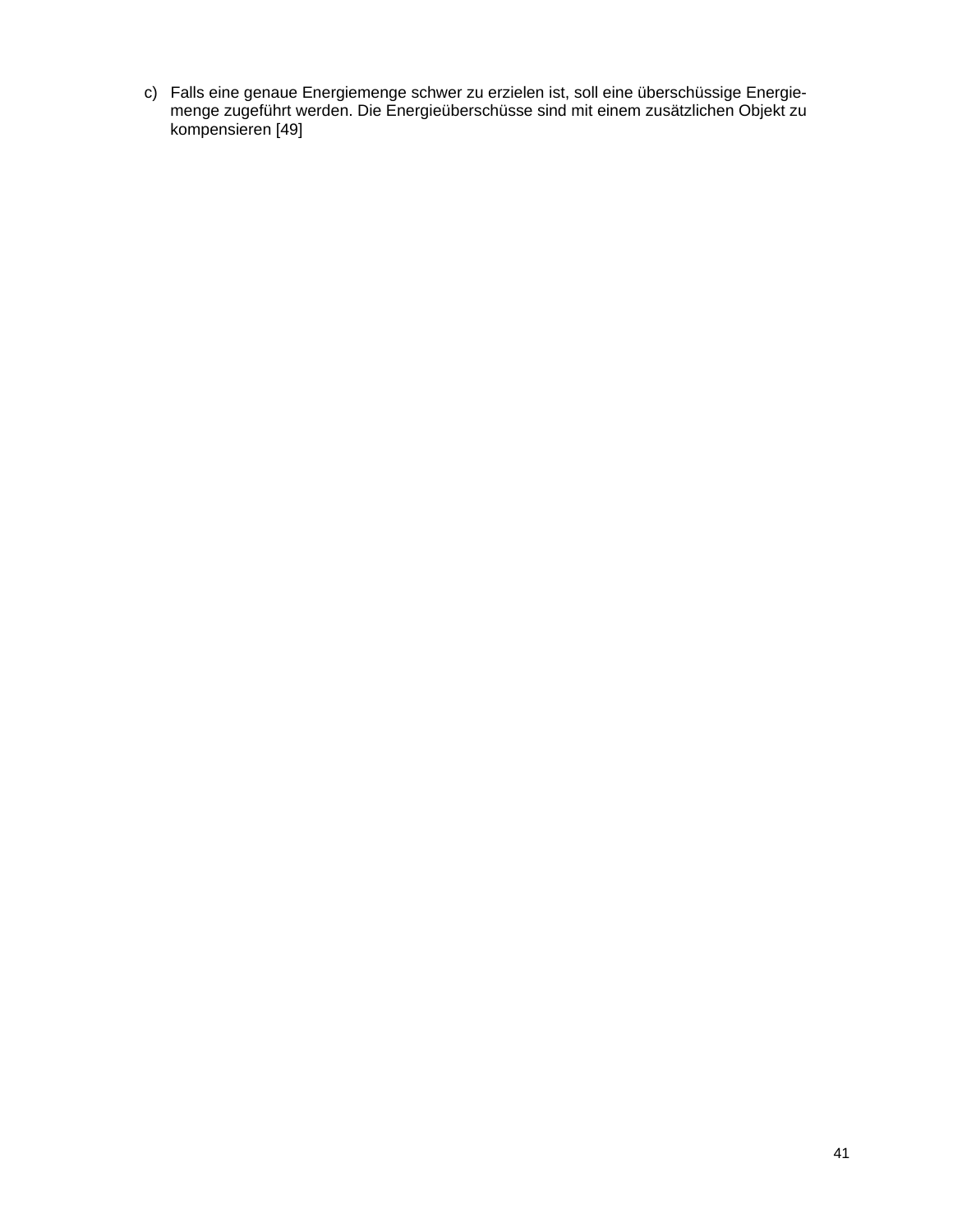Moving to a New Dimension [1]

Aliases: Another Dimension [4] [5], Dimensionality Change [6], Change Dimension [17], **Transition into New Dimension** [14], Another Dimension or Scale [55]

Reverse: Opposite: Increase or Decrease Dimensionality [4], Decreased Dimensionality [18]

Correlation with 76 standard solutions [28]:

Correlation with 4 separation principles: Separation in Space [7] [8] [10] [43]

a) Remove problems of moving an object in a line by allowing two-dimensional movement (along a plane). Similarly, problems in moving an object in a plane are removed if the object can be changed to allow three-dimensional movement [1]

To move an object (or system [25], event [11]) in two- or three-dimensional space [5] If an object contains or moves in a straight line or in a plane, use dimensions or movement outside the line or current plane [7]

If a system or object uses only one or two dimensions, make use of the unused dimensions [10]

Difficulties involved in moving or relocating an object along a line are removed if the object acquires the ability to move in two dimensions (along a plane). Accordingly, problems connected with movement or relocation of an object on one plane is removed by switching to a three-dimensional space [14]

Use a multi-layered assembly of class objects instead of a single layer [14] Use diversification to different markets or industry sectors

b) Use a multilayer assembly of objects instead of a single layer [1] Use a multi-story arrangement of objects (or system [25], event [11]) instead of a singlestory arrangement [5] Use a stacking arrangement of objects instead of a single level arrangement [7] Explore different markets [24]

Utilize multi-level composition of materials [62]

- c) Incline the object or turn it "on its side" [1] Tilt or re-orient the object (or system [8], event [11]), lay it on its side [5]. Look from another angle [55] Use arbitrage [24]
- d) Project images (optical lines [62]) on neighbouring areas or on to the reverse side of the object [1]

Use 'another side' of a given area [5]

Use its other side [6]

Look at reverse side of a medal [55]

- Use 'another side' of a given object or system [7]
- e) Use another scale [55]

### **Höhere Dimension** [2]

Aliases: Übergang in eine andere Dimension [33] (von der Linie in Ebene und Raum hinein) [64], Übergang zu höheren Dimensionen [34] (z.B. von der Zwei- zur Dreidimensionalität) [69], Bewegung in eine neue Dimension [56], Übergang zu anderen Dimensionen [36], *Übergang in eine neue Dimension, Verwende mehrdimensionale Bewegungsabläufe und Anordnungen*

Umkehrprinzip: Biegsame Hüllen und dünne Folien (z.B. als dreidimensionale Gebilde) (#30) [69]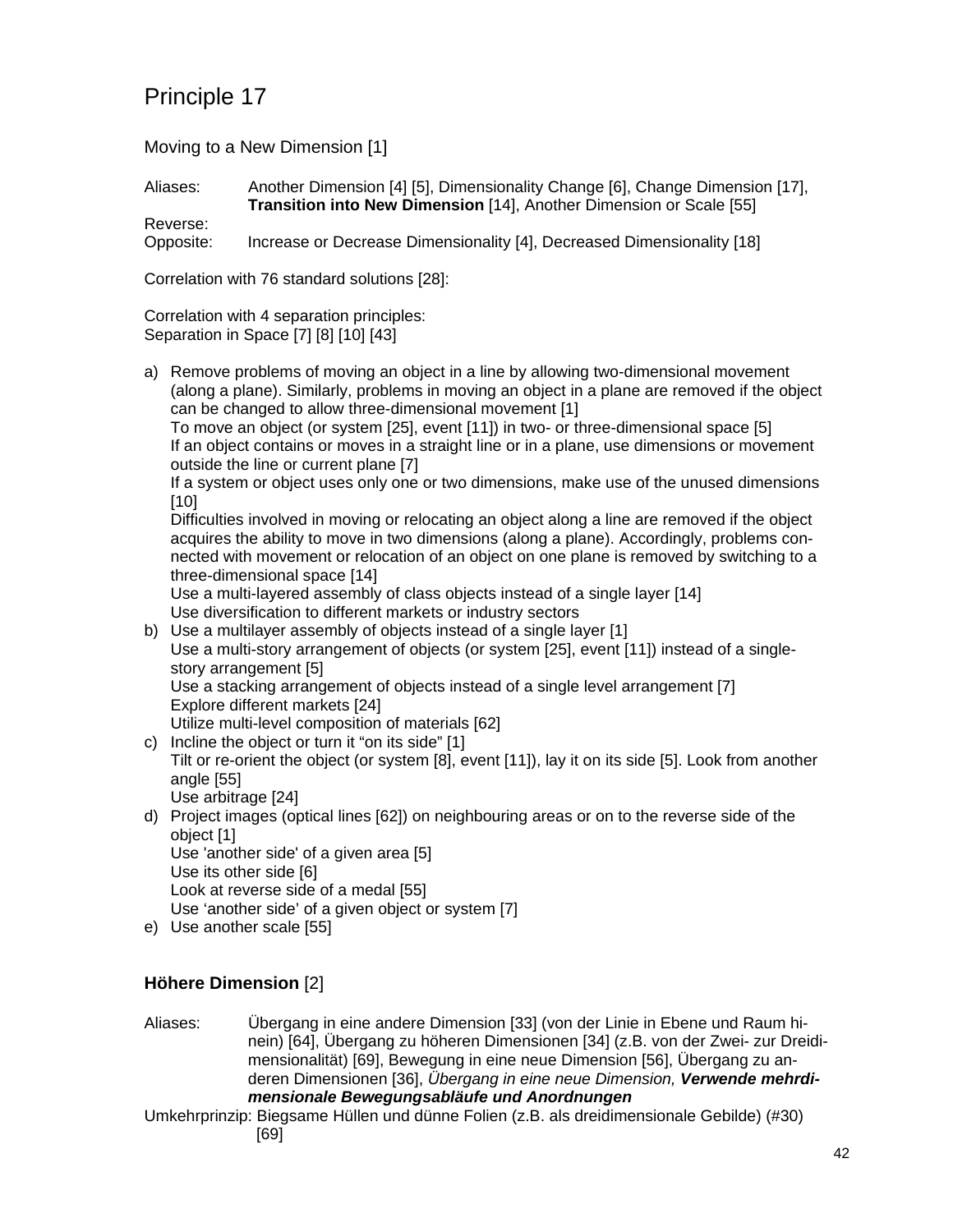Gegenprinzip:

Korrelation mit den 76 Standardlösungen:

Korrelation mit den 4 Separationsprinzipien: Separation im Raum (örtliche Trennung, Aufteilung eines Systems in Teilsysteme) [31] [37]

- a) Umgehe Schwierigkeiten bei der Bewegung eines Objektes entlang einer Linie durch eine zweidimensionale Bewegung (in einer Ebene). Analog wird ein Bewegungsproblem in der Ebene vereinfacht durch Übergang in die dritte Dimension [2] Veränderung der gegenseitigen Anordnung im Raum, Übergang in die zweite bzw. dritte Dimension [33] Zweidimensionale statt eindimensionaler Bewegung [34] Bei Schwierigkeiten, ein Objekt in der Ebene zu bewegen oder zu platzieren, bewege oder platziere das Objekt im Raum [36]
- b) Ordne Objekte in mehreren statt einer Ebene an [2] Mehrschichtige statt einschichtiger Anordnung [33] Mehrschichtige Anordnung von Objekten [34]
- c) Plaziere das Objekt geneigt oder kippe es [2] Das Objekt ist geneigt anzuordnen [34] Kippe das Objekt oder verändere die Lage, lege es auf die Seite [42]
- d) Ausnutzen der Rückseite des Objekts [34] Nutze Projektionen in angrenzende Bereiche (die Nachbarschaft [58]) oder auf die Rückseite des Objekts [38] Verwende die "andere" Seite eines gegebenen Bereichs [42] Die Rückseite oder der Innenraum ist auszunutzen [49]
- e) Ausnutzen der Lichtströme, die auf die Umgebung oder auf die Rückseite des gegebenen Objektes fallen [34]

Verwende optische Linien, die auf benachbarte Bereiche fallen [36]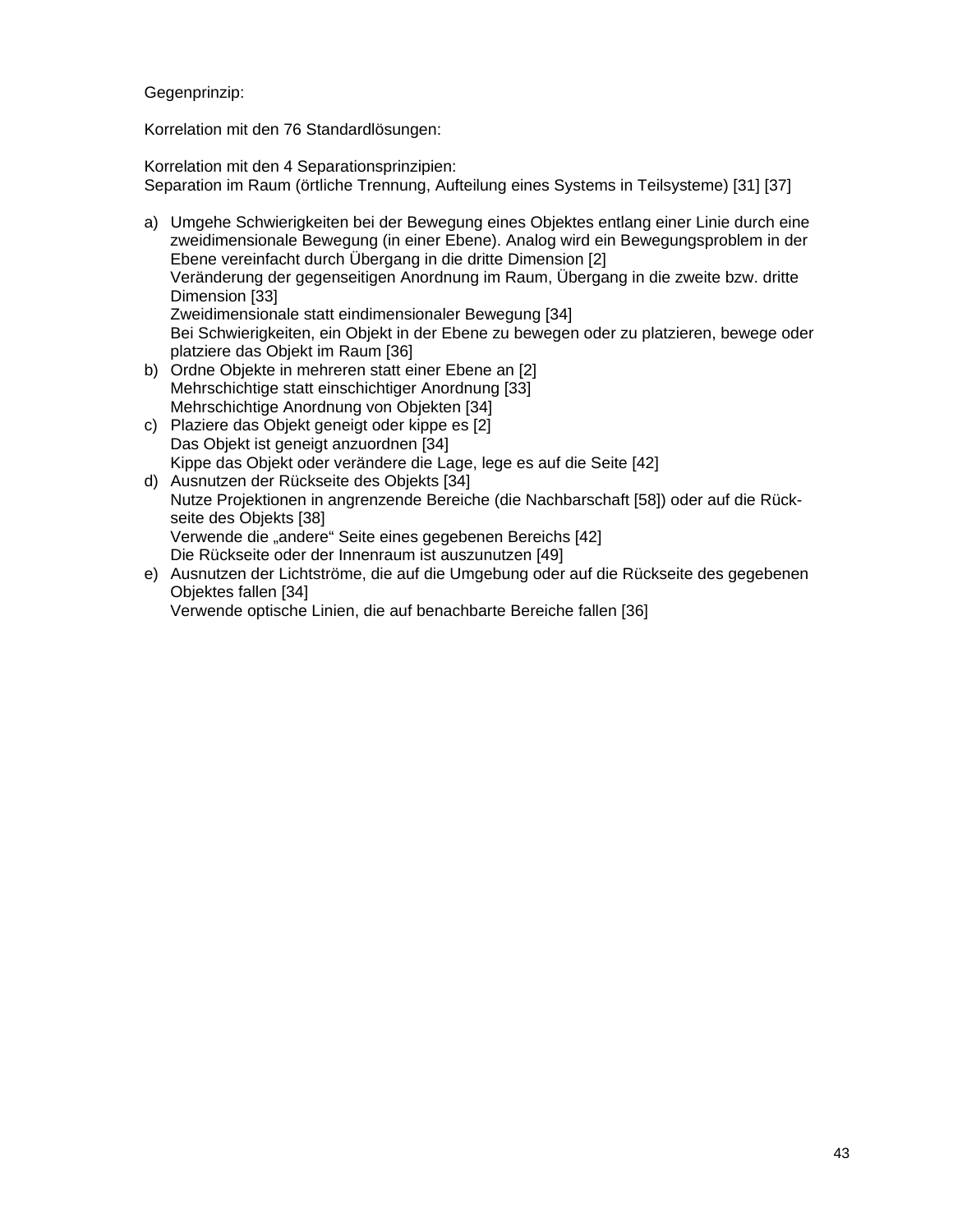Mechanical Vibration [1]

Aliases: Resonance [10], Oscillation [17], **Vibration** [46], Agitation [55] Reverse: Opposite: Remove Vibration [4]

Correlation with 76 standard solutions [28]:

2.3.1 Match the natural frequencies of the field with the substance

2.4.10 Use vibration in conjunction with magnetic fields

4.3.2 Measure changes in a system by means of changes in its resonant frequency

Correlation with 4 separation principles: Separation in Time [7] [8] [10] [43]

a) Set an object into oscillation [1] Cause an object (or system [6], event [11]) to oscillate or vibrate [5] (shake it up [23]) Change the rate of an algorithm execution in the context of time until the desired outcome is achieved [14] Another 'computer synonym' for vibration is alternating [16]

b) If oscillation exists, increase its frequency, even as far as ultrasonic [1] Increase its frequency (even up to the ultrasonic) [5]

- c) Use the frequency of resonance [1] Use an object´s (or system´s [25], event´s [11]) resonant frequency [5] Find and use the 'resonant frequency' of a system or object [10]
- d) Instead of mechanical vibrators, use piezo-vibrators [1] Use piezoelectric vibrators instead of mechanical ones [5]
- e) Use ultrasonic vibrations in conjunction with an electromagnetic field [1] Use combined ultrasonic and electromagnetic field oscillations [5] Use combined field oscillations [7] Use external elements to create oscillation/vibration [9]

Mechanische Schwingungen [2]

#### Aliases: Ausnutzen mechanischer Schwingungen [34], (Mechanische) Schwingungen [53], Anwendung mechanischer Schwingungen [64], *Schwingungen, Ändere das Schwingungsverhalten*

Umkehrprinzip:

Gegenprinzip: Maßnahmen, die die schädlichen Wirkungen mechanischer Schwingungen absolut sicher unterbinden [69]

Korrelation mit den 76 Standardlösungen:

Korrelation mit den 4 Separationsprinzipien: Separation in der Zeit (zeitliche Trennung, Wirkung zu unterschiedlichen Zeiten) [31]

- a) Versetze ein Objekt in Schwingung [2] Das Objekt (oder die Umgebung [38]) ist in Schwingungen zu versetzen [34]
- b) Oszilliert das Objekt bereits, erhöhe die Frequenz [2] Falls das Objekt bereits schwingt, ist die Frequenz zu erhöhen (bis hin zur Ultraschallfrequenz) [34]
- c) Benutze die Resonanzfrequenz(en) [2] Ausnutzen der Eigenfrequenz [34]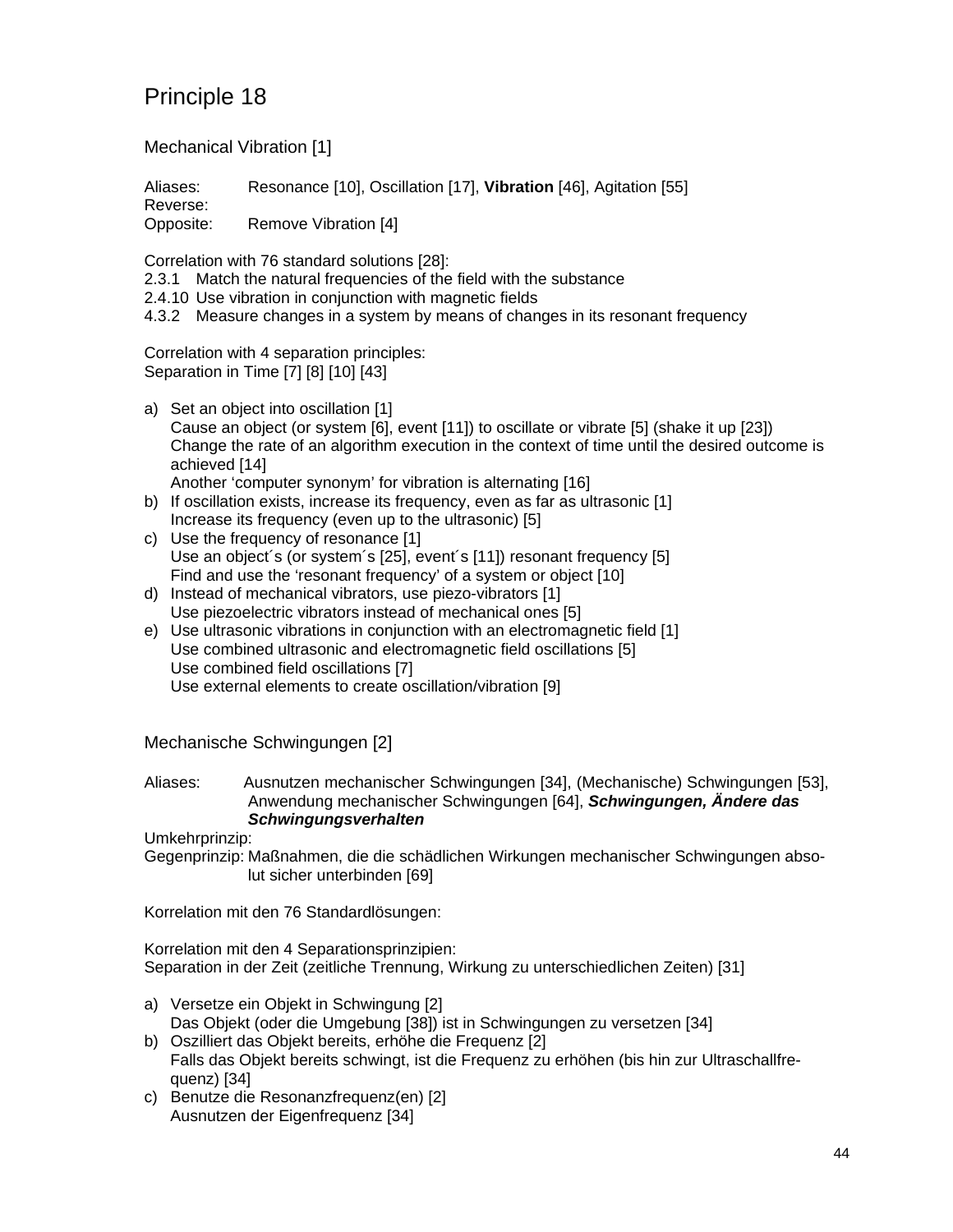- d) Die Schwingungsfrequenzen im System sollen mit der Eigenfrequenz eines der Objekte abgestimmt werden: im Einzelfall übereinstimmen oder absichtlich nicht übereinstimmen [49]
- e) Ersetze mechanische Schwingung durch Piezovibrationen [2] Übergang von mechanischen zu Piezo-Vibrationen [34] Nutze den Piezoelektrischen Effekt, um Schwingungen zu erzeugen [38] Verwende statt mechanischen piezoelektrische Schwingungserreger [36] (Schwingquarzvibratoren [37])
- a) Setze Ultraschall in Verbindung mit elektromagnetischen Feldern ein [2] Ultraschallschwingungen sind in funktioneller Verbindung mit elektromagnetischen Feldern zu nutzen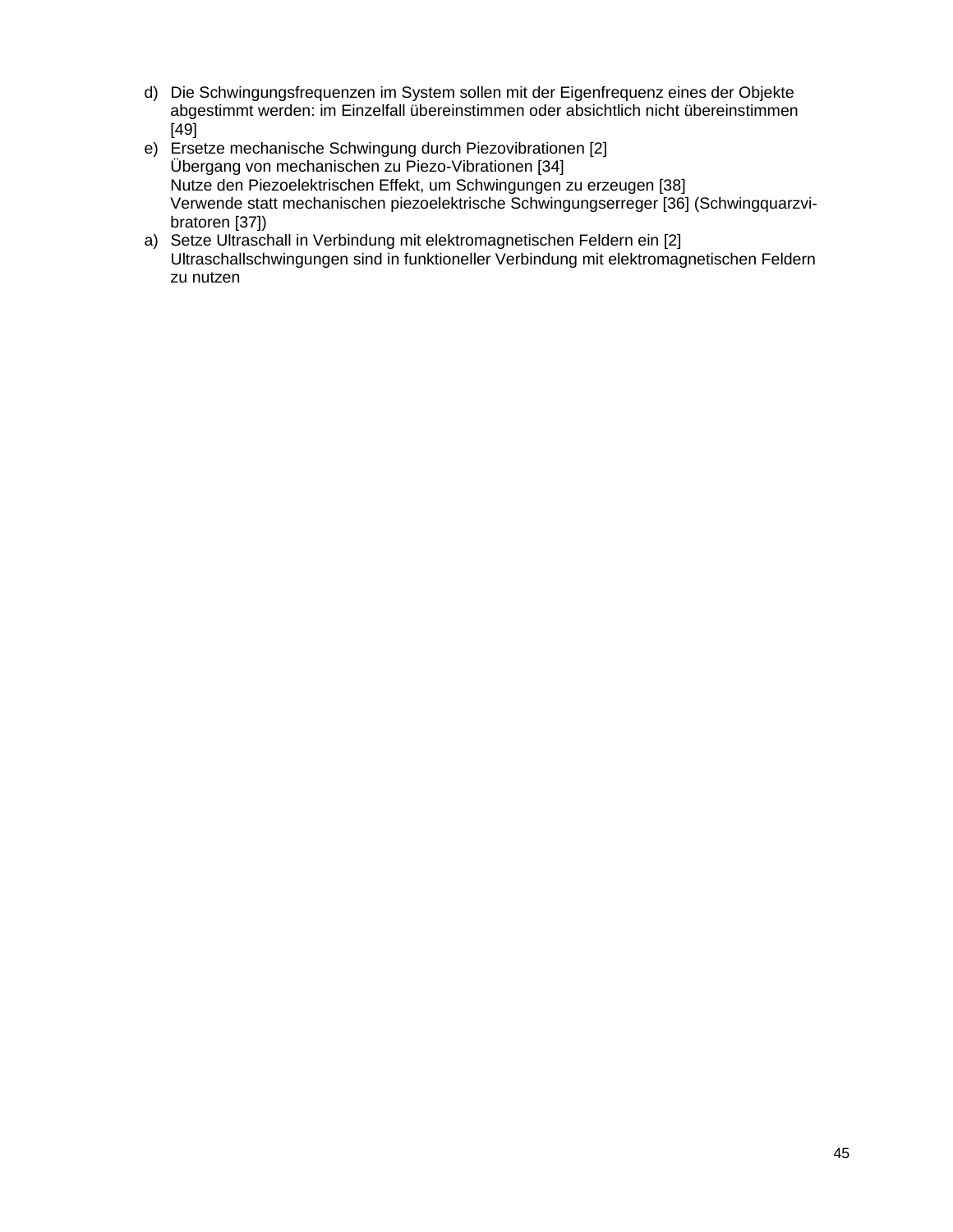### **Periodic Action** [1]

Aliases: Reverse: Continuous Action (#20) [4] Opposite: Periodic Inaction [4]

Correlation with 76 standard solutions [28]: 2.2.5 Replace an uncontrolled field with a structured one 2.4.10 Use magnetic field resonance

Correlation with 4 separation principles: Separation in Time [7] [8] [10] [43]

- a) Replace a (single or [24]) continuous action with a periodic one (impulse) [1] Instead of continuous action, use periodic or pulsating (changing [10]) actions [5] of performing a task continually, determine the time boundaries and perform that task periodically [14] Instead of performing a task continually, determine the time boundaries and perform that task periodically [14]
- b) If an action is already periodic, change its frequency [1] If an action is already periodic, change the periodic magnitude or frequency [5] (to suit external requirements [7])
- c) Use pauses between impulses (actions [10]) to provide additional action [1] Use pauses (gaps [7]) between impulses to perform different useful actions [5] Utilize breaks between pulses to carry out other helpful actions [19]

### **Periodische Wirkung** [2]

Aliases: **Impulsarbeitsweise** [33], Periodische Funktion [37], Periodische Aktionen [56], Periodische Einwirkung [64], *Arbeite mit Impulsen*

Umkehrprinzip: Kontinuierliche Arbeitsweise (#20) [33], Kontinuität der Wirkprozesse (#20) [69] Gegenprinzip:

Korrelation mit den 76 Standardlösungen:

Korrelation mit den 4 Separationsprinzipien: Separation in der Zeit (zeitliche Trennung, Wirkung zu unterschiedlichen Zeiten) [31] [37]

a) Übergang von kontinuierlicher zu periodischer Wirkung [2] Von der stetigen Arbeitsweise ist zur periodischen oder "Impuls"-Arbeitsweise überzugehen [33] Von der kontinuierlichen ist zu Impulswirkung überzugehen [34]

Ersetze eine kontinuierliche Aktion durch eine periodische/pulsierende Wirkung [38] b) Liegt bereits eine periodische Aktion vor, verändere deren Frequenz [2]

- Arbeitet das System bereits periodisch, ist die Periodizität zu verändern [34] (erhöhe die Frequenz [38])
- c) Benutze Pausen zwischen einzelnen Impulsen, um andere Aktionen einfügen zu können [2] Die Pausen zwischen den Impulsen sind anderweitig zu nutzen (z. B., indem in diesen Pausen andere – zusätzliche – Wirkungen erzielt werden) [34]
- d) Die Periodizität der Wirkung soll mit der Eigenfrequenz eines der Objekte abgestimmt werden: im Einzelfall übereinstimmen oder absichtlich nicht übereinstimmen [49]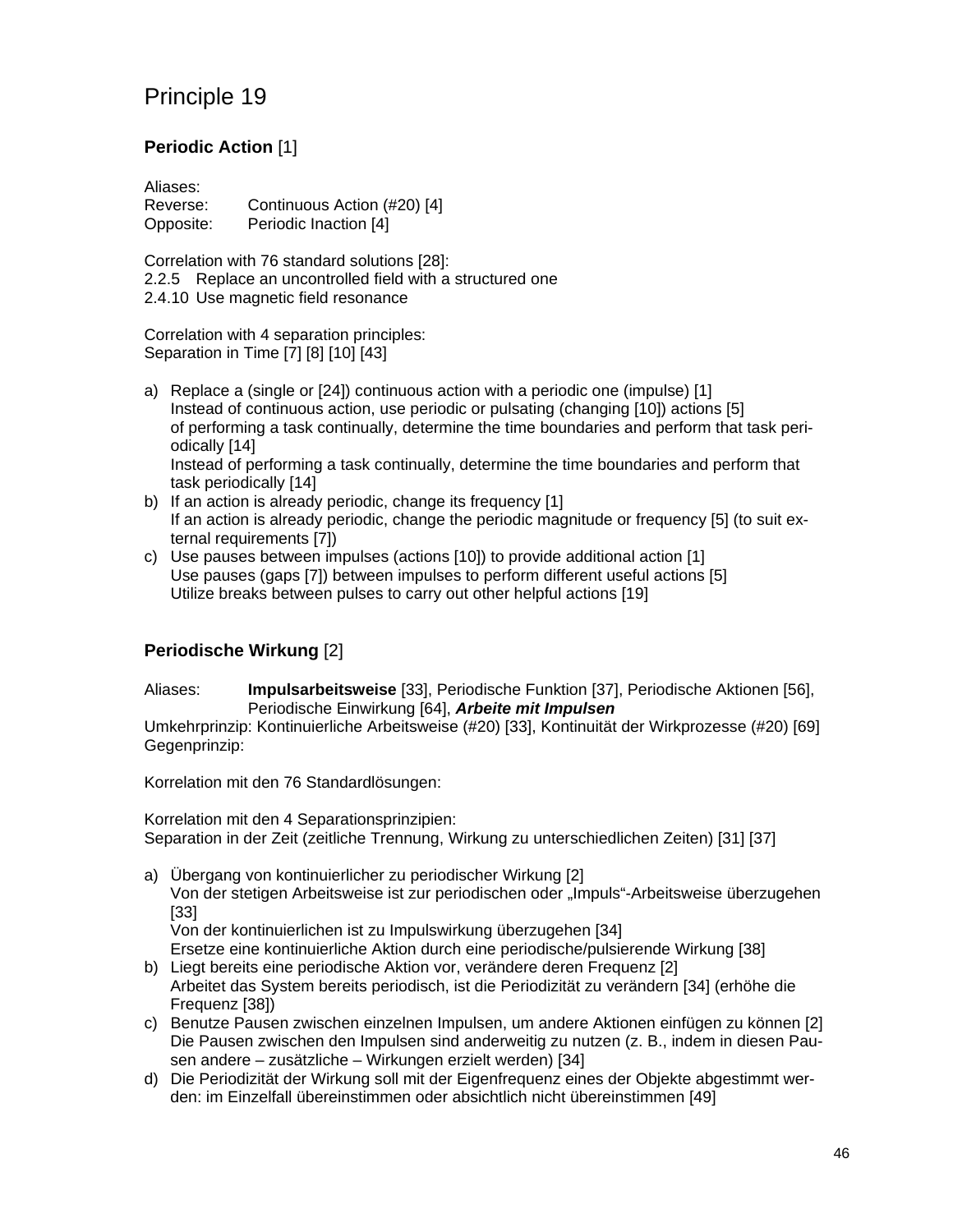### **Continuity of Useful Action** [1]

Aliases: Uninterrupted Useful Effect [3], Steady Useful Action [17] Reverse: Periodic Action (#19) [4] Opposite: Continuity of Useful Inaction [4], Continuity of Harmful Action [55]

Correlation with 76 standard solutions [28]:

2.3.3 Do one operation during the downtime of another

Correlation with 4 separation principles: Separation in Time [7] [8] [10] [43]

a) Carry out an action without a brake – all parts of an object should be constantly operating at full capacity [1]

Carry on work continuously; make all parts (or persons/systems [11]) of an object (or system [6], event [11], process, activity [24]) work at full load (or optimum efficiency [7]), all the time [5]

Make parts of a system or object work at optimal conditions continuously [10] Develop a fine-grained solution that utilizes the processor at full load [14]

b) Remove an idle and intermediate motion [1] Eliminate all idle or intermittent (or non productive [7]) actions or work [5] Eliminate idle runs and transitional movements [19] Develop a fine-grained concurrent solution that eliminates all blocking processes and/or threads of execution [14]

### Kontinuität [2]

Aliases: Kontinuierliche Arbeitsweise [33], Kontinuität (Permanenz [39]) der Wirkprozesse [34], Kontinuität einer nützlichen Funktion [38], Ununterbrochene nützliche Funktion [37], Kontinuität der nützlichen Wirkung [49], **Kontinuität nützlicher Aktionen** [56], Kontinuierliche Einwirkung [64], Kontinuität der Wirkprozesse [68], *Führe kontinuierlich ablaufende Aktionen ein*

Umkehrprinzip: Intermittierende Arbeitsweise = Impulsarbeitsweise (#19) [33], Periodische Wirkung (#19) [69]

Gegenprinzip:

Korrelation mit den 76 Standardlösungen:

Korrelation mit den 4 Separationsprinzipien: Separation in der Zeit (zeitliche Trennung, Wirkung zu unterschiedlichen Zeiten) [31] [37]

- a) Führe eine Aktion ohne Unterbrechung aus, alle Komponenten sollen ständig mit gleichmäßiger Belastung arbeiten [2] Der Arbeitsgang ist kontinuierlich durchzuführen [33] Alle Teile des Objektes sollen ständig mit gleichbleibend voller Belastung arbeiten [34] Führe Tätigkeiten und Aktionen kontinuierlich aus; alle Teile eines Objektes arbeiten zu jedem Zeitpunkt mit voller Last [42]
- b) Schalte Leerläufe und Unterbrechungen aus [2] Leerlauf ist zu vermeiden, der Arbeitsgang ist kontinuierlich durchzuführen [33] Leerlauf und Diskontinuitäten (unterbrochenen Aktionen und Arbeiten [42]) sind auszuschalten [34]
- c) Von der oszillierenden ist zur rotierenden Bewegung überzugehen [33] Ersetze eine "Vor-Zurück-Bewegung" durch eine rotierende Bewegung [38]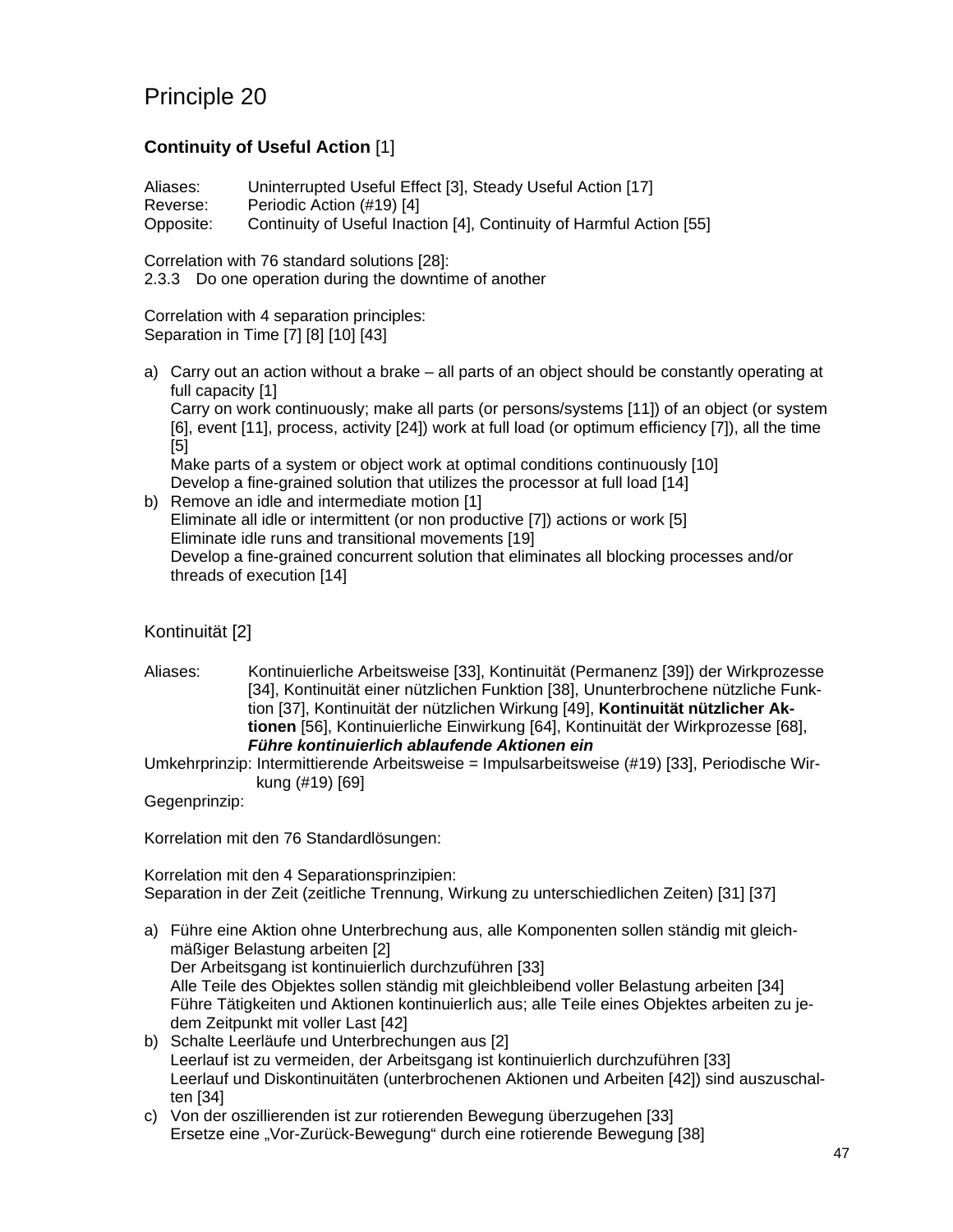#### **Rushing Through** [1]

Aliases: Skipping [4] [5], Hurrying or Skipping [6], Hurrying [10], Do Fast [28], Haste [19], High Speed [24], Skip [29], Quickness, Decisiveness [55]

Reverse: Opposite: Do at Low Speed to Get Combination of Actions [4], Lagging [25], Slowing, Delay [55]

Correlation with 76 standard solutions [28]:

Correlation with 4 separation principles: Separation in Time [7] [8] [10] [43]

a) Perform harmful or hazardous operations at very high speed [1] Conduct a process (or activity [24]), or certain stages (e.g. destructible, harmful or hazardous operations, (beneficial, expensive, high risk steps or operations [24])) at high speed [5] Conduct an action at very high speed to eliminate harmful side-effects [7] Carry out a process or some stages of it very quickly particularly harmful or hazardous [19] Conduct the transfer of data in a burst mode just before a worst-case scenario [15]

Überspringen [2]

Aliases: Schneller Durchgang [33], Schnelle Passage [34], Verfahren des Durcheilens [36], **Durcheilen und Überspringen** [41], Schnellster Durchgang (durch Prozessabschnitte) [64], *Führe Aktionen extrem schnell aus*

Umkehrprinzip:

Gegenprinzip: Zeitlupenarbeitsweise [33], Besonders langsam ausgeführte Prozesse [69]

Korrelation mit den 76 Standardlösungen:

Korrelation mit den 4 Separationsprinzipien: Separation in der Zeit (zeitliche Trennung, Wirkung zu unterschiedlichen Zeiten) [31] [37]

a) Führe schädliche oder gefährliche Aktionen mit sehr hoher Geschwindigkeit durch [2] Schädliche oder gefährliche Stadien eines Prozesses sind schnellstens zu durchlaufen [33] Der Prozess oder einzelne seiner Etappen (z. B. schädliche oder gefährliche) sind mit hoher Geschwindigkeit zu durchlaufen. Manche Prozesse erfordern ungewöhnliche Arbeitsbereiche, die zwar für den Prozeß unerläßlich, zugleich aber schädlich sind und deshalb schnell wieder verlassen werden müssen [34]

Die Geschwindigkeit oder die Leistung eines Prozesses ist sprunghaft zu erhöhen. Dadurch können dem System neue nützliche Eigenschaften verliehen werden [49]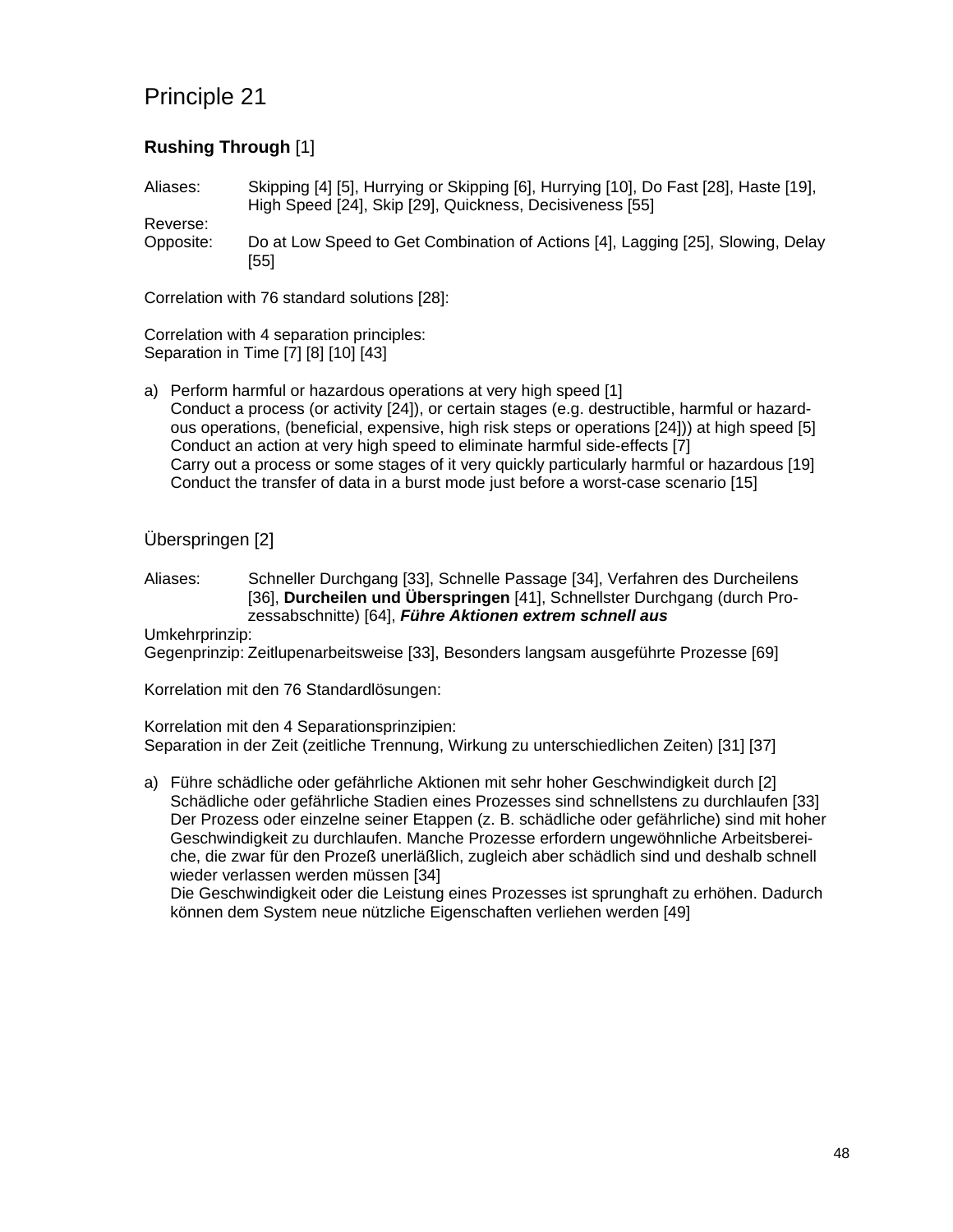#### **Convert Harm into Benefit** [1]

Aliases: Turning harm to Good [3], Blessing in disguise [4] [5], Turn Lemons into Lemonade [4] [5], Turn Minus into Plus [17], Find Good in Bad [55]

Reverse: Opposite: Curse in Disguise [4], Turn Sugar into Vinegar [4], Aware of Bad in Good [55]

Correlation with 76 standard solutions [28]: 1.2.2 Eliminate harmful effects

Correlation with 4 separation principles:

Alternative Ways: Sub-System, Super-System [7] [8] [10] [43], Alternative System, Inverse System

a) Utilize a harmful factor or harmful effect of an environment to obtain a positive effect [1] Use harmful factors (particularly, harmful effects of the environment or surroundings) to achieve a positive effect [5] Transform harmful objects or actions (particularly, the environment or surroundings) so that they deliver a positive effect [7] Utilize harmful factors (such as destructive influence of the environment) to gain an advantage [19]

b) Remove a harmful factor by combining it with another harmful factor [1] Eliminate the primary harmful action by adding it to another harmful action to resolve the problem [5] Add a second harmful object or action to neutralize or eliminate the effects of a harmful ob-

ject or action [7]

Inverse the role of the harmful process and redirect it back [14]

c) Increase the amount of harmful action until it ceases to be harmful [1] Amplify (Increase [7]) a harmful factor to such a degree that it is no longer harmful [5] Boost a harmful factor till it ceases to be harmful [19]

Schädliches in Nützliches verwandeln [2]

Aliases: Umwandeln des Schädlichen in Nützliches, Keil durch Keil – Überlagerung einer schädlichen Erscheinung mit einer anderen, **Zulassen des Unzulässigen**, Überkompensation [33], Umwandeln von Schädlichem in Nützliches [34], **Wandle Schädliches in Nützliches** [38] *um*, Schaden in Nutzen umwandeln [37], Schädliches in Nützliches verkehren [64]

Umkehrprinzip:

Gegenprinzip: Umwandeln des Nützlichen in Schädliches (#22) [69]

Korrelation mit den 76 Standardlösungen:

Korrelation mit den 4 Separationsprinzipien:

Separation innerhalb eines Objektes und seiner Teile (System gliedern, Überführung in ein Suboder Supersystem, Teil mit unerwünschten Eigenschaften vom Rest trennen, Änderungen in der Struktur)

Separation durch Bedingungswechsel (Phasenübergänge, Änderungen der stofflichen Eigenschaften, Veränderungen des Systems oder seiner Umgebung) [31]

a) Nutze schädliche Faktoren oder Effekte - speziell aus der Umgebung - positiv aus [2] Schädliche sind in nützliche Faktoren umzuwandeln; das Problem ist nach dem Gesichtspunkt zu analysieren, unter welchen Bedingungen sich die Anwendung das schädlichen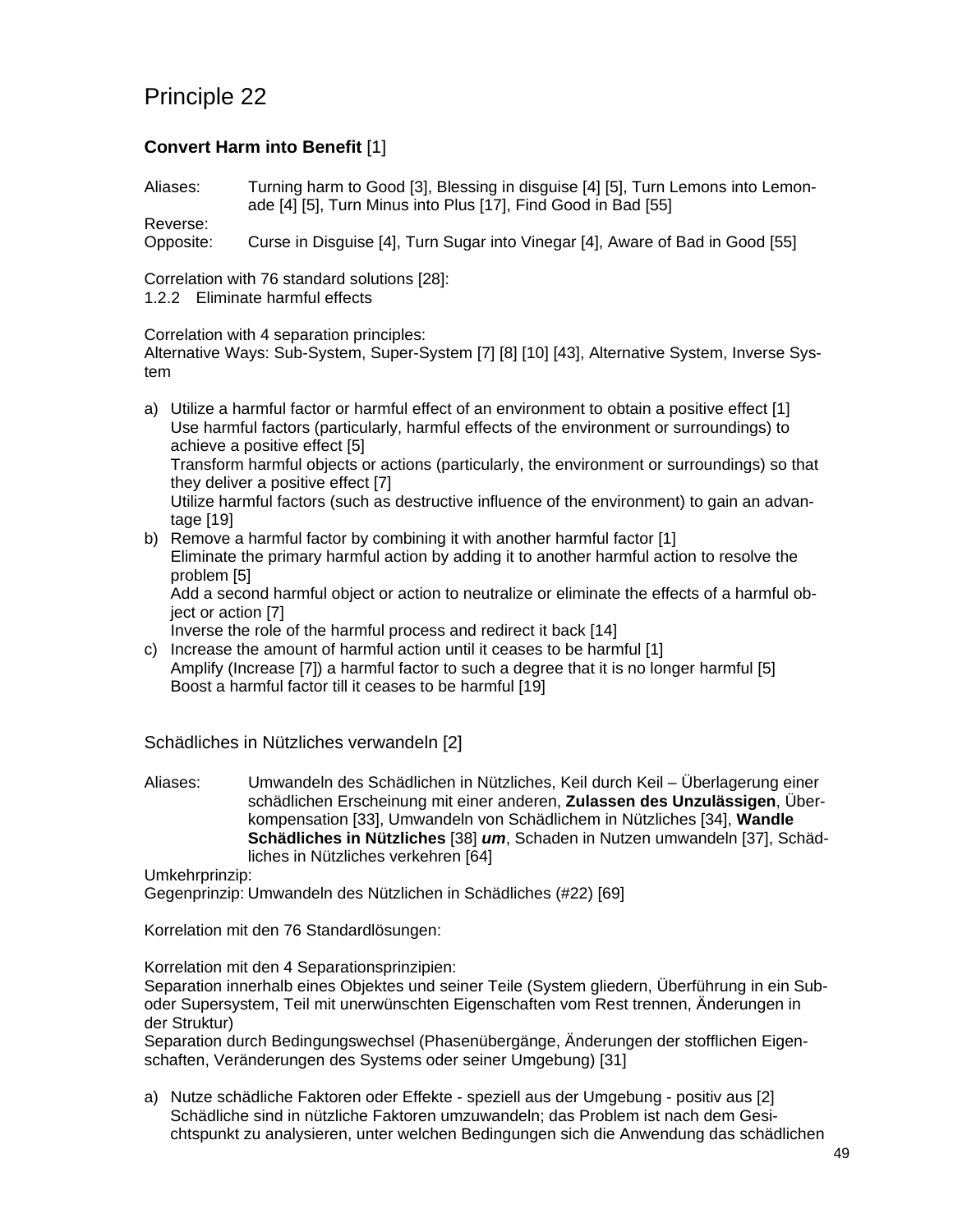für nützliche Zwecke verwirklichen läßt [33] Schädliche Faktoren (z.B. die schädliche Einwirkung eines Mediums) sind für die Erzielung eines positiven Effektes zu nutzen [34]

b) Beseitige einen schädlichen Faktor durch Kombination mit einem anderen schädlichen Faktor [2]

Kompensiert wird eine schädliche Erscheinung durch Überlagerung mit einer anderen [33] ( ebenfalls schädlichen – Erscheinung [34])

Ein schädlicher Faktor ist durch Überlagerung mit anderen schädlichen Faktoren zu beseitigen [34]

c) Verstärke einen schädlichen Einfluß soweit, bis er aufhört, schädlich zu sein [2] Der schädliche Faktor ist derart zu verstärken, daß er schließlich aufhört, schädlich zu sein: Prinzip der Überkompensation [33] Ein schädlicher Faktor ist bis zu dem Punkt zu verstärken, an dem er schließlich aufhört schädlich zu sein [34]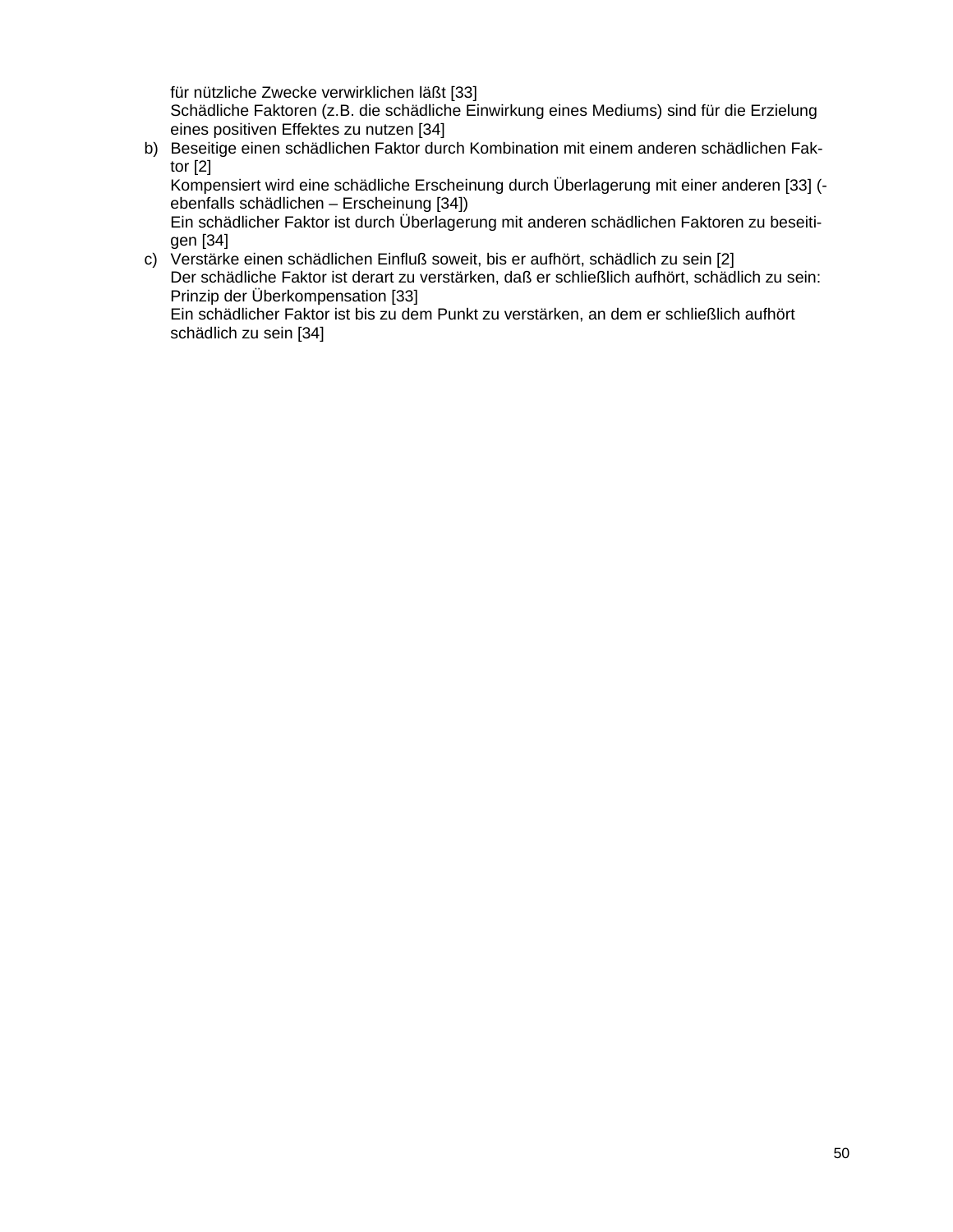### **Feedback** [1]

Aliases: Add Feedback [46]

Reverse:

Opposite: Lack of Feedback, Positive Feedback (Feed Forward) [18], Uncontrolled [4], Forecasting [55]

Correlation with 76 standard solutions [28]:

- 5.4.1 Self-control changes
- 2.4.8 Use dynamic magnetic fields

Correlation with 4 separation principles: Alternative Ways: Sub-System, Super-System [7] [8] [10] [43], Alternative System, Inverse System

- a) Introduce feedback [1] Introduce feedback (referring back, cross-checking) to improve a process or action [5] or system [55] Introduce a feedback variable in a closed loop to improve subsequent iterations based on qualifiers [15]
- b) If feedback already exists, reverse (change [3]) it [1] If feedback is already used, change its magnitude or influence [5] (in accordance with operating conditions [12]) If feedback is already used, make it adaptable to variations in operating requirements or conditions [7] If feedback is already employed, alter it [19]

### Rückkopplung [2]

#### Aliases: **Rückkopplung/Rückmeldung** [38], Feedback [49], *Führe Rückkopplungen ein und variiere sie*

Umkehrprinzip:

Gegenprinzip: Maßnahmen, die eine Rückkopplung sicher verhindern [69]

Korrelation mit den 76 Standardlösungen:

Korrelation mit den 4 Separationsprinzipien:

Separation innerhalb eines Objektes und seiner Teile (System gliedern, Überführung in ein Suboder Supersystem, Teil mit unerwünschten Eigenschaften vom Rest trennen, Änderungen in der Struktur)

- a) Führe eine Rückkopplung ein [2] Es ist mit Rückkopplung zu arbeiten [34] Einführen von Rückkopplung/-meldung [38] Einführung von Feedback (Querverweise, Gegenprüfen), um einen Prozeß oder eine Aktion zu verbessern [42]
- b) Ist eine Rückkopplung vorhanden, ändere sie oder kehre sie um [2] Falls bereits mit Rückkopplung gearbeitet wird, ist sie zu variieren [34] Wenn die Rückkopplung/-meldung schon existiert, verändere (oder verbessere [39]) sie [38]
- c) Die Steuerbarkeit und der Automatisierungsgrad des Systems sind zu erhöhen [49]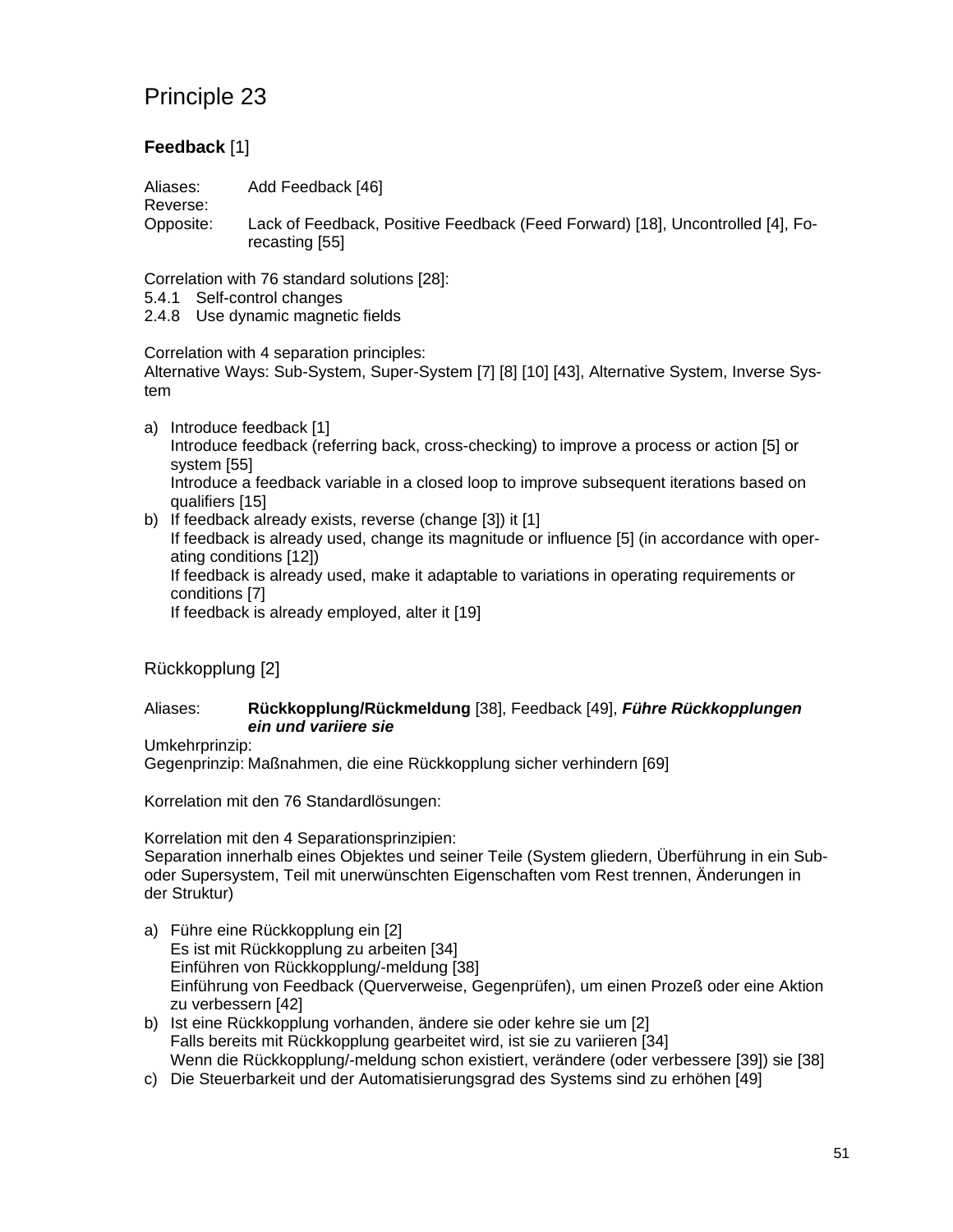### **Mediator** [1]

Aliases: Go Between [3], Intermediary [4] [5], Insertion [17], Middleman [19], Indirect Action [44], Use of Mediators [46], Dispose of Carrier [46] Reverse: Self-service (#25) [4]

Opposite: Remove Intermediary [4], Simplify [4], Direct Contact [18], Intermediary Removal [25], Direct Action [44]

Correlation with 76 standard solutions [28]:

- 1.1.7 Use one object to make the actions of another possible
- 2.4.9 Create structures by use of magnetic fields
- 2.4.5 Introduce a ferromagnetic additive, temporarily
- 1.1.2 temporary or permanent additive internal
- 1.1.3 temporary or permanent external additive
- 1.1.4 temporary or permanent environment as additive
- 1.1.5 change the environment or system temporarily or permanent
- 5.1.1.6 Introduce an additive temporarily
- 4.1.2 Measure a copy

Correlation with 4 separation principles: Separation in Space [7] [8] [10] [43]

- a) Use an intermediary object to transfer or carry out an action [1] Use an intermediary carrier article or intermediary process [5] (agent [24]) Introduce an intermediary between two objects, systems or actions [7] Employ an intermediary object as a carrier of an action [19] Use a mediator to provide a view(s) of data to a process in the context of the processes application space [15]
- b) Temporarily connect an object to another one that is easy to remove [1] Merge one object (or system [10], event [11], process or activity [24]) temporarily with another (which can be easily removed) [5] Introduce a temporary intermediary which disappears ar can be easily removed after it has completed its function [7] Attach an object to another one, which is already detachable at the end of an operation [19]
- c) Become the intermediary (others pay to accept or manage risks for them) [24]

#### **Mediator, Vermittler** [2]

Aliases: Vermittler/Katalysator [38], Vermitteln [36], Einführung eines Vermittlers [64], *Nutze Vermittler*

Umkehrprinzip:

Gegenprinzip: Direkte Einwirkung der Komponenten aufeinander [69]

Korrelation mit den 76 Standardlösungen:

Korrelation mit den 4 Separationsprinzipien:

Separation im Raum (örtliche Trennung, Aufteilung eines Systems in Teilsysteme) [31] Separation in der Zeit (zeitliche Trennung, Wirkung zu unterschiedlichen Zeiten) - 24b [37] Separation innerhalb eines Objektes und seiner Teile (System gliedern, Überführung in ein Suboder Supersystem, Teil mit unerwünschten Eigenschaften vom Rest trennen, Änderungen in der Struktur) – 24a [37]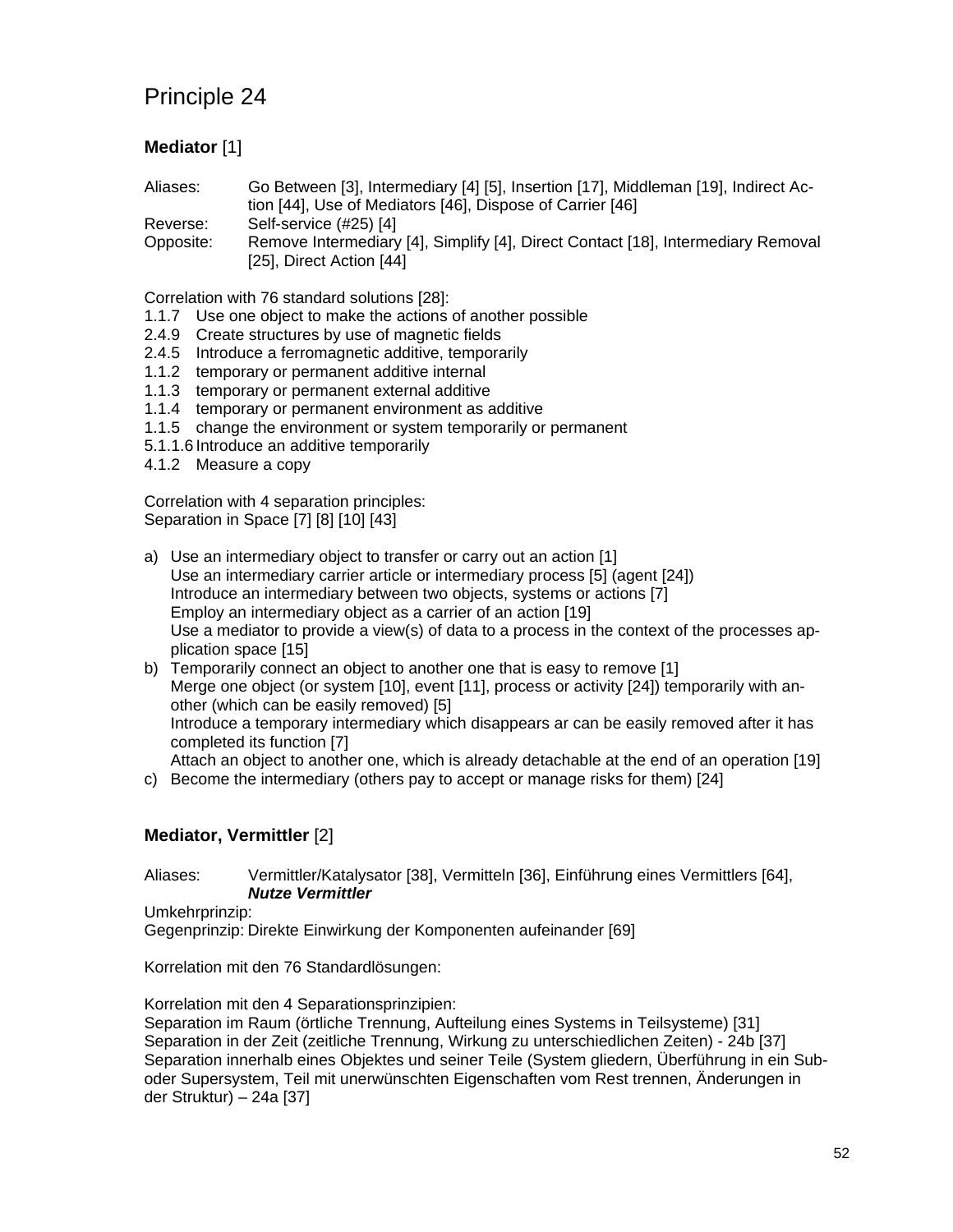- a) Nutze ein Zwischenobjekt, um die Aktion weiterzugeben oder auszuführen [2] Es ist ein Zwischenobjekt zu verwenden, das die Wirkung überträgt oder weitergibt [34] (oder selbst durchführt [39]) Nutze ein Zwischenobjekt, um die Aktion zu steigern oder zu transferieren [38] Einsatz eines vermittelnden Trägerstoffes oder eines vermittelnden Prozesses [42]
- b) Verbinde das System zeitweise mit einem anderen, leicht zu entfernenden Objekt [2] Zeitweilig soll das Objekt mit einem anderen (leicht zu entfernenden) Objekt gemeinsam in Funktion sein [34]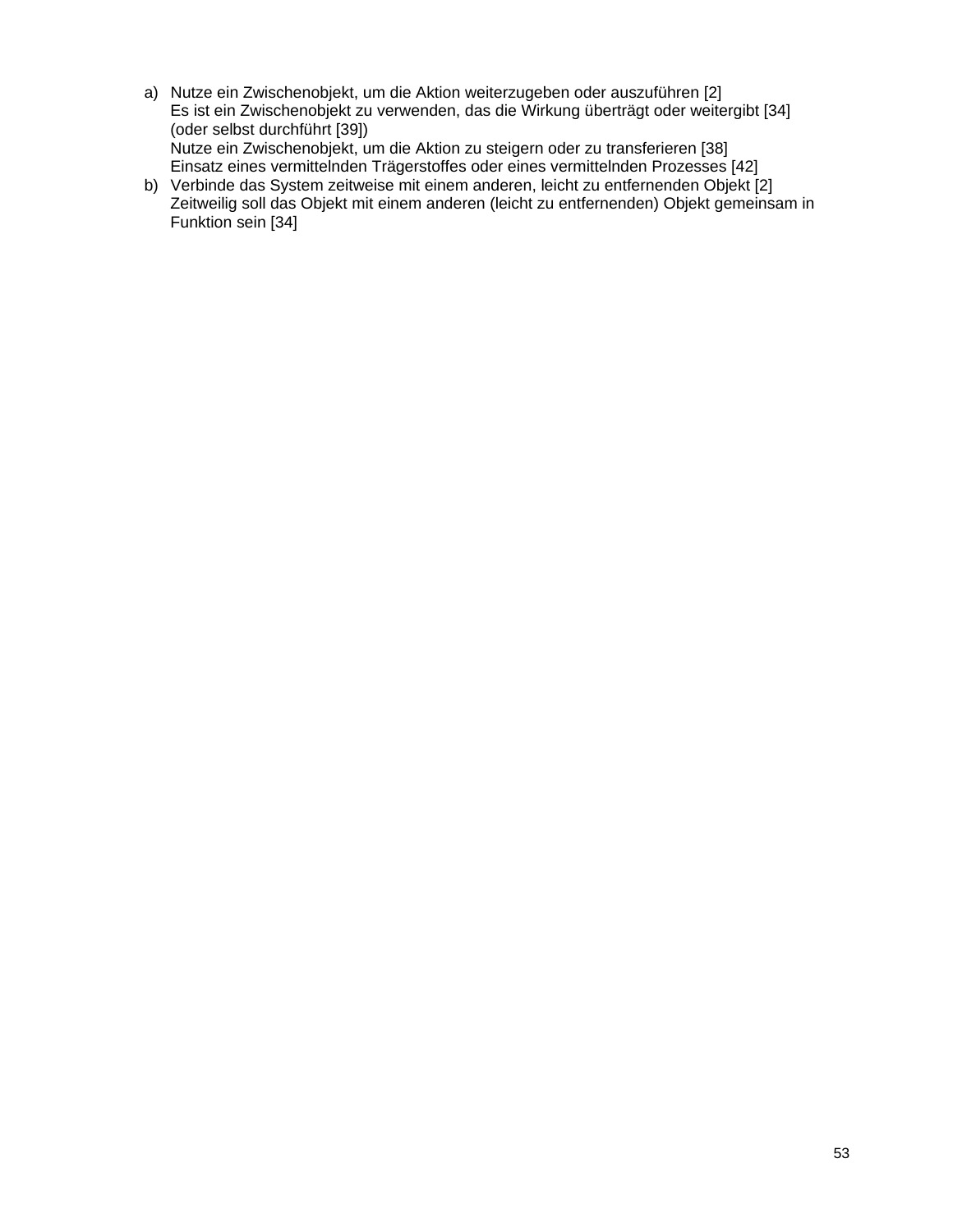### **Self Service** [1]

| Aliases:  | Self-organization [17]                                  |
|-----------|---------------------------------------------------------|
| Reverse:  | Intermediary $(\#24)$ [4]                               |
| Opposite: | Single Purpose Device [4], Outward Directed Action [55] |

Correlation with 76 standard solutions [28]:

- 5.4.1 Self-controlled changes
- 2.4.8 Use dynamic magnetic fields

#### Correlation with 4 separation principles:

Alternative Ways: Sub-System [7] [8] [10] [43], Super-System, Alternative System [43], Inverse System

a) Make the object service itself and carry out supplementary and repair operations [1] Make an object (or system [10], event [11], supplier, customer [24]) serve itself (himself [24]) by performing auxiliary helpful functions [5] Enable an object or system to perform functions or organize itself [7] Make an object take care of itself, accomplishing auxiliary, maintenance and repair operations [19]

Eliminate the intermediary or middleman and perform the function [24]

b) Make use of waste material and energy [1] Use waste (or lost [10]) resources, energy, or substances [5] Use resources, including energy and materials – especially those that were originally wasted – to enhance the system [6] Utilize system´s waste and unused resources (substance and energy) [19] Use underutilized or idle assets [24]

### Selbstversorgung [2]

#### Aliases: **Selbstversorgung und Selbstbedienung** [31], Selbstbedienung [36] (der Konstruktion [64], Von-Selbst-Arbeitsweise [33], Self-Service [56], *Nutze Selbstversorgung und Selbstbedienung*

Umkehrprinzip:

Gegenprinzip: Fremdbedienung, Verzicht auf "Von Selbst"-Elemente, Verzicht auf die Nutzung der Naturkräfte, der sogenannten Umweltenergien [69]

Korrelation mit den 76 Standardlösungen:

Korrelation mit den 4 Separationsprinzipien:

Separation durch Bedingungswechsel (Phasenübergänge, Änderungen der stofflichen Eigenschaften, Veränderungen des Systems oder seiner Umgebung) [37]

Separation innerhalb eines Objektes und seiner Teile (System gliedern, Überführung in ein Suboder Supersystem, Teil mit unerwünschten Eigenschaften vom Rest trennen, Änderungen in der Struktur)

a) Das System soll sich selbst bedienen und Hilfs- sowie Reparaturfunktionen selbst ausführen [2]

Die Maschine/Vorrichtung führt Hilfs- oder Nebenarbeiten bzw. Hilfs- oder Nebenfunktionen selbst aus. Das Verfahren arbeitet "von selbst", z. B. mit Hilfe der Gravitation [33]. (Vorhandene Bewegungsformen werden genutzt [34])

Das Objekt soll sich selbst bedienen und Hilfs- wie Reparaturarbeiten selbst ausführen [34] Ein Objekt hilft sich selbst, indem es weitere nützliche Zusatzfunktionen erfüllt [42]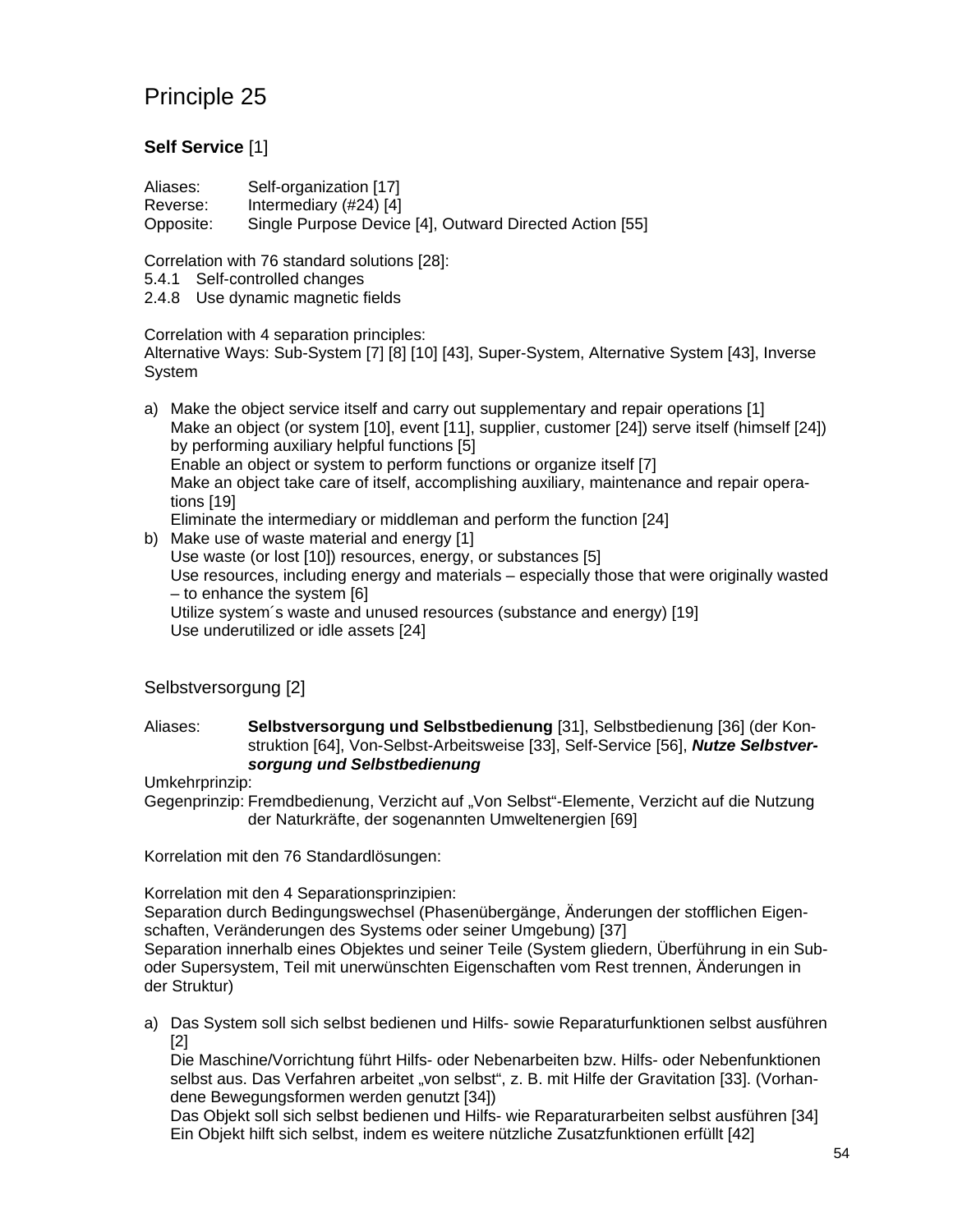- b) Nutze Abfall und Verlustenergie [2] Abprodukte oder "Abprodukt-Analoga" (Energie, Material) sind zu nutzen [34] Abgegebene Stoffe, Energie etc. sollen verwendet werden [36]
- c) Verlorene Ressourcen etc. sollen verwendet werden [42] Verfügbare Ressourcen in der Umgebung sind zu nutzen [49]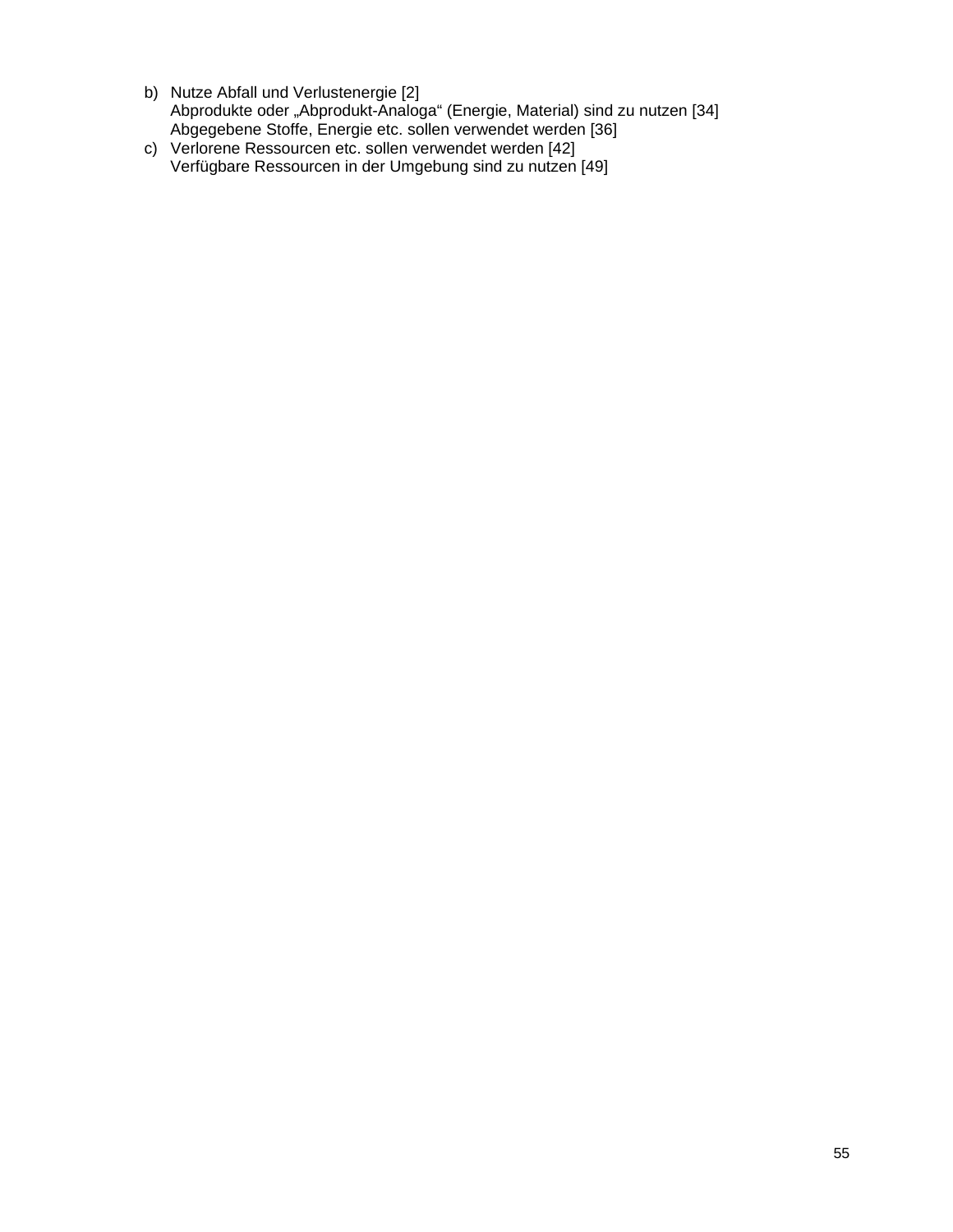### **Copying** [1]

Aliases: Use of Copies [29], Copy/Faksimile [46] Reverse: Opposite: Avoid Copies, Use Original [4], Anti-copying [25], Source [55]

Correlation with 76 standard solutions [28]:

4.1.2 Measure a copy

5.1.1.7 Apply additives to a copy instead of the original

Correlation with 4 separation principles: Separation in Space [7] [8] [10] [43] Separation in Time [7] [8] [10] Separation on Condition (Satisfy Contradiction) [10]

a) Use a simple or inexpensive copy instead of an object which is complex, expensive, fragile ore inconvenient use [1] Instead of an unavailable, expensive, fragile (or possibly vulnerable [7], irreplaceable [24])

object (or system [25], event [11]), use simpler and inexpensive (and replaceable [24]) copies [5]

Instead of creating a new object that takes unnecessary resources perform a shallow copy [15]

- b) Replace an object or system of objects by an optical copy or image. A scale can be used to reduce or enlarge the image [1] Replace an object, or process (or system [10], event [11]) with optical (virtual [10]) copies [5] or images. A scale can be used to reduce or enlarge image [55] Substitute an optical copy (or a picture) of an object (system of objects) for a real object
- (system of objects). Utilize scaling (reduced or enlarged copies) [19] c) If visible optical copies are used, replace them with infrared or ultraviolet copies [1] If visible optical copies are already used, move (change the wavelength [6]) to infrared or ultraviolet copies [5]. Look at things in another light [55] If optical copies are used, use an appropriate out of the ordinary illumination and viewing situation [9]

If copies are already used, move to an out of the ordinary illumination and viewing perspective [10]

If picture is taken in the visible range, get it in infrared or ultraviolet spectrum instead [19] Replace an object or process with a mathematical or statistical copy [24]

d) Copy creative service concepts across different industries [21]

#### Kopieren [2]

Aliases: **Arbeiten mit Modellen** [33] *oder Kopien, Arbeite mit Modellen oder Kopien* Umkehrprinzip:

Gegenprinzip: Arbeiten mit dem Original-Objekt [69]

Korrelation mit den 76 Standardlösungen:

Korrelation mit den 4 Separationsprinzipien: Separation im Raum (örtliche Trennung, Aufteilung eines Systems in Teilsysteme) [31] [37]

a) Benutze eine billige, einfache Kopie anstatt eines komplexen, teuren, zerbrechlichen oder schlecht handhabbaren Objektes [2] Statt des schwierig zu handhabenden eigentlichen Objektes bzw. Prozesses sind Modelle,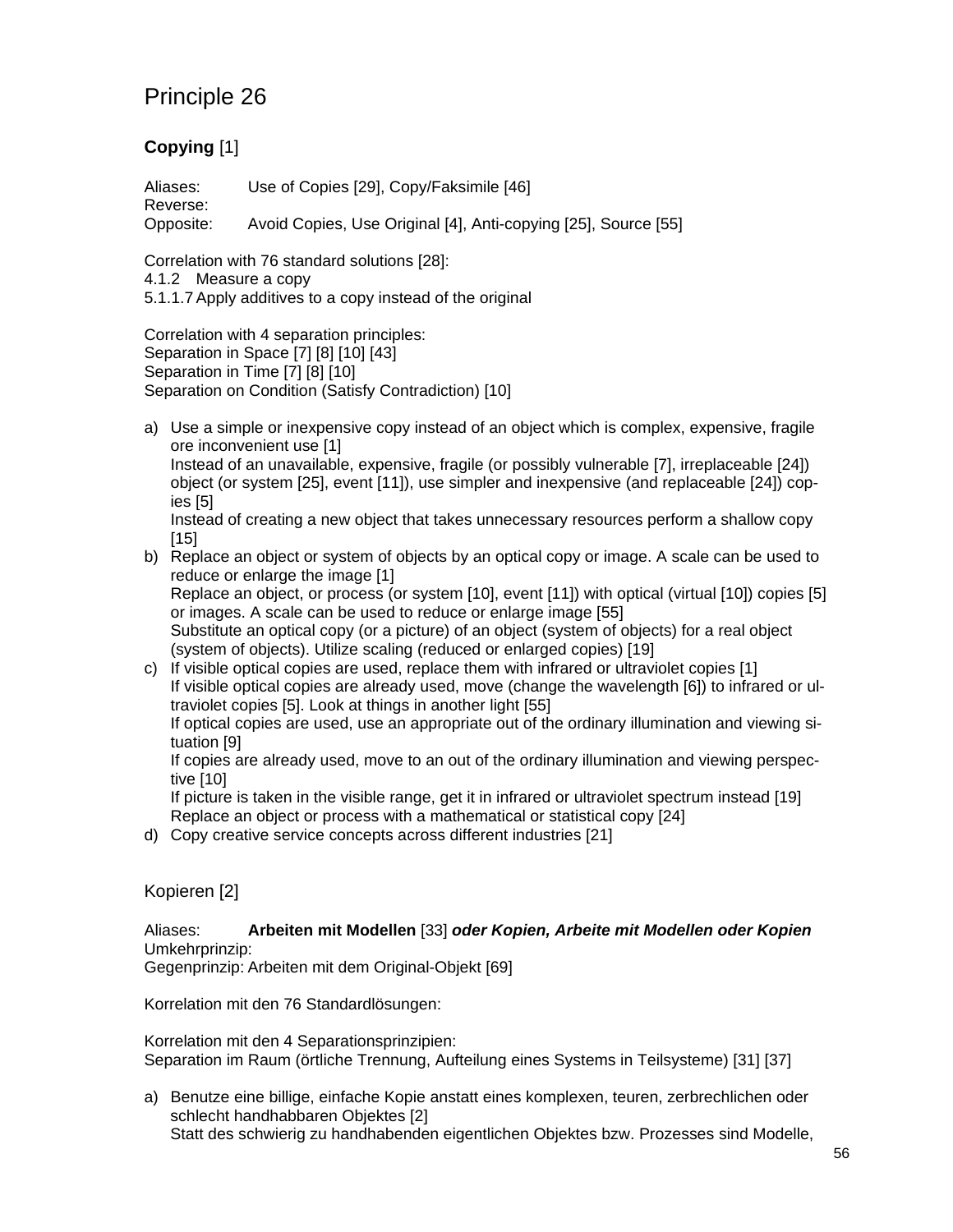Projektionen usw. zu benutzen [33] An Stelle eines unzugänglichen, schlecht handhabbaren, komplizierten, teuren, zerbrechlichen Objekts sind vereinfachte und/oder billige Kopien zu nutzen [34]

- b) Ersetze ein System oder Objekt durch eine optische Kopie oder Abbildung. Hierbei kann der Maßstab (vergrößern, verkleinern) verändert werden [2] Das Objekt oder das System von Objekten ist durch seine optischen Kopien (bildliche Darstellungen [36] wie Abbildungen, Schatten, Hologramme [49]) zu ersetzen. Die Kopien sind erforderlichenfalls maßstäblich zu verändern (zu vergrößern oder zu verkleinern) [34]
- c) Werden bereits optische Kopien benutzt, dann gehe zu infraroten oder ultravioletten Abbildern (Kopien [34]) (oder zu Röntgenaufnahmen [49]) über [2] (Verwendung einer angemessenen, außergewöhnlichen Beleuchtungsart und Darstellungssituation [42])
- d) Wenn optische Kopien schon benutzt werden, so sind digitale Kopien zu benutzen [39] Digitale Kopien sind auszunutzen: computergestützte Bildverarbeitung, Computersimulationen, Virtual Reality, Computer Augmented Reality usw. [49]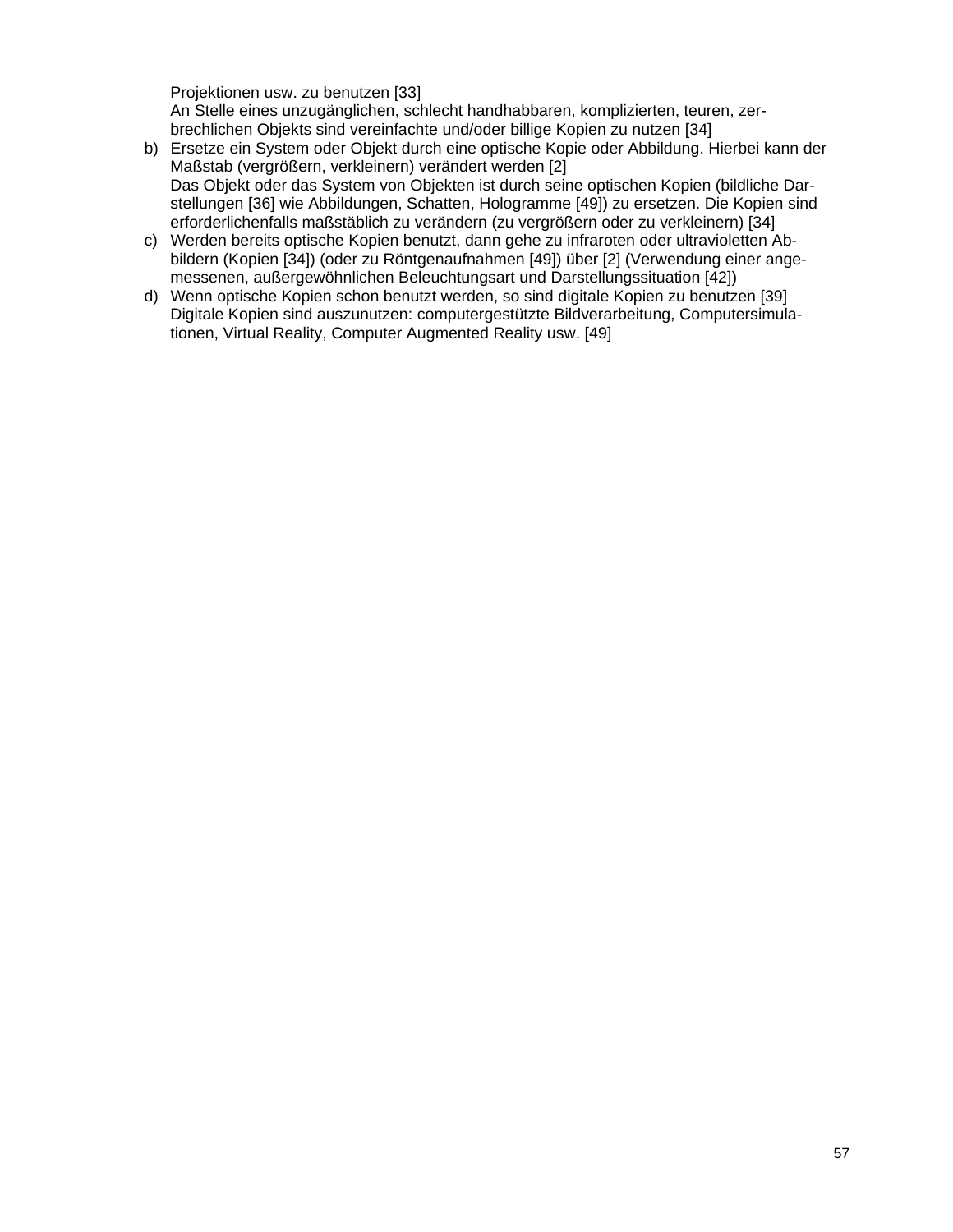An Inexpensive Short-life Object Instead of an Expensive Durable One [1]

Aliases: Cheap Short Life Instead of Expensive Longevity [3], Use Cheap Replacement Objects [4] [5], Cheap Disposables [6], **Cheap Short-living Objects** [7], Inexpensive Short Life (Dispose) [20], Inexpensive, Short-lived in Place of Expensive, Long-lasting [19], Cheap Short-life Instead of Costly Long-life [29], Disposable Objects [46] Reverse:

Opposite: Use Expensive Replacements, Use Expensive Original [4]

Correlation with 76 standard solutions [28]:

Correlation with 4 separation principles:

Alternative Ways: Sub-System [43], Super-System, Alternative System [7] [8] [10], Inverse System

a) Replace an expensive object by a collection of inexpensive one, compromising other properties (longevity, for instance) [1] Replace an expensive object (or system [25], event [11]) with a multiple of inexpensive objects (or systems [25], events [11]), comprising certain (less important [10]) qualities (such as service life, for instance) [5] Replace an expensive object or system with a multitude of inexpensive, short-life objects [7] Use a set of inexpensive objects instead of an expensive one, trading off some of the object´s properties (like durability) [19]

### Billige Kurzlebigkeit [2]

Aliases: Ersetzen der teuren Langlebigkeit durch billige Kurzlebigkeit [33], **Billige Kurzlebigkeit an Stelle teurer Langlebigkeit** [34], Nutzen eines billigen Ersatzobjekts [38], Billigere Nichtlanglebigkeit als Ersatz für teure Langlebigkeit [37], Teure beständige Teile durch billige, nicht beständige ersetzen [56], Zum einmaligen Gebrauch (so gut wie nötig) [64], *Ersetze teure, beständige Teile durch billige, weniger beständige*

Umkehrprinzip:

Gegenprinzip: Teure Langlebigkeit an Stelle billiger Kurzlebigkeit (#27) [69]

Korrelation mit den 76 Standardlösungen:

Korrelation mit den 4 Separationsprinzipien:

Separation innerhalb eines Objektes und seiner Teile (System gliedern, Überführung in ein Suboder Supersystem, Teil mit unerwünschten Eigenschaften vom Rest trennen, Änderungen in der Struktur)

Separation durch Bedingungswechsel (Phasenübergänge, Änderungen der stofflichen Eigenschaften, Veränderungen des Systems oder seiner Umgebung) [31]

- a) Ersetze ein teures System durch ein Sortiment billiger Teile, wobei auf einige Eigenschaften (Langlebigkeit beispielsweise) verzichtet wird [2] Das anspruchsvoll-teure Objekt ist durch kurzlebige, billige Objekte zu ersetzen [34] Ersetze ein teures, haltbares Objekt durch billige Objekte mit begrenzter Haltbarkeit [38] Ersetze ein teures Objekt durch viele billige Objekte, wobei bestimmte Qualitätseigenschaften zu vernachlässigen sind (z.B. Wartungsintervalle oder Lebensdauer) [42]
- b) Ein teures Objekt ist durch Vorsichtmaßnahmen (z.B. Überlastschutz) abzusichern [39]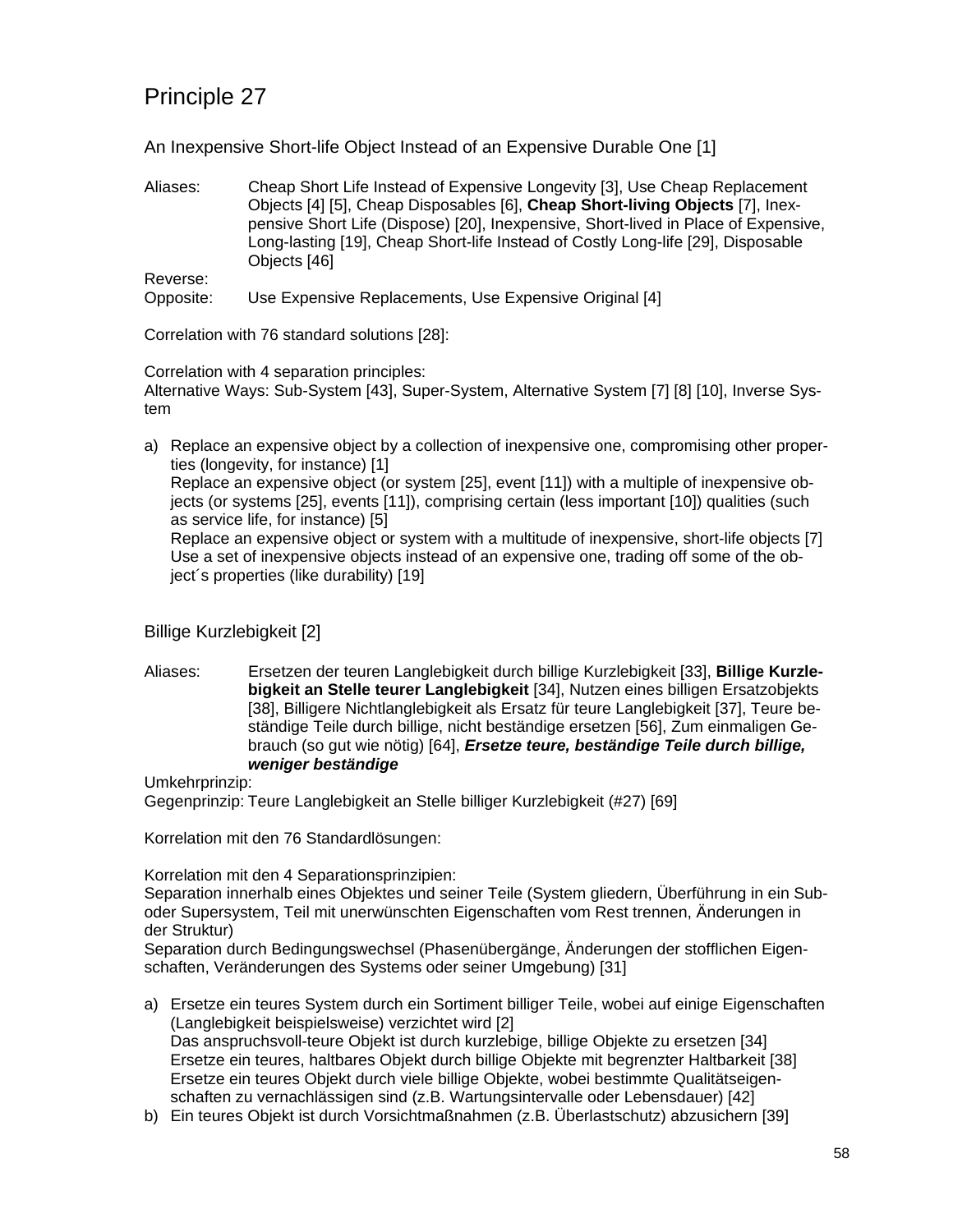- c) Wegwerf-Technologien [33], (Einmal-Ausführung der Funktion [34]) Einwegsysteme und Einwegprodukte sind zu nutzen [49]
- d) Kurzlebige preiswerte Produkte sind aus den Systemressourcen (Abprodukte, Umgebung) herzustellen [49]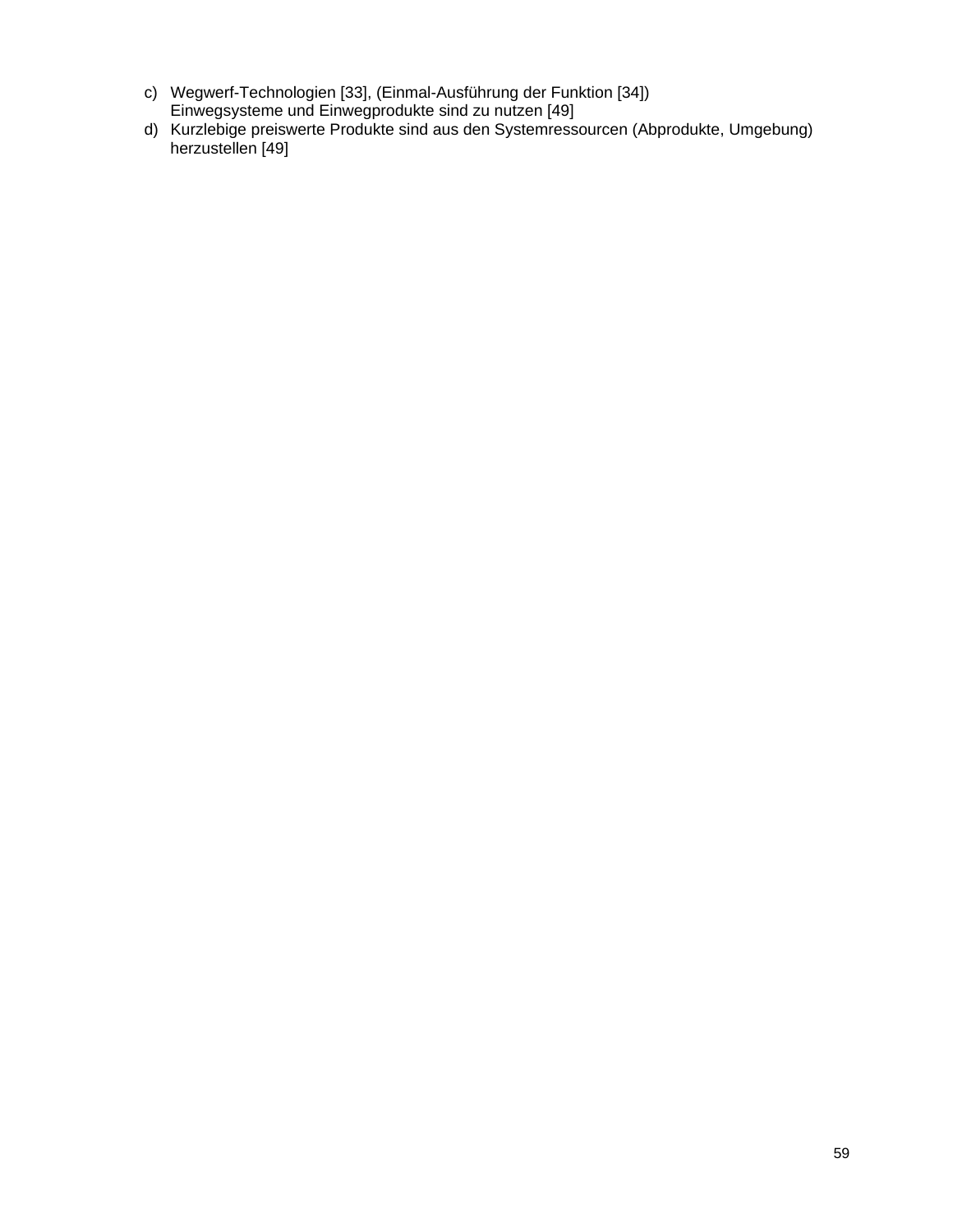Replacement of a Mechanical System [1]

Aliases: Substitution for Mechanical Means [4], Mechanics Substitution [5], Mechanical Interaction Substitution [6], Use of Fields [6] Mechanics Substitution/Another Sense [7], Redesigning [17], **Replace Mechanical System with Fields** [17], Mechanics Substitution with fields, Natural Phenomena [55]

Reverse:

Opposite: Substitution by Mechanical Means [4]

Correlation with 4 separation principles: Separation on Condition (Satisfy Contradiction) [7] [8] [10] [43]

Correlation with 76 standard solutions [28]:

- 2.2.1 Replace or supplement a poorly controlled field with a more easily controlled field
- 2.4 Use of ferromagnetism and ferromagnetic materials
- 4.2 Create a field that can be detected or measured
- 5.1.1.2 Use a field instead of a substance
- a) Replace a mechanical system by an optical, acoustical or odor system [1] Replace a mechanical means with a sensory (optical, acoustic, taste or smell) means [5] Replace or supplement one sensory means with another (visible, touch, acoustic, taste or smell) [10]

Replace cash, securities, or other assets or goods with book-entry transactions [24]

- b) Use an electrical, magnetic or electromagnetic field for interaction with the object [1] Use electric, magnetic and electromagnetic fields to interact with the object [5] (or a system [7], event [11]). (Replace mechanical devices with physical fields [17]) Use prepaid electronic cards denominated in a particular commodity, or in the issuer´s selection of goods [24]
- c) Replace fields (switching from immovable to movable fields, from fixed to those changing in time, from unstructured to those which possess a definite structure [3]) [1] Change from static to movable fields, from unstructured fields to those having structure [5] Change stationary fields to mobile fields, constant fields to altering fields, unstructured fields to structured fields [19]

Use wire or electronic means to transfer funds [24]

- d) Use a field in conjunction (combination [3]) with ferromagnetic particles [1] Use fields in conjunction with field-activated (e.g. ferromagnetic) particles [5] (or objects or systems [7])
- e) Use natural phenomena [55]

Mechanik ersetzen [2]

Aliases: Übergang zu höheren Formen, Verwenden von Magneten [33], Ersatz mechanischer Schaltbilder (Schaltungen) [34], Ersatz eines mechanischen Systems [38], Ersatz mechanischer Schemata [36], Ersatz der mechanischen Materie [37] **Ersatz mechanischer Wirkprinzipien** [39], Verfahren des Ersatzes [45], Ablösung mechanischer Wirkprinzipien (Übergang zu höheren Bewegungsformen, auch Feldern) [64], *Ersetze mechanische Wirkprinzipien durch andere*

Umkehrprinzip:

Gegenprinzip: Rückentwicklung [33], Es sind mechanische statt nicht-mechanischer (z.B. elektronischer) Wirkprinzipien zu nutzen [69]

Korrelation mit den 76 Standardlösungen: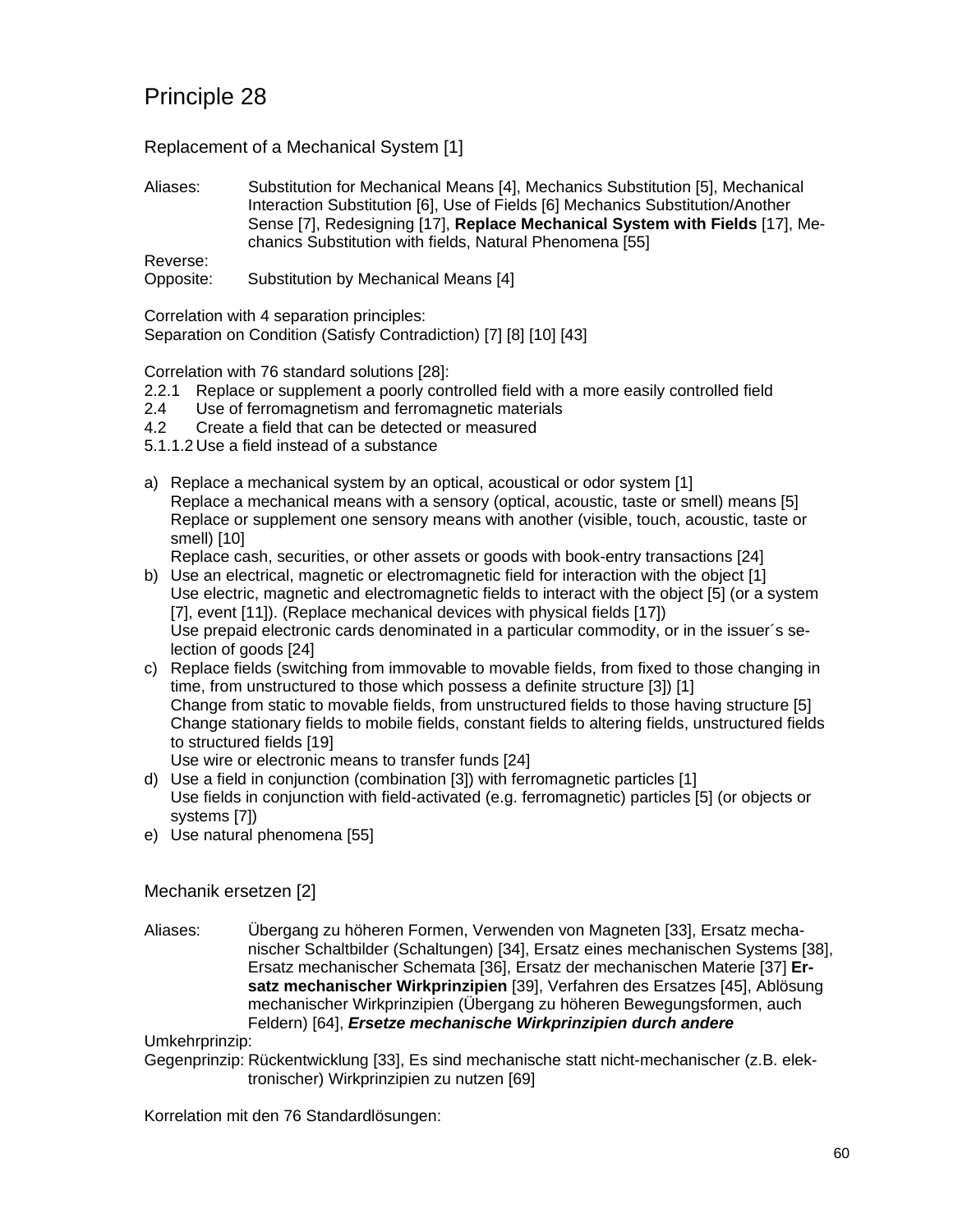Korrelation mit den 4 Separationsprinzipien:

Separation innerhalb eines Objektes und seiner Teile (System gliedern, Überführung in ein Suboder Supersystem, Teil mit unerwünschten Eigenschaften vom Rest trennen, Änderungen in der Struktur) [31]

Separation durch Bedingungswechsel (Phasenübergänge, Änderungen der stofflichen Eigenschaften, Veränderungen des Systems oder seiner Umgebung)

- a) Ersetze ein mechanisches System durch ein optisches, akustisches oder geruchsbasierendes System [2] Ein mechanisches System ist durch ein sensorisches (optisches, akustisches oder "Geruchs"- [34], thermisches [38]) System zu ersetzen [33] Das mechanische Schaltbild (auch im Sinne von "Schaltung") ist durch ein optisches, akustisches oder geruchsaktives zu ersetzen [34]
- b) Benutze elektrische, magnetische oder elektromagnetische Felder [2] Ein mechanisches System ist durch ein elektrisches System zu ersetzen [33] Es sind permanente Magnete oder Elektromagnete zu verwenden [33] Elektrische, magnetische bzw. elektromagnetische Felder sind für eine Wechselwirkung mit dem Objekt auszunutzen [34] (aufzubauen [38]) Verwende elektrische, magnetische oder elektromagnetische Felder für das Zusammenspiel mit dem Objekt [36]
- c) Ersetze Felder: stationäre durch bewegliche, konstante durch periodische, strukturlose durch strukturierte [2] Von stationären ist zu bewegten, von konstanten (fixierten [37]) zu (zeitlich [49]) veränderlichen, von strukturlosen (zufälligen [38]) zu strukturierten Feldern überzugehen [34] Wechsle von unveränderlichen zu veränderlichen Feldern, von stationären zu zeitlich veränderlichen, von unstrukturierten zu beherrschten, definierten Systemen [36]
- d) Setze Felder in Verbindung mit ferromagnetischen Teilchen ein [2] Die Felder sind in Kombination mit ferromagnetischen Teilchen zu nutzen [34]
- e) Magnetische oder elektrorheologische Flüssigkeiten sind zu nutzen [49]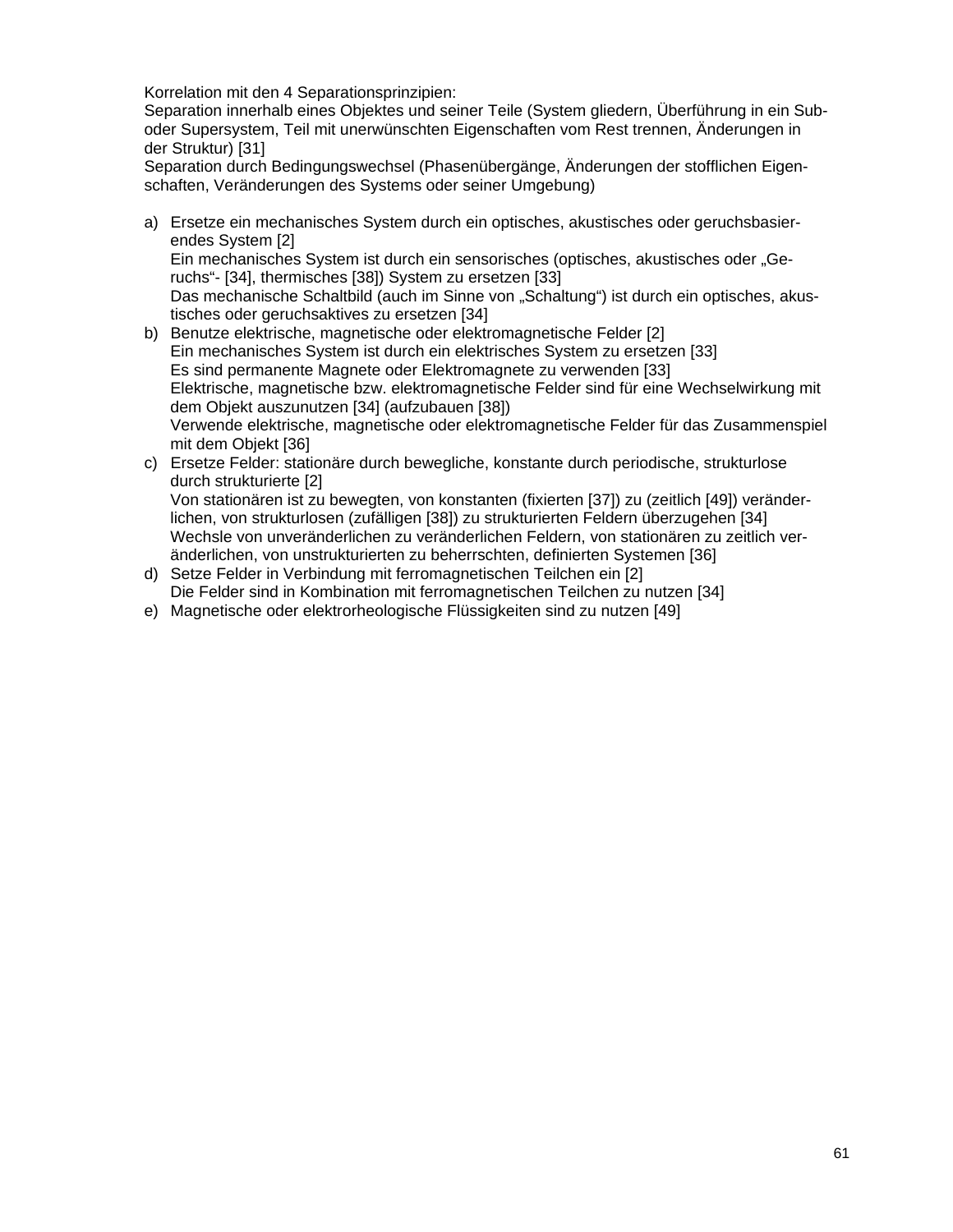Use a Pneumatic or Hydraulic Construction [1]

Aliases: Pneumatics and Hydraulics [4] [5], Fluidity [10], **Fluid System** [17], Intangibility [21], Pneumatic and Hydraulic Structures [29], Air and Water Allegories [55]

Reverse: Opposite: Mechanical [4]

Correlation with 76 standard solutions [28]:

- 2.4.3 Use magnetic liquids
- 5.1.1.1 Use "nothing"
- 5.1.4 Use "nothing" to simulate structures

Correlation with 4 separation principles: Separation in Time [43] Separation on Condition (Satisfy Contradiction) [7] [8] [10]

a) Replace solid parts of an object with gas or liquid. These parts can use air or water for inflation or use air or hydrostatic cushions [1] Use gas and liquid parts (or systems [11]) of an object (or system [6], event [11]) instead of solid parts (e.g. inflatable, filled with liquids, air cushion, hydrostatic, hydro-reactive) [5] (Use intangible parts of an object or system instead of tangible parts [23]) Make solid things into 'fluid' things [10] Use more flexible or generic data-types instead of fixed data-types or even constants [16]

#### **Pneumatik und Hydraulik** [2]

Aliases: Nutzen pneumatischer und hydraulischer Effekte [33], Pneumo- oder Hydrokonstruktionen [34], Pneumatische oder hydraulische Konstruktionen [36], Anwendung von Pneumo- und Hydrosystemen [49] (-konstruktionen [68]), *Ersetze feste (starre) Medien durch fluide (flexible)*

Umkehrprinzip:

Gegenprinzip: Verzicht auf Pneumo- oder Hydrokonstruktionen [69]

Korrelation mit den 76 Standardlösungen:

Korrelation mit den 4 Separationsprinzipien: Separation in der Zeit (zeitliche Trennung, Wirkung zu unterschiedlichen Zeiten) [31] Separation durch Bedingungswechsel (Phasenübergänge, Änderungen der stofflichen Eigenschaften, Veränderungen des Systems oder seiner Umgebung)

- a) Ersetze feste, schwere Teile eines Systems durch gasförmige oder flüssige. Nutze Wasser oder Luft zum Aufpumpen, Luftkissen, hydrostatische Elemente [2] Statt rein mechanischer Konstruktionen sind solche unter wesentlicher Beteiligung pneumatischer und hydraulischer Effekte anzustreben [33] An Stelle der massiven Teile des Objektes sind gasförmige oder flüssige zu verwenden: aufgeblasene oder mit Flüssigkeit gefüllte Teile, Luftkissen, hydrostatische und hydroreaktive Teile [34] (zur Dämpfung [38])
- b) Unterdruck und Vakuum sind zu benutzen [49]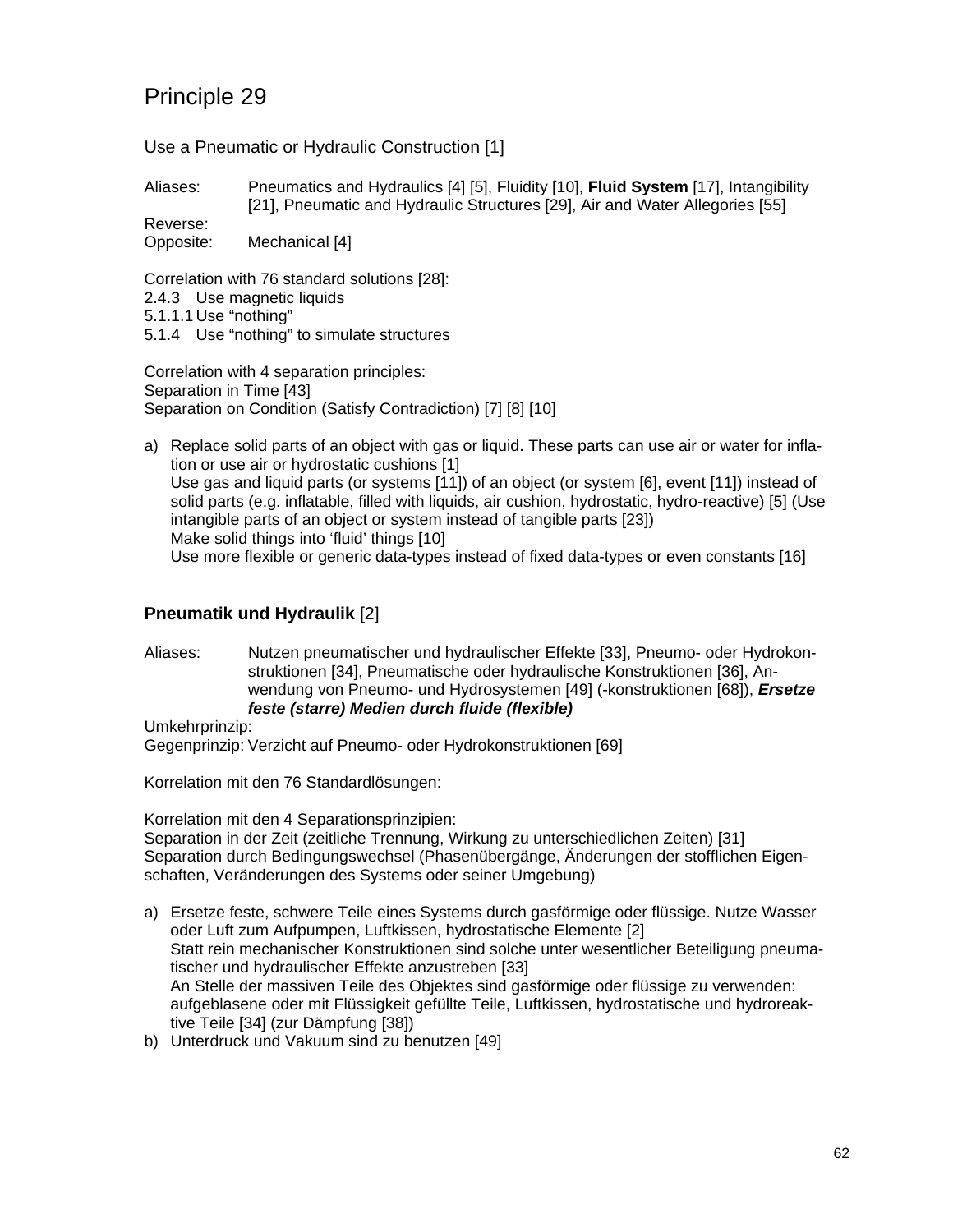### **Flexible Film or Thin Membranes** [1]

Aliases: Flexible Shells and Thin Films [4] [5], Thin and Flexible [10], Flexible Membranes [17], Flexibility [24], Use Thin Films and Membranes [46], Flexible Membranes or Thin Films [62]

Reverse:

Opposite: Rigid Shells and Thick Slabs [4]

Correlation with 76 standard solutions [28]:

2.2.6 Change from a uniform structure to a structure that is specific to the situation

Correlation with 4 separation principles: Separation in Space [7] [8] [10] [43]

- a) Replace customary construction with flexible membrane and thin film (fine membrane [3]) [1] Use flexible shells and thin films instead of three dimensional structures [5] Incorporate flexible shells and thin films instead of solid structures [7] Use thin and flexible structures instead of large, three-dimensional ones [10] Flexibility refers terms of transactions, agreements, financial instruments, portfolios, etc. Mutual consideration: "my terms, your money" or vice versa [24]
- b) Isolate an object from the outside environment with a thin film or fine membrane [1] Isolate the object (or system [55] or event [11]) from the external environment using flexible shells and thin films [5] Isolate the object or system from a potentially harmful environment using flexible shells and thin films [7] Isolate a system or object from the potentially harmful environment using flexible and thin structures [10] Isolate the object from the external environment using wrapper objects [15] Isolate positions, transactions or operations from the external environment using flexible terms [24]
- c) Change the degree of flexibility [24]

### **Flexible Hüllen und Filme** [2]

Aliases: Verwenden elastischer Umhüllungen und dünner Folien [33], Elastische Umhüllungen und dünne Folien [34] (Schichten [64]), Flexible Membrane und dünne Filme [38], Verfahren biegsamer Hüllen und dünner Folien [36], Verwendung flexibler (biegsamer [39]) Hüllen und dünner Schichten [37], Anwendung biegsamer Hüllen und dünner Folien [61], *Verwende elastische Umhüllungen und dünne Filme*

Umkehrprinzip: Übergang zu höheren Dimensionen (z.B. von der Zwei- zur Dreidimensionalität) (#17) [69]

Gegenprinzip:

Korrelation mit den 76 Standardlösungen:

Korrelation mit den 4 Separationsprinzipien: Separation im Raum (örtliche Trennung, Aufteilung eines Systems in Teilsysteme) [37]

a) Ersetze übliche Konstruktionen mit flexiblen Hüllen oder dünnen Filmen [2] Statt starrer Konstruktionen sind elastische Umhüllungen oder Folien (Schichten [37]) zu verwenden [33]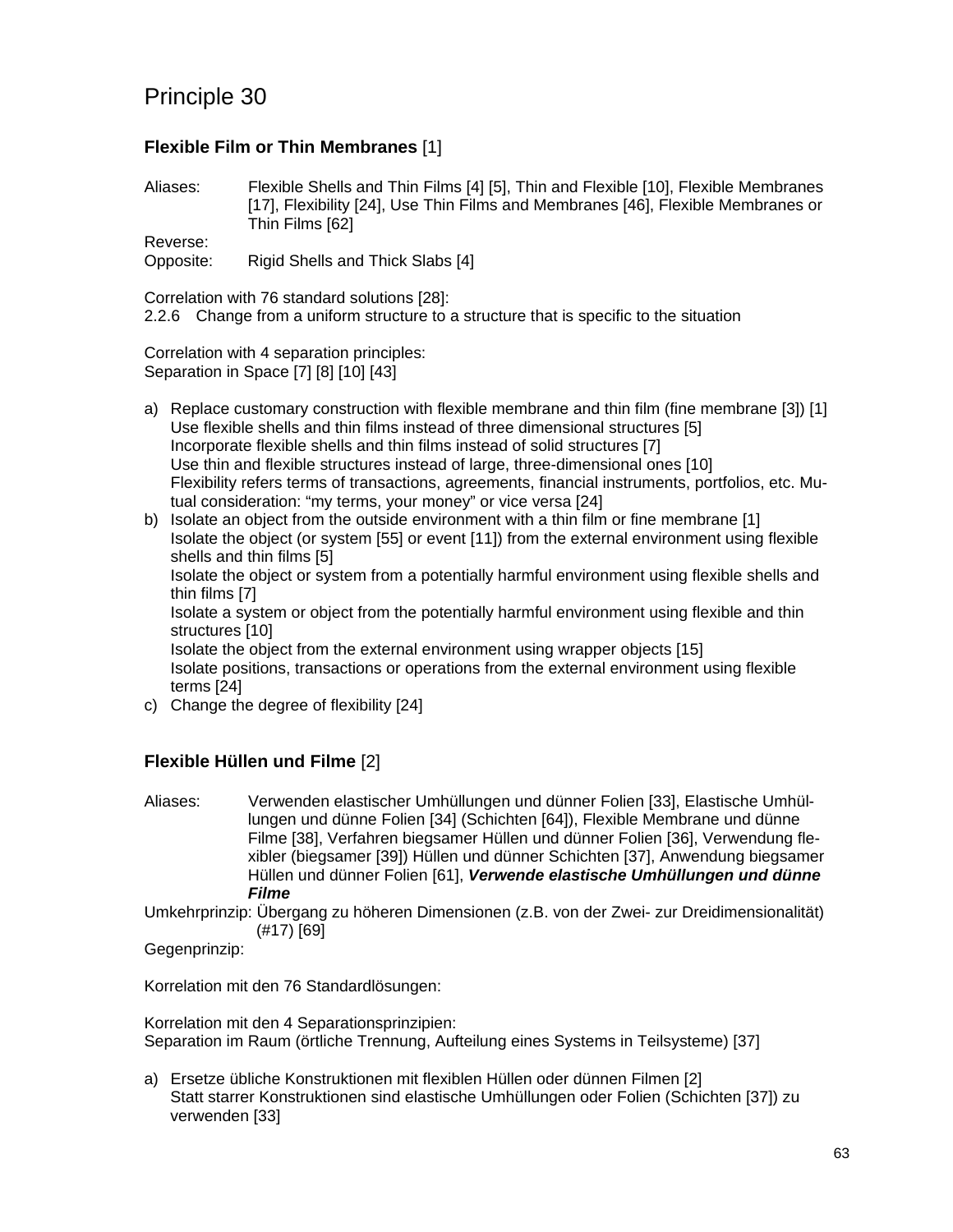Es sind biegsame (biegsame [39]) Hüllen und dünne Folien einzusetzen [34] Ersetze übliche Konstruktionen durch flexible Membrane oder dünne Filme [38]

- b) Isoliere ein Objekt von der Umwelt durch einen dünnen Film oder eine Membran [2] Das Objekt ist mit Hilfe biegsamer Umhüllungen (Membrane [38], Hüllen [61] und dünner Folien, Filme [38], Schichten [37]) vom umgebenden Medium zu isolieren [34] (abzuschirmen [42])
- c) Piezoelektrische Folien sind zu nutzen [49] [63]
- d) Erhöhe den Grad an Flexibilität [24]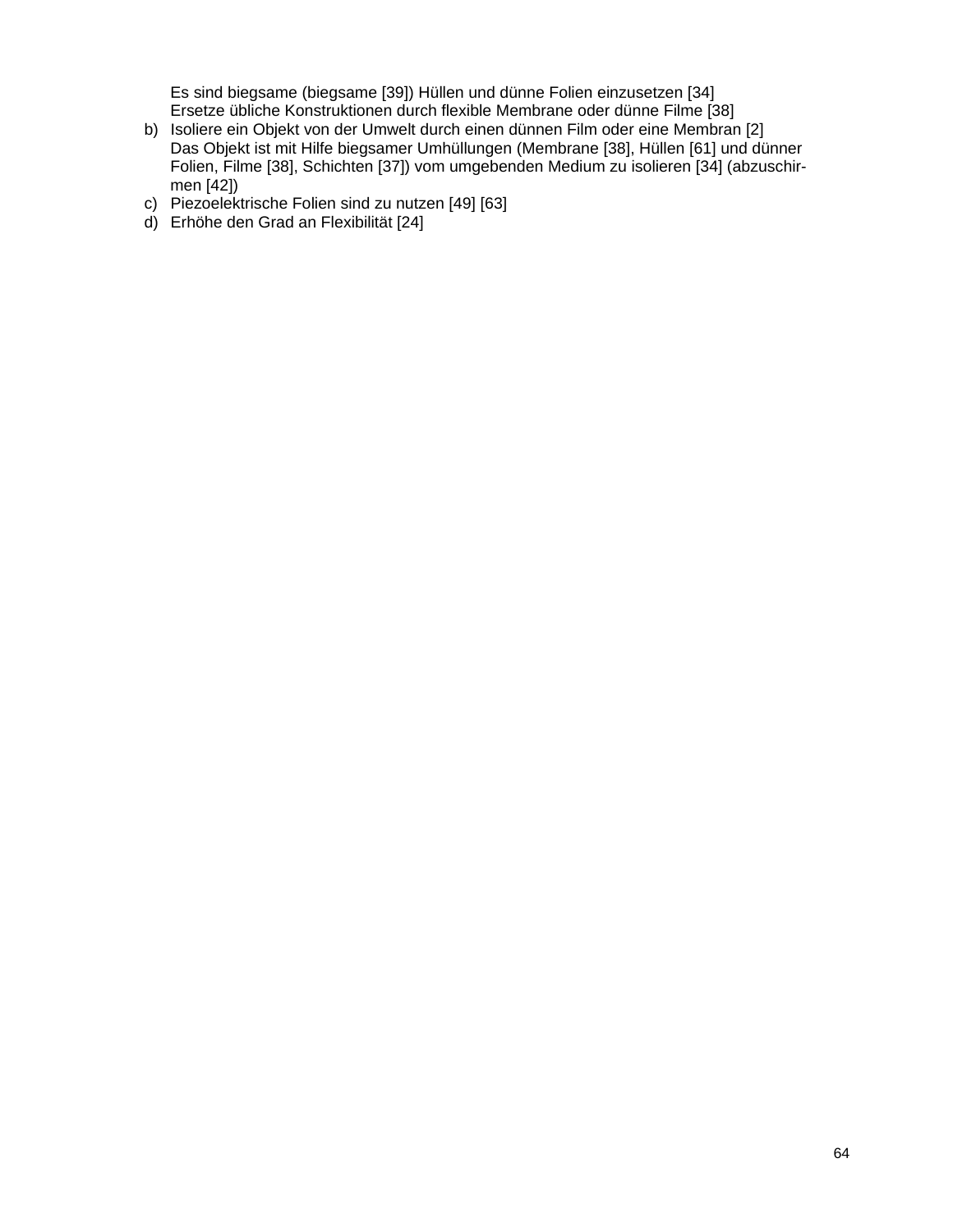Use of Porous Material [1]

Aliases: **Porous Materials** [4] [5], Holes [10], Voids and Capillary Structures [46] Reverse:

Opposite: Impermeable Materials [4]

Correlation with 76 standard solutions [28]:

- 2.2.3 Use porous or capillary materials
- 2.2.6 Change a uniform structure to a non-uniform one
- 2.4.4 Use capillary or porous structures in a magnetic material, or contain magnetic fluid

Correlation with 4 separation principles: Separation on Condition (Satisfy Contradiction) [7] [8] [10] [43]

- a) Make an object porous or use additional porous elements (inserts, covers, etc.) [1] Make an object (or system [25], event [11]) porous or add porous elements (inserts, coatings, etc.) [5] Add 'holes' to a system or object [10] Change the interface of a class exposing more or less of its internal structure [16]
- b) If an object is already porous, fill the pores in advance with some substance [1] If an object (or system [25], event [11]) is already porous, use the pores to introduce a useful substance or function [5] If an object is already porous, add something useful into the pores [7] If a system or object already has holes, use them to introduce a useful substance or function [10]

### **Poröse Materialien** [2]

Aliases: Verwenden poröser Werkstoffe [34], Porosität erzeugen und nutzen [64], Poröse Werkstoffe [68], *Verwende poröse Materialien*

Umkehrprinzip:

Gegenprinzip: Verwenden massiver Werkstoffe [69]

Korrelation mit den 76 Standardlösungen:

Korrelation mit den 4 Separationsprinzipien: Separation durch Bedingungswechsel (Phasenübergänge, Änderungen der stofflichen Eigenschaften, Veränderungen des Systems oder seiner Umgebung) [37]

- a) Gestalte ein Objekt porös oder füge poröse Materialien (Einsätze, Überzüge...) zu [2] Das Objekt ist porös auszuführen, oder es sind zusätzliche poröse Elemente (Einsatzstücke, Überzüge) zu verwenden [34]
- b) Ist ein Objekt bereits porös, dann fülle die Poren mit einem vorteilhaften Stoff im voraus [2] Ist das Objekt bereits porös, so sind die Poren vorab (im Vorfeld [38]) mit einem Stoff zu füllen [34]
- c) Kapillare Effekte in den porösen Objekten sind auszunutzen [49]
- d) Der Füllstoff ist in Kombination mit Ultraschall oder mit elektromagnetischen und thermischen Feldern zu benutzen [49]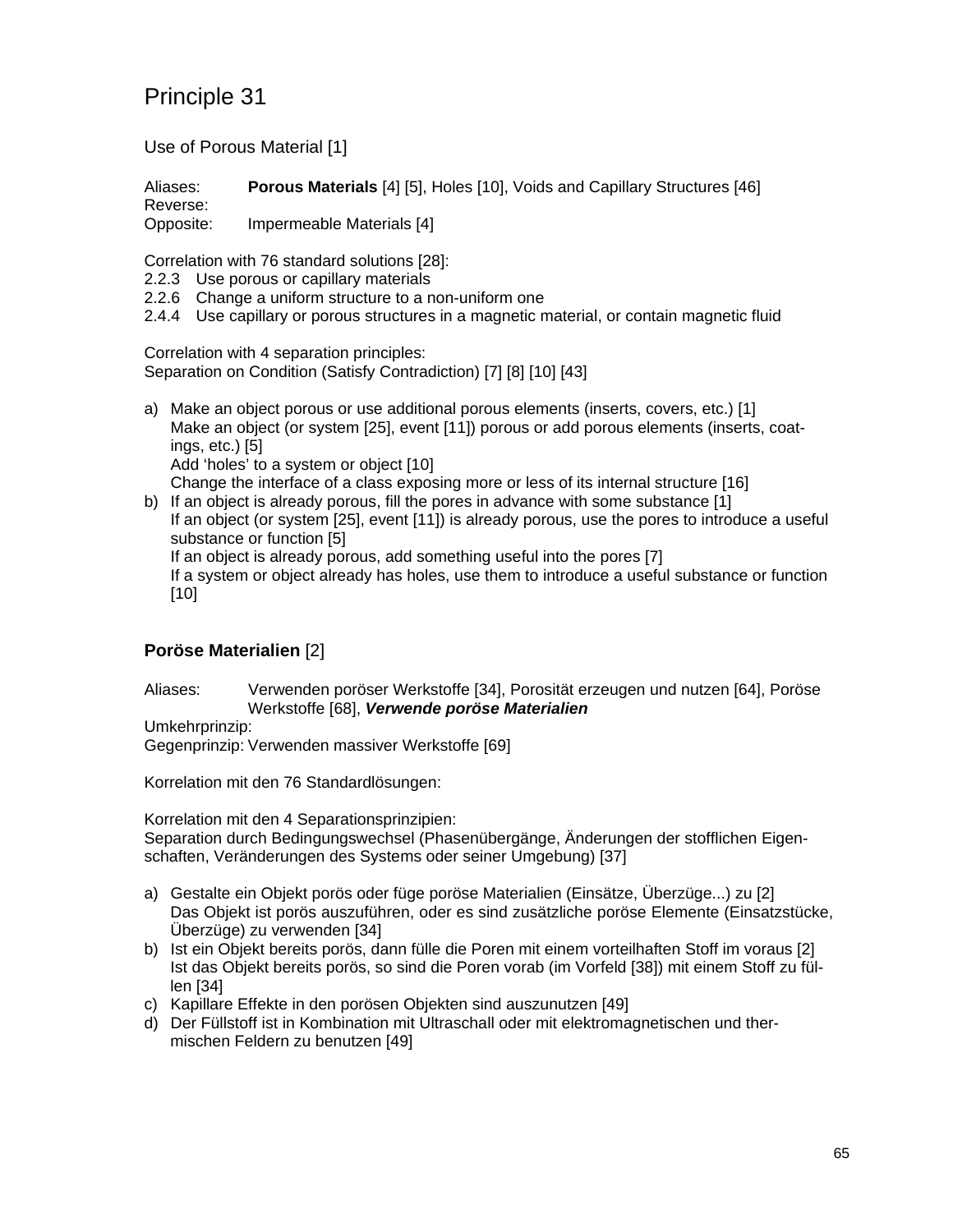Changing the Colour [1]

Aliases: Colour Changes [4] [5], **Optical Property Changes** [6], Allocation [24], Using Paint/Fakes [46], Color or Transparency Changes [55]

Reverse: Opposite: Use Monochrome Systems, Use Negative Images [4]

Correlation with 76 standard solutions [28]:

- 4.1.3 Use detection instead of measurement
- 4.3.1 Measure the system by means of natural phenomena

Correlation with 4 separation principles:

Separation on Condition (Satisfy Contradiction) [7] [8] [10] [43]

- a) Change the colour of an object or its surroundings [1] Change the colour of an object (or system [25], event [11]) or its external environment [5] Change the allocation of funds [24]
- b) Change the transparency of an object or its surroundings [1] Change the transparency of an object (or system [10], event [11]) or its external environment [5]

Change the external environment [24]

- c) Use colour additives to observe difficult to see objects or processes [1] In order to change the visibility of things, use coloured additives [7] In order to improve observability of things that are difficult to see, use coloured additives [12] If it is required to monitor hardly-visible objects or processes, utilize coloured additives [19]
- d) If such additives are already used, employ luminescent traces or tracer elements [1] In order to change the visibility of things, use luminescent elements [7] In order to improve observability of things that are difficult to see, use luminescent elements [12]

If such additives are already in use, employ tracer elements or attach flourescent markers [19]

e) Change the emissivity properties of an object subject to radiant heating [7]

Farbveränderung [2]

#### Aliases: **Verändern von Farbe und Durchsichtigkeit** [33], Farbwechsel [38], Farbänderung [36], Veränderung der Färbung [37], *Verändere optische Eigenschaften wie Farbe, Transparenz usw.*

Umkehrprinzip:

Gegenprinzip: Stabilisierung von Farbe und Durchsichtigkeit [69]

Korrelation mit den 76 Standardlösungen:

Korrelation mit den 4 Separationsprinzipien:

Separation innerhalb eines Objektes und seiner Teile (System gliedern, Überführung in ein Suboder Supersystem, Teil mit unerwünschten Eigenschaften vom Rest trennen, Änderungen in der Struktur) [31]

Separation durch Bedingungswechsel (Phasenübergänge, Änderungen der stofflichen Eigenschaften, Veränderungen des Systems oder seiner Umgebung)

a) Verändere die Farbe eines Objektes oder die der Umgebung [2] Das Objekt ist anders zu färben [33] Die Farbe des Objekts oder des umgebenden Mediums ist zu verändern [34]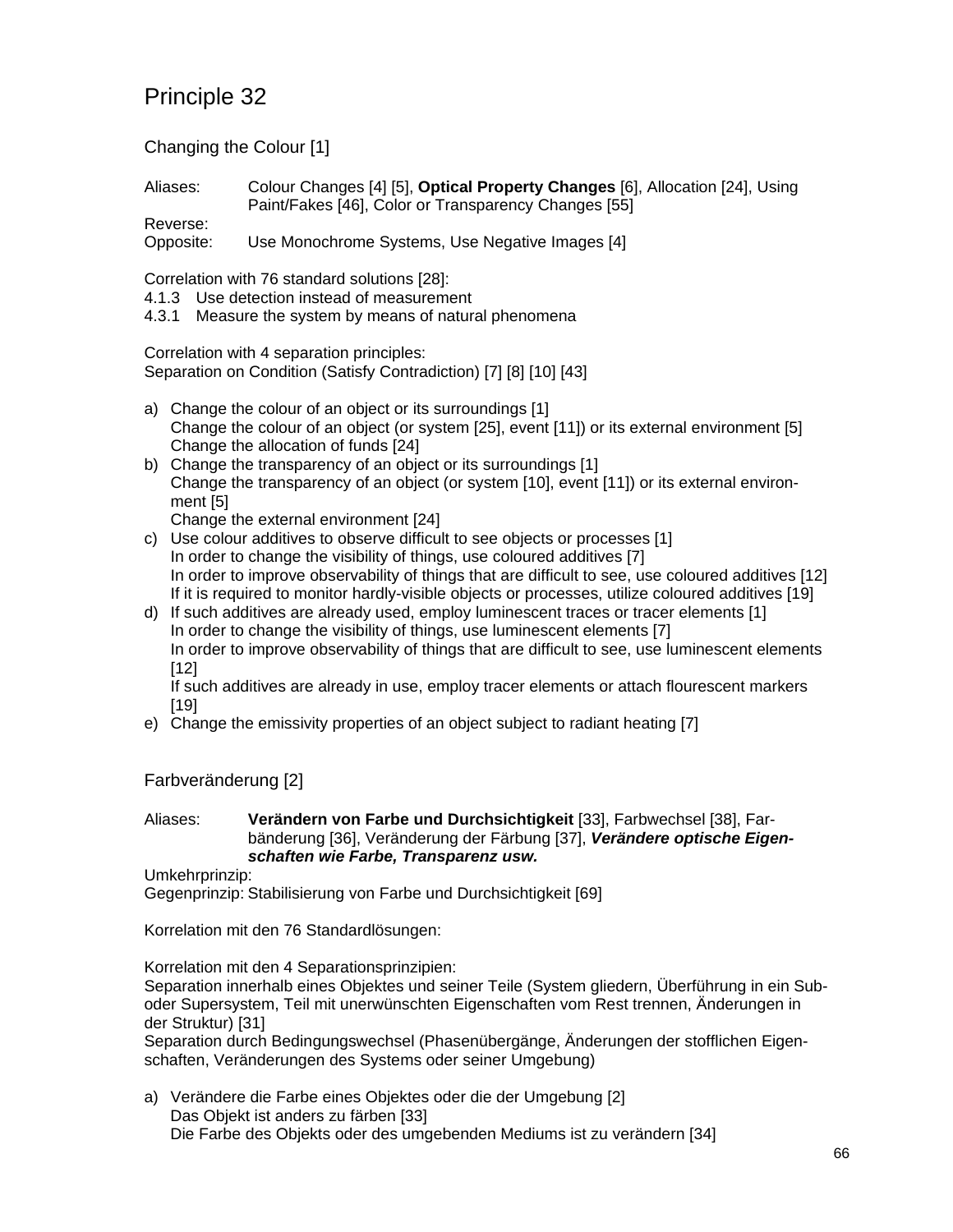b) Verändere die Durchsichtigkeit eines Objektes oder die der Umgebung [2] Das Objekt ist durchsichtig zu machen [33] Der Grad der Transparenz des Objektes oder des umgebenden Mediums ist zu verändern [34]

Ändere den Grad der Lichtdurchlässigkeit des Objekts oder seiner Umgebung [36]

- c) Ist ein Objekt nur schwierig zu erkennen, so ist mit Farbzusätzen zu arbeiten [34] Nutze Farbzusätze, um ein schlecht sichtbares Objekt oder einen schlecht sichtbaren Prozess zu überwachen [38] Nutze zur Beobachtung schlecht sichtbarer Objekte oder Prozesse geeignete Farbzusätze [58]
- d) Existieren derartige Farbzusätze bereits, setze Leuchtstoffe, lumineszente oder anderweitig markierte Substanzen ein [2] Werden solche Zusätze bereits verwendet, so ist auf Fluoreszenzfarben überzugehen [34] Wenn schon Farbzusätze verwendet werden, setze leuchtende Stoffe oder Atome ein [38]
- e) Ändere die Emissivität eines Objekts dahingehend, daß es Strahlungswärme erzeugt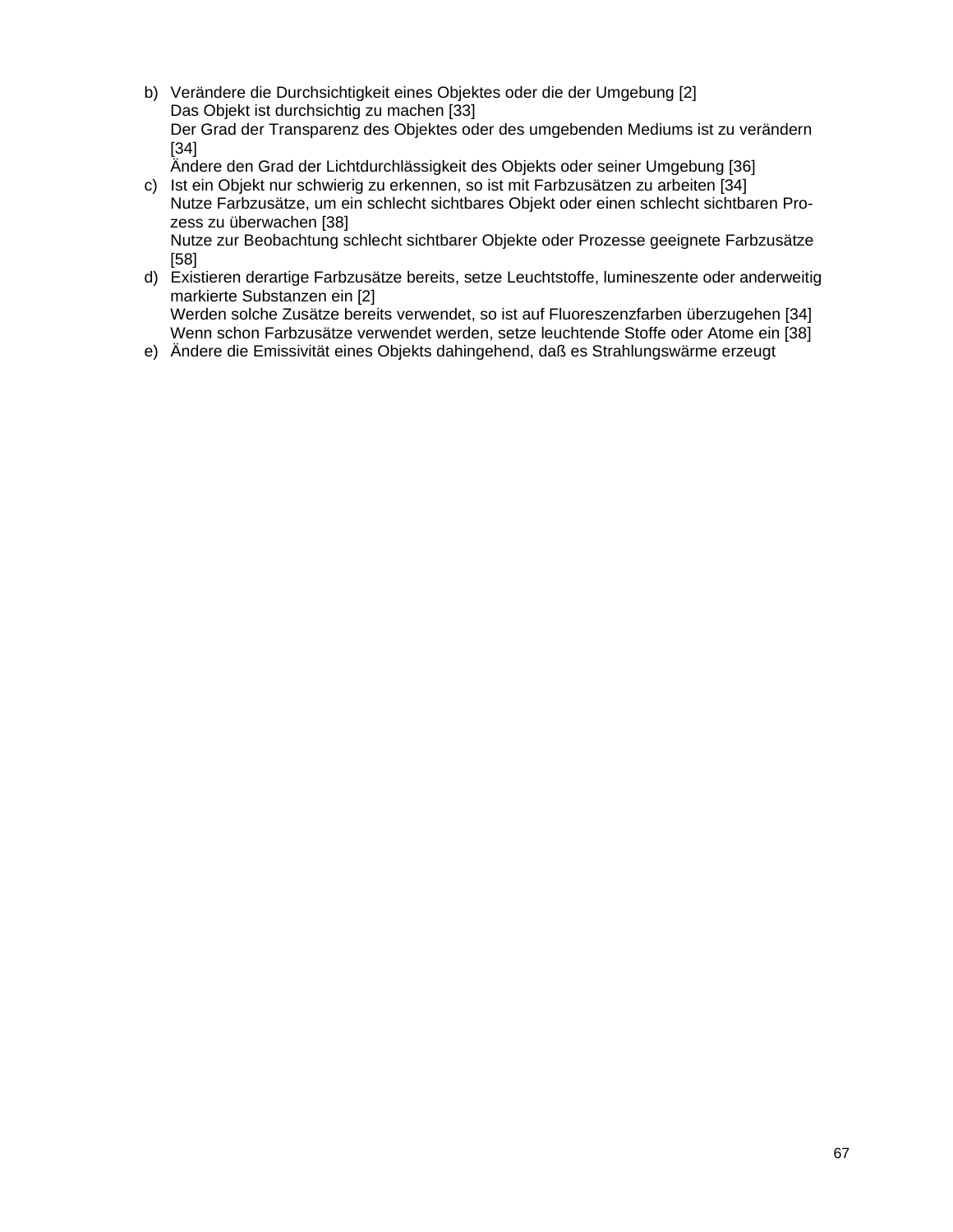### **Homogeneity** [1]

Aliases: Similarity [55] Reverse: Opposite: Heterogeneity [4], Diversity [44]

Correlation with 76 standard solutions [28]:

Correlation with 4 separation principles: Alternative Ways: Sub-System [7] [8] [10], Super-System [43], Alternative System, Inverse System

a) Make objects interact with a primary object of the same material, or a material similar in behaviour [1]

Make objects (or events [11]) interacting with a given object (or event [11]) of the same material (or material with identical properties) [5]

Make systems or objects interact with others of a similar form or with similar properties [10] Create pure objects of a certain type ensuring identical properties [15]

Create classes not as islands but in class hierarchies as this unifies different classes to look the same on a certain level. At that level they share the same properties [16]

#### Homogenität [2]

Aliases: Gleichartigkeit der verwendeten (Werk-) Stoffe [33], **Gleichartigkeit bzw. Homogenität** [34], Homogenität (gleichartige und gleichmäßige Zusammensetzung) [64], Gleiche oder sehr ähnliche Werkstoffe im System [69], *Verwende Gleiches oder Ähnliches*

Umkehrprinzip: Anwenden zusammengesetzter Stoffe (#40) [33], Örtliche Qualität (Ungleichmäßigkeit der System- und Umgebungselemente) (#3) [69]

Gegenprinzip:

Korrelation mit den 76 Standardlösungen:

Korrelation mit den 4 Separationsprinzipien:

Separation innerhalb eines Objektes und seiner Teile (System gliedern, Überführung in ein Suboder Supersystem, Teil mit unerwünschten Eigenschaften vom Rest trennen, Änderungen in der Struktur)

Separation durch Bedingungswechsel (Phasenübergänge, Änderungen der stofflichen Eigenschaften, Veränderungen des Systems oder seiner Umgebung) [37]

- a) Fertige interagierende Objekte aus demselben oder aus ähnlichem Material [2] Objekte, die mit dem gegebenen Objekt in Wechselwirkung stehen, sollten aus dem gleichen Material wie dieses gefertigt sein [33] Objekte, die mit dem gegebenen Objekt zusammenwirken, müssen aus dem gleichen Werkstoff gefertigt sein [34]
- b) Objekte, die mit dem gegebenen Objekt zusammenwirken, müssen aus einem Werkstoff mit annähernd gleichen Eigenschaften gefertigt sein [34] Die zusammenwirkenden Objekte sollen annähernd gleiche Eigenschaften haben, wie z.B. Größe, Gewicht, Temperatur, Magnetisierung usw. [49]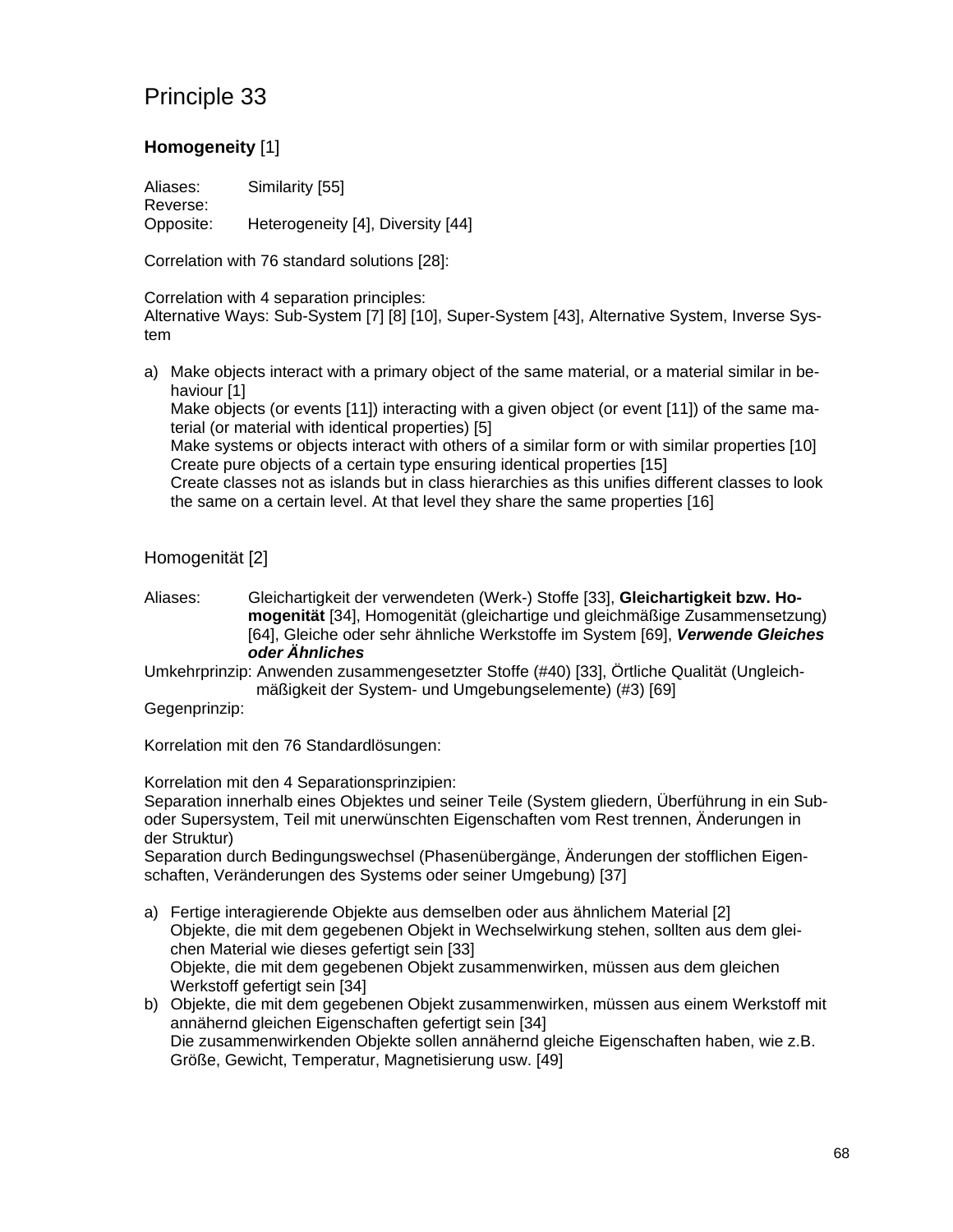Rejecting and Regenerating Parts [1]

Aliases: Discarding and Regenerating Parts [3], Discarding and Recovering [4] [5], **Rejection and Regeneration** [17]

Reverse: Opposite: This is its Own Opposite [4]

Correlation with 76 standard solutions [28]: 5.1.3 The additive disappears after use

Correlation with 4 separation principles: Separation in Time [7] [8] [10] [43]

a) After it has completed its function or become useless, reject or modify (e.g., discard dissolve or evaporate) an element of an object [1] Make portions of an object (or system [25], event [11]) that have fulfilled their functions go away (discard by dissolving, evaporating, etc.) or modify these directly during operation [5] Make elements of an object (asset [24]) or system that have fulfilled their functions disappear (by dissolving, evaporating, etc.) or appear to disappear [7] Make portions of a system or object that have fulfilled their functions go away or modify these directly during operation [10] Regenerate materials and parts after they have completed its function or become useless [26]

Discard unused memory of an application [15]

b) Restore directly any used up part of an object [1] Conversely, restore consumable parts (or persons/systems [11], events [23]) of an object (or system [10], event [11], asset, the value thereof [24]) directly in operation [5] Restore consumable or degradable parts of an object or system during operation [7]

### **Beseitigung und Regeneration** [2]

Aliases: Abwerfen oder Umwandeln nicht notwendiger Teile [33], Beseitigung und Regenerierung von Teilen [34], Verwerfen und Regeneration von Teilen [37], Teile abweisen und erneuern [56], Ballast abwerfen oder im Arbeitsgang umwandeln und regenerieren [64], *Verwerfe Teile, verändere oder erneuere sie*

Umkehrprinzip: Gegenprinzip: Regenieren oder Beseitigen von Teilen (#34) [69]

Korrelation mit den 76 Standardlösungen:

Korrelation mit den 4 Separationsprinzipien:

Separation in der Zeit (zeitliche Trennung, Wirkung zu unterschiedlichen Zeiten) [31] Separation innerhalb eines Objektes und seiner Teile (System gliedern, Überführung in ein Suboder Supersystem, Teil mit unerwünschten Eigenschaften vom Rest trennen, Änderungen in der Struktur) [37]

a) Beseitige oder verwerte (ablegen, auflösen, verdampfen) diejenigen Teile des Systems, die ihre Funktion erfüllt haben oder unbrauchbar geworden sind [2] Ein Objektteil, das seine Funktion erfüllt hat und somit überflüssig geworden ist, darf nicht länger als toter Ballast mitgeschleppt werden [33] Der Teil eines Objekts, der seinen Zweck erfüllt hat oder unbrauchbar geworden ist, wird beseitigt (verdampft, aufgelöst, etc.) oder unmittelbar im Arbeitgang (z.B. durch einen chemischen Vorgang [39]) umgewandelt [34]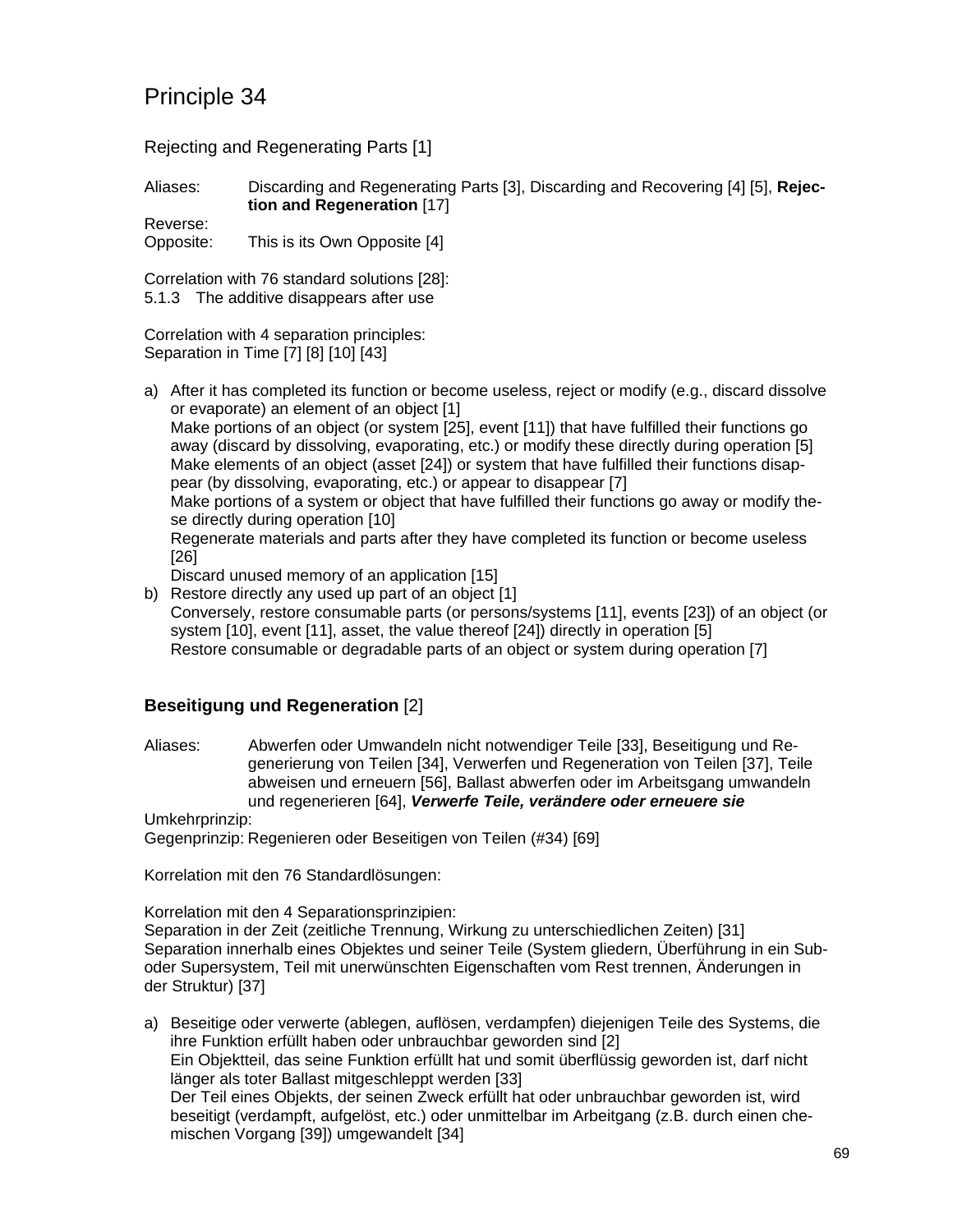b) Stelle verbrauchte Systemteile unmittelbar - im Arbeitsgang - wieder her [2] Verbrauchte Teile des Objekts werden unmittelbar im Arbeitsgang wieder hergestellt [34] Teile, die ihre Funktion erfüllt haben, sollen im Arbeitsgang wieder hergestellt/regeneriert werden [38]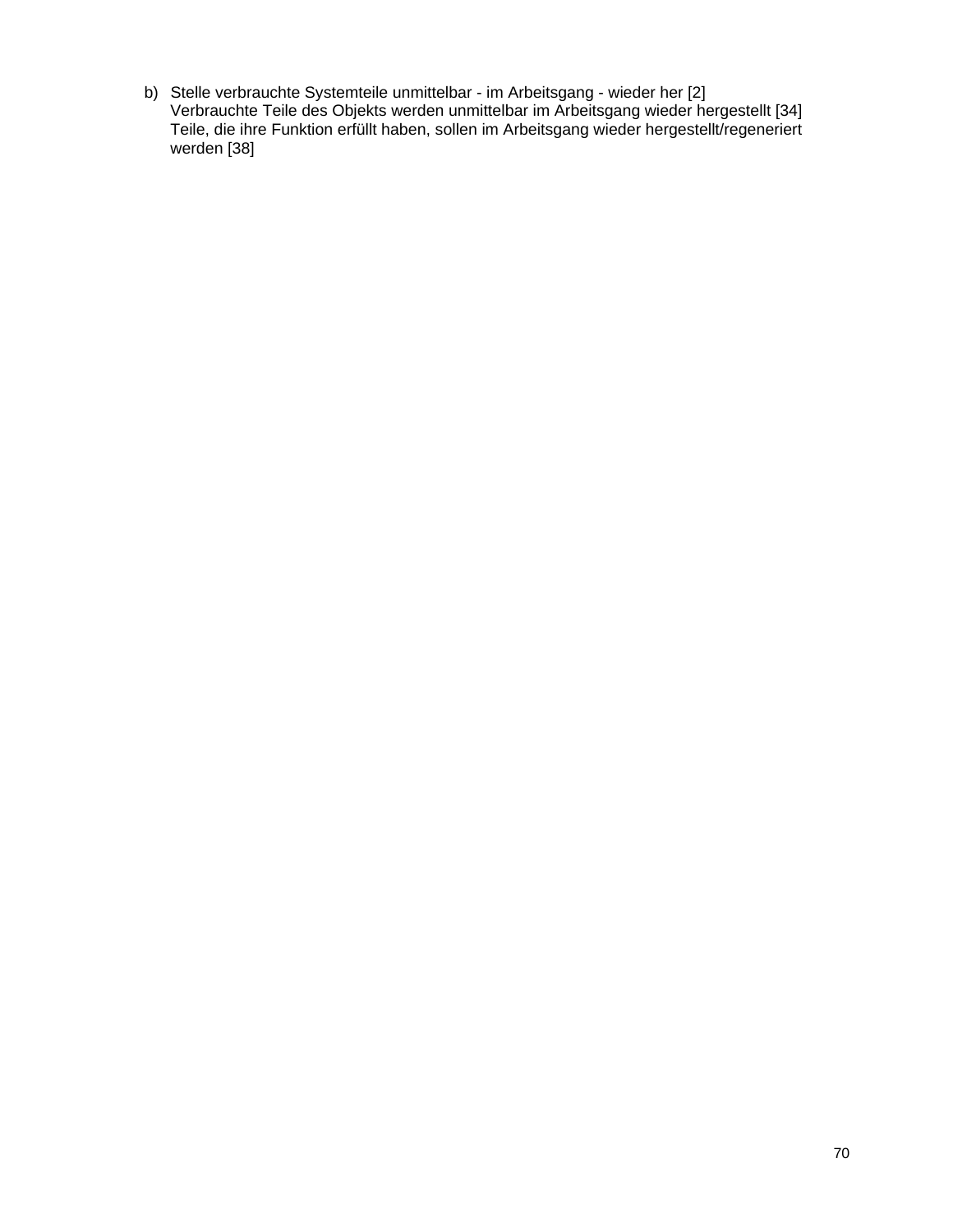Transformation of Physical and Chemical States of an Object [1]

Aliases: Changing the Aggregate State of an Object [3], Parameter Changes [4] [5], Transformation of Properties [6], **Changing Properties** [17], Change of Physical and Chemical Parameters [29], Change Bulk Properties [46], Parameter or Property Change [55]

Reverse:

Opposite: Parameter Constancy [4]

Correlation with 76 standard solutions [28]:

- 5.3.1 Phase changes
- 1.1.2 temporary or permanent additive internal
- 1.1.3 temporary or permanent external additive
- 1.1.4 temporary or permanent environment as additive
- 1.1.5 change the environment or system temporarily or permanent
- 2.4.12 Use rheological liquids

Correlation with 4 separation principles:

Alternative Ways: Sub-System, Super-System, Alternative System [43], Inverse System Separation on Condition (Satisfy Contradiction) [7] [8] [10] [43]

- a) Change the aggregate state of an object [1] Change an object´s (or system [25]) physical state (e.g. to a gas, liquid, or solid) [5] Change an object´s physical state (e.g. from physical to virtual) [10] Change ownership to "estate for years" (or vice versa); convert a fixed sum of money to stream of income (or vice cersa) [24]
- b) Change the aggregate state of the concentration or density [1] Change the concentration or consistency [5], (use rheological liquids [17]) Exercise a financial instrument´s contingent or convertability features [24]
- c) Change the aggregate state of the degree of flexibility [1] Change the degree of flexibility [5] Change the degree of risk (volatility, reduce variance) [24]
- d) Change the aggregate state of the temperature [1] Change the temperature [5] [59] (or volume [62]) Refinance [24]
- e) Change the pressure [7]
- f) Change the atmosphere (environment) to an optimal setting [22]
- g) Change other parameters [7]

Eigenschaftsänderung [2]

Aliases: Verändern der physikalisch-technischen Struktur, **Verändern der Umgebung** [33], **Änderung von Eigenschaften des Objekts** [38], **Verfahren der Veränderung des Aggregatzustandes** [36], Veränderung der physikalischen und chemischen Eigenschaften [49], Transformation des physikalischen und chemischen Zustands eines Objekts [56], Aggregatzustände und ihre Übergänge beherrschen [64],Änderung des Aggregatzustandes / Parameteränderung [68], *Ändere Eigenschaften und Zustände oder die Umgebungsbedingungen*

Umkehrprinzip:

Gegenprinzip: Verändern des Aggregatzustandes (#35) [69]

Korrelation mit den 76 Standardlösungen: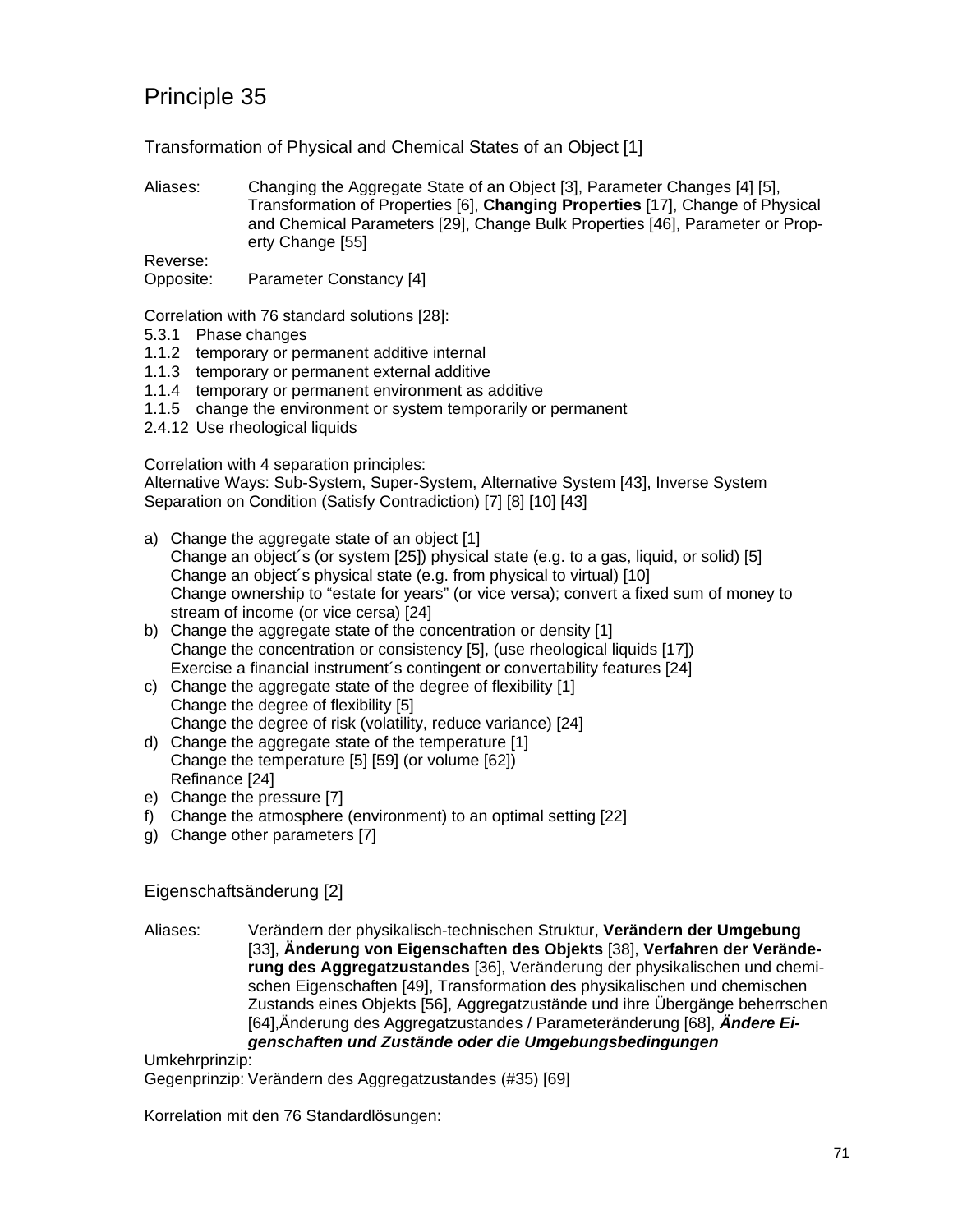Korrelation mit den 4 Separationsprinzipien:

Separation durch Bedingungswechsel (Phasenübergänge, Änderungen der stofflichen Eigenschaften, Veränderungen des Systems oder seiner Umgebung) [37]

a) Ändere den Aggregatzustand eines Objektes: fest, flüssig, gasförmig, aber auch quasiflüssig [2]

Zu verändern sind: Aggregatzustand, Zerlegungsgrad [33] Nicht nur einfache Übergänge (z.B. fest  $\rightarrow$  flüssig), sondern auch Übergänge in "Pseudo"oder "Quasi"-Zustände und in Zwischenzustände sind zu nutzen (elastische, feste Körper, thixotrope Substanzen) [34]

- b) Ändere Eigenschaften wie Konzentration oder Dichte [2] Zu verändern sind: Konzentration, Konsistenz [33]
- c) Ändere die Elastizität [2] Zu verändern ist: (der Grad der [38]) Elastizität [33] Veränderung des Grads der Flexibilität [37]
- d) Ändere die Temperatur (oder das Volumen Nutzen von Viskositätsänderungen [38]
- e) Ändere den Druck [2]
- f) Das äußere Medium bzw. die angrenzenden Objekte sind zu verändern [33]
- g) Ändere andere Eigenschaften [7]
- h) Physikalische und chemische Effekte sind auszunutzen [49] [63]
- i) Ändere andere Parameter [7]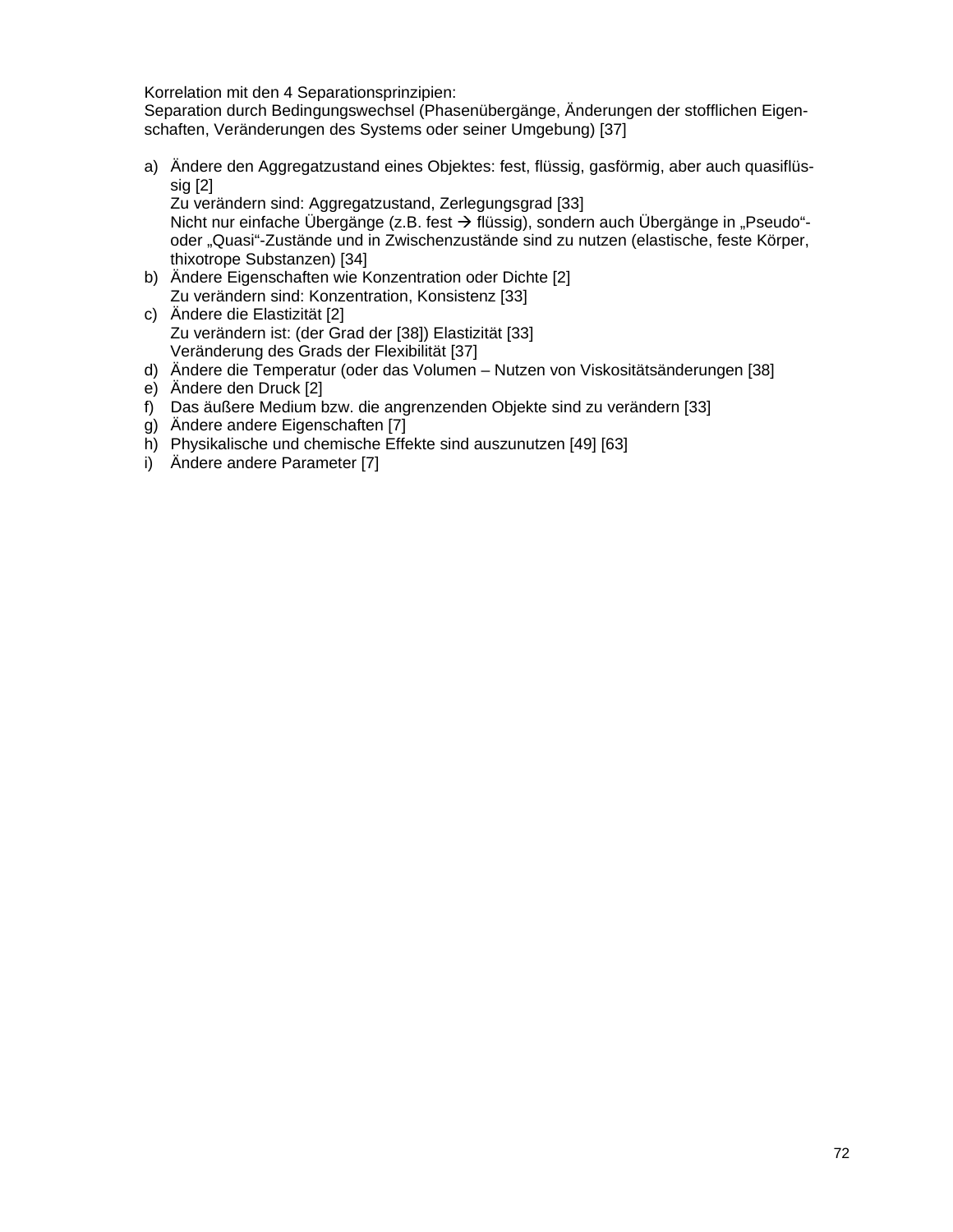## **Phase Transition** [1]

Aliases: Paradigm Shift [10], Use of Phase Changes [17], Liquidity [24], Transformable States [46], Life Metamorphoses [55]

Reverse: Opposite: Phase Stability [4]

Correlation with 76 standard solutions [28]:

- 5.3 Phase transition
- 2.4.7 Use the physical effects of magnetic transitions
- 4.1.1 Control a system by means of a phase transition, instead of measuring temperature, pressure magnetic field, etc.
- 4.3.1 Measure the system by means of natural phenomena

Correlation with 4 separation principles: Separation on Condition (Satisfy Contradiction) [7] [8] [10] [43]

a) Implement an effect developed during the phase transition of a substance. For instance, during the change of volume or liberation or absorption of a body, etc. [1] Use phenomena occurring during phase transitions (e.g. volume changes, loss or absorption of heat, etc.) [5] Use phenomena occurring during phase transitions (Awareness of macro-scale business phenomena, (less-liquid assets to more-liquid assets or vice versa [24])) [9] Use phenomena occurring during disruptive shifts in an economy (Awareness of macroscale business phenomena) [10] Use effects, which are relieved during phase transition [26] Use intermediate results and objects that are available during a state transition of an object [16]

Phasenübergang [2]

Aliases: **Anwenden von Phasenübergängen** [33], Effekte nutzen, die bei einem Phasenübergang entstehen [58], Phasenübergänge nutzen [64], *Nutze die Effekte, die bei Phasenübergängen auftreten*

Umkehrprinzip:

Gegenprinzip: Anwenden von Phasenübergängen (#36) [69]

Korrelation mit den 76 Standardlösungen:

Korrelation mit den 4 Separationsprinzipien:

Separation innerhalb eines Objektes und seiner Teile (System gliedern, Überführung in ein Suboder Supersystem, Teil mit unerwünschten Eigenschaften vom Rest trennen, Änderungen in der Struktur) [31]

Separation durch Bedingungswechsel (Phasenübergänge, Änderungen der stofflichen Eigenschaften, Veränderungen des Systems oder seiner Umgebung) [37]

- a) Nutze die Effekte während des Phasenüberganges einer Substanz aus: Volumenveränderung, Wärmeentwicklung oder –absorption [2] Die bei Phasenübergängen auftretenden Erscheinungen sind auszunutzen, z. B. Volumenänderung, Wärmeentwicklung oder –absorption usw. [33] (Wahrnehmung von makroskopischen, unternehmensbezogenen Phänomenen [42])
- b) Die Phasenübergänge der zweiten Art sind auszunutzen: - Formgedächtnis in Metallen und Kunststoffen,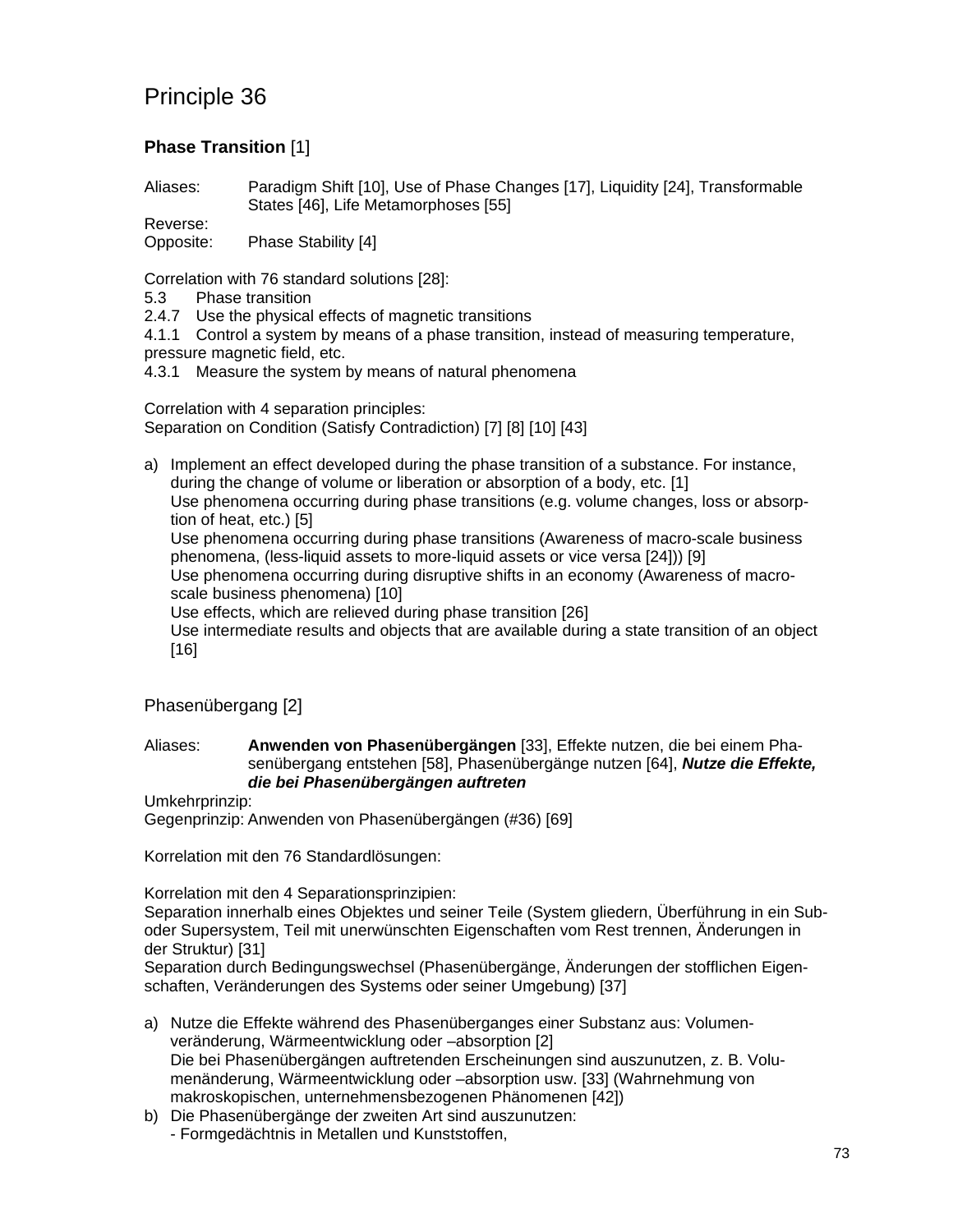- Entmagnetisierung ferromagnetischer Stoffe nach dem Erwärmen über die Curie-Temperatur usw. [49]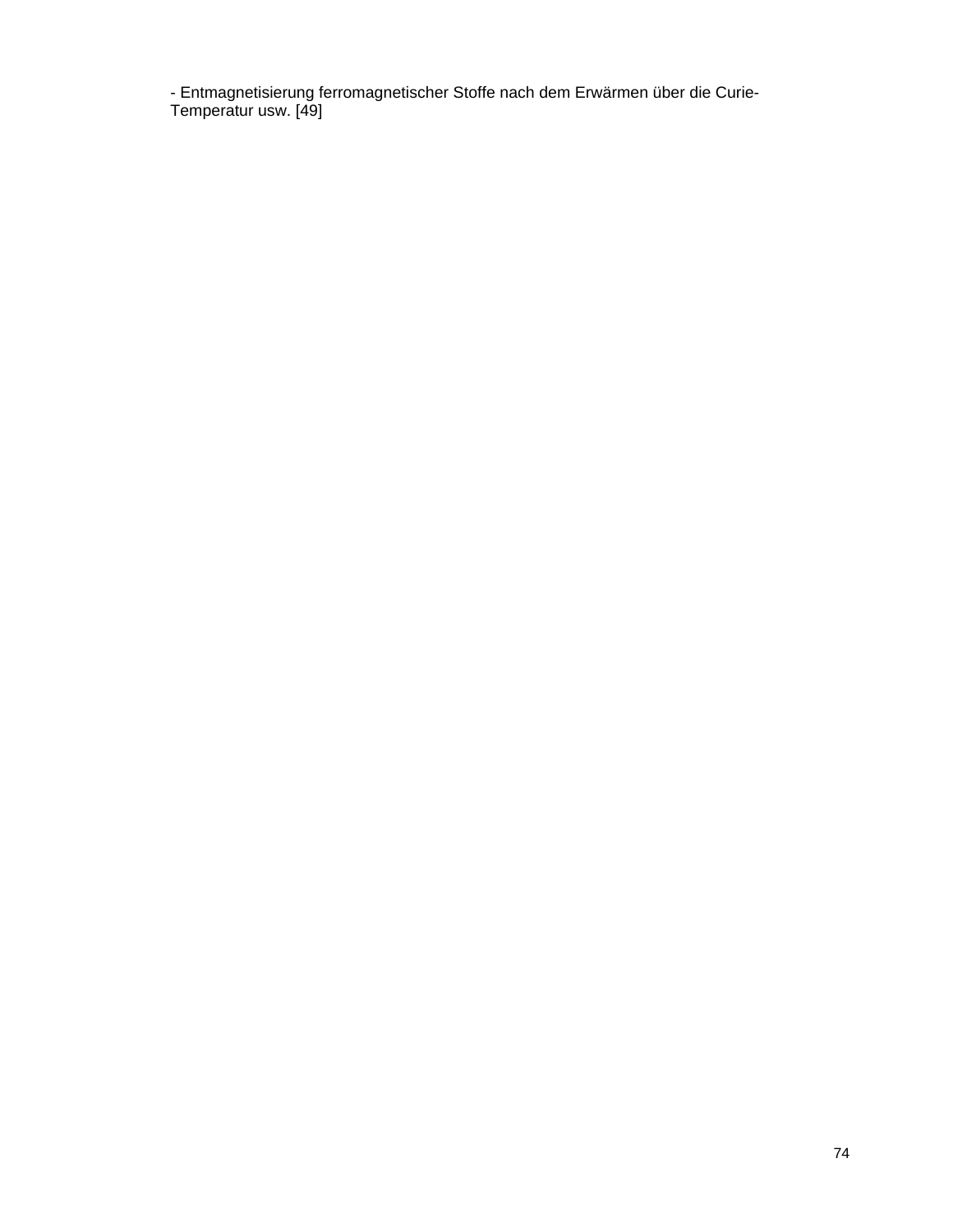## **Thermal Expansion** [1]

Aliases: Relative Change [10], Expansion of Events or Processes [23], Fervor, Passion [55]

Reverse: Opposite: Dimensional Stability [4]

Correlation with 76 standard solutions [28]:

- 4.1.1 Control a system by means of thermal expansion, instead of measuring temperature
- 4.3.1 Measure expansion instead of temperature

Correlation with 4 separation principles: Separation in Time [7] [8] [10] [43]

- a) Use expansion or contraction of a material by heat [1] Use thermal expansion (or contraction) of materials [5] (to achieve a useful effect [7]) Use the relative differences that exist in an object or system to do something useful [10] Use data compression decompression to increase decrease size of data. Can also be seen as change of precision [16] Utilize changes in value resulting from changes in volatility of a security or option or utilize relative changes relating to time or across financial space (e.g. markets) [24]
- b) Use various materials with different coefficients of heat expansion [1] If thermal expansion is being used, use multiple materials with different coefficients of thermal expansion [5] (to achieve different useful effects [7]) Make different parts of a system act differently in response to changes [10]

### **Wärmeausdehnung** [2]

Aliases: Anwenden der Wärme(aus)dehnung [34], Thermische Ausdehnung [56], Wärmeausdehnung und –verdichtung nutzen [64], *Verwende die Anomalie der Wärme(aus)dehnung*

Umkehrprinzip: Gegenprinzip: Kälteverdichtung (#37) [69]

Korrelation mit den 76 Standardlösungen Korrelation mit den 4 Separationsprinzipien: Separation in der Zeit (zeitliche Trennung, Wirkung zu unterschiedlichen Zeiten) Separation durch Bedingungswechsel (Phasenübergänge, Änderungen der stofflichen Eigenschaften, Veränderungen des Systems oder seiner Umgebung) [37]

- a) Nutze die thermische Expansion oder Kontraktion von Materialien aus [2] Die Wärmeausdehnung von Werkstoffen ist auszunutzen [33] Die Volumenänderung (Das Ausdehnen oder Schrumpfen [38]) von Werkstoffen unter Wärmeeinwirkung ist auszunutzen [34]
- b) Benutze Materialien mit unterschiedlichen Wärmeausdehnungskoeffizienten [2] Es sind mehrere Werkstoffe mit unterschiedlichen Ausdehnungskoeffizienten zu verwenden [33], z.B. Bimetalle [49] Es sind Werkstoffe mit unterschiedlicher Wärmedehnung miteinander zu kombinieren [34] Der Grad der Zerlegung in Einzelsegmente ist zu erhöhen [39]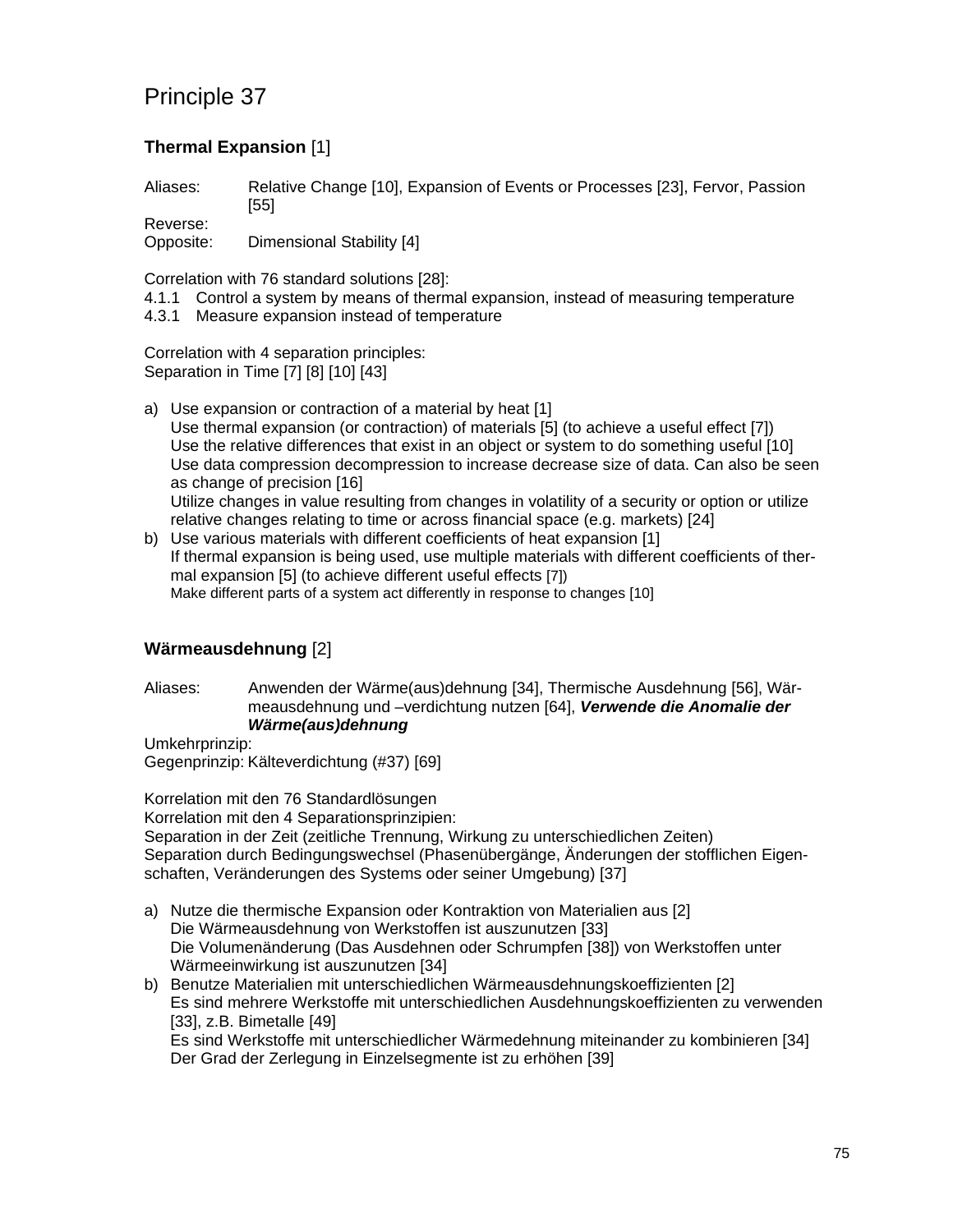## **Use Strong Oxidizers** [1]

Aliases: use Strong Acidifiers [3], Strong Oxidants [4] [5], Accelerated Oxidation [6], 'Boosted Interactions' [9], Enriched Atmosphere [10], High-risk Environment, Market or Position [24], Inspiration, Enthusiasm [55] Strengthen Oxidation [57] Reverse:

Opposite: Strong Reducers [4]

Correlation with 76 standard solutions [28]:

- 5.5 Getting needed ion, molecules, etc. (Includes 5.5.1, 5.5.2, 5.5.3)
- 5.1.1.4 Use small amounts of very active additives

Correlation with 4 separation principles: Separation on Condition (Satisfy Contradiction) [7] [8] [10] [43]

- a) Replace normal air with enriched air [1] Replace common air with oxygen-enriched air [5] (enriched atmosphere [9], enrich value added for students [23]) Replace a normal atmosphere with an enriched one [10] Use optimized representation for faster processing [16] Take higher risk, higher-potential-return positions [24]
- b) Replace enriched air with oxygen [1] Replace enriched air with pure oxygen [5] (highly enriched atmosphere [9], increase customer participation in education delivery [23]) Add higher-risk, higher-potential-return positions to a portfolio [24]
- c) In oxygen or air, treat a material with ionizing radiation [1] Expose air or oxygen to ionizing radiation [5] (employ external influencies [23]) Accept risk for others [24]
- d) Use ionized oxygen [1]
- e) Replace ozonized (or ionized) oxygen with ozone [5] (atmosphere enriched with 'unstable' elements [9], extreme or radical activities [23]) Expose a highly enriched atmosphere with one containing potentially 'unstable' elements [10]
- f) Insert an active ingredient [13]

#### **Starkes Oxidationsmittel** [2]

Aliases: Anwenden starker Oxidationsmittel [33], Beschleunigte Oxidation [38], Verfahren der Anwendung eines aktiven Mediums [45], Einsatz stark reagierender Oxidationsmittel [64], *Erhöhe die Reaktionsfähigkeit von Medien*

Umkehrprinzip: Anwenden eines (reaktions)trägen oder inerten Mediums (#39) [33] [69] Gegenprinzip:

Korrelation mit den 76 Standardlösungen:

Korrelation mit den 4 Separationsprinzipien:

Separation innerhalb eines Objektes und seiner Teile (System gliedern, Überführung in ein Suboder Supersystem, Teil mit unerwünschten Eigenschaften vom Rest trennen, Änderungen in der Struktur) [31]

Separation durch Bedingungswechsel (Phasenübergänge, Änderungen der stofflichen Eigenschaften, Veränderungen des Systems oder seiner Umgebung) [37]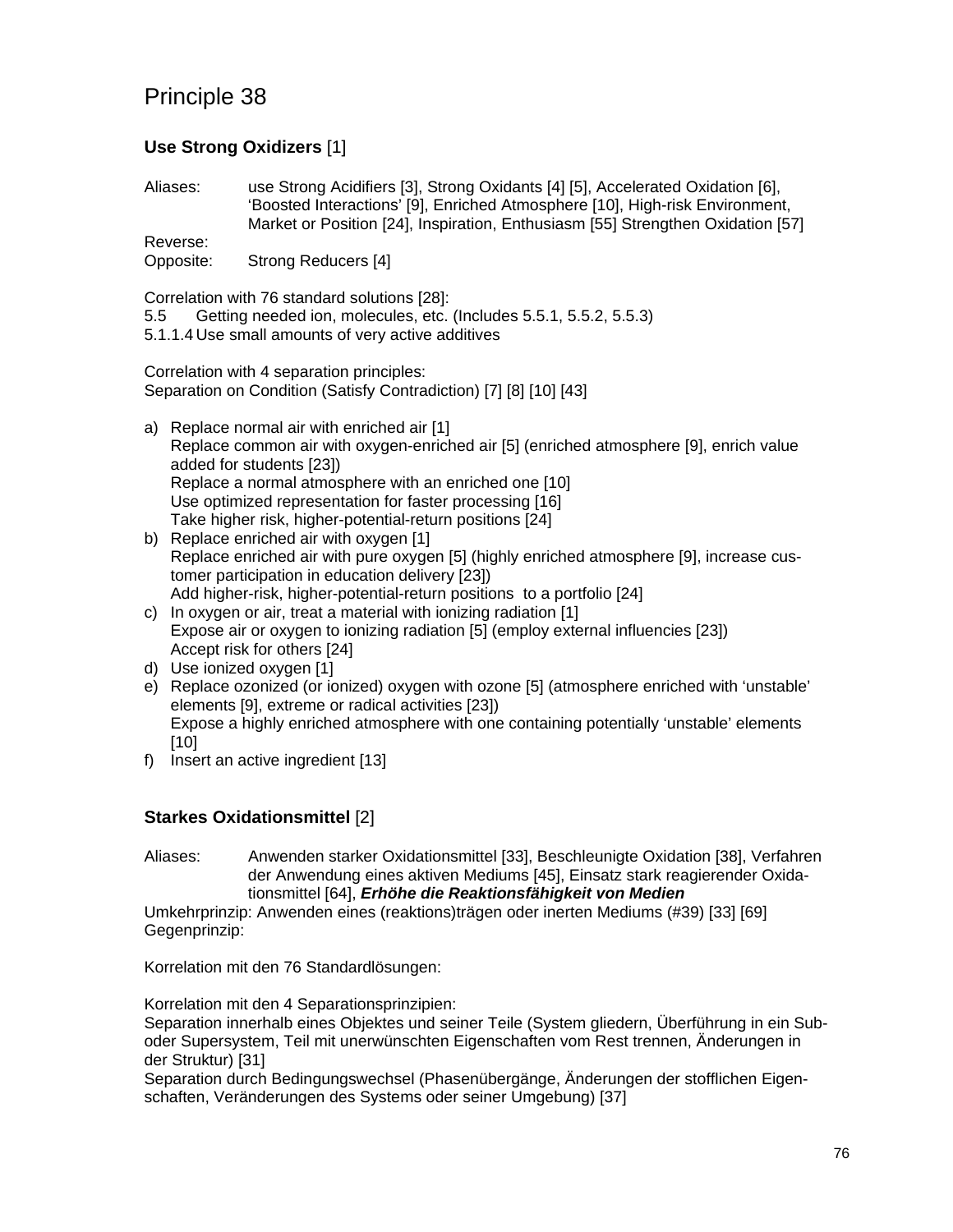- a) Ersetzte normale Luft durch sauerstoffangereicherte Luft [2] Atmosphärische Luft ist durch mit Sauerstoff angereicherte Luft zu ersetzen [34]
- b) Ersetzte angereicherte Luft durch reinen Sauerstoff [2] Angereichert Luft ist durch Sauerstoff zu ersetzen [34]
- c) Setze Luft oder Sauerstoff ionisierenden Strahlen aus [2] Luft oder Sauerstoff sind (der Einwirkung [34]) ionisierter Strahlung auszusetzen [33]
- d) Es ist ozonisierter Sauerstoff zu verwenden [33] Der Ozongehalt im Sauerstoff ist zu erhöhen. [49]
- e) Benutze Ozon [2] [58] Es ist Ozon zu verwenden [33] Ozonisierter (oder ioniserter) Sauerstoff ist durch Ozon zu ersetzen [34] (durch mit "instabilen" Elementen angereicherte Atmosphäre [42])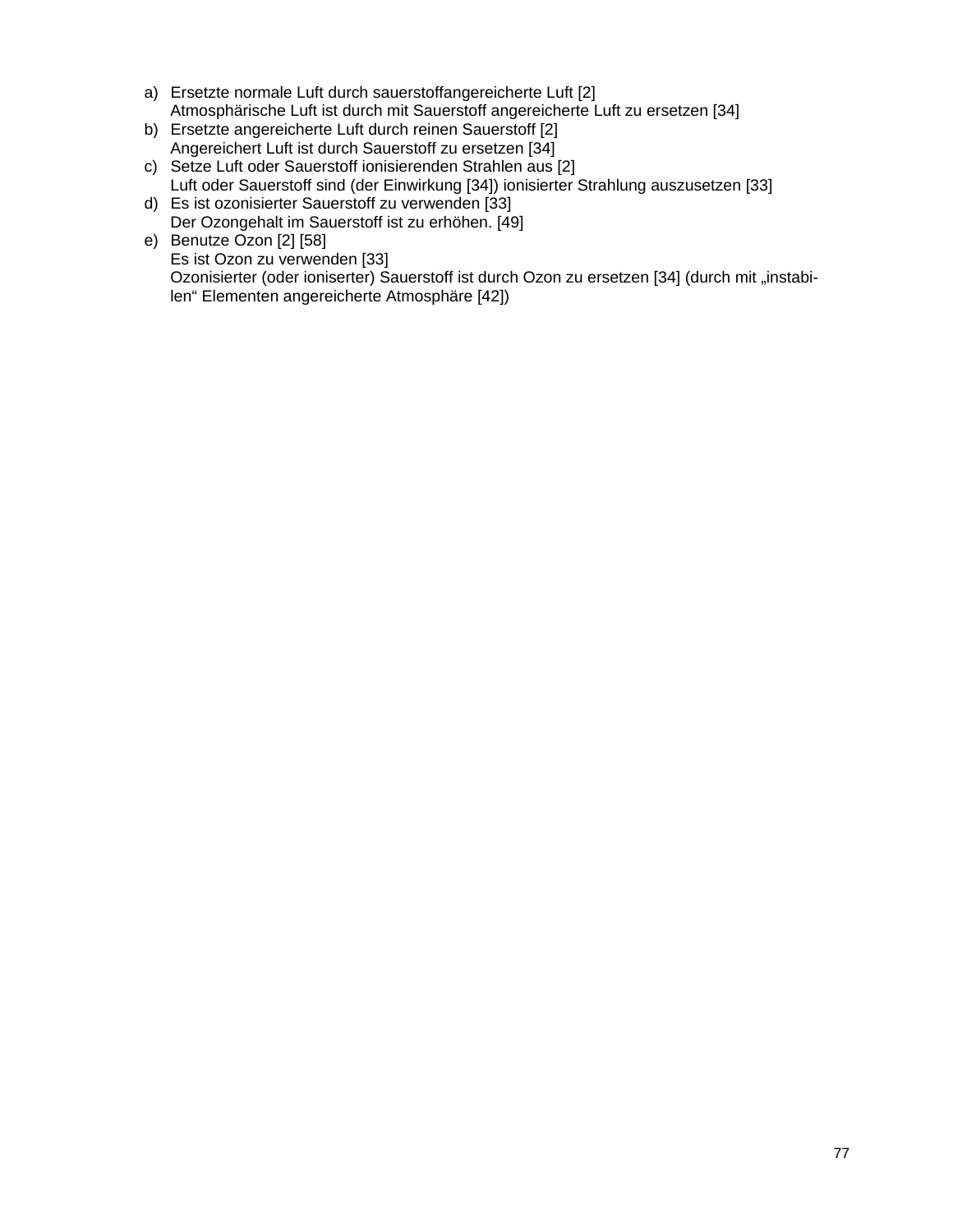### **Inert Environment** [1]

Aliases: Inert Atmosphere [4] [5], Calm Atmosphere [10], Low-risk Environment, Market or Position [24], Inert Substances [46], Neutrality, Indifference [55]

Reverse: Opposite: Use Strong Acidifiers [3], Active Atmosphere, Presence of Atmosphere, Take Away Neutral Parts, Add Active Parts [4]

Correlation with 76 standard solutions [28]:

- 1.1.3 Additive, temporary or permanent, external
- 1.1.5 Change the environment of the system

Correlation with 4 separation principles: Separation on Condition (Satisfy Contradiction) [7] [8] [10] [43]

- a) Replace the normal environment with an inert one [1] Replace a normal environment with an inert one [5] Replace a normal computing environment with a more restricted one. (Sand-boxing, honeypotting) [16]
- b) Carry out a process in a vacuum [1] (no description in [5]) Take lower-risk, lower-potential-return positions [24]
- c) Add neutral parts (or persons [11]), or inert additives to an object [5] (or system [10], event [11])

Add "neutral" or "inert", i.e., lower-risk, zero-risk, positions to a portfolio [24]

d) Find others (intermediaries) who will accept risk [24]

#### Inertes Medium [2]

Aliases: Anwenden eins trägen ,*inerten* Mediums [33], Chemisch nichtreaktive Umgebung (Inert) [38], Verwendung eines korrosionsträgen Mediums [40], Schutzumgebung [56], Verwendung eines reaktionsträgen Mediums [64], **Träges Medium / inerte Atmosphäre** [68], *Verwende reaktionsträge, inerte Medien*

Umkehrprinzip: Anwenden starker Oxidationsmittel (#38) [33], Anwenden eines aktiven Mediums (#38) [45]

Gegenprinzip:

Korrelation mit den 76 Standardlösungen:

Korrelation mit den 4 Separationsprinzipien:

Separation innerhalb eines Objektes und seiner Teile (System gliedern, Überführung in ein Suboder Supersystem, Teil mit unerwünschten Eigenschaften vom Rest trennen, Änderungen in der Struktur) [31]

Separation durch Bedingungswechsel (Phasenübergänge, Änderungen der stofflichen Eigenschaften, Veränderungen des Systems oder seiner Umgebung) [37]

- a) Ersetze die übliche Umgebung durch eine inerte [2] Das übliche Medium ist durch ein reaktionsträge(re)s zu ersetzen [33] Ersetze eine normale Umgebung mit einer nicht reaktiven [38]
- b) Führe den Prozeß im Vakuum aus [2] Der Prozess ist im Vakuum durchzuführen [33]
- c) Führe eine neutrale Substanz oder ein Additiv in das Objekt ein [38] Der Prozess ist in der Edelgasatmosphäre (Helium, Argon) durchzuführen [49]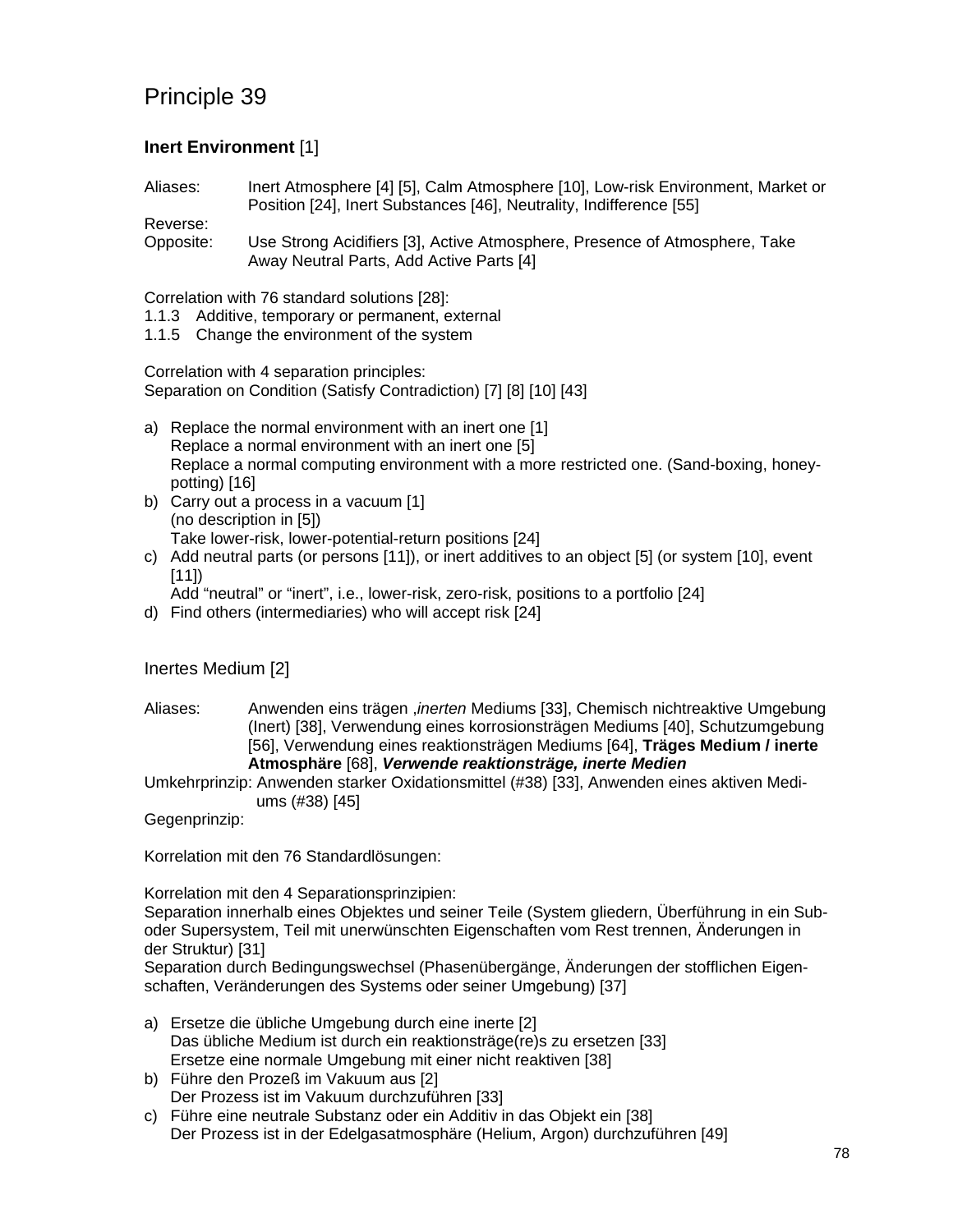- d) Reaktionsträge Beschichtungen sind zu nutzen, z.B. Antioxydationsschichten [49]
- e) Schaum und Schaumstoffe sind zu nutzen [49]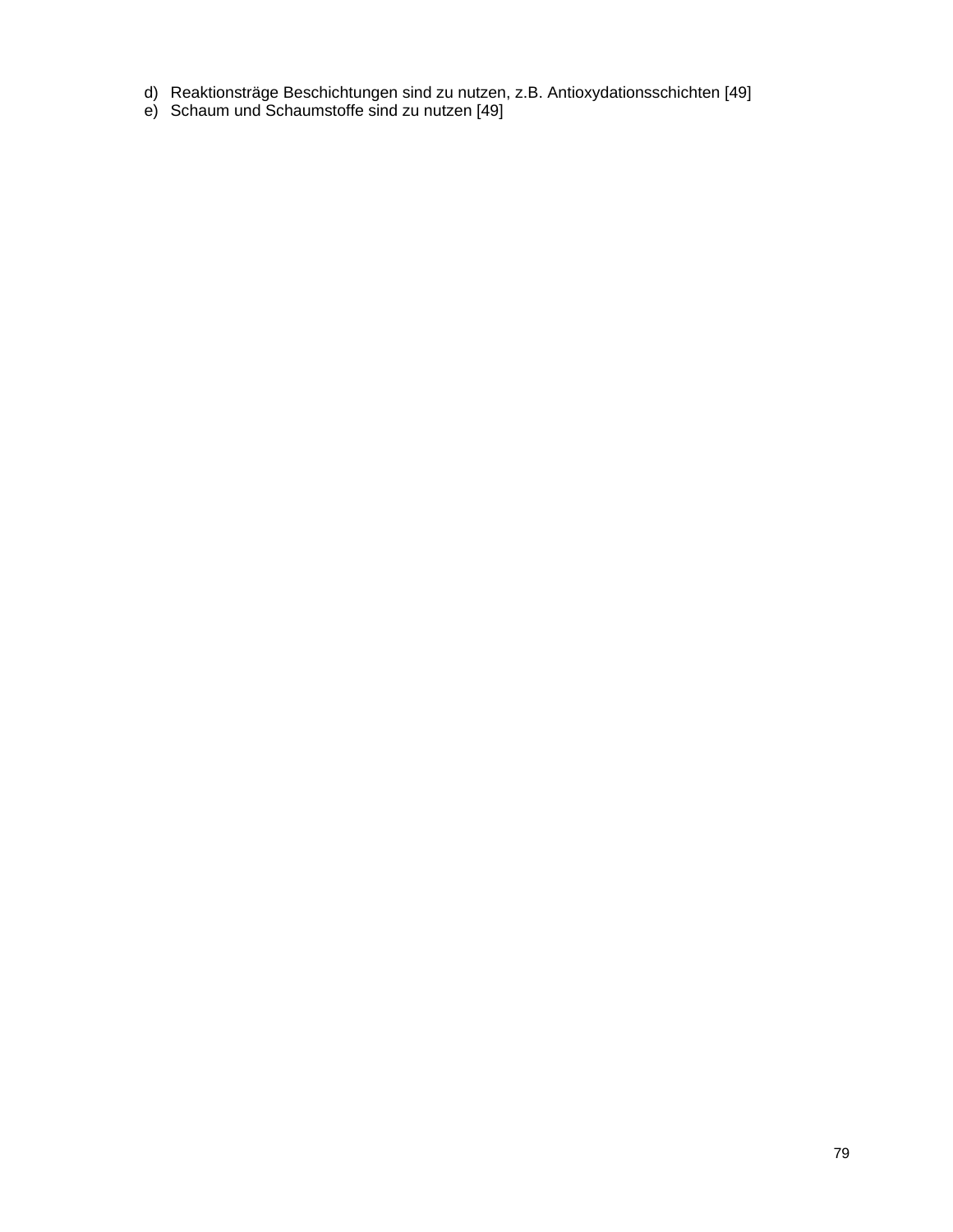### **Composite Materials** [1]

Aliases: Composite Structures [10], Mixture [46], "Renaissance People" [55] Reverse:

Opposite: Monolithic Materials [4]

Correlation with 76 standard solutions [28]: 5.1.1.1 Add "nothing" – foam, honeycomb, etc.

Correlation with 4 separation principles:

Alternative Ways: Sub-System [7] [8] [10], Super-System, Alternative System, Inverse System Separation on Condition (Satisfy Contradiction) [43]

a) Replace a homogeneous material with a composite one [1] Change from uniform to composite (multiple) materials [5] and systems [6] (where each material is optimized (turned [12]) to a particular functional requirement [7]) Change from uniform to composite (multiple) structures (Awareness and utilization of combinations of different skills and capabilities) [9] Change from uniform to composite (multiple) structures, be aware of and utilize combinations of different skills and capabilities [10] Change from uniform software abstractions to composite ones [15] Change form uniform to composite (financial instruments [24]

## **Verbundmaterial** [2]

Aliases: Anwenden zusammengesetzter Stoffe [33]**,** Verwendung von Verbund(werk)stoffen [37], Verwendung heterogener Stoffe [64], **Zusammengesetzte Stoffe** [68], *Verwende Verbundmaterialien oder zusammengesetzte Stoffe*

Umkehrprinzip: Homogenität (#33) [33], Gleichartigkeit bzw. Homogenität (Gleiche oder sehr ähnliche Werkstoffe im System) (#33) [69]

Gegenprinzip:

Korrelation mit den 76 Standardlösungen:

Korrelation mit den 4 Separationsprinzipien: Separation durch Bedingungswechsel (Phasenübergänge, Änderungen der stofflichen Eigenschaften, Veränderungen des Systems oder seiner Umgebung) [37]

- a) Ersetze homogene Stoffe mit Verbundmaterialien [2] Von gleichartigen Stoffen ist zu zusammengesetzten überzugehen [33] Ersetze homogene Materialien durch Verbundwerkstoffe [38] Übergang von gleichförmigen zu Kompositstrukuren (Wahrnehmung und Anwendung von Kombinationen unterschiedlicher Fähigkeiten und Fertigkeiten) [42]
- b) Zusammensetzungen von Stoffen in unterschiedlichen Aggregatzuständen sind einzusetzen [49]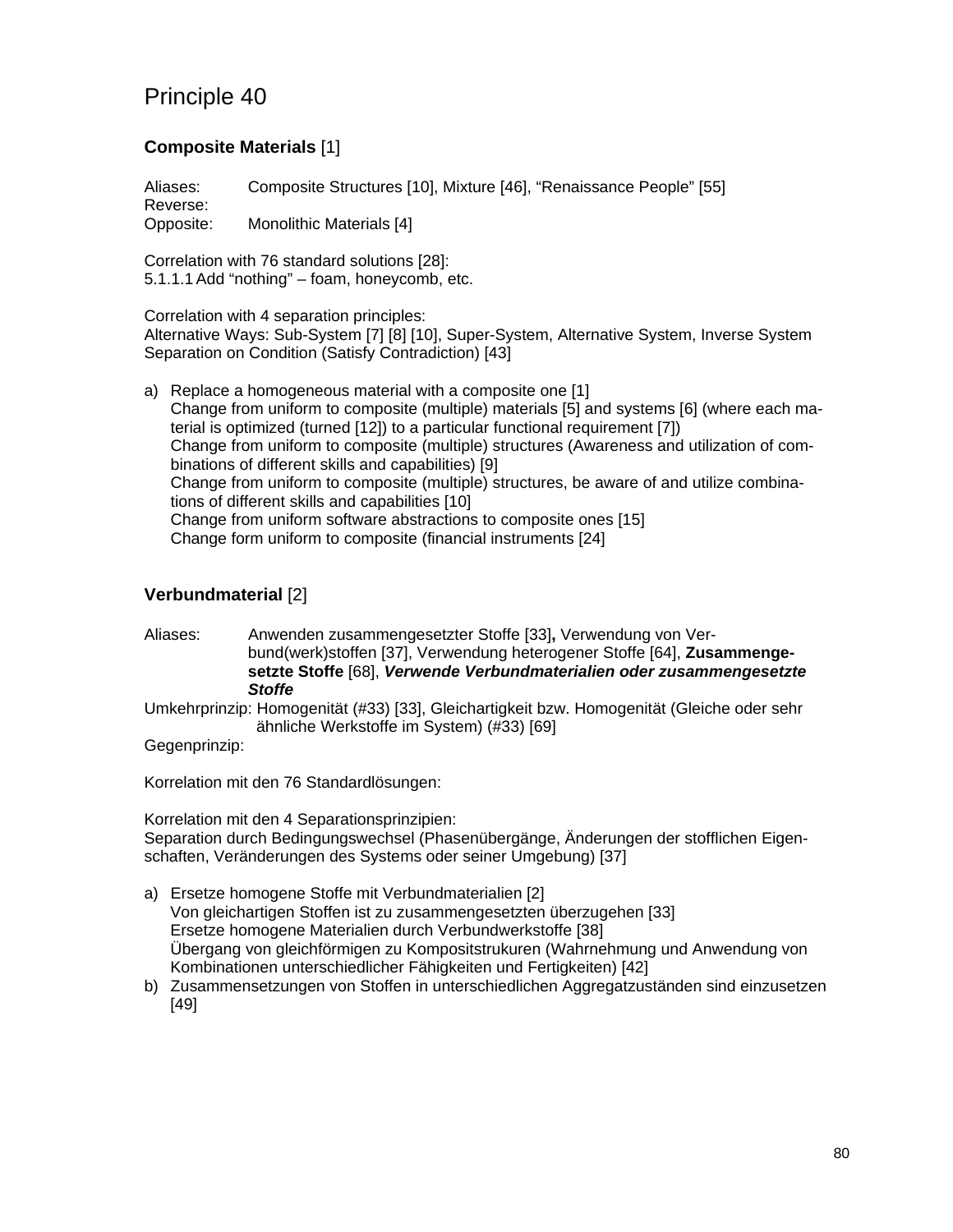# Literaturverzeichnis

#### TRIZ-Journal

- **[4]** Williams, T.; Domb. E.: Reversability of the 40 Principles of Problem Solving. The TRIZ Journal 1998/05/art.1
- **[5]** Tate, K.; Domb, E.: 40 Inventive Principles with Examples. The TRIZ Journal 1997/07/art.2
- **[9]** Mann, D.; Domb, E.: 40 Inventive (Business) Principles with Examples. The TRIZ Journal 1999/09/art.1
- **[11]** Terninko, J.: 40 Inventive Principles with Social Examples. The TRIZ Journal 2001/06/art.1
- **[12]** Mann, D.; Ó Catháin, C.: 40 Inventive (Architecture) Principles with Examples. The TRIZ Journal 2001/07/art.2
- **[13]** Mann, D.; Winkless, B.: 40 Inventive (Food) Principles with Examples. The TRIZ Journal 2001/10/art.2
- **[14]** Rea, K.C.: TRIZ and Software 40 Principles Analogies, Part 1. The TRIZ Journal 2001/09/art.5
- **[15]** Rea, K.C.: TRIZ and Software 40 Principles Analogies, Part 2. The TRIZ Journal 2001/11/art.5
- **[16]** Tillaart van den, R.: TRIZ and Software 40 Principle Analogies, a sequel. The TRIZ Journal 2006/01/art.7
- **[17]** Retseptor, G.: 40 Inventive Principles in Microelectronics. The TRIZ Journal 2002/08/art.2
- **[18]** Retseptor, G.: 40 Inventive Principles in Quality Management. The TRIZ Journal 2003/03/art.1
- **[19]** Belski, I.; Kaplan, L.; Shapiro,V.; Vaner, L. Wai, W.P.: SARS and 40 Principles for Eliminating Technical Contradictions: Creative Singapore. The TRIZ Journal 2003/06/art.7
- **[20]** Grierson, B.; Fraser, I.; Morrison, A.; Niven, S.; Chisholm, G.: 40 Principles Chemical Illustrations. The TRIZ Journal 2003/07/art.1
- **[21]** Chang, H. T.; Chen, J. L.: Eco-Innovative Examples for 40 TRIZ Inventive Principles. The TRIZ Journal 2003/08/art.1
- **[22]** Zhang, J.; Chai, K. H.; Tan, K. C.: 40 Inventive Principles with Applications in Service Operations Management. The TRIZ Journal 2003/12/art.4
- **[23]** Marsh, D. G.; Waters, F. H.; Marsh, T. D.: 40 Inventive Principles with Applications in Education. The TRIZ Journal 2004/04/art.4
- **[24]** Dourson, S.: The 40 Inventive Principles of TRIZ Applied to Finance. The TRIZ Journal 2004/10/art.7
- **[25]** Retseptor, G.: 40 Inventive Principles in Marketing, Sales and Advertising. The TRIZ Journal 2005/04/art.1
- **[26]** Teplitskiy, A.; Kourmaev, R.: Application of 40 Inventive Principles in Construction. The TRIZ Journal 2005/05/art.3
- **[27]** Hipple, J.: 40 Inventive Principles with Examples for Chemical Engineering. The TRIZ Journal 2005/06/art.6
- **[28]** Domb, E.; Terninko, J.; Miller, J.; Gran Mac, E.: The Seventy-six Standard Solutions: How They Relate to the 40 Principles of Inventive Problem Solving. The TRIZ Journal 1999/05/art.5
- **[43]** Mann, D.; Stratton, R.: Physical Contradiction and Evaporating Clouds. The TRIZ Journal 2000/04/art.2
- **[44]** Ruchti, B.; Livotov, P. TRIZ-based Innovation Principles and Process for Problem Solving a Business and Management. The TRIZ Journal 2001/12/art.3
- **[46]** Ball, L.: Hierarchical TRIZ. The TRIZ Journal 2005/05 2006/04
- **[47]** Ball, L.: Breakthrough Thinking, The TRIZ Journal 2002/03/art.1
- **[48]** Ball, L.: Breakthrough Inventing with TRIZ. The TRIZ Journal 2004/01/art.6
- **[50]** Domb,E.: The 39 Features of Altshuller´s Contratiction Matrix. The TRIZ Journal 1998/11/art.4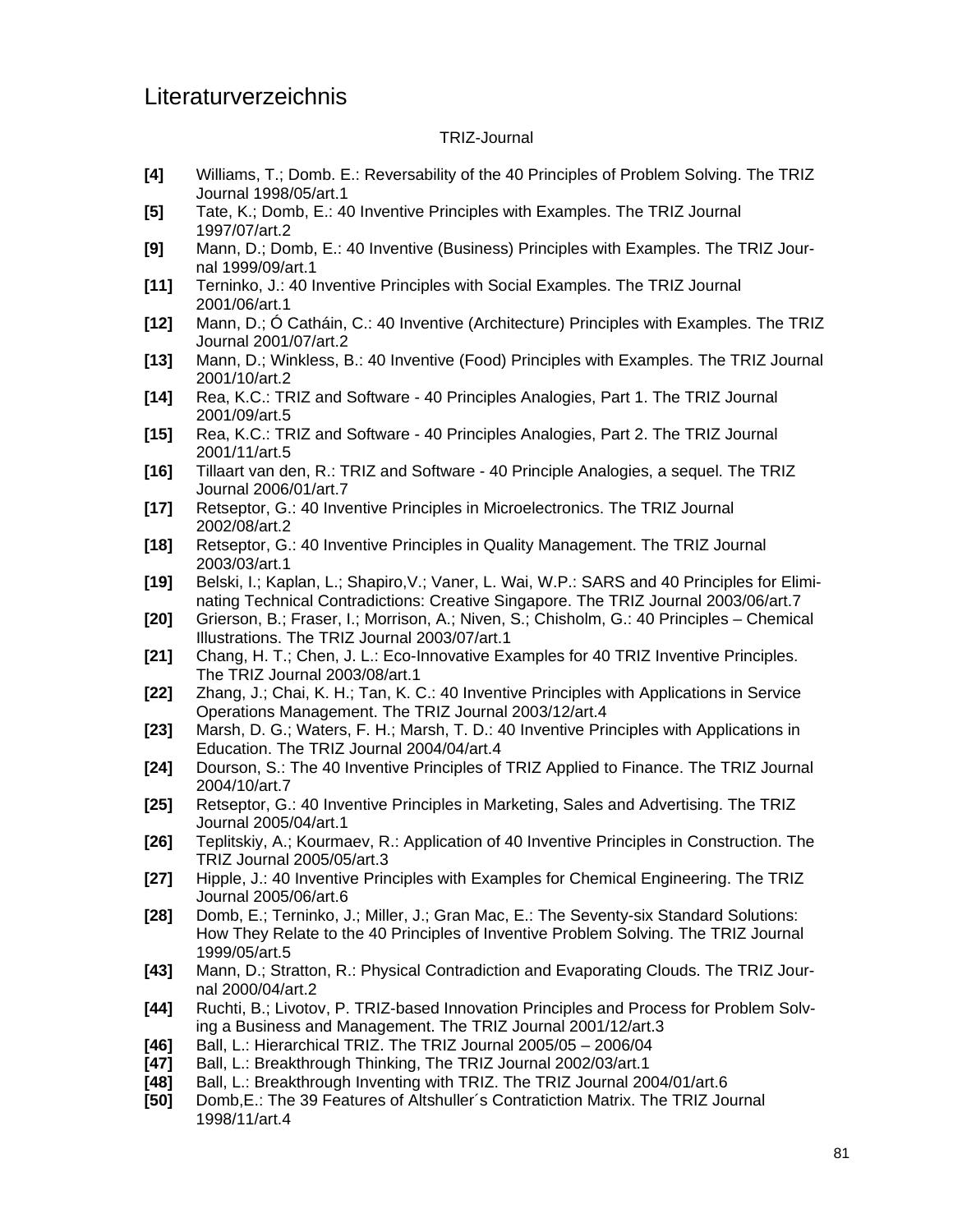- **[51]** Domb, E.: Contradiction Matrix. The TRIZ Journal 1997/07/art.4
- **[54]** Retseptor, G.: 40 Inventive Principles in Customer Satisfaction Enhancement. The TRIZ Journal 2007/01/art.4
- **[55]** Retseptor, G.: 40 Inventive Principles in Latin Phrases. The TRIZ Journal 2008/01/art.3

#### Online-resources

- **[41]** Horowitz, R: Interactive TRIZ Matrix & 40 Principles. http://www.triz40.com/
- **[42]** http://triz-online.de/triz\_tools/analogien.htm
- **[52]** http://www.triz-online.de/triz\_tools/default.htm
- **[65]** http://www.altshuller.ru/triz/technique1a.asp Übersetzung ins Deutsche veranlaßt durch Robert Adunka
- **[67]** http://de.wikipedia.org/wiki/TRIZ

#### Books in English

- **[1]** Terninko, J.; Zusman, A.; Zlotin, B.: STEP-by-STEP TRIZ: Creating Innovative Solution Concepts. Ideation International Inc. Nottingham, 1997 2nd edition
- **[3]** Altshuller, G.S.: Creativity as an Exact Science The Theory of the Solution of Inventive Problems. Gordon and Breach, Science Publishers, Inc. NY 1984
- **[6]** Rantanen, K.; Domb, E.: Simplified TRIZ New Problem-Solving Applications for Engineers and Manufacturing Professionals. St. Lucie Press, Boca Raton 2002
- **[7]** Mann D.; Dewulf, S.: TRIZ Companion. CREAX Press Belgium 2002
- **[8]** Mann D.: Hands-On Systematic Innovation. CREAX Press Belgium 2003
- **[10]** Mann D.: Hands-On Systematic Innovation for Business & Management. IFR Press Belgium 2004
- **[29]** Salamatov, Y.: TRIZ: The Right Solution at the Right Time. Insytec B.V. Netherlands 1999
- **[30]** Mann D.; Dewulf, S.; Zlotin, B.; Zusman A.: Matrix 2003 Updating the TRIZ Contradiction Matrix. CREAX Press Belgium 2003
- **[57]** Tools of Classical TRIZ. Ideation International Inc. Southfield 1999
- **[59]** Altshuller, G.S.: 40 Principles TRIZ Keys to Technical Innovation. Technical Innovation Center, Worcester 1997
- **[60]** Terninko, J.; Zusman, A.; Zlotin, B.: Systematic Innovation An Introduction to TRIZ. St. Lucie Press 1998
- **[62]** Altshuller, G.S.: The Innovation Algorithm TRIZ, systematic innovation and technical creativity. Technical Innovation Center, Worcester 1999

#### Books in German

- **[2]** Terninko, J.; Zusman, A.; Zlotin, B.: TRIZ Der Weg zum ionkurrenzlosen Erfolgsprodukt. Verlag moderne industrie, Landsberg 1998
- **[31]** Herb, H.; Herb, T., Kohnhauser, V.: TRIZ der systematische Weg zur Innovation. Verlag moderne industrie, Landsberg 2000
- **[32]** Gimpel, B.; Herb, R.; Herb, T.: Ideen finden, Produkte entwickeln mit TRIZ. Hanser Verlag München 2000
- **[33]** Zobel, D.: Erfinderpraxis Ideenvielfalt durch systematisches Erfinden. Deutscher Verlag der Wissenschaften, Berlin 1991
- **[34]** Zobel, D.: Systematisches Erfinden Methoden und Beispiele für den Praktiker. Expert Verlag, Renningen-Malmsheim 2001
- **[35]** Zobel, D.: TRIZ für alle Der systematische Weg zur Problemlösung. Expert Verlag, Renningen-Malmsheim 2006
- **[36]** Teufelsdorfer, H.; Conrad, A.: Kreatives Entwickeln und innovatives Problemlösen mit TRIZ/TIPS – Einführung in die Methodik und ihre Verknüpfung mit QFD. Publicis MCD Verlag Erlangen – München 1998
- **[37]** Orloff, M.A.: Grundlagen der klassischen TRIZ Ein praktisches Lehrbuch des erfinderischen Denkens für Ingenieure. Springer –Verlag, Berlin Heidelberg 2002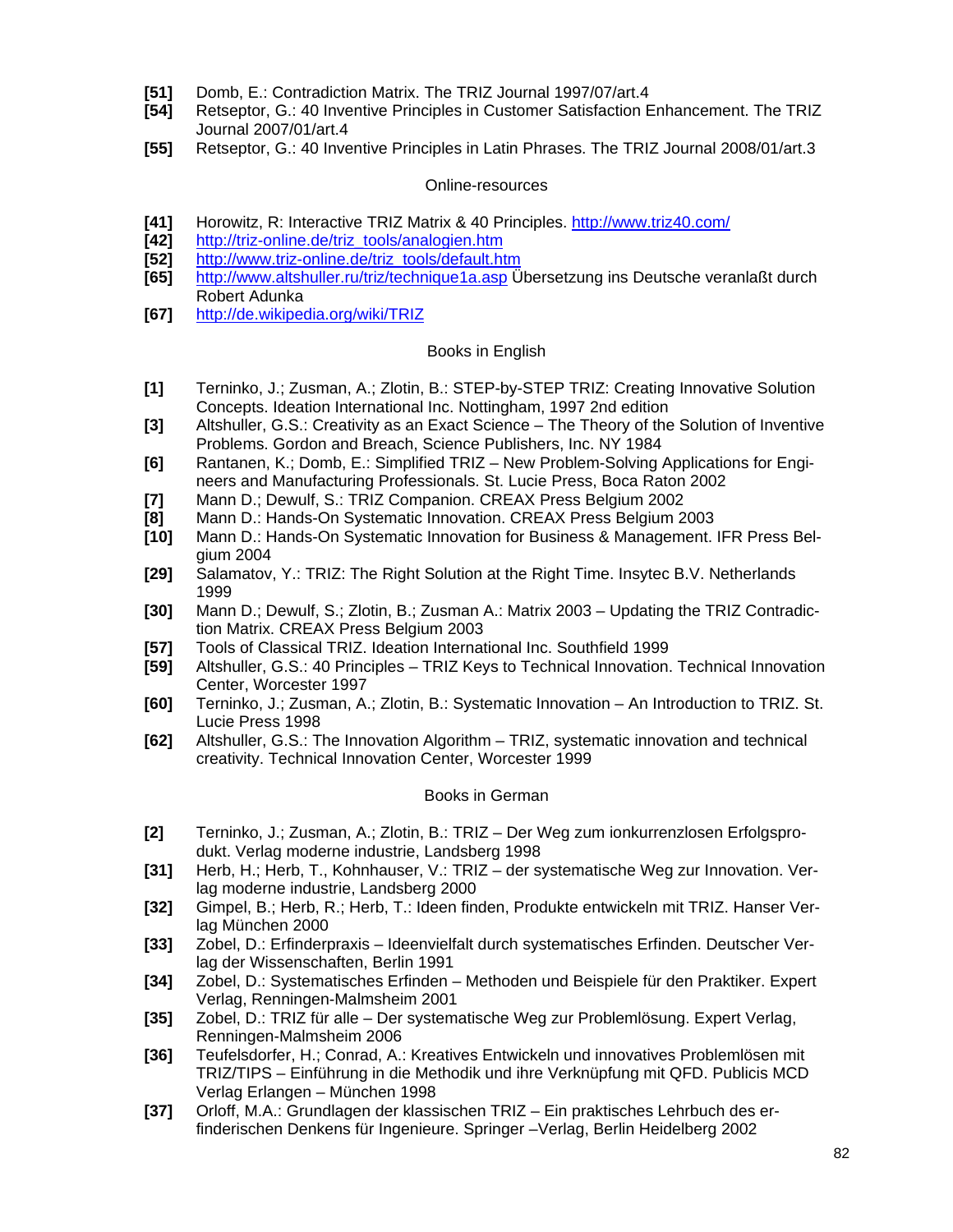- **[38]** Bläsing, J. P.; Brunner, W.: Workbook TRIZ. TQU Verlag Ulm 2000
- **[39]** Klein, B.: TRIZ/TIPS Methodik des erfinderischen Problemlösens. Oldenbourg Verlag, München 2002
- **[40]** Linde, H.; Hill, B.: Erfolgreich erfinden widerspruchsorientierte Innovationsstrategie für Entwickler und Konstrukteure. Hoppenstedt Technik Tabellen Verlag, Darmstadt 1993
- **[45]** Müller, S.: Anwendung der Erfindungsverfahren im Personalmanagement. 4. Europäischer TRIZ-Kongress/QFD-Symposium Frankfurt/Main 29.06.-01.07.2005
- **[49]** Livotov, P.: TRiSolver eBook, TRiSolver GmbH & Co. KG 2005
- **[53]** Willms, J.; Wetzlaff, I.; Specker, M.: Kreativität in der Informatik: Anwendungsbeispiele der innovativen Prinzipien aus TRIZ, nns Verlag, Köln 1997
- **[56]** Ophey, L.: Entwicklungsmanagement, Springer Verlag, Berlin Heidelberg 2005
- **[58]** Schweizer, P.: Systematisch Lösungen realisieren Innovationsprojekte leiten und Produkte entwickeln. Vdf Hochschulverlag AG an der ETH Zürich 2008
- **[61]** Altshuller, G.S.: Erfinden Wege zur Lösung technischer Probleme. PI Planung und Innovation, Cottbus 1998
- **[63]** Livotov, P.; Petrov V.: TRIZ Innovationstechnologie Produktentwicklung und Problemlösung. TriSolver 2005
- **[64]** Altschuller,G.; Seljuzki,A.: Flügel für Ikarus Über die moderne Technik des Erfindens. Verlag Mir Moskau und Urania Verlag Leipzig 1983
- **[66]** WOIS Institut, private Mitteilung an Robert Adunka
- **[68]** Mann, D.; Dewulf, S.; Zlotin, B.; Zusman, A.: Matrix 2003 update der TRIZ Widerspruchsmatrix, c4pi –Center for Product-Innovation GbR, Lohfelden/Kassel 2008
- **[69]** Zobel, D.; Hartmann, R.: Erfindungsmuster TRIZ: Prinzipien, Analogien, Ordnungskriterien, Beispiele. Expert Verlag, Renningen-Malmsheim 2009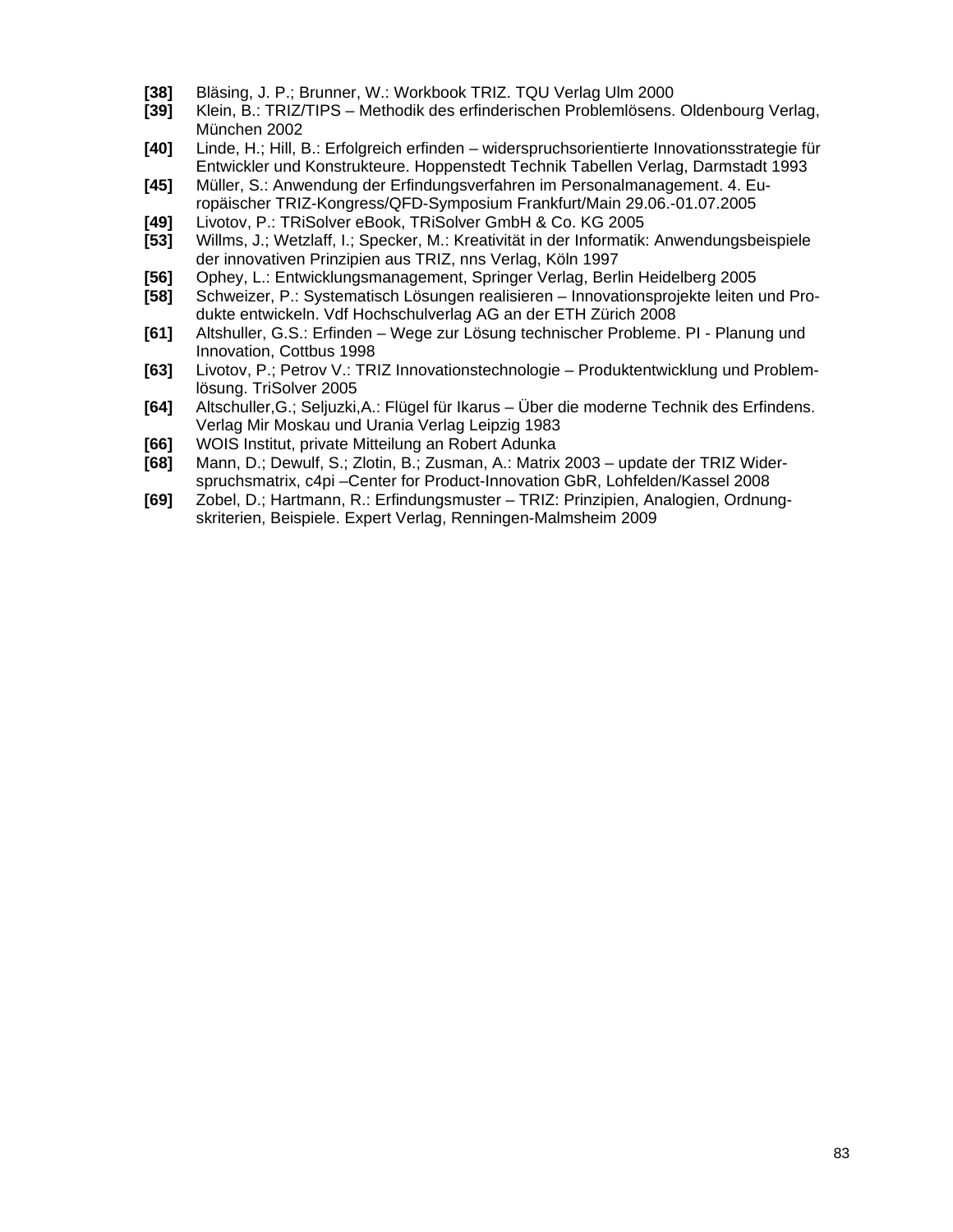## **Die 39 technischen Parameter in Englisch und Deutsch – eine Gegenüberstellung**

| Nr             | <b>Englisch</b>                         | <b>Deutsch</b>                                      |
|----------------|-----------------------------------------|-----------------------------------------------------|
| 1              | Weight of moving object                 | Masse / Gewicht eines bewegten Objekts              |
| $\overline{2}$ | Weight of stationary object             | Masse / Gewicht eines stationären Objekts           |
| 3              | Length of moving object                 | Länge eines bewegten Objekts                        |
| 4              | Length of stationary object             | Länge eines stationären Objekts                     |
| 5              | Area of moving object                   | Fläche eines bewegten Objekts                       |
| 6              | Area of stationary object               | Fläche eines stationären Objekts                    |
| 7              | Volume of moving object                 | Volumen eines bewegten Objekts                      |
| 8              | Volume of stationary object             | Volumen eines stationären Objekts                   |
| 9              | Speed                                   | Geschwindigkeit                                     |
| 10             | Force (intensity)                       | Kraft, Intensität                                   |
| 11             | Stress or pressure                      | Druck oder Spannung (Zug)                           |
|                | (tension or presssure)                  |                                                     |
| 12             | Shape                                   | Form                                                |
| 13             | Stability of the object's composition   | Stabilität (der Zusammensetzung) eines Objekts      |
| 14             | Strength                                | Festigkeit                                          |
| 15             | Duration of action by moving object     | Haltbarkeit eines bewegten Objekts                  |
|                |                                         | (Dauer der Aktion eines bewegten Objekts)           |
| 16             | Duration of action by stationary object | Haltbarkeit eines stationären Objekts               |
|                |                                         | (Dauer der Aktion eines stationären Objekts)        |
| 17             | Temperature                             | Temperatur                                          |
| 18             | Illumination intensity (brightness)     | Helligkeit, Stärke der Beleuchtung                  |
| 19             | Use of energy by moving object          | Energieverbrauch eines bewegten Objekts             |
|                |                                         | (Nutzung der Energie eines bewegten Objekts)        |
| 20             | Use of energy by stationary object      | Energieverbrauch eines stationären Objekts          |
|                |                                         | (Nutzung der Energie eines stationären Objekts)     |
| 21             | Power                                   | Leistung, Kapazität                                 |
| 22             | Loss of energy                          | Energieverlust, Energieverschwendung                |
| 23             | Loss of substance                       | Substanzverlust                                     |
|                |                                         | (Materialverschwendung, Materialverlust)            |
| 24             | Loss of information                     | Informationsverlust                                 |
| 25             | Loss of time                            | Zeitverlust, Zeitverschwendung                      |
| 26             | Quantity of substance / the matter      | Materialmenge                                       |
| 27             | Reliability                             | Zuverlässigkeit (Lebensdauer, Sicherheit)           |
| 28             | Measurement accuracy                    | Messgenauigkeit                                     |
| 29             | Manufacturing precision                 | Fertigungsgenauigkeit (Toleranz),                   |
|                |                                         | Herstellungsgenauigkeit                             |
| 30             | External harm affects the object        | Äußere negative Einflüsse auf das Objekt            |
|                | (Obcet-affected harmful factors)        |                                                     |
| 31             | Object-generated harmful factors        | Negative Nebeneffekte des Objekts                   |
|                |                                         | (Negative Einflüsse verursacht durch das Objekt)    |
| 32             | Ease of manufacture                     | Fertigungsfreundlichkeit,                           |
|                |                                         | Einfachheit der Herstellung                         |
| 33             | Ease of operation                       | Benutzerfreundlichkeit, Bedienkomfort,              |
|                |                                         | Einfachheit des Prozesses                           |
| 34             | Ease of repair                          | Reparaturfreundlichkeit                             |
| 35             | Adaptability or versatility             | Anpassungsfähigkeit, Adaptierbarkeit, Universalität |
| 36             | Device complexity                       | Komplexität in der Struktur, Gerätekomplexität      |
| 37             | Difficulty of detecting and measuring   | Komplexität in der Kontrolle oder Steuerung,        |
|                |                                         | Auffindungs- und Meßschwierigkeit                   |
| 38             | Extent of automation                    | Automatisierungsgrad                                |
| 39             | Productivity                            | Produktivität (Funktionalität)                      |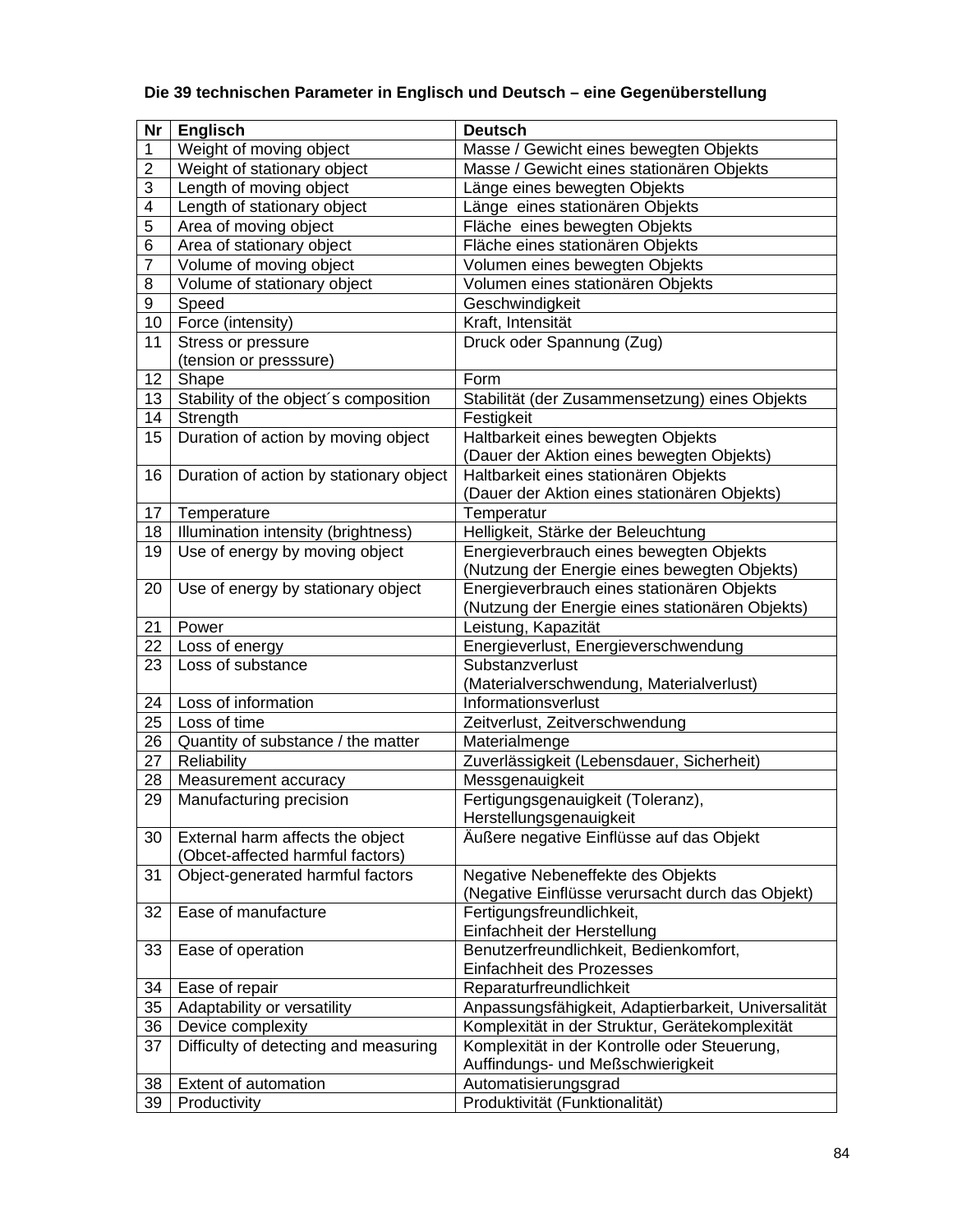## **Die 40 Innovativen Prinzipien in Englisch und Deutsch – eine Gegenüberstellung**

| <b>Nr</b>      | <b>Englisch</b>      | <b>Deutsch</b>                  | <b>Deutsch als Aktion</b>         |
|----------------|----------------------|---------------------------------|-----------------------------------|
| 1              | Segmentation         | Zerlegen, Zerteilen             | Zerteile und zerlege              |
| $\overline{2}$ | Taking away          | Abtrennen, Herausnehmen         | Trenne ab oder nehme heraus       |
| 3              | Local conditions     | Lokale Eigenschaften            | Schaffe optimale, lokale Bedin-   |
|                |                      |                                 | gungen                            |
| 4              | Asymmetry            | Asymmetrie                      | Verändere die Symmetrie           |
| $\overline{5}$ | Merging              | Gruppieren, Verbinden           | Gruppiere, kopple und fasse zu-   |
|                |                      |                                 | sammen                            |
| 6              | Multi-functionality  | Mehrzwecknutzung                | Generiere Multifunktionalität     |
| $\overline{7}$ | Nesting              | Ineinanderschachteln,           | Verschachtle ineinander           |
|                |                      | Integrieren                     |                                   |
| 8              | Weight               | Gewichtskompensation            | Kompensiere ein Gewicht durch     |
|                | compensation         |                                 | ein Gegengewicht                  |
| 9              | Prior counteraction  | Vorgezogene Gegenaktion         | Ziehe Gegenaktionen vor           |
| 10             | Prior action         | Vorgezogene Aktion              | Ziehe Aktionen vor                |
| 11             | Beforehand           | Vorbeugemaßnahme                | Beuge Problemen vor               |
|                | compensation         |                                 |                                   |
| 12             | Equipotentiality     | Äquipotentialprinzip,           | Halte das Potential konstant oder |
|                |                      | äquivalentes Potential          | auf gleichem Niveau               |
| 13             | The other way round  | Funktionsumkehr                 | Mache das Gegenteil               |
| 14             | Curvature increase   | Sphärische Formen und Bewe-     | Verwende ungerade Formen,         |
|                |                      | gungen                          | Geometrien oder Bewegung-         |
|                |                      |                                 | sabläufe                          |
| 15             | Dynamics,            | Anpassung,                      | Dynamisiere, passe Bedingun-      |
|                | adjustability        | Einstellen der optimalen Bedin- | gen optimal an, arrangiere sie    |
|                |                      | gungen                          | neu                               |
| 16             | Partial, overdone or | Partielle oder überschüssige    | Verwende mehr oder weniger        |
|                | excessive action     | Wirkung                         |                                   |
| 17             | Transition into new  | Höhere Dimenson                 | Verwende mehrdimensionale         |
|                | dimension            |                                 | Bewegungsabläufe und Anord-       |
|                |                      |                                 | nungen                            |
| 18             | Vibration            | Schwingungen                    | Ändere das Schwingungsverhal-     |
| 19             | Periodic action      | Periodische Wirkung,            | ten                               |
|                |                      | Impulsarbeitsweise              | Arbeite mit Impulsen              |
| 20             | Continuity of useful | Kontinuität nützlicher Aktionen | Führe kontinuierlich ablaufende   |
|                | action               |                                 | Aktionen ein                      |
| 21             | Rushing through      | Durcheilen und Überspringen     | Führe Aktionen extrem schnell     |
|                |                      |                                 | aus                               |
| 22             | Convert harm into    | Zulassen des Unzulässigen       | Wandle Schädliches in Nützli-     |
|                | benefit              |                                 | ches um                           |
| 23             | Feedback             | Rückkopplung, Rückmeldung       | Führe Rückkopplungen ein und      |
|                |                      |                                 | variiere sie                      |
| 24             | Mediator             | Mediator,                       | <b>Nutze Vermittler</b>           |
|                |                      | Vermittler                      |                                   |
| 25             | Self service         | Selbstversorgung und            | Nutze Selbstversorgung und        |
|                |                      | Selbstbedienung                 | Selbstbedienung                   |
| 26             | Copying              | Arbeiten mit Modellen oder      | Arbeite mit Modellen oder         |
|                |                      | Kopien                          | Kopien                            |
| 27             | Cheap short-living   | Billige Kurzlebigkeit an Stelle | Ersetze teure, beständige Teile   |
|                | objects              | teurer Langlebigkeit            | durch billige, weniger beständige |
| 28             | Replace mechanical   | Ersatz mechanischer Wirkprin-   | Ersetze mechanische Wirkprin-     |
|                | system with fields   | zipien                          | zipien durch andere               |
| 29             | Fluid system         | Pneumatik und Hydraulik         | Ersetze feste (starre) Medien     |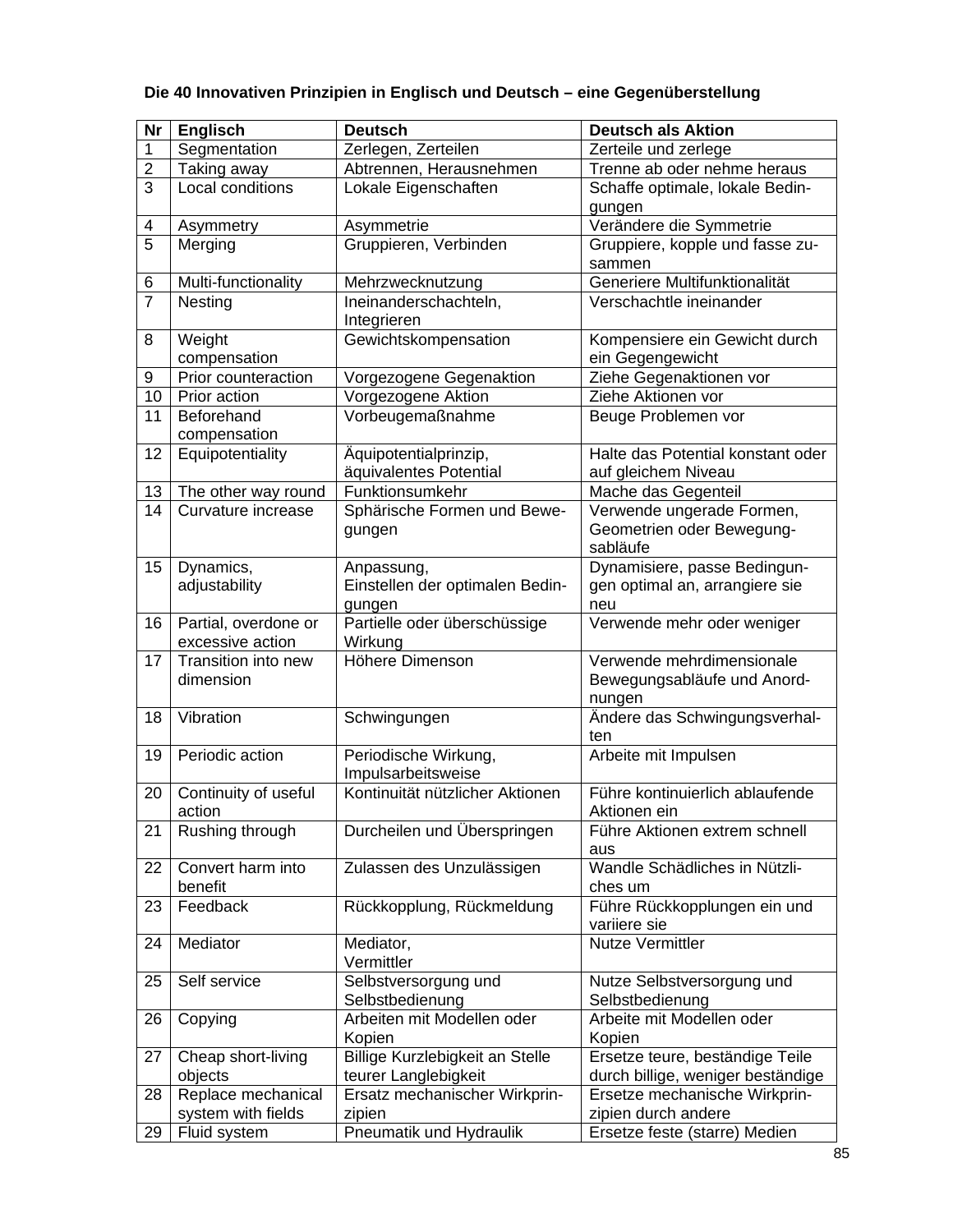| <b>Nr</b> | <b>Englisch</b>          | <b>Deutsch</b>                  | <b>Deutsch als Aktion</b>       |
|-----------|--------------------------|---------------------------------|---------------------------------|
|           |                          |                                 | durch fluide (flexible)         |
| 30        | Flexible film or thin    | Flexible Hüllen und Filme       | Verwende elastische Umhüllun-   |
|           | membranes                |                                 | gen und dünne Filme             |
| 31        | Porous materials         | Poröse Materialien              | Verwende poröse Materialien     |
| 32        | Optical property         | Verändern von Farbe und         | Verändere optische Eigen-       |
|           | changes                  | Durchsichtigkeit                | schaften wie Farbe, Trans-      |
|           |                          |                                 | parenz, usw.                    |
| 33        | Homogeneity              | Gleichartigkeit bzw. Ho-        | Verwende Gleiches oder Äh-      |
|           |                          | mogenität                       | nliches                         |
| 34        | Rejection and            | Beseitigung und Regeneration    | Verwerfe Teile, verändere oder  |
|           | regeneration             |                                 | erneuere sie                    |
| 35        | Changing properties      | Verändern der Umgebung,         | Ändere Eigenschaften und Zu-    |
|           |                          | Änderung von Eigenschaften      | stände oder die Umgebungs-      |
|           |                          | und Zuständen eines Objekts     | bedingungen                     |
| 36        | Phase transition         | Anwenden von Phasenüber-        | Nutze die Effekte, die bei      |
|           |                          | gängen                          | Phasenübergängen auftreten      |
| 37        | Thermal expansion        | Wärme(aus)dehnung               | Verwende die Anomalie der       |
|           |                          |                                 | Wärme(aus)dehnung               |
| 38        | Use strong oxidizers     | <b>Starkes Oxidationsmittel</b> | Erhöhe die Reaktionsfähigkeit   |
|           |                          |                                 | von Medien                      |
| 39        | <b>Inert Environment</b> | Träges Medium / inerte At-      | Verwende reaktionsträge, inerte |
|           |                          | mosphäre                        | Medien                          |
| 40        | Composite materials      | Verbundmaterial,                | Verwende Verbundmaterialien     |
|           |                          | Zusammengesetzte Stoffe         | oder zusammengesetzte Stoffe    |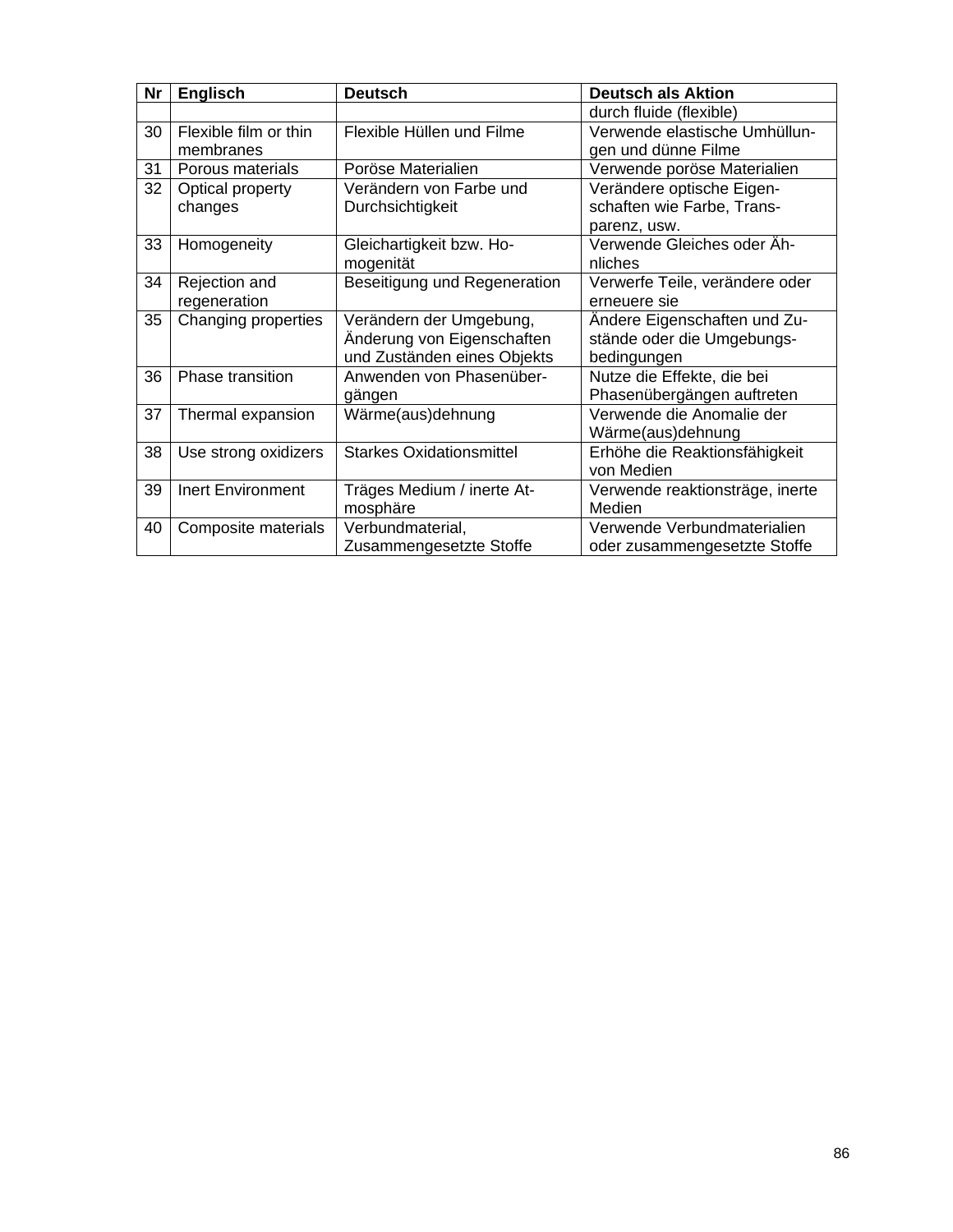**Die 40 Innovativen Prinzipien in Englisch und Deutsch – eine Gegenüberstellung der am häufigsten in der zitierten englischen und deutschen Buchliteratur genannten Wortlaute** 

| $\overline{\mathsf{Nr}}$ | <b>Englisch</b>                       | <b>Deutsch</b>                                       |
|--------------------------|---------------------------------------|------------------------------------------------------|
| 1                        | Segmentation                          | Zerlegung                                            |
| $\overline{2}$           | Extraction                            | Abtrennung                                           |
| 3                        | Local Conditions                      | Örtliche Qualität                                    |
| $\overline{\mathbf{4}}$  | Asymmetry                             | Asymmetrie                                           |
| 5                        | Merging                               | Kopplung                                             |
| 6                        | <b>Universality</b>                   | <b>Universalität</b>                                 |
| 7                        | Nesting                               | Verschachtelung (Matrjoschka)                        |
| 8                        | Counterweight                         | Gegengewicht                                         |
| 9                        | <b>Prior Counteraction</b>            | Vorherige Gegenwirkung                               |
| 10                       | <b>Prior Action</b>                   | Vorherige Wirkung                                    |
| 11                       | <b>Cushion in Advance</b>             | Vorher untergelegtes Kissen                          |
| 12                       | Equi-potentiality                     | Äquipotential                                        |
| 13                       | The Other Way Round                   | Funktionsumkehr                                      |
| 14                       | Spheroidality                         | Kugelähnlichkeit                                     |
| 15                       | Dynamiicity                           | Dynamisierung                                        |
| 16                       | Partial, Overdone or Excessive Action | Partielle oder überschüssige Wirkung                 |
| 17                       | Another Dimension                     | Übergang zu höheren Dimensonen                       |
| 18                       | <b>Mechanical Vibrations</b>          | Mechanische Schwingungen                             |
| 19                       | <b>Periodic Action</b>                | Periodische Wirkung                                  |
| 20                       | <b>Continuity of Useful Action</b>    | Kontinuität der Wirkprozesse                         |
| 21                       | Rushing Through                       | <b>Überspringen</b>                                  |
| 22                       | <b>Convert Harm into Benefit</b>      | Umwandlung von Schädlichem in Nützliches             |
| 23                       | Feedback                              | Rückkopplung                                         |
| 24                       | Intermediary                          | Vermittler                                           |
| $\overline{25}$          | <b>Self Service</b>                   | Selbstbedienung                                      |
| 26                       | Copying                               | Kopieren                                             |
| 27                       | <b>Cheap Short-Living Objects</b>     | Billige Kurzlebigkeit an Stelle teurer Langlebigkeit |
| 28                       | Replacement of a Mechanical System    | Mechanik ersetzen                                    |
| 29                       | Pneumatic or Hydraulic Constructions  | Pneumatik und Hydraulik                              |
| 30                       | Flexible Film or Thin Membranes       | Anwendung biegsamer Hüllen und dünner Folien         |
| 31                       | <b>Porous Materials</b>               | Poröse Materialien / Werkstoffe                      |
| 32                       | <b>Changing the Colour</b>            | Farbveränderung                                      |
| 33                       | Homogeneity                           | Homogenität                                          |
| 34                       | <b>Rejection and Regeneration</b>     | Beseitigung und Regeneration von Teilen              |
| 35                       | <b>Changing Parameters</b>            | Eigenschaftsänderung                                 |
| 36                       | <b>Phase Transition</b>               | Anwenden von Phasenübergängen                        |
| 37                       | <b>Thermal Expansion</b>              | Wärmeausdehnung                                      |
| 38                       | <b>Strong Oxidants</b>                | <b>Starkes Oxidationsmittel</b>                      |
| 39                       | <b>Inert Environment</b>              | <b>Inertes Medium</b>                                |
| 40                       | <b>Composite Materials</b>            | Verbundmaterial                                      |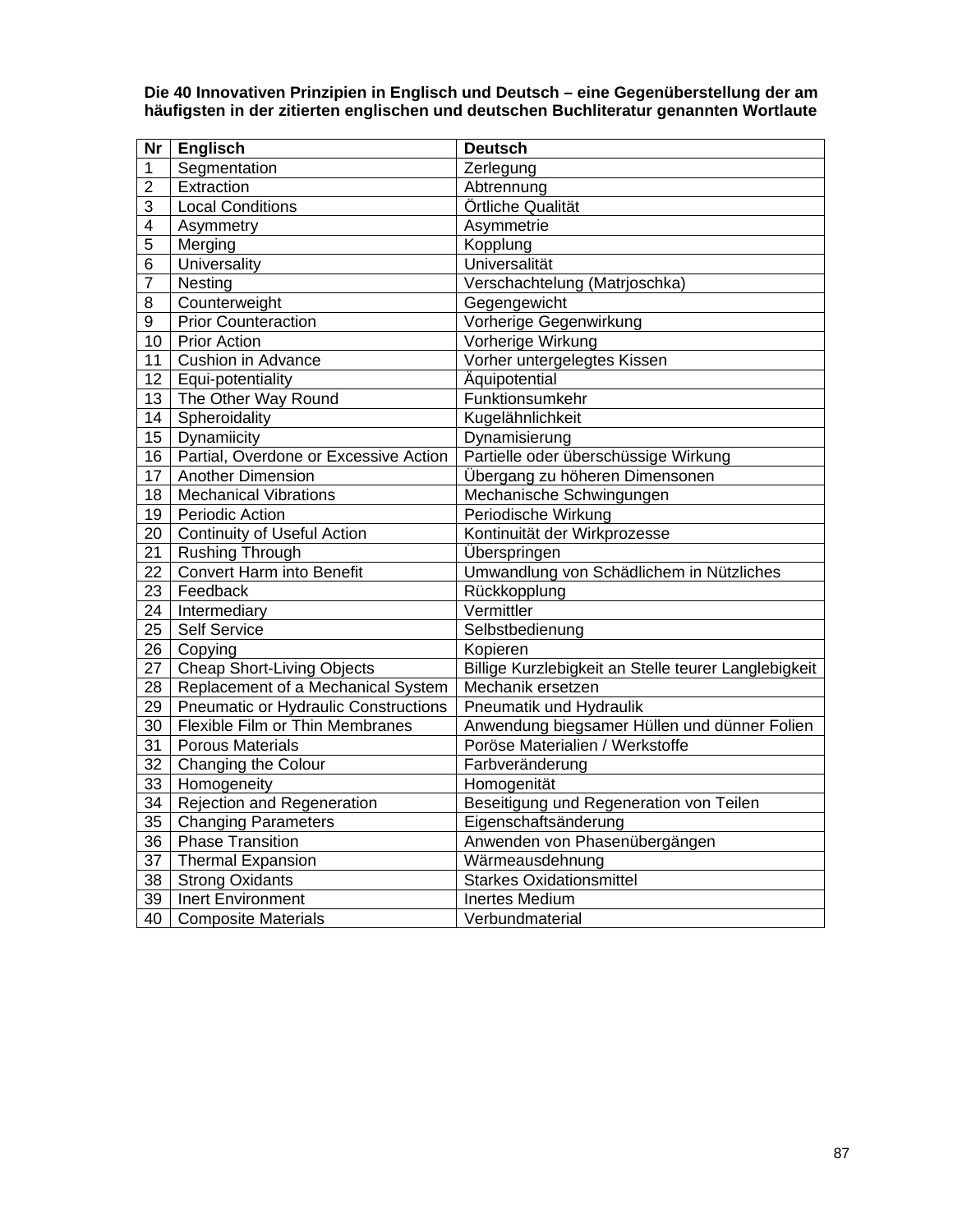**Die 40 Innovativen Prinzipien in Englisch und Deutsch – eine Zusammen- und Gegenüberstellung der Prinzipien, Umkehrprinzipien und der Gegenprinzipien (Umkehrempfehlungen)** 

- Literaturangeben zur Tabelle siehe Text
- Die Nummern in den Klammern weisen auf die Umkehrprinzipien, welche in der Liste der 40 Innovativen Prinzipien vorhanden sind, hin, bzw. auf die "Inneren" Umkehrprinzipien, bei denen die Umkehrung im Innovativen Prinzip bereits selbst enthalten ist (Gegenprinzip)
- Unter "reverse" wird im Englischen das exakte Gegenteil = Umkehrprinzip verstanden
- Unter "opposite" wird im Englischen das Gegenteil, so gut wie möglich = Alias oder Synonym verstanden

| Nr                      | <b>Englisch</b>     |                             |                                                         | <b>Deutsch</b>                                                                                   |                                                                                                                |                                                                                                                                                                                                                    |  |
|-------------------------|---------------------|-----------------------------|---------------------------------------------------------|--------------------------------------------------------------------------------------------------|----------------------------------------------------------------------------------------------------------------|--------------------------------------------------------------------------------------------------------------------------------------------------------------------------------------------------------------------|--|
|                         | <b>Principle</b>    | <b>Reverse</b>              | <b>Opposite</b>                                         | <b>Prinzip</b>                                                                                   | <b>Umkehrung</b>                                                                                               | Gegenprinzip                                                                                                                                                                                                       |  |
| 1                       | Segmen-<br>tation   | Merging<br>(#5)             | Integration,<br>Agglomeration                           | Zerlegen,<br>Zerteilen                                                                           | Vereinigen<br>(#5)                                                                                             | Zusammen-<br>fügen von<br>Teilen                                                                                                                                                                                   |  |
| $\overline{2}$          | Extraction          | Merging<br>(#5)             | Adding in                                               | Abtrennen,<br>Herausneh-<br>men                                                                  |                                                                                                                | Hinzufügen,<br>Das störende<br>Teil, die<br>störende<br>Eigenschaft<br>werden bewußt<br>nicht ab-<br>getrennt                                                                                                      |  |
| 3                       | Local<br>Conditions | <b>Universality</b><br>(#6) | Global<br>Quality,<br>Generic<br>Quality,<br>Uniformity | Lokale<br>Eigenschaften<br>(Ungleich-<br>mäßigkeit der<br>System- und<br>Umgebungse-<br>lemente) | Gleichartigkeit<br>bzw. Ho-<br>mogenität (Glei-<br>che oder sehr<br>ähnliche<br>Werkstoffe im<br>System) (#33) |                                                                                                                                                                                                                    |  |
| $\overline{\mathbf{4}}$ | Asymmetry           |                             | Symmetry,<br>Balance,<br>Reciprocity                    | Asymmetrie                                                                                       | Symmetrie                                                                                                      |                                                                                                                                                                                                                    |  |
| 5                       | Merging             | Segmentation<br>(#1)        | Separation                                              | Gruppieren,<br>Verbinden,<br>Vereinigen,<br>Kopplung,<br>Kombination                             | Entkopplung                                                                                                    | Übergang zu<br>den Einzel-<br>funktionen,<br>Übergang bzw.<br>Rückkehr zu<br>den idealen<br>Einzelfunk-<br>tionen                                                                                                  |  |
| $6\phantom{1}$          | Universality        | Local<br>Quality<br>(#3)    | Locality, Spe-<br>cialization,<br>Non-<br>universality  | Mehrzweck-<br>nutzung                                                                            |                                                                                                                | Verlassen der<br>Mehrzweck-<br>nutzung,<br>Einzelfunktio-<br>nen sind häufig<br>vorteilhafter von<br>einem dafür<br>speziell kon-<br>struierten Ob-<br>jekt als von<br>einem Univer-<br>salobjekt aus-<br>zuführen |  |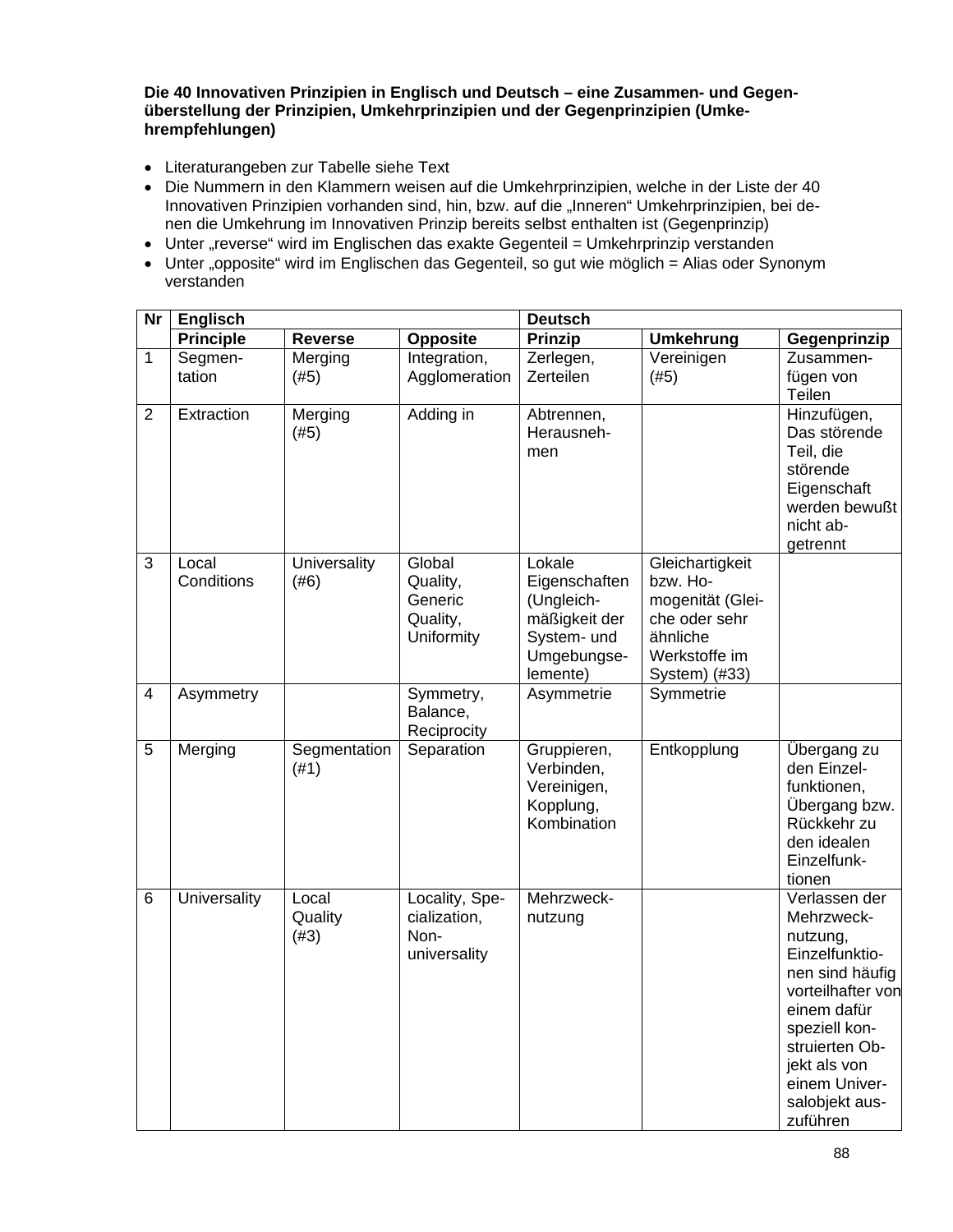| <b>Nr</b>      | <b>Englisch</b>     |                |                     | <b>Deutsch</b> |                  |                               |
|----------------|---------------------|----------------|---------------------|----------------|------------------|-------------------------------|
|                | <b>Principle</b>    | <b>Reverse</b> | <b>Opposite</b>     | <b>Prinzip</b> | <b>Umkehrung</b> | Gegenprinzip                  |
| $\overline{7}$ | Nesting             |                | Mutual              | Ineinander-    |                  | Bewusster Ver-                |
|                |                     |                | Exclusivity or      | schachteln,    |                  | zicht auf das                 |
|                |                     |                | Mismatch            | Integrieren    |                  | Ineinander-                   |
|                |                     |                |                     |                |                  | Schachteln                    |
| 8              | Counter-            |                | Weight              | Gewichts-      |                  | Masse,                        |
|                | weight              |                |                     | kompensation   |                  | Gewicht (#8)                  |
| 9              | Prior               | Preliminary    | Afterward           | Vorgezogene    | Vorherige        |                               |
|                | Counter-            | Action         | Anti-action         | Gegenaktion    | (vorgezogene)    |                               |
|                | action              | (#10)          |                     |                | Wirkung (#10)    |                               |
| 10             | <b>Prior Action</b> | Preliminary    | Afterward           | Vorgezogene    | Vorherige        |                               |
|                |                     | Anti-action    | Action              | Aktion         | (vorgezogene)    |                               |
|                |                     | (#9)           |                     |                | Gegenwirkung     |                               |
|                |                     |                |                     |                | (#9)             |                               |
| 11             | Cushion in          |                | Afterward           | Vorbeuge-      |                  | Schäden am                    |
|                | Advance             |                | Cushioning          | maßnahme       |                  | Objekt werden                 |
|                |                     |                |                     |                |                  | nicht generell<br>vorbeugend, |
|                |                     |                |                     |                |                  | sondern erst                  |
|                |                     |                |                     |                |                  | beim Entstehen                |
|                |                     |                |                     |                |                  | akut gefähr-                  |
|                |                     |                |                     |                |                  | liher Situa-                  |
|                |                     |                |                     |                |                  | tionen durch                  |
|                |                     |                |                     |                |                  | automatisches                 |
|                |                     |                |                     |                |                  | Gegensteuern                  |
|                |                     |                |                     |                |                  | verhindert                    |
| 12             | Equi-               |                | Increase            | Äquipotential- |                  | Maximaler                     |
|                | potentiality        |                | Potentiality,       | prinzip,       |                  | Weg, Das Ob-                  |
|                |                     |                | Potentiality        | äquivalentes   |                  | jekt darf ange-               |
|                |                     |                | Gap                 | Potential      |                  | hoben oder                    |
|                |                     |                |                     |                |                  | abgesenkt wer-                |
|                |                     |                |                     |                |                  | den                           |
| 13             | The Other           |                | Internally          | Funktions-     |                  | Umkehrung                     |
|                | Way Round           |                | Contains            | umkehr         |                  | (der Umke-                    |
|                |                     |                | Opposites           |                |                  | hrung)                        |
| 14             | Spheroidality       |                | Linearity,          | Sphärische     |                  | Geradlinige                   |
|                |                     |                | Imperfection        | Formen         |                  | Bewegung ist                  |
|                |                     |                |                     | und            |                  | besser als<br>Rotation,       |
|                |                     |                |                     | Bewegungen     |                  | Kuben sind                    |
|                |                     |                |                     |                |                  | besser als                    |
|                |                     |                |                     |                |                  | Kugeln,                       |
|                |                     |                |                     |                |                  | ebene Flächen                 |
|                |                     |                |                     |                |                  | sind besser als               |
|                |                     |                |                     |                |                  | gekrümmte                     |
| 15             | Dynamiicity         |                | Statics, Im-        | Anpassung,     |                  | Vom dynami-                   |
|                |                     |                | movability,         | Einstellen der |                  | schen zum sta-                |
|                |                     |                | <b>Static State</b> | optimalen      |                  | tischen Objekt                |
|                |                     |                |                     | Bedingungen    |                  | übergehen                     |
| 16             | Partial,            |                | This is its         | Partielle      |                  | <b>Überschüssige</b>          |
|                | Overdone or         |                | Own                 | oder           |                  | oder partielle                |
|                | Excessive           |                | Opposite,           | überschüssige  |                  | Wirkung                       |
|                | Action              |                | All or Nothing,     | Wirkung        |                  | (#16)                         |
|                |                     |                | <b>Extremisms</b>   |                |                  |                               |
| 17             | Another             |                | Increase or         | Höhere         | Biegsame Hüllen  |                               |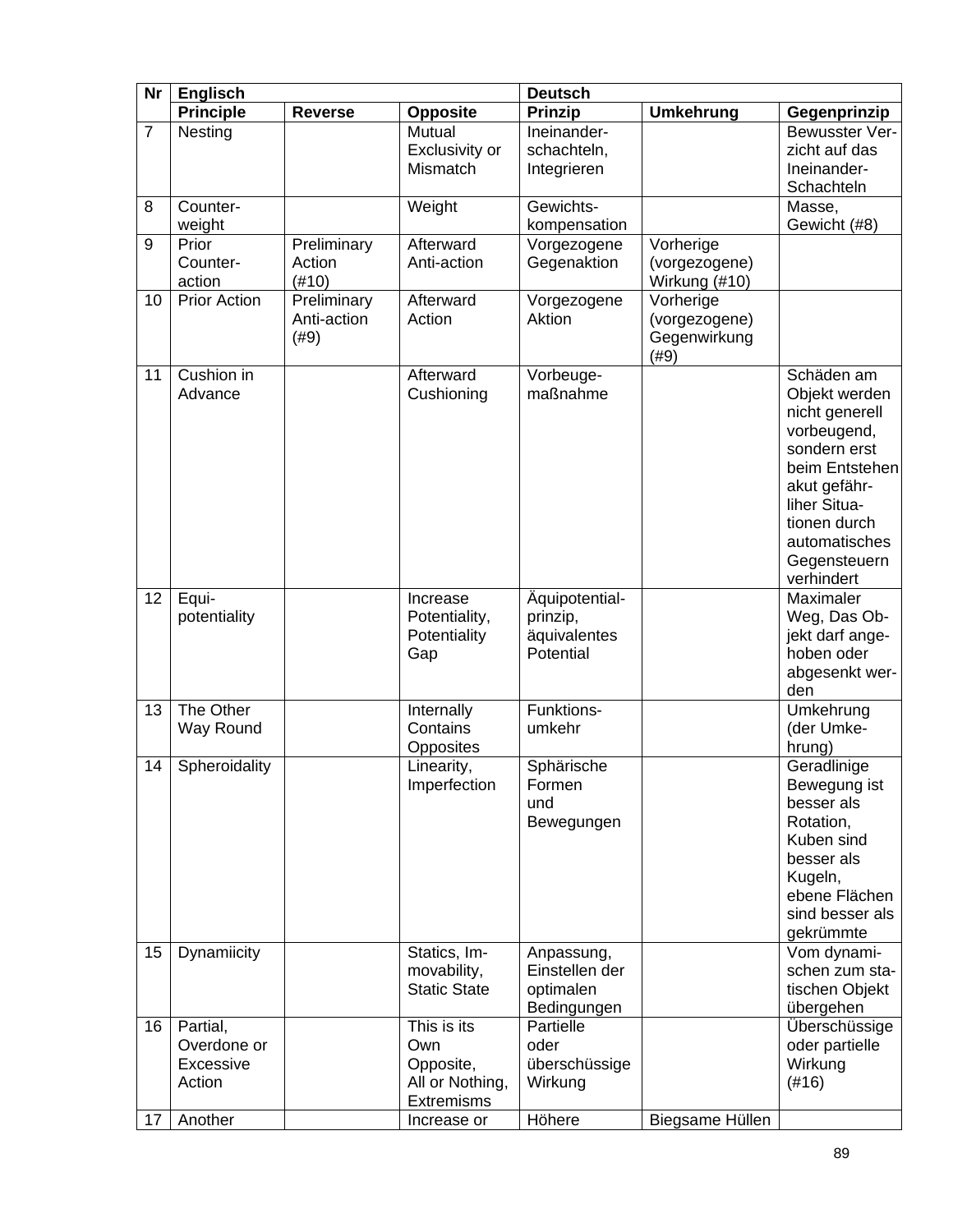| <b>Nr</b> | <b>Englisch</b>                        |                            |                                                                                           | <b>Deutsch</b>                                                      |                                                                                                   |                                                                                                                    |
|-----------|----------------------------------------|----------------------------|-------------------------------------------------------------------------------------------|---------------------------------------------------------------------|---------------------------------------------------------------------------------------------------|--------------------------------------------------------------------------------------------------------------------|
|           | <b>Principle</b>                       | <b>Reverse</b>             | <b>Opposite</b>                                                                           | <b>Prinzip</b>                                                      | <b>Umkehrung</b>                                                                                  | Gegenprinzip                                                                                                       |
|           | Dimension                              |                            | Decrease<br>Dimensio-<br>nality                                                           | Dimenson<br>(z.B. von der<br>Zwei- zur<br>Dreidimen-<br>sionalität) | und dünne<br>Folien<br>(z.B. als dreidi-<br>mensionale Ge-<br>bilde)<br>(#30)                     |                                                                                                                    |
| 18        | Mechanical<br>Vibrations               |                            | Remove<br>Vibration                                                                       | Schwingungen                                                        |                                                                                                   | Maßnahmen,<br>die die<br>schädlichen<br>Wirkungen<br>mechanischer<br>Schwingungen<br>absolut sicher<br>unterbinden |
| 19        | Periodic<br>Action                     | Continuous<br>Action (#20) | Periodic<br>Inaction                                                                      | Periodische<br>Wirkung,<br>Impuls-<br>arbeitsweise                  | Kontinuität der<br>Wirkprozesse,<br>Kontinuierliche<br>Arbeitsweise<br>(#20)                      |                                                                                                                    |
| 20        | Continuity of<br><b>Useful Action</b>  | Periodic Ac-<br>tion (#19) | Continuity of<br>Usefull<br>Inaction,<br>Continuity of<br>Harmful<br>Action               | Kontinuität<br>nützlicher<br>Aktionen                               | Periodische<br>Wirkung,<br>Intermittierende<br>Arbeitsweise =<br>Impulsarbeits-<br>weise<br>(#19) |                                                                                                                    |
| 21        | Rushing<br>Through                     |                            | Do at Low<br>Speed to Get<br>Combination<br>of Actions,<br>Lagging,<br>Slowing,<br>Delay  | Durcheilen<br>und<br>Überspringen                                   |                                                                                                   | Zeitlupen-<br>arbeitsweise,<br><b>Besonders</b><br>langsam<br>ausgeführte<br>Prozesse                              |
| 22        | Convert<br>Harm into<br><b>Benefit</b> |                            | Curse in<br>Disguise,<br>Turn Sugar<br>into Vinegar,<br>Aware of Bad<br>in Good           | Zulassen<br>des<br>Unzulässigen                                     |                                                                                                   | Umwandeln<br>des<br>Nützlichen in<br>Schädliches<br>(#22)                                                          |
| 23        | Feedback                               |                            | Lack of<br>Feedback,<br>Positive<br>Feedback,<br>Uncontrolled,<br>Forecasting             | Rückkopplung,<br>Rückmeldung                                        |                                                                                                   | Maßnahmen,<br>die eine<br>Rückkopplung<br>sicher<br>verhindern                                                     |
| 24        | Intermediary                           | Self Service<br>(#25)      | Remove<br>intermediary,<br>Simplify,<br><b>Direct</b><br>Contact,<br><b>Direct Action</b> | Mediator,<br>Vermittler                                             |                                                                                                   | <b>Direkte</b><br>Einwirkung der<br>Komponenten<br>aufeinander                                                     |
| 25        | <b>Self Service</b>                    | Intermediary               | Single                                                                                    | Selbst-                                                             |                                                                                                   | Fremdbedi-                                                                                                         |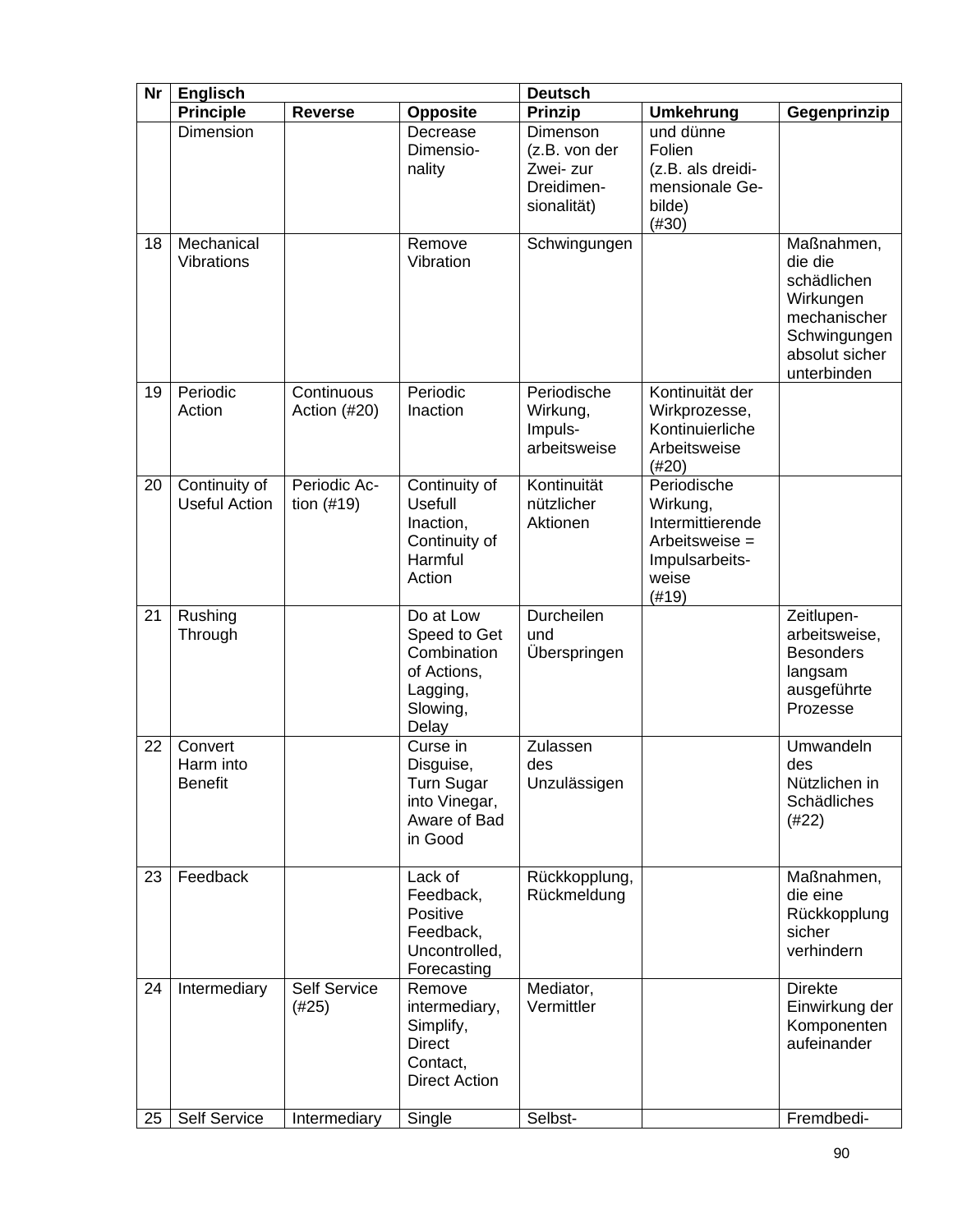| <b>Nr</b> | <b>Englisch</b>                             |                |                                                             | <b>Deutsch</b>                                                                          |                                                                                                          |                                                                                                                                                   |
|-----------|---------------------------------------------|----------------|-------------------------------------------------------------|-----------------------------------------------------------------------------------------|----------------------------------------------------------------------------------------------------------|---------------------------------------------------------------------------------------------------------------------------------------------------|
|           | <b>Principle</b>                            | <b>Reverse</b> | <b>Opposite</b>                                             | <b>Prinzip</b>                                                                          | <b>Umkehrung</b>                                                                                         | Gegenprinzip                                                                                                                                      |
|           |                                             | (#24)          | Purpose<br>Device,<br>Outward<br><b>Directed</b><br>Action  | versorgung<br>und<br>Selbst-<br>bedienung                                               |                                                                                                          | enung,<br>Verzicht auf<br>"Von Selbst"-<br>Elemente,<br>Verzicht auf die<br>Nutzung der<br>Naturkräfte, der<br>sogenannten<br>Umwelt-<br>energien |
| 26        | Copying                                     |                | Avoid Copies,<br>Use Original,<br>Source                    | Arbeiten mit<br>Modellen oder<br>Kopien                                                 |                                                                                                          | Arbeiten mit<br>dem Original-<br>Objekt                                                                                                           |
| 27        | Cheap Short-<br>Living<br>Objects           |                | Use<br>Expensive<br>Replacements<br>or Originals            | <b>Billige</b><br>Kurzlebigkeit<br>an Stelle<br>teurer<br>Langlebigkeit                 |                                                                                                          | <b>Teure</b><br>Langlebigkeit<br>an Stelle billiger<br>Kurzlebigkeit<br>(#27)                                                                     |
| 28        | Replacement<br>of a<br>Mechanical<br>System |                | Substitution<br>by Mechanical<br>Means                      | Ersatz<br>mechanischer<br>Wirkprinzipien                                                |                                                                                                          | Rück-<br>entwicklung,<br>Es sind mecha-<br>nische statt<br>nicht-<br>mechanischer<br>(z.B. elektron-<br>ischer)<br>Wirkprinzipien<br>zu nutzen    |
| 29        | Pneumatic or<br>Hydraulic<br>Constructions  |                | Mechanical                                                  | Pneumatik<br>und Hydraulik                                                              |                                                                                                          | Verzicht auf<br>Pneumo-<br>oder<br>Hydro-<br>konstruktionen                                                                                       |
| 30        | Flexible Film<br>or Thin<br>Membranes       |                | <b>Rigid Shells</b><br>and Thick<br>Slabs                   | Flexible Hüllen<br>und Filme<br>(z.B. Folien als<br>dreidimen-<br>sionale Ge-<br>bilde) | Übergang zu<br>höheren Dimen-<br>sionen<br>(z.B. von der<br>Zwei- zur Drei-<br>dimensionalität)<br>(#17) |                                                                                                                                                   |
| 31        | Porous<br><b>Materials</b>                  |                | Impermeable<br><b>Materials</b>                             | Poröse<br>Materialien                                                                   |                                                                                                          | Verwenden<br>massiver<br>Werkstoffe                                                                                                               |
| 32        | Changing the<br>Colour                      |                | Use Mono-<br>chrome Sys-<br>tems,<br>Use Negative<br>Images | Verändern von<br>Farbe und<br>Durchsichtig-<br>keit                                     |                                                                                                          | Stabilisierung<br>von Farbe und<br>Durchsichtigkeit                                                                                               |
| 33        | Homogeneity                                 |                | Heterogenity,                                               | Gleichartigkeit                                                                         | Verbund-                                                                                                 |                                                                                                                                                   |